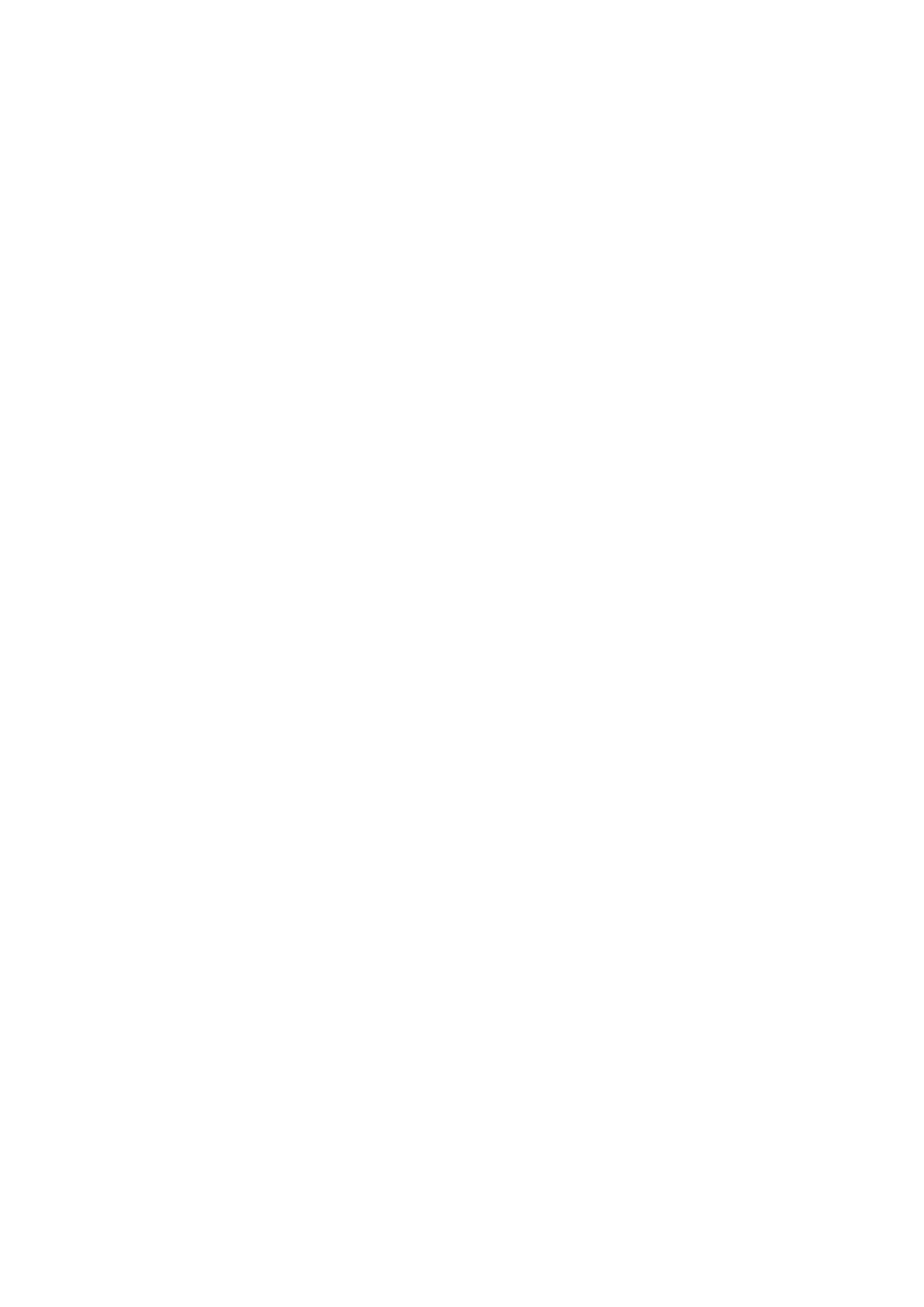Western Australia

# **Bail Act 1982**

**An Act to make better provision for bail in criminal proceedings.** 

Compare 03 Dec 2009 [07-c0-01] / 13 Mar 2010 [07-d0-01] page 1 Extract from www.slp.wa.gov.au, see that website for further information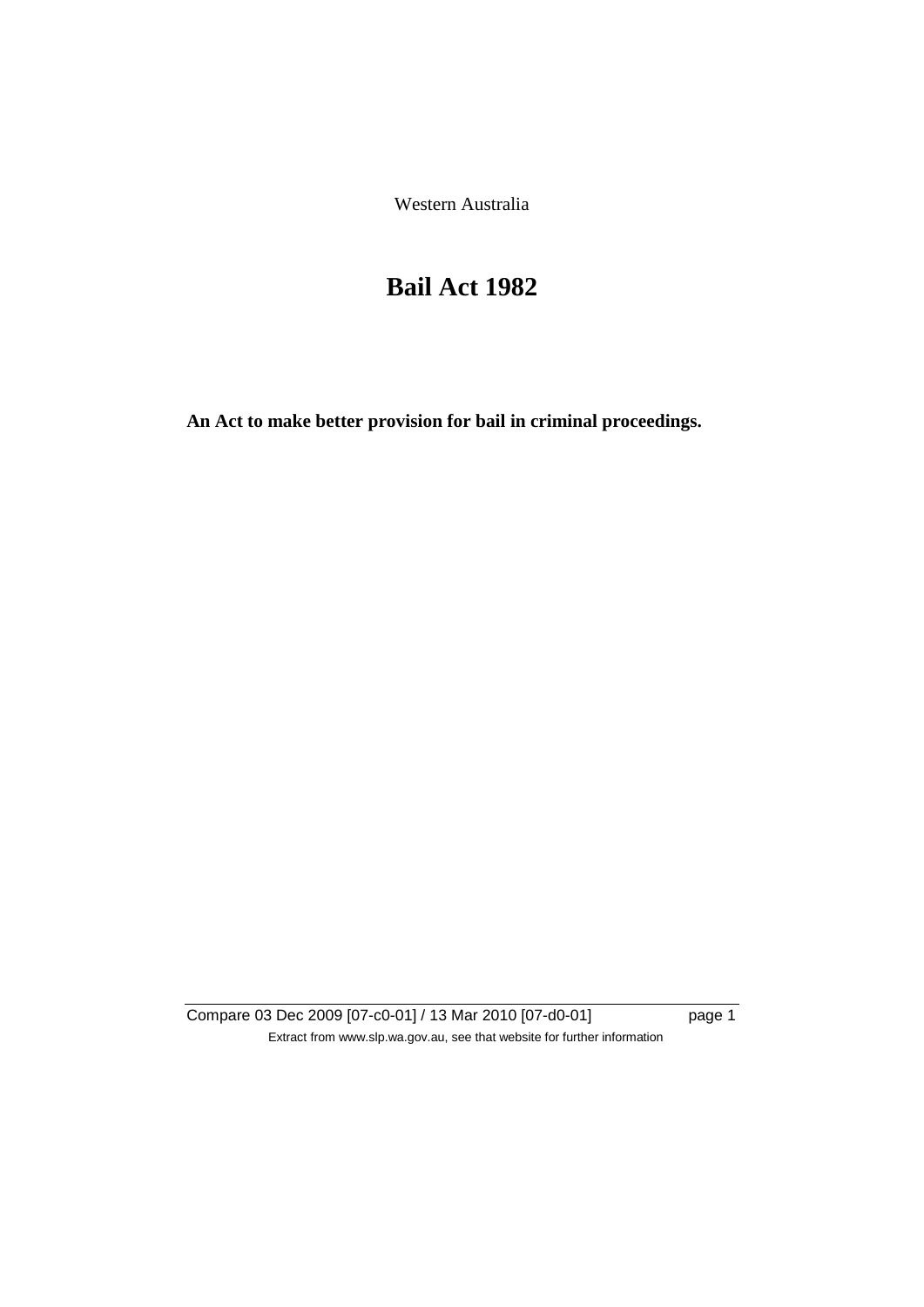# **Part I — Preliminary**

# **1. Short title**

This Act may be cited as the *Bail Act* 1982<sup>1</sup>.

# **2. Commencement**

This Act shall come into operation on a day to be fixed by proclamation  $<sup>1</sup>$ .</sup>

# **3. Terms used**

(1) In this Act, unless a contrary intention appears —

*accused* includes —

- (a) a person charged with, convicted of, or found guilty of an offence;
- (b) a person whose conviction for an offence is stayed;
- (c) a person in respect of whom an appeal relating to an offence is pending;
- (d) a person in respect of whom a new trial for an offence has been ordered;

#### *adjournment* —

- (a) means any order of a court by which proceedings for an offence are postponed or interrupted or are to be held at a different time or place before the same court; and
- (b) is deemed to include any order of a court, other than a committal to the Supreme Court or District Court, by which the venue of any proceedings for an offence is changed to another court or a court at another place whether by way of a remand, referral, or recommittal of the accused or otherwise;

*appeal* includes an application for leave to appeal;

*appropriate judicial officer* means —

page 2 Compare 03 Dec 2009 [07-c0-01] / 13 Mar 2010 [07-d0-01] Extract from www.slp.wa.gov.au, see that website for further information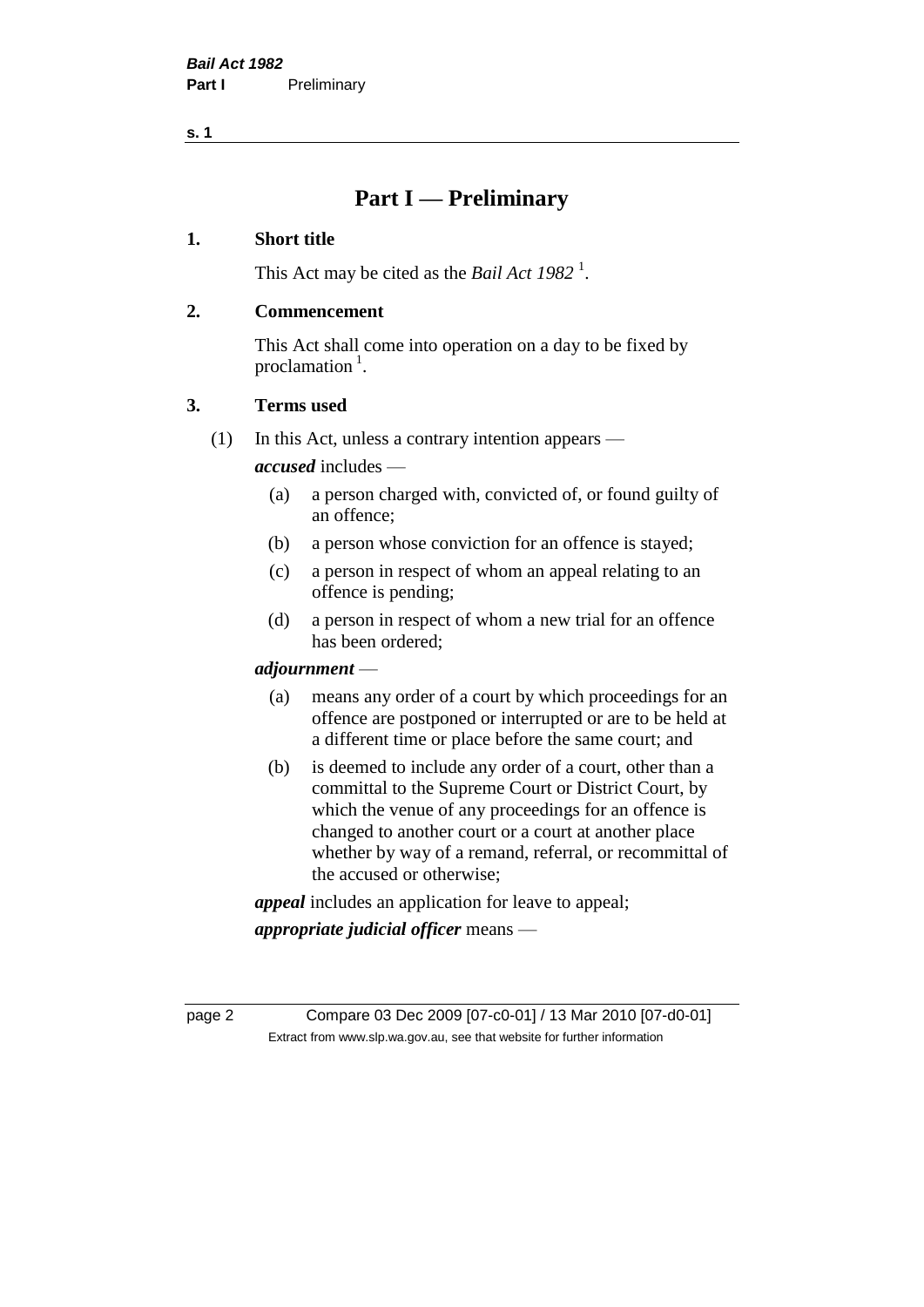- (a) subject to paragraphs (b), (c) and (d), a judicial officer who is empowered to exercise jurisdiction in the court before which the accused is required to appear pursuant to his bail undertaking; or
- (b) if the court is the Court of Appeal, a judge of appeal; or
- (c) except in section 49, a judge of the Supreme Court or of the Children's Court, as the case may require, in any case where —
	- (i) under section 15 only a judge of the Supreme Court or of the Children's Court has power to grant bail; or
	- (ii) a judicial officer has exercised the power contained in section 31(2)(d),

for the appearance in question; or

(d) except in section 49, a judge of the Supreme Court, of the District Court, or of the Children's Court, as the case may require, in any case where such a judge has granted bail under section 14 for the appearance in question;

*approved*, in relation to a form, means approved by the chief executive officer of the department of the Public Service principally assisting in the administration of this Act;

*as soon as is practicable* means as soon as is reasonably practicable;

*authorised community services officer* means any of the following persons —

- (a) the CEO (corrections) or a delegate of the CEO (corrections) under subsection (5);
- (b) a registrar of the Children's Court;
- (c) a superintendent of a detention centre under the *Young Offenders Act 1994*;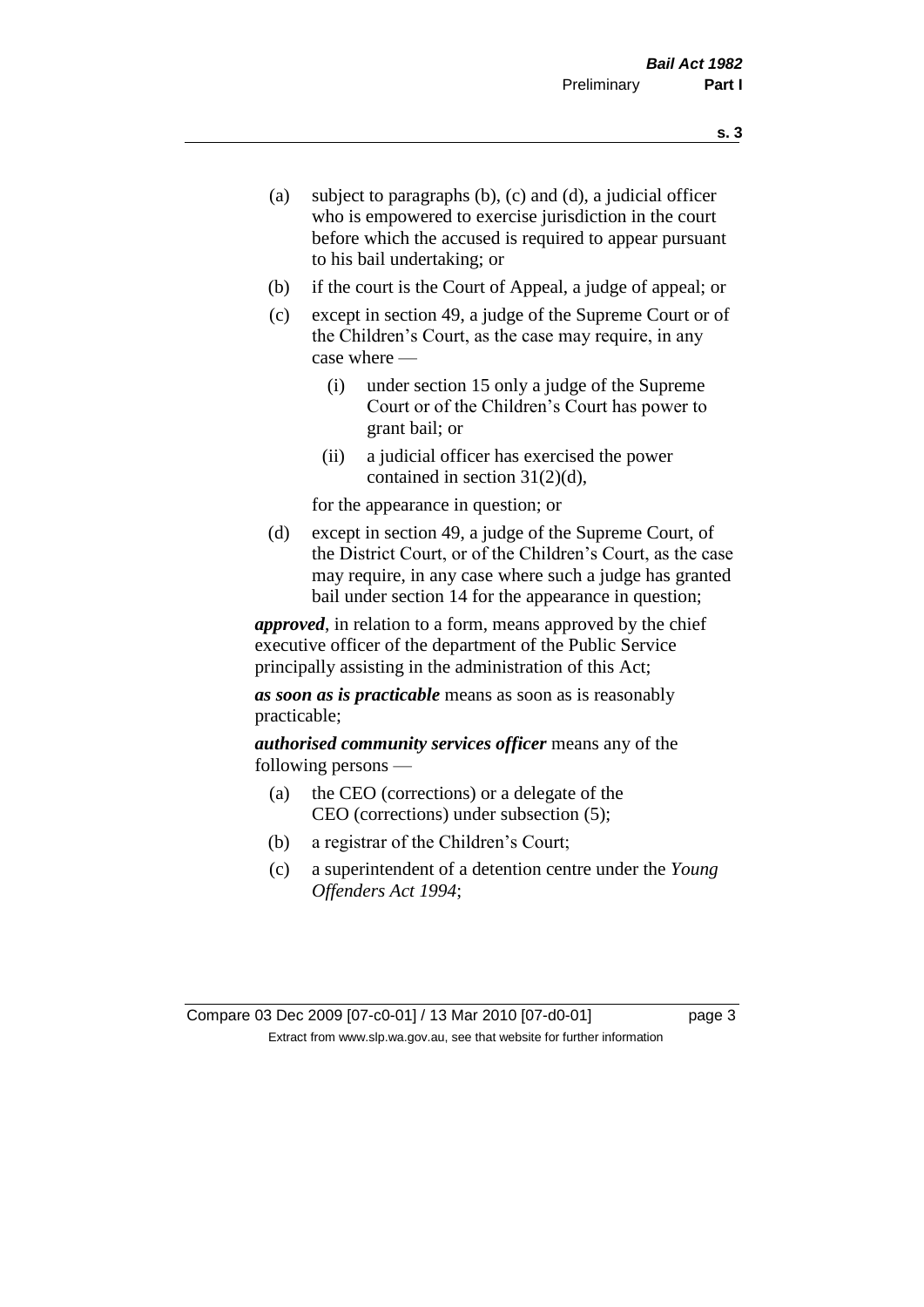| (d) |                                                                                         | the officer for the time being in charge of any detention<br>centre under the Young Offenders Act 1994;                                                                                                              |
|-----|-----------------------------------------------------------------------------------------|----------------------------------------------------------------------------------------------------------------------------------------------------------------------------------------------------------------------|
|     |                                                                                         | <i>authorised officer</i> means an authorised police officer or an<br>authorised community services officer;                                                                                                         |
|     |                                                                                         | <i>authorised police officer</i> means-                                                                                                                                                                              |
| (a) | a police officer who holds the rank of sergeant, or a<br>higher rank, $\overline{or}$ ; |                                                                                                                                                                                                                      |
| (b) |                                                                                         | the police officer who is for the time being in charge of a<br>police station-or-;                                                                                                                                   |
| (c) | whichever of these officers is for the time being in<br>$charge of a lock-up$           |                                                                                                                                                                                                                      |
|     | (i)                                                                                     | a police officer;                                                                                                                                                                                                    |
|     | (ii)                                                                                    | a special constable appointed under the <i>Police</i><br>Act 1892 Part III whose powers, duties and<br>obligations are or include those of an authorised<br>police officer under this Act;                           |
|     | (iii)                                                                                   | a police auxiliary officer appointed under the                                                                                                                                                                       |
|     |                                                                                         | <i>Police Act 1892 Part IIIB whose powers, duties</i><br>and obligations are or include those of an<br>authorised police officer under this Act;<br><b><i>bail undertaking</i></b> means an undertaking described in |
|     | section $28(2)$ ;                                                                       |                                                                                                                                                                                                                      |

*CEO (corrections)* means the chief executive officer of the Public Sector agency principally assisting the Minister administering Part 8 of the *Sentence Administration Act 2003* in its administration;

*Chief Judge* means the Chief Judge of the District Court;

*Chief Justice* means the Chief Justice of Western Australia;

*child* has the same meaning as "young person" has in the *Young Offenders Act 1994*;

*community corrections officer* has the same meaning as in the *Sentence Administration Act 2003*;

page 4 Compare 03 Dec 2009 [07-c0-01] / 13 Mar 2010 [07-d0-01] Extract from www.slp.wa.gov.au, see that website for further information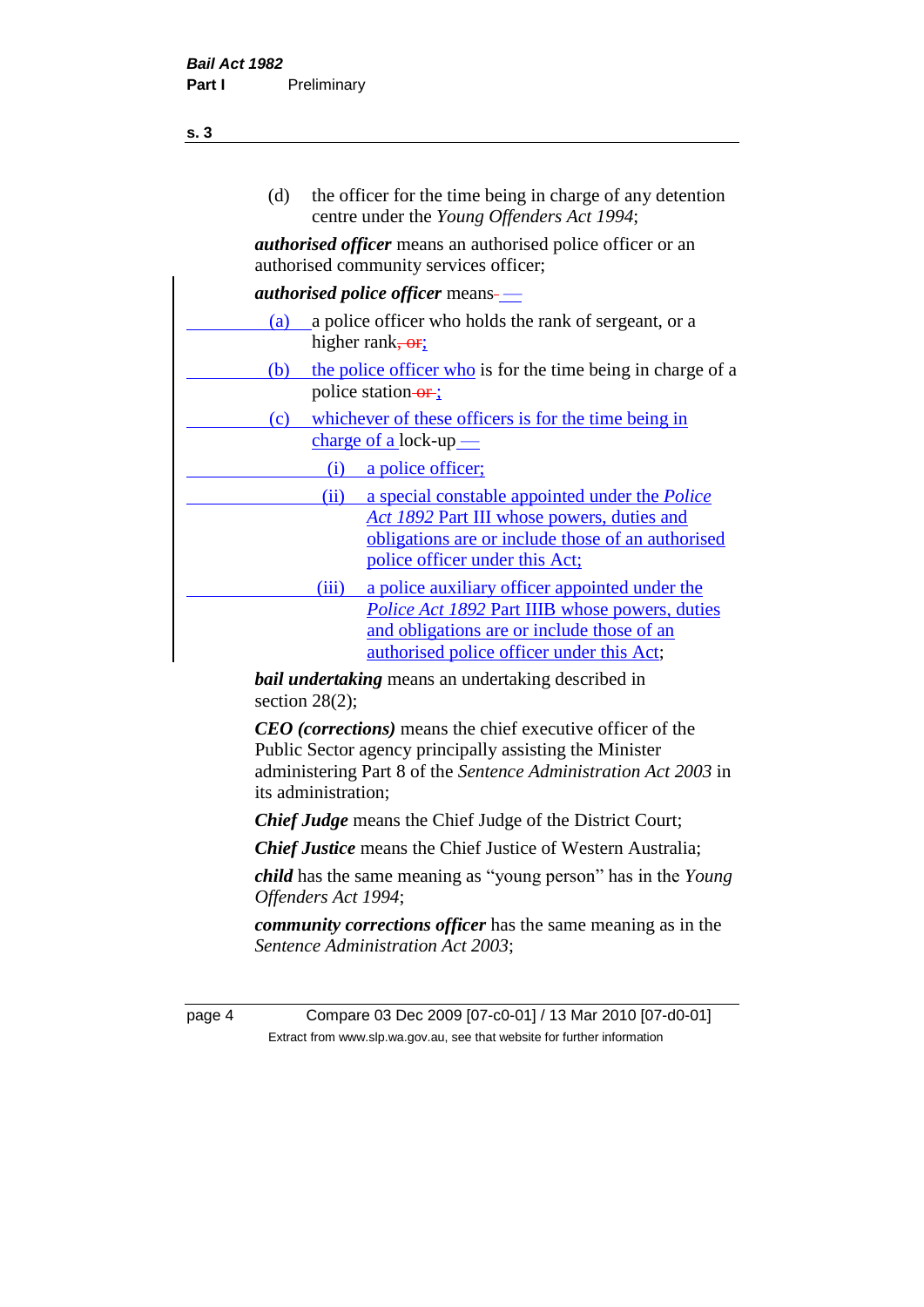*court* means each of the following —

- (a) the Magistrates Court;
- (b) the Children's Court;
- (c) the Coroner's Court of Western Australia;
- (d) the District Court;
- (e) the Supreme Court;
- (f) the Court of Appeal;

*court custody centre* has the meaning given in the *Court Security and Custodial Services Act 1999* section 3;

*Director of Public Prosecutions* means —

- (a) the Director of Public Prosecutions for the State; or
- (b) the officer in charge in the State of the Commonwealth Office of the Director of Public Prosecutions,

as the case requires;

*early release order* means an early release order made under the *Sentence Administration Act 1995* <sup>2</sup> or *Sentence Administration Act 2003*;

*electronic address* means a facsimile number, email address or other electronic address, as the case requires;

*electronic communication* means facsimile transmission, email or other form of electronic communication as defined in the *Electronic Transactions Act 2003* section 5;

*home detention condition* means a home detention condition imposed under clause 3 of Part D of Schedule 1;

*judge of appeal* has the meaning given in the *Supreme Court Act 1935* section 4(1);

*judicial officer* means any person empowered to exercise jurisdiction in a court whether or not he is sitting as a court, and includes a single justice and, where the context so requires, the Court of Appeal exercising jurisdiction under this Act;

*lock-up* includes a place prescribed as a lock-up for the purposes of the *Court Security and Custodial Services Act 1999*;

Compare 03 Dec 2009 [07-c0-01] / 13 Mar 2010 [07-d0-01] page 5 Extract from www.slp.wa.gov.au, see that website for further information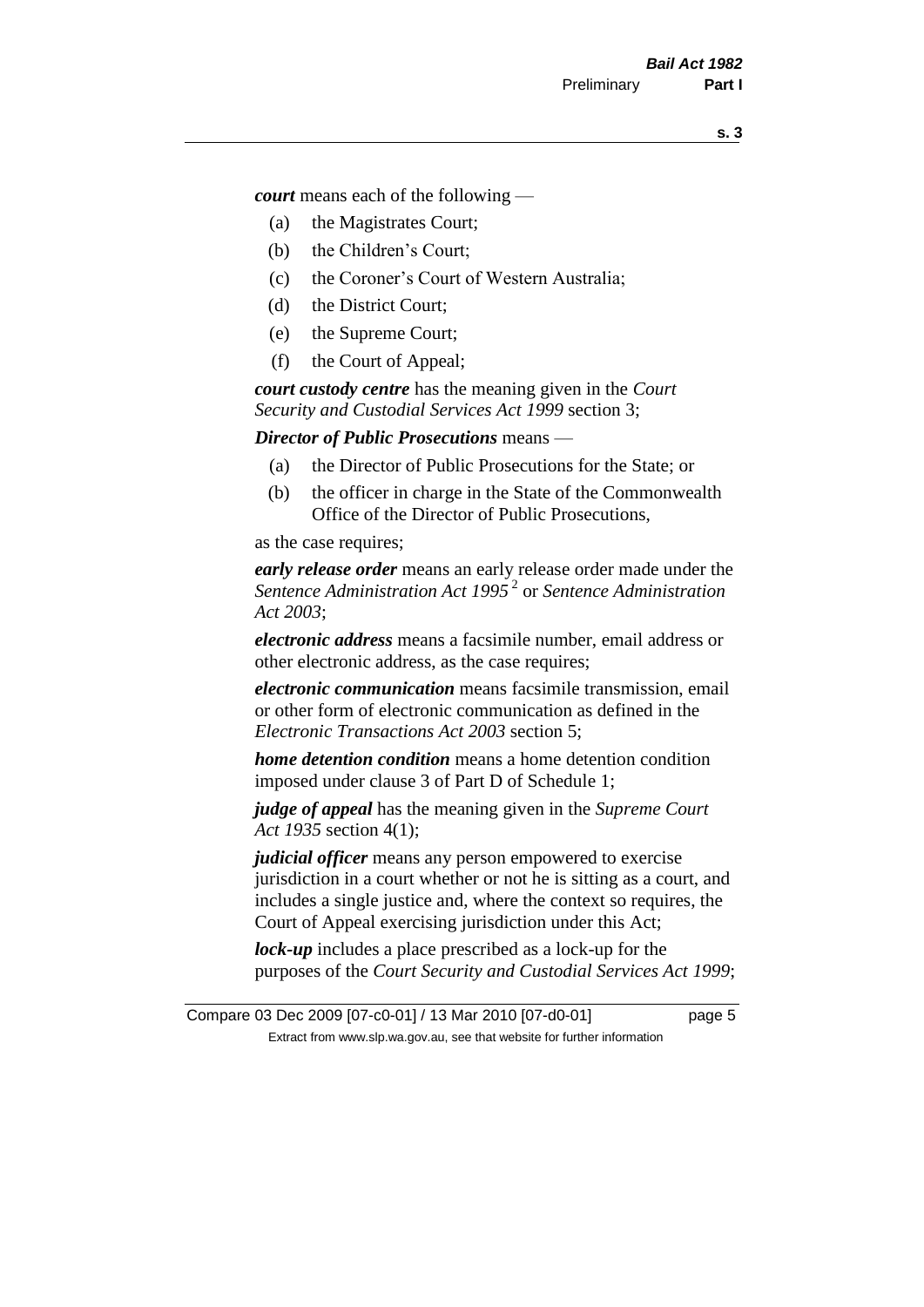*offence* means any act, omission or conduct which renders the person doing the act, making the omission or engaging in the conduct liable to any punishment, and includes an alleged offence; but nothing in this definition shall limit the operation of subsection (4);

#### *police officer* means any member of the Police Force of Western Australia;

*prosecutor* includes —

- (a) in the case of an offence charged in a prosecution notice, the prosecutor;
- (b) in the case of an offence charged in an indictment, the State or the Commonwealth, as the case may be;

*registrar* of a court means —

- (a) for a court other than the Coroner's Court of Western Australia, the principal registrar, a registrar or a deputy registrar of the court; or
- (b) for the Coroner's Court of Western Australia, a coroner's registrar as defined in the *Coroners Act 1996* section 3;

*serious offence* means —

- (a) an offence against section 51(2a); and
- (b) an offence described in Schedule 2;

*surety* and *surety undertaking* have the meanings assigned to them by section 35;

*surety approval officer* means a person who is authorised by section 36 to decide whether an applicant should be approved as a surety;

*trial* means all proceedings for an offence between —

- (a) the time when the accused is called upon to plead to the prosecution notice or the indictment; and
- (b) the time when the accused is found not guilty or is sentenced.

page 6 Compare 03 Dec 2009 [07-c0-01] / 13 Mar 2010 [07-d0-01] Extract from www.slp.wa.gov.au, see that website for further information

**s. 3**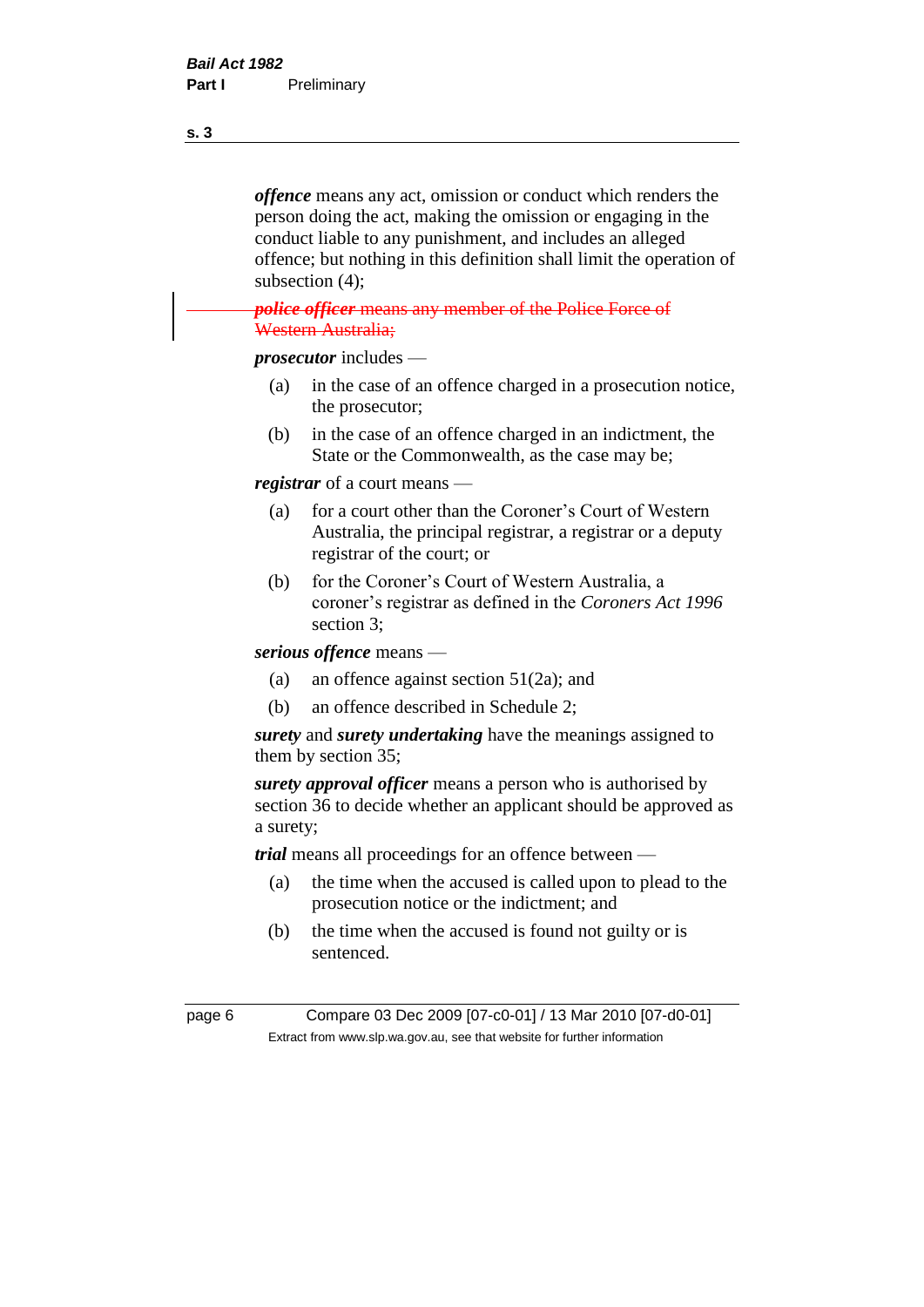- (2) A reference in this Act
	- (a) to a power to grant bail includes a reference to a power to refuse bail;
	- (b) to a grant of bail includes a reference to a grant of bail by the exercise of a power in section 31(2).
- (3) Where in this Act there is a reference to a requirement that an accused appear in court, the reference is to a requirement, unless a contrary intention appears, that the accused —
	- (a) surrender himself into the custody of the court or, in the case of a bail undertaking, of the court specified therein, or of such person as the court may direct, to be dealt with according to law;
	- (b) submit himself to a search of his person and any property then in his possession (which is hereby authorised) and allow to be taken from him, to be dealt with according to the relevant law and procedures, anything so found; and
	- (c) remain in custody until authorised to be released therefrom.
- (4) If a person is arrested under a warrant issued
	- (a) under section 50, 79, 84E or 129 of the *Sentencing Act 1995* in connection with a possible breach of a conditional release order, a sentence of suspended imprisonment or conditional suspended imprisonment, or a community order imposed under that Act; or
	- (b) under section 43 of the *Young Offenders Act 1994* in respect of an alleged breach of a youth community based order, an intensive youth supervision order or a conditional release order made under that Act,
	- then
		- (c) the person is to be taken as having been arrested and to be in custody awaiting an appearance in court for the offence for which the sentence was imposed;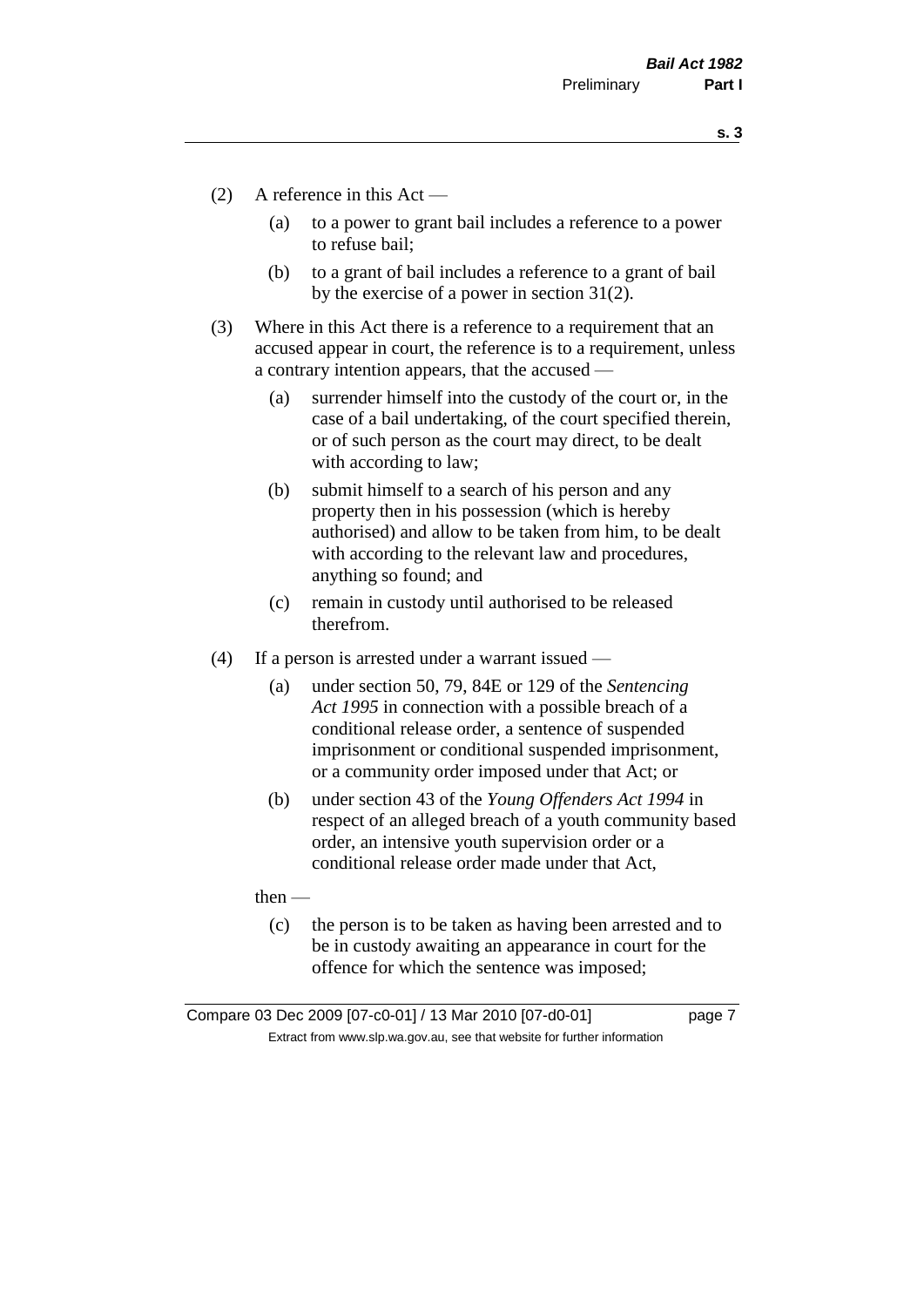(d) the first appearance in court after the arrest is to be taken, for the purposes of sections 5(1) and 8(1) and clause 1 of Part A and clause 7 of Part C of Schedule 1, to be the initial appearance for that offence; and

- (e) the proceedings following the arrest are to be taken to be proceedings for that offence and to be a trial for the purpose of the definition in subsection (1) of "trial".
- (5) The CEO (corrections) may by writing signed by him delegate to any officer of the department of which he is the chief executive officer any function he has under this Act as an authorised community services officer.

*[Section 3 amended by No. 74 of 1984 s. 3; No. 15 of 1988 s. 4; No. 49 of 1988 s. 78; No. 61 of 1990 s. 4; No. 31 of 1993 s. 6; No. 45 of 1993 s. 4 and 12; No. 78 of 1995 s. 7; No. 57 of 1997 s. 21(1); No. 54 of 1998 s. 4 and 14; No. 47 of 1999 s. 7; No. 50 of 2003 s. 29(3); No. 65 of 2003 s. 121(2); No. 27 of 2004 s. 13(2); No. 34 of 2004 s. 251; No. 45 of 2004 s. 28(4); No. 59 of 2004 s. 141; No. 84 of 2004 s. 11, 82 and 83(2); No. 65 of 2006 s. 51 and 53; No. 6 of 2008 s. 4 and 24(2).]* 

*[Section 3. Modifications to be applied in order to give effect to Cross-border Justice Act 2008: section altered 1 Nov 2009. See endnote 1M; amended by No. 42 of 2009 s. 12.]*

#### **3A. Sending notices by electronic communication**

- (1) A reference in this Act, however expressed, to a notice being sent to a person (the *addressee*) by electronic communication is a reference to the notice being sent by electronic communication —
	- (a) to an electronic address provided by the addressee for the purpose of being served with the notice; and
	- (b) in an electronic format that enables it to be printed or otherwise generated by the addressee.

page 8 Compare 03 Dec 2009 [07-c0-01] / 13 Mar 2010 [07-d0-01] Extract from www.slp.wa.gov.au, see that website for further information

**s. 3A**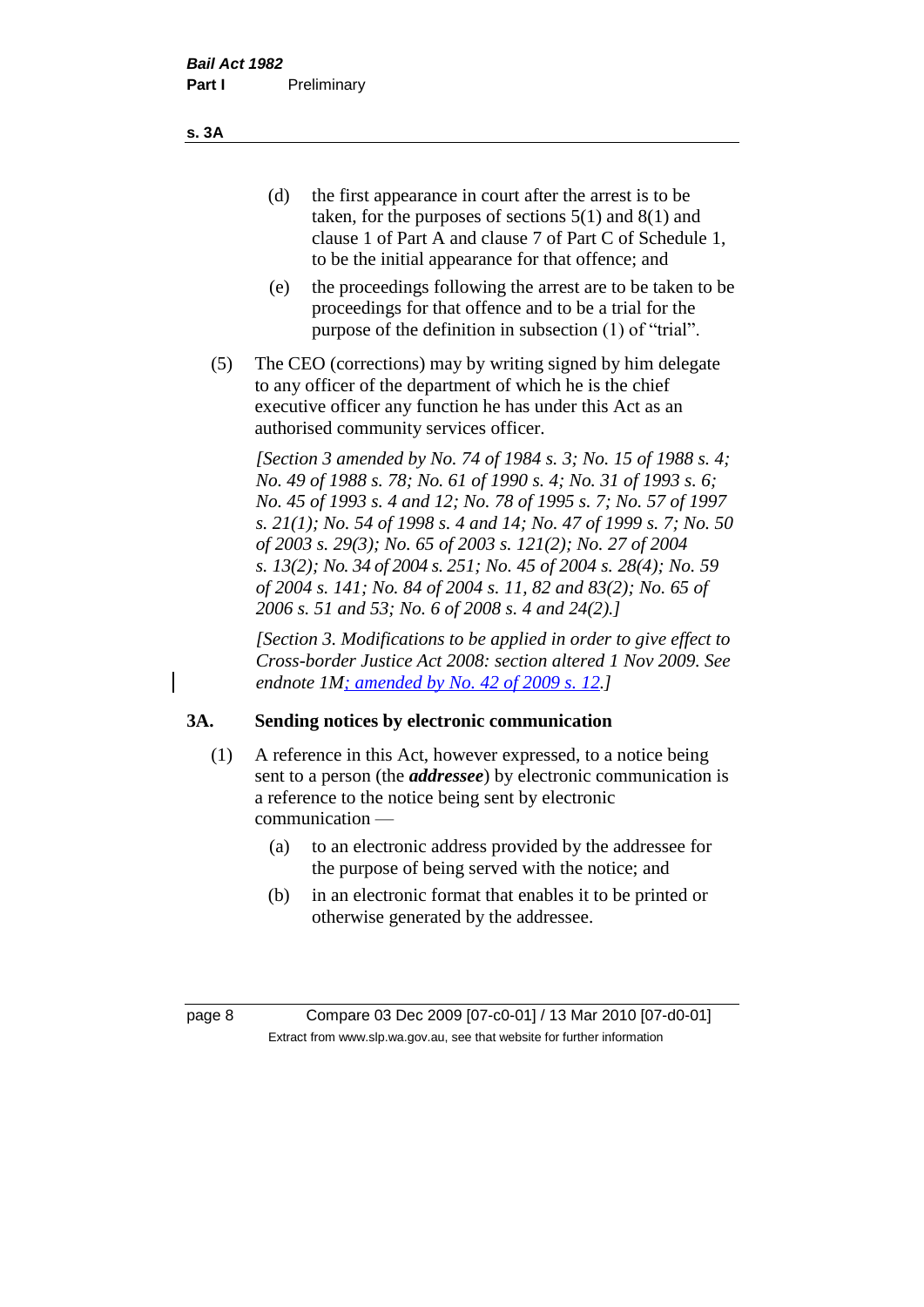(2) If a notice is sent in accordance with subsection (1), the notice is to be presumed, unless the contrary is shown, to have been received at the time when, in the ordinary course of events, the electronic communication would have entered the information system, as defined in the *Electronic Transactions Act 2003* section 5, of the addressee.

*[Section 3A inserted by No. 6 of 2008 s. 5.]*

#### **4. Application of this Act**

The operation of this Act extends to any appearance in a court for an offence —

- (a) except to the extent that in this Act, or in the law creating the offence or applicable thereto, express provision is made excluding or limiting the operation of this Act in respect of that appearance;
- (b) whether or not that law contains a reference to the granting of bail;
- (c) however any reference in that law to the granting of bail may be expressed; and
- (d) as if any reference therein to the taking of a recognizance were to a requirement that, except where bail is dispensed with under this Act, the accused enter into a bail undertaking.

*[Section 4 amended by No. 84 of 2004 s. 82.]*

- *[4AA.* 1M *Modifications to be applied in order to give effect to Crossborder Justice Act 2008: section inserted 1 Nov 2009. See endnote 1M.]*
- **4A. Detention and bail where accused appears in response to summons or court hearing notice**
	- $(1)$  Where —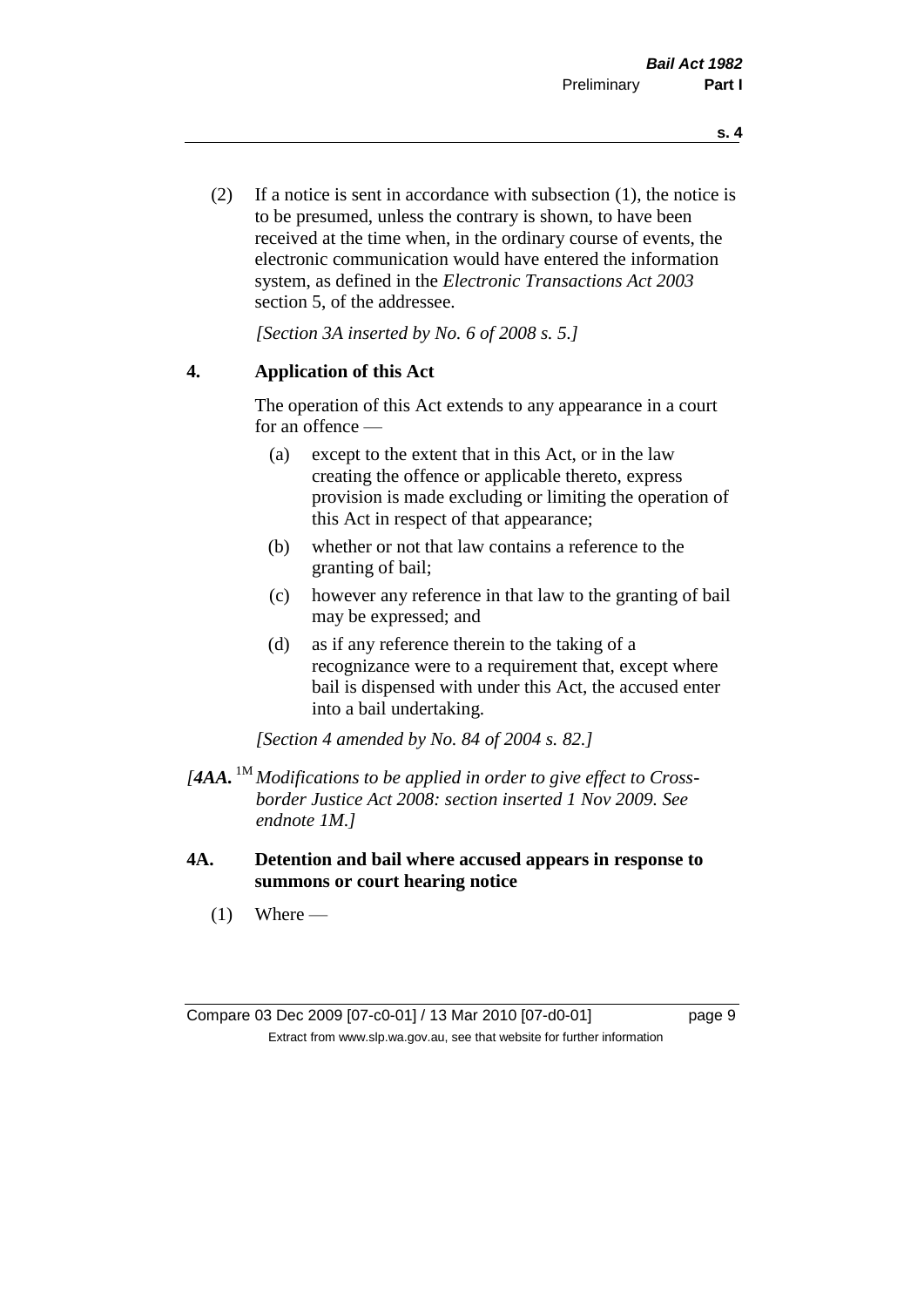**s. 4A**

- (a) an accused has appeared in court for an offence pursuant to a summons or court hearing notice issued under the *Criminal Procedure Act 2004*; and
- (b) a judicial officer adjourns the proceedings,

the accused is not to be detained in custody to further appear before the court for that offence unless the judicial officer so orders.

- (2) If an order is made under subsection (1), the duty described in section 7(1) applies.
- (3) On any appearance in court by the accused a judicial officer to whom section 7(1) applies may revoke an order made under subsection  $(1)$ .

*[Section 4A inserted by No. 6 of 2008 s. 6(1).]*

page 10 Compare 03 Dec 2009 [07-c0-01] / 13 Mar 2010 [07-d0-01] Extract from www.slp.wa.gov.au, see that website for further information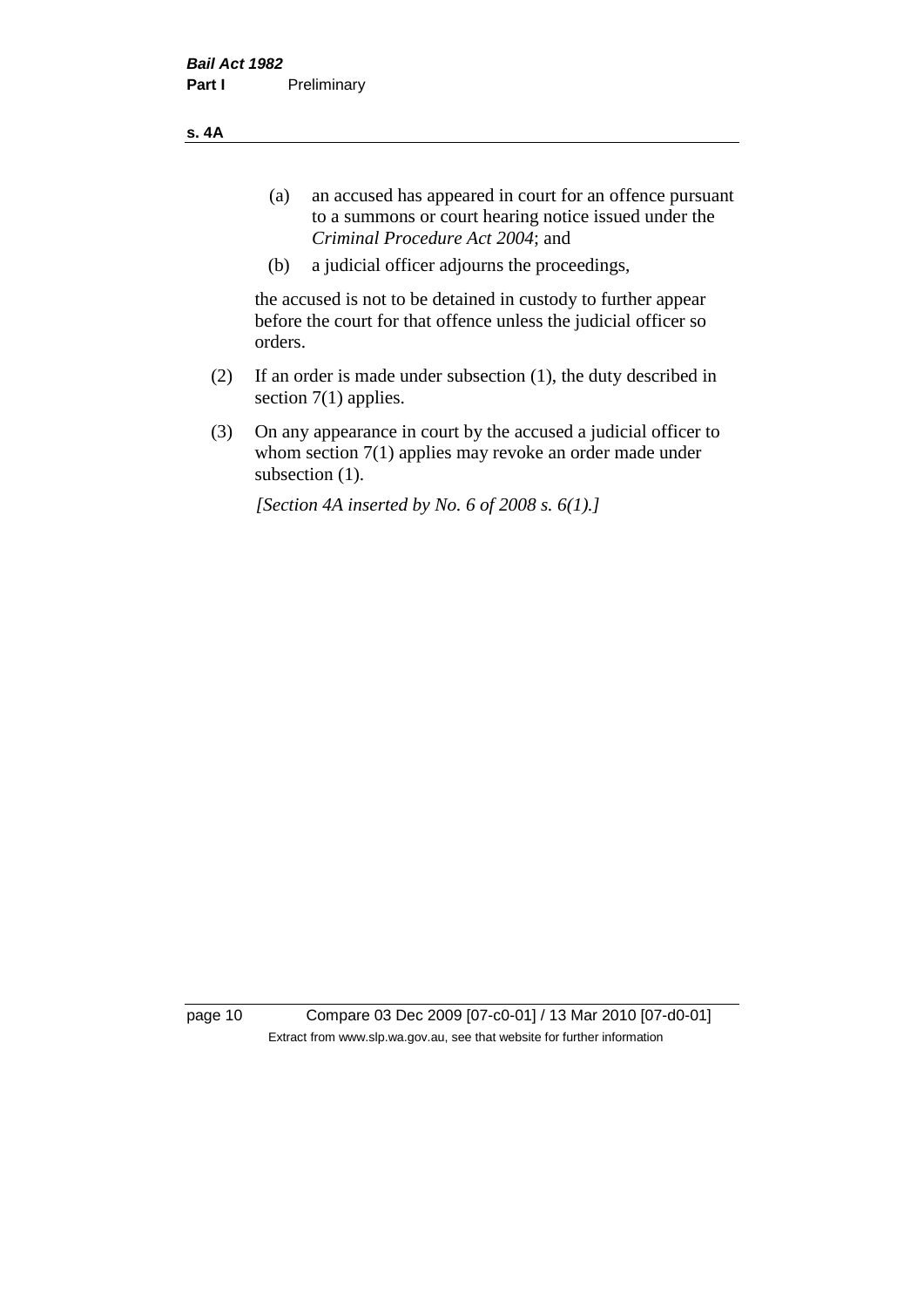# **Part II — Rights of accused in relation to bail**

*[Heading amended by No. 84 of 2004 s. 82.]* 

# **5. Right of accused to have bail considered under this Act**

- (1) An accused who is in custody for an offence awaiting his initial appearance in court therefor is entitled —
	- (a) subject to sections 9, 10, 12 and 16(2), to have his case for bail for that appearance considered under and in accordance with this Act as soon as is practicable;
	- (b) if his case is not so considered, or if he is refused bail or is not released on bail, to be brought before a court as soon as is practicable.
- (2) An accused who is in custody awaiting any appearance in court for an offence, other than an initial appearance, is entitled, subject to sections 7B, 7C, 7E, 9 and 10, to have his case for bail for that appearance considered under and in accordance with this Act.

*[Section 5 amended by No. 74 of 1984 s. 4; No. 84 of 2004 s. 82; No. 6 of 2008 s. 7.]* 

#### **6. Duty on arresting officer and others to consider bail**

- (1) This section applies to a police officer or other person (the *arrester*) who —
	- (a) charges a person who is under arrest (the *accused*) with an offence; and
	- (b) does not release the accused unconditionally under section 142 of the *Criminal Investigation Act 2006*,

or who arrests a person under a warrant.

- (2) This section is subject to  $-$ 
	- (a) the exercise of the power conferred by section 9; and

Compare 03 Dec 2009 [07-c0-01] / 13 Mar 2010 [07-d0-01] page 11 Extract from www.slp.wa.gov.au, see that website for further information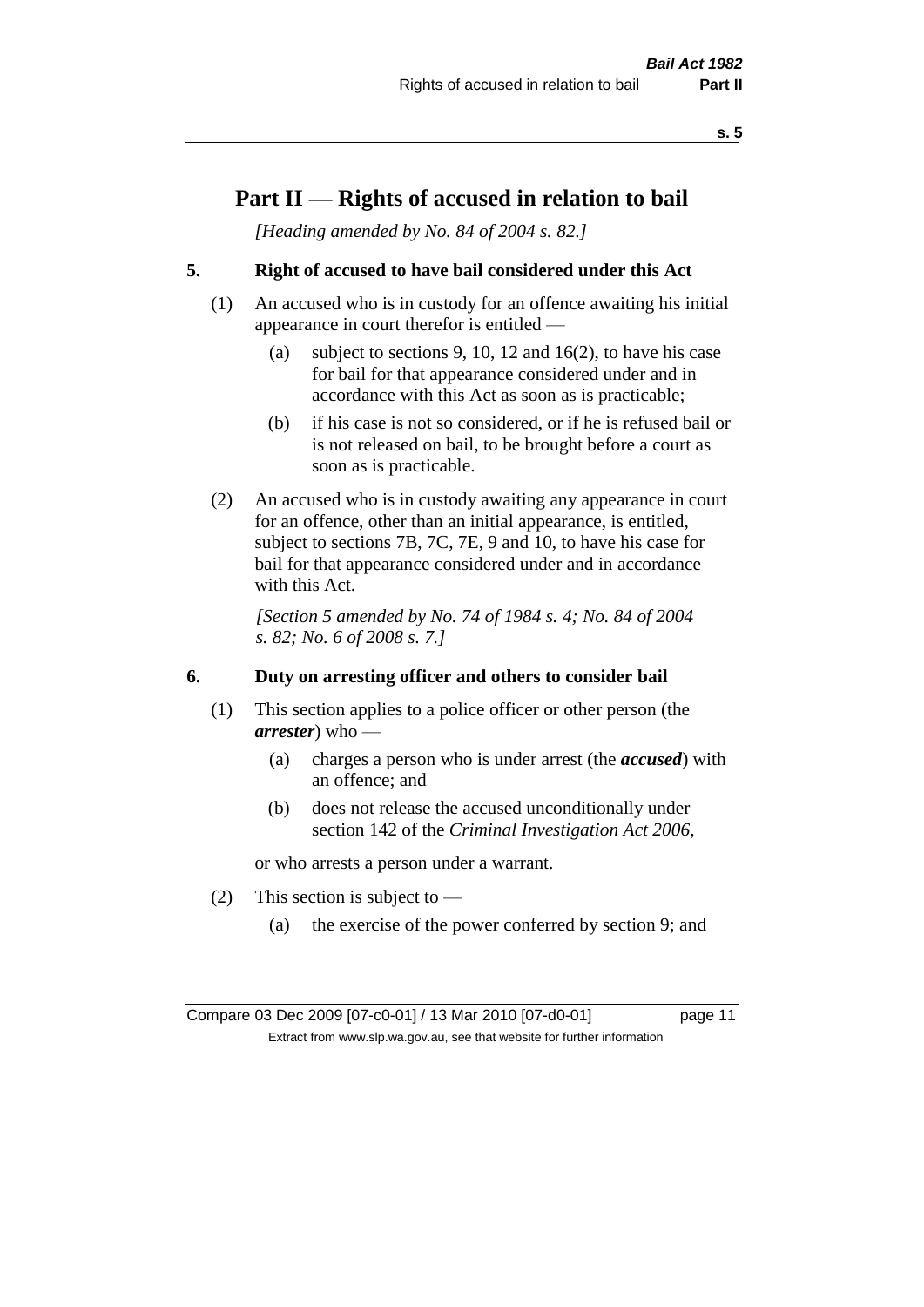(b) sections 10, 12 and 16 and clause 3A of Part C of Schedule 1.

- (3) The duties in this section shall be performed whether or not an application for bail is made by or on behalf of the accused.
- (4) As soon as is practicable after the accused is charged, or arrested under a warrant, as the case may be, the arrester shall either —
	- (a) bring the accused or cause the accused to be brought before a court; or
	- (b) perform the other duties of the arrester under this section.
- (5) If the arrester has power to grant the accused bail, the arrester shall consider the accused's case for bail.
- (6) If the arrester does not have power to grant the accused bail, the arrester shall, unless subsection (8), (9) or (10) applies, bring or cause the accused to be brought before an authorised police officer or a justice or, in the case of a child, any authorised officer or a justice, who shall consider the accused's case for bail as soon as is practicable.
- (7) Even if the arrester has power to grant the accused bail, the arrester may, instead of complying with subsection (5), comply with subsection  $(6)$  as if the arrester did not.
- (8) If under section 15 only a judge of the Supreme Court or a judge of the Children's Court has power to grant the accused bail, the arrester shall bring the accused or cause the accused to be brought before a judge of the Supreme Court or a judge of the Children's Court, as the case requires, who shall consider the accused's case for bail as soon as is practicable.
- (9) If under section 16 only a justice has power to grant the accused bail, the arrester shall bring the accused or cause the accused to be brought before a justice, who shall consider the accused's case for bail as soon as is practicable.

page 12 Compare 03 Dec 2009 [07-c0-01] / 13 Mar 2010 [07-d0-01] Extract from www.slp.wa.gov.au, see that website for further information

**s. 6**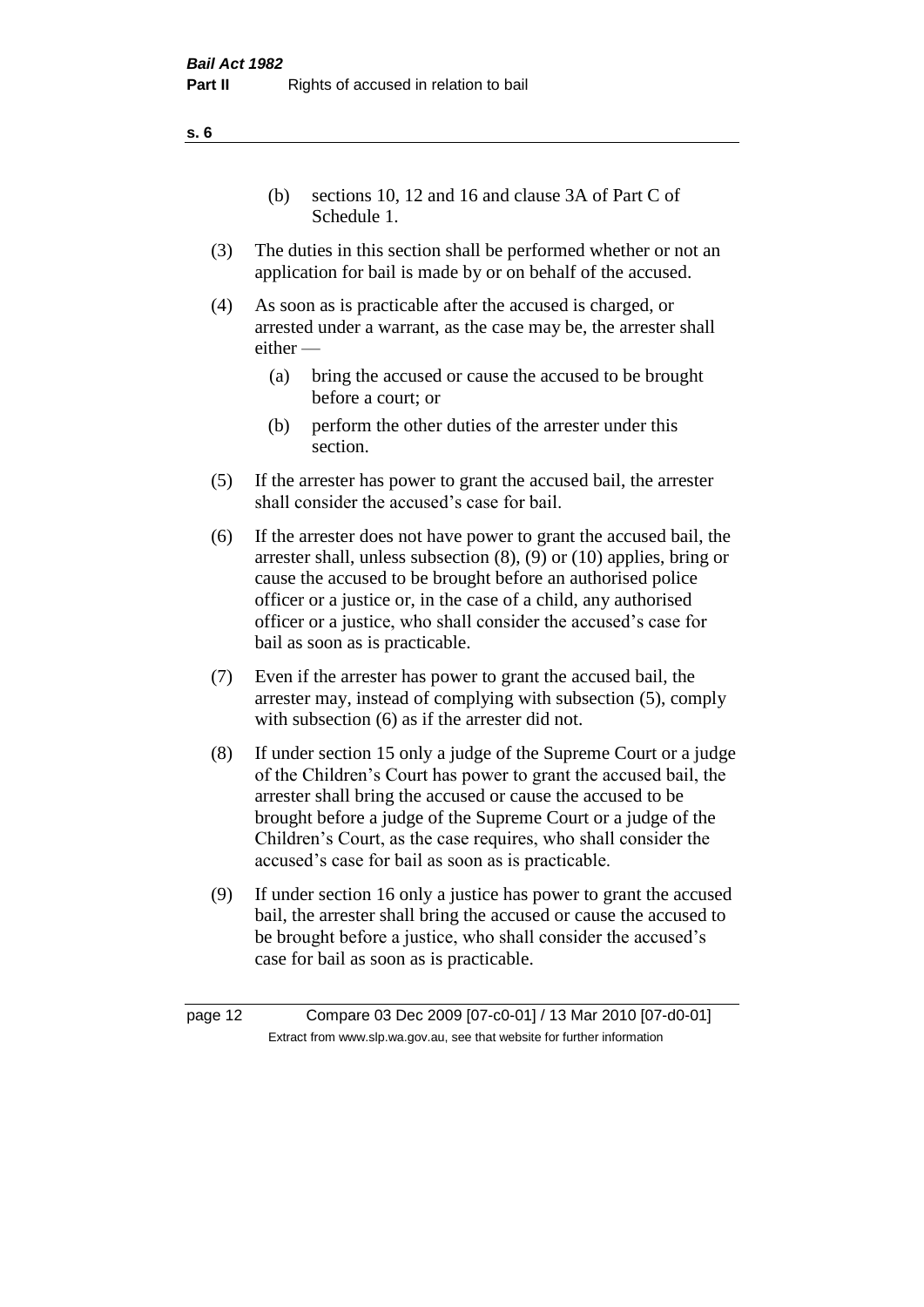(10) If section 16A applies, the arrester shall bring the accused or cause the accused to be brought before a court or judge referred to in section 16A(1), who shall consider the accused's case for bail as soon as is practicable.

*[Section 6 inserted by No. 59 of 2006 s. 4(1).]* 

# **6A. Whether custody justified to be considered in certain cases**

(1) In this section —

*accused* means an accused who is under arrest, other than pursuant to a warrant;

*released* means released from custody without being required to enter into, or without having entered into, a bail undertaking;

*serious offence* means an indictable offence the penalty specified by a written law for which is or includes imprisonment for 5 years or more or life;

*summary court* means the Magistrates Court or the Children's Court.

- (2) An authorised officer or justice who is considering an accused's case for bail for an initial appearance in a summary court on a charge of an indictable offence that is not a serious offence may order that the accused be served with a summons under the *Criminal Procedure Act 2004*, and released, in respect of the charge unless satisfied —
	- (a) that there are reasonable grounds to suspect the accused would not obey the summons if served with it; or
	- (b) that not releasing the accused is justified under subsection (4) or for any other reason.
- (3) An authorised officer or justice who is considering an accused's case for bail for an initial appearance in a summary court on a charge of a simple offence must order that the accused be served with a court hearing notice under the *Criminal Procedure Act 2004*, and released, in respect of the charge unless satisfied —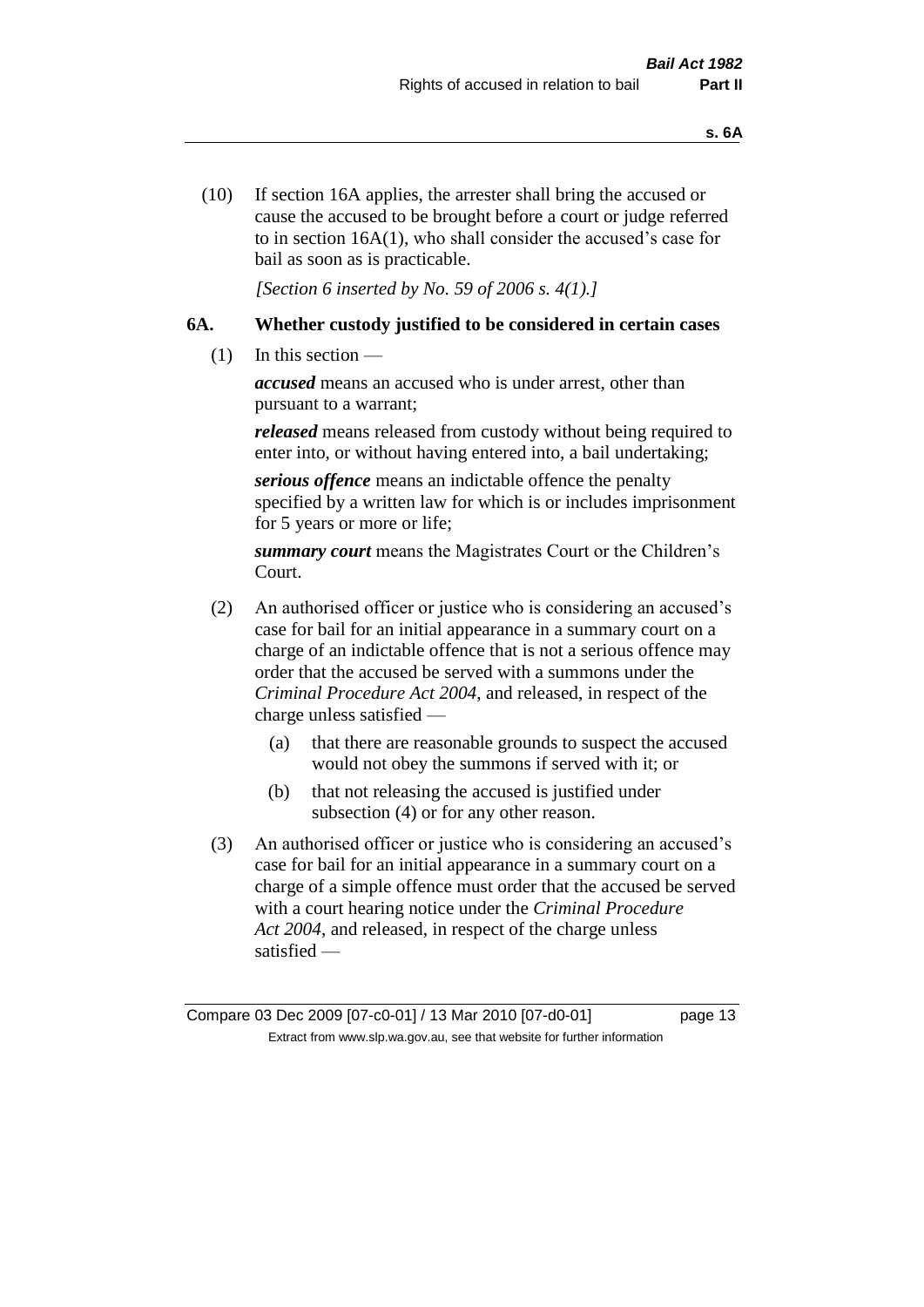(a) that the presence of the accused when the charge is dealt with is likely to be necessary for any reason or for sentencing purposes; or

- (b) that not releasing the accused is justified under subsection (4) or for any other reason.
- (4) Not releasing an accused is justified if there are reasonable grounds to suspect that if the accused were released —
	- (a) the accused
		- (i) would commit an offence;
		- (ii) would continue or repeat an offence with which he or she is charged;
		- (iii) would endanger another person's safety or property; or
		- (iv) would interfere with witnesses or otherwise obstruct the course of justice, whether in relation to the accused or any other person;
		- or
	- (b) the accused's safety would be endangered.
- (5) This section does not affect the operation of section 28 or 30 of the *Criminal Procedure Act 2004*.

*[Section 6A inserted by No. 59 of 2006 s. 5.]* 

#### **7. Duty imposed on judicial officers in respect of unconvicted accused**

(1) Upon and following an accused's initial appearance in court for an offence every judicial officer who may thereafter order his detention or continued detention in custody before conviction for the offence is under a duty, unless section 7B, 7C or 7E applies, to consider the accused's case for bail, whether or not an application for bail is made by the accused or on his behalf.

*[(2)-(4) deleted]*

page 14 Compare 03 Dec 2009 [07-c0-01] / 13 Mar 2010 [07-d0-01] Extract from www.slp.wa.gov.au, see that website for further information

**s. 7**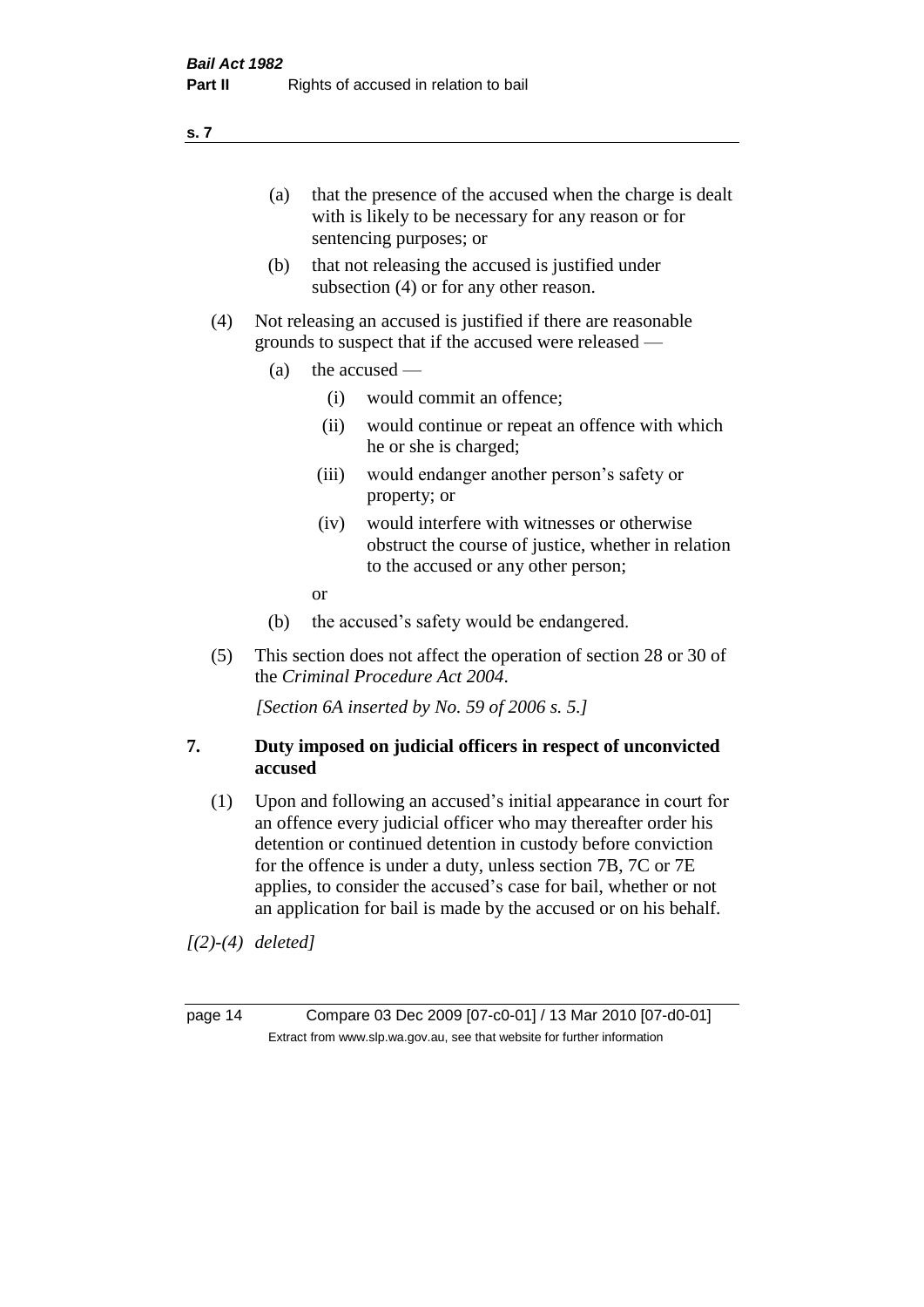(5) The operation of this section is subject to the exercise of the powers conferred by sections 7A and 9 and to the provisions of sections 10, 12 and 16(2) and clause 3A of Part C of Schedule 1.

*[Section 7 amended by No. 74 of 1984 s. 5; No. 49 of 1988 s. 80; No. 45 of 1993 s. 6; No. 84 of 2004 s. 82; No. 59 of 2006 s. 4(2); No. 6 of 2008 s. 8.]* 

#### **7A. Bail may be dispensed with by court**

- (1) A judicial officer referred to in section 7(1) may, instead of discharging the duty imposed by that subsection, dispense with the requirement for bail for an appearance in court for an offence by an accused if the judicial officer —
	- (a) has jurisdiction to do so under section 13A(1); and
	- (b) may properly do so under section 13A(2).
- (2) Where the requirement for bail is dispensed with under this section, the accused has a right to be at liberty until the accused is required to appear before a court for the offence, but subject  $\mathrm{to}$  —
	- (a) section 59A; and
	- (b) any requirement that the accused be in custody for some other offence or reason.

*[Section 7A inserted by No. 6 of 2008 s. 9(1).]*

#### **7B. Special provision for adult accused in murder cases**

 $(1)$  In this section —

*judge* means a judge of the Supreme Court.

- (2) This section applies where
	- (a) an accused is in custody for an offence of murder so that under section 15 only a judge has power to grant bail; and
	- (b) the accused is not a child.

Compare 03 Dec 2009 [07-c0-01] / 13 Mar 2010 [07-d0-01] page 15 Extract from www.slp.wa.gov.au, see that website for further information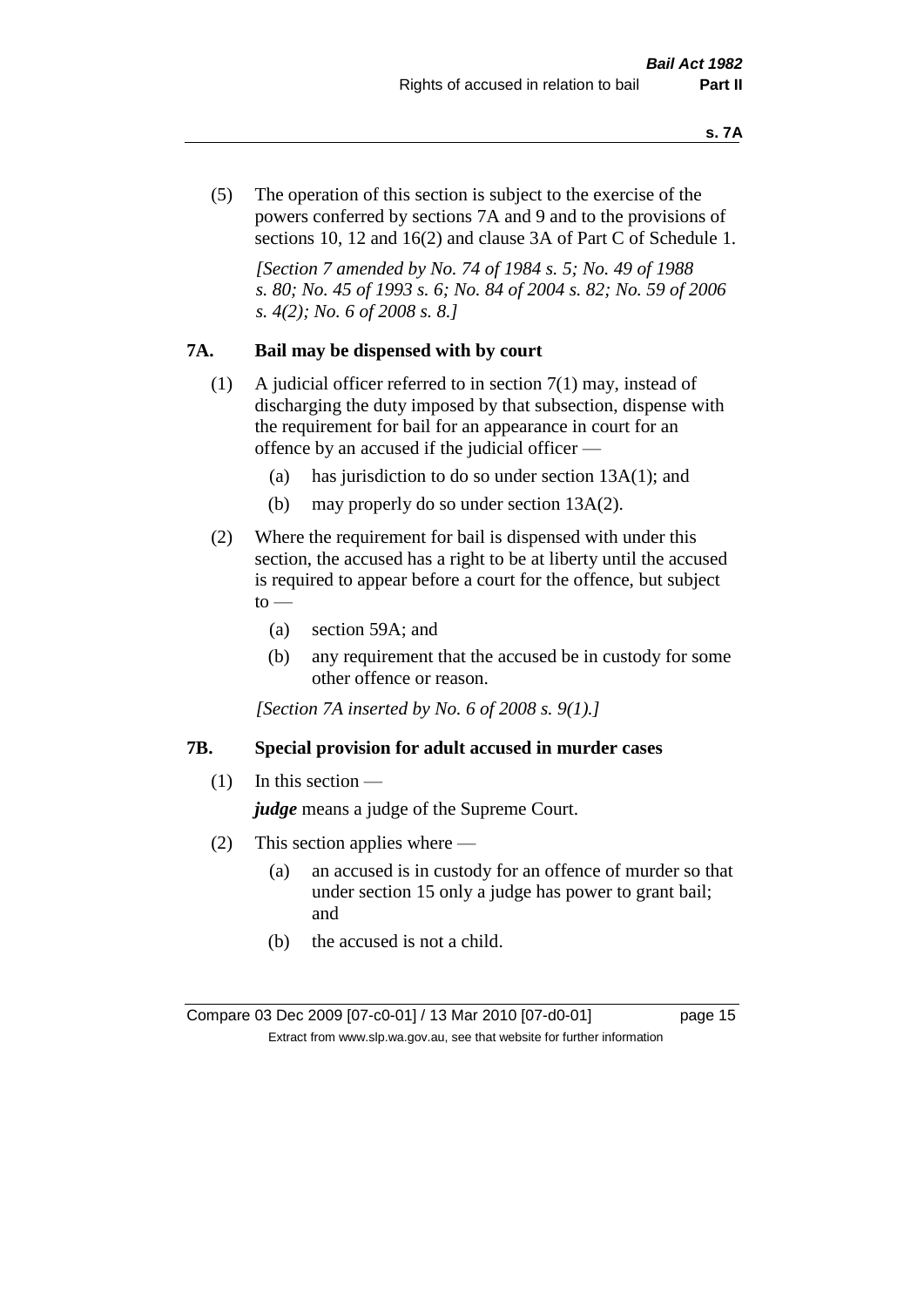#### **s. 7B**

- (3) Where this section applies the accused, or a person on the accused's behalf, may make an application to a judge for bail at any time before conviction for the offence.
- (4) Upon an accused's initial appearance in court for an offence of murder, the judicial officer who may order the accused's detention in custody is under a duty to inform the accused of the right conferred by subsection (3).
- $(5)$  Where
	- (a) an accused's case for bail has been considered by a judge on an application under subsection (3); and
	- (b) bail has been refused,

the accused's case for bail shall not be considered on any subsequent occasion in the same case when the accused's continued detention may be ordered unless subsection (6) applies.

- (6) The accused's case for bail shall again be considered by a judge if the accused, or a person on the accused's behalf, applies to a judge and satisfies the judge that —
	- (a) new facts have been discovered, new circumstances have arisen or the circumstances have changed since bail was refused; or
	- (b) the accused failed to adequately present the accused's case for bail on the previous occasion.
- $(7)$  Where
	- (a) an accused's case for bail has been considered by a judge on an application under subsection (3); and
	- (b) bail has been granted,

on any subsequent appearance in the same case a judicial officer may order, notwithstanding section 15, that bail is to continue on the same terms and conditions.

page 16 Compare 03 Dec 2009 [07-c0-01] / 13 Mar 2010 [07-d0-01] Extract from www.slp.wa.gov.au, see that website for further information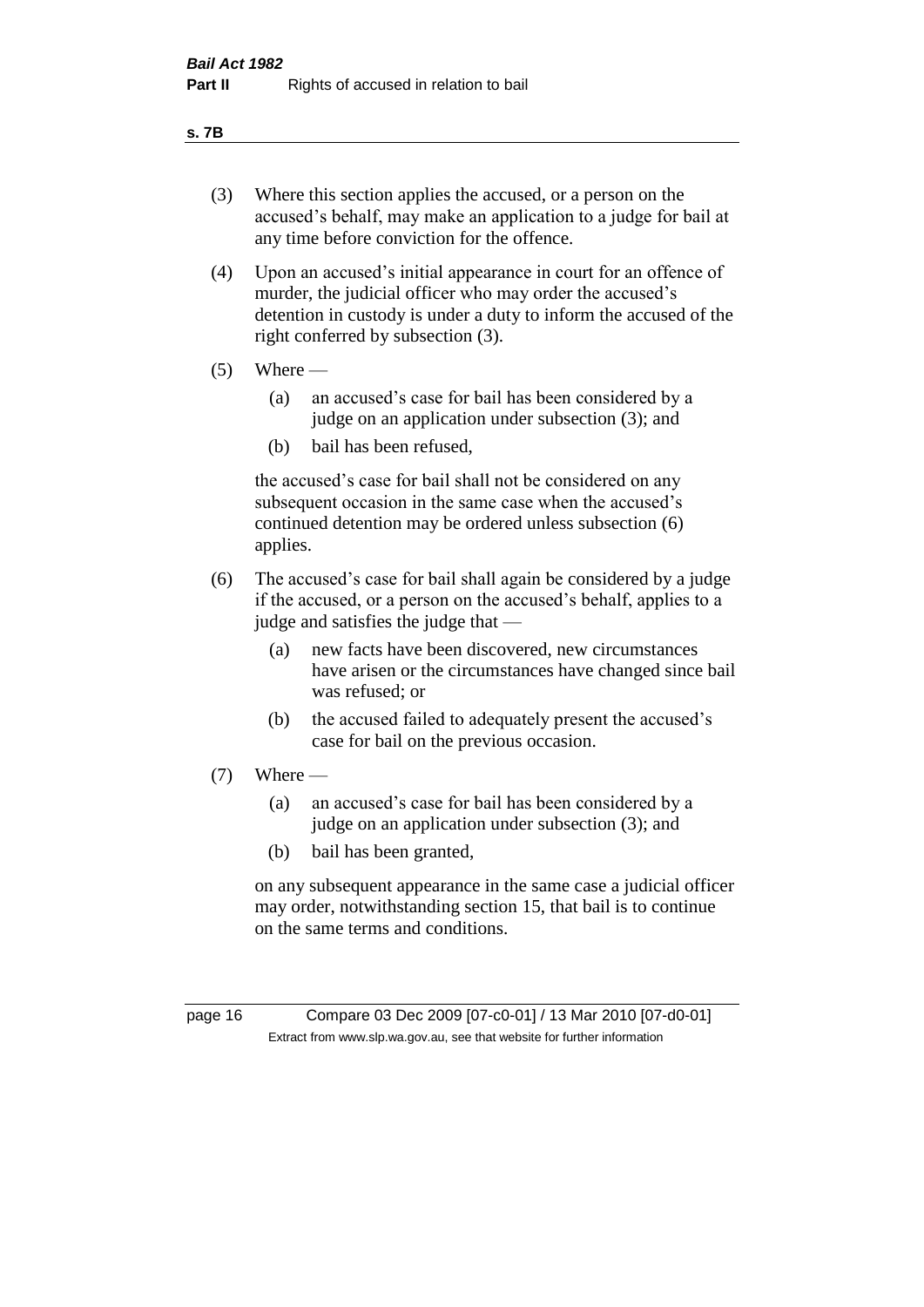(8) The accused is to be taken before a judge for the purposes of an application under this section only if the judge so orders.

*[Section 7B inserted by No. 6 of 2008 s. 9(1); amended by No. 29 of 2008 s. 24(2) and (3).]*

#### **7C. Special provision for child accused in murder cases**

- (1) This section applies where a child accused is in custody for an offence of murder so that under section 15 only a judge of the Children's Court has power to grant bail.
- (2) Where this section applies, the judicial officer referred to in section 7(1) other than a judge of the Children's Court, shall, whether or not an application for bail is made by the accused or on the accused's behalf, cause the accused to be taken as soon as is practicable before a judge of the Children's Court for the purpose of having the accused's case for bail considered by the judge.
- (3) Notwithstanding subsection (2), where
	- (a) the duty described in that subsection has been discharged once in relation to a child accused's case for bail; and
	- (b) bail has on that occasion been refused by a judge of the Children's Court,

the accused's case for bail need not be considered on any subsequent occasion in the same case when the accused's continued detention may be ordered unless subsection (4) applies.

- (4) On a subsequent occasion the accused may apply to the judicial officer who may order the accused's continued detention for a reconsideration of the accused's case for bail on the ground  $that -$ 
	- (a) new facts have been discovered, new circumstances have arisen or the circumstances have changed since bail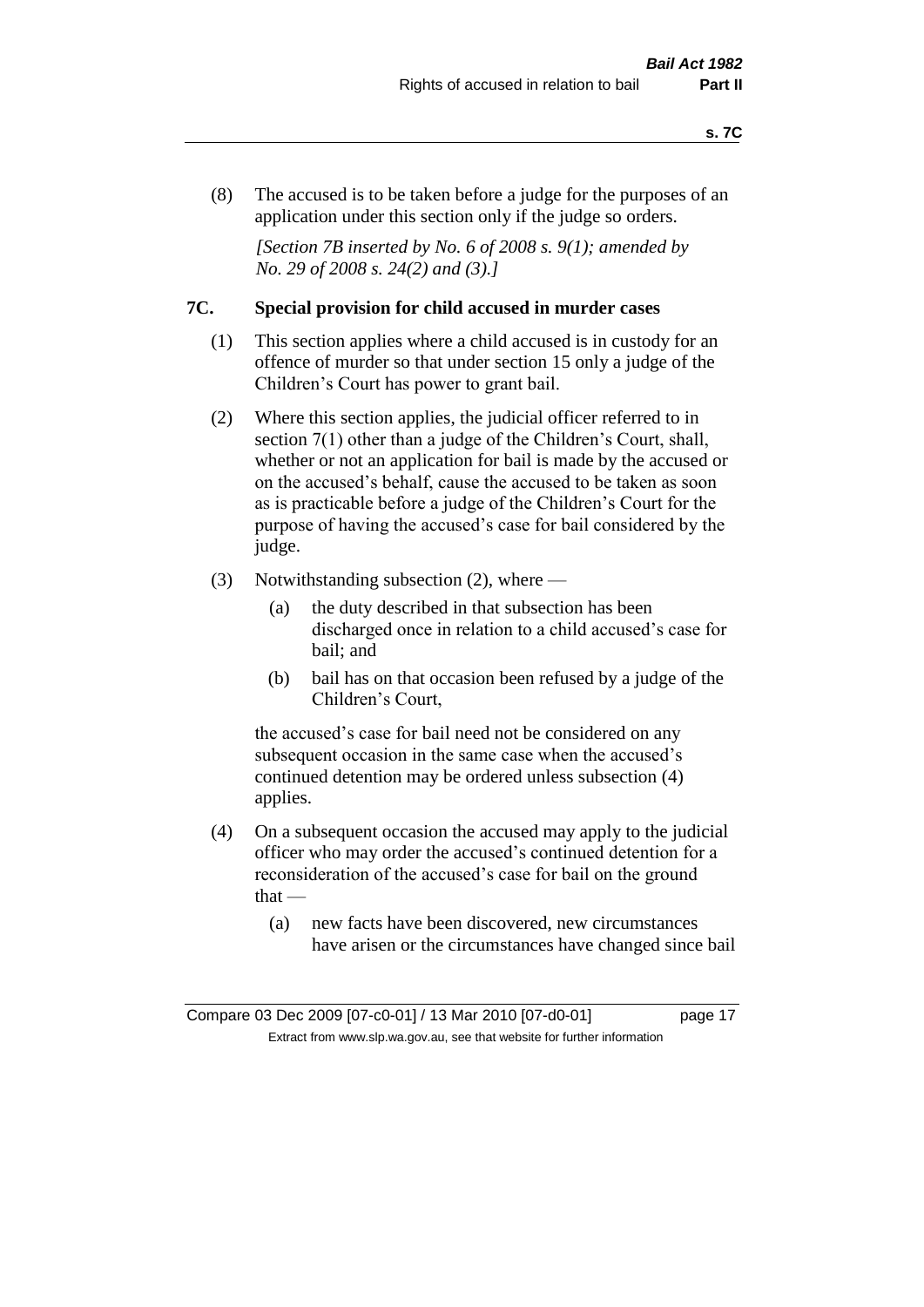#### **s. 7D**

was refused on the occasion mentioned in subsection (3); or

- (b) the accused failed to adequately present the accused's case for bail on that occasion.
- (5) If the judicial officer is satisfied as to one or more of those grounds the judicial officer shall cause the accused to be taken as soon as is practicable before a judge of the Children's Court for the purpose of having the accused's case for bail considered by the judge.

*[Section 7C inserted by No. 6 of 2008 s. 9(1); amended by No. 29 of 2008 s. 24(4).]*

# **7D. Previous decision may be adopted**

- (1) Notwithstanding section 7(1), after
	- (a) the duty described in that subsection has been discharged once in relation to an accused's case for bail; or
	- (b) a judge of the Children's Court has considered the case under section 15,

it is sufficient on any subsequent consideration of bail in the same case for a judicial officer, including a judge of the Children's Court acting under section 15, to make inquiry of the accused in terms of subsection (2).

- (2) The inquiry to be so made is  $-$ 
	- (a) whether any new fact has been discovered or new circumstance has arisen, or whether the circumstances have changed, since bail was previously granted or refused; and
	- (b) whether the accused considers that the accused failed to adequately present the accused's case for bail on a previous occasion.

page 18 Compare 03 Dec 2009 [07-c0-01] / 13 Mar 2010 [07-d0-01] Extract from www.slp.wa.gov.au, see that website for further information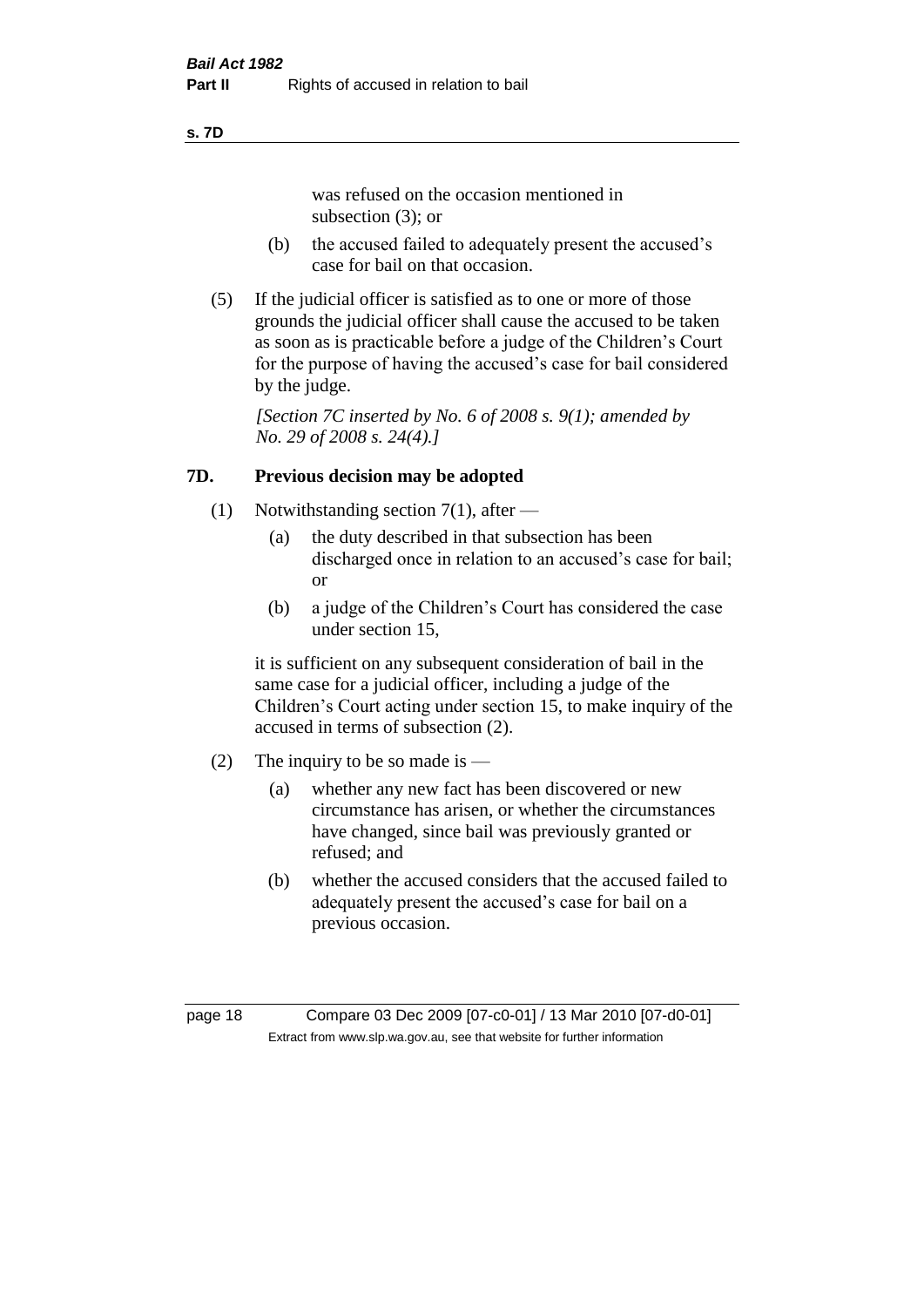(3) Unless the judicial officer is satisfied that there is any reason of the kind mentioned in subsection (2) for not doing so, the judicial officer may adopt the decision previously made in the case, but with power to make such variations of the terms and conditions of bail as the judicial officer thinks fit.

*[Section 7D inserted by No. 6 of 2008 s. 9(1).]*

# **7E. Bail during trial**

- $(1)$  Where
	- (a) an accused has been refused bail for the accused's appearance for trial for an offence; and
	- (b) the trial extends beyond one day,

a judicial officer referred to in section 7(1) need not comply with that subsection unless the accused, or a person on the accused's behalf, applies for bail.

(2) In subsection  $(1)$  —

*trial* means that part of proceedings for an offence when evidence is being received by the court in respect of the offence and also extends to any time when —

- (a) legal argument is being heard; or
- (b) a judicial officer or a jury is deliberating.

*[Section 7E inserted by No. 6 of 2008 s. 9(1).]*

#### **7F. Bail for appeal from courts of summary jurisdiction**

- (1) If a person is in custody and an appeal has been commenced under the *Criminal Appeals Act 2004* Part 2 in connection with the decision by virtue of which the person is in custody, the person may apply for bail —
	- (a) if the appeal is to be heard and determined by the Court of Appeal or if an application has been made to the Court of Appeal for leave to appeal to the Court of Appeal — to a judge of appeal; or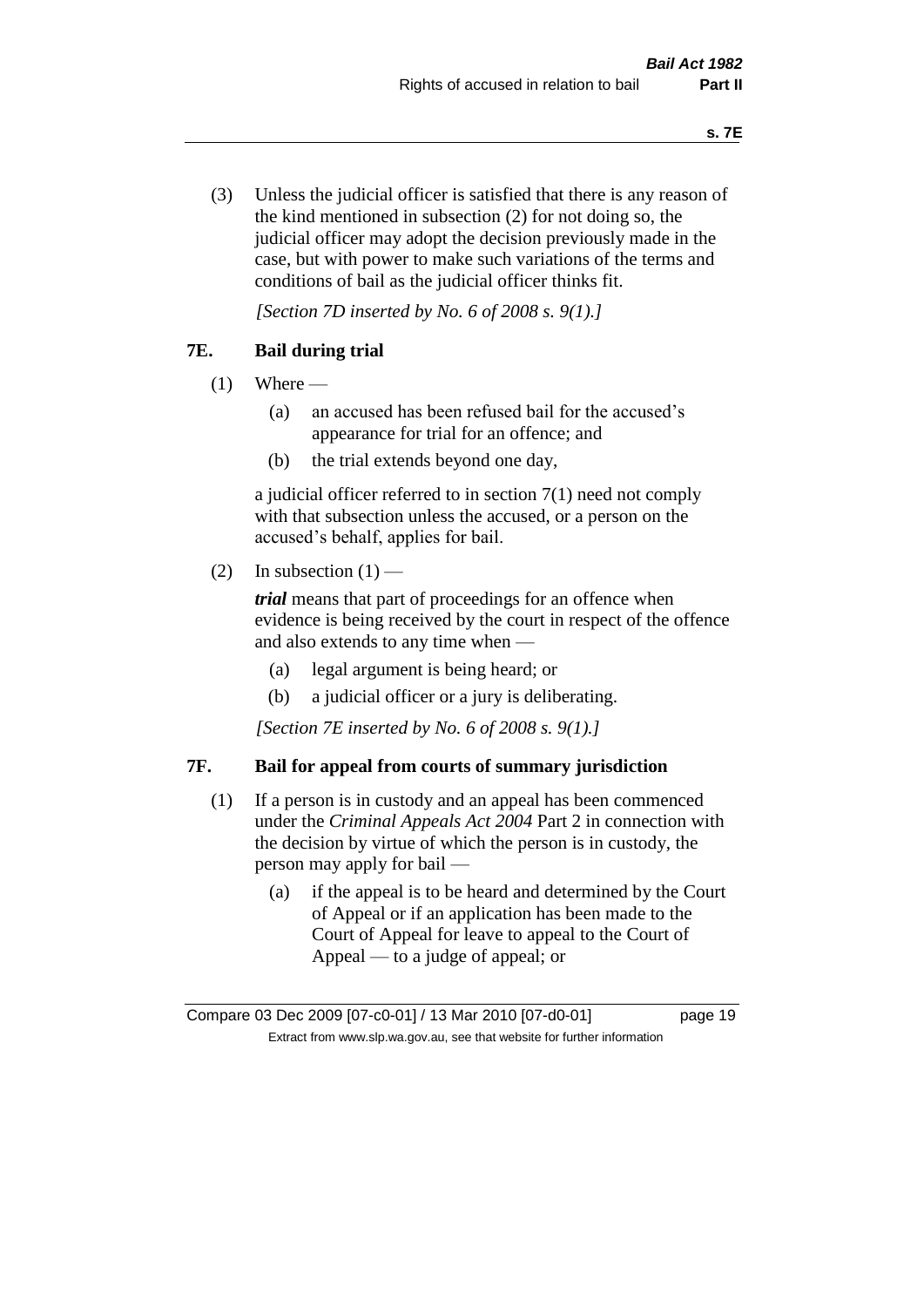- (b) in any other case to a judge of the Supreme Court.
- (2) Bail shall not be granted to an applicant for bail under subsection (1) unless —
	- (a) the applicant has given notice of the application for bail  $to -$ 
		- (i) the Director of Public Prosecutions; or
		- (ii) the State Solicitor,

as the case may require; and

(b) that official has been given an opportunity to be heard on the application.

*[Section 7F inserted by No. 6 of 2008 s. 9(1).]*

#### **8. Accused to be given information and approved forms**

- (1) Subject to subsection (4), a judicial officer or authorised officer who is called upon to consider an accused's case for bail, on the first occasion when it arises in relation to an offence or group of offences for which an accused is required to appear, shall ensure that the accused is, or has been, given —
	- (a) such information in writing as to the effect of this Act as is prescribed for the purposes of this paragraph;
	- (b) an approved form for completion, designed to disclose to the judicial officer or authorised officer all information relevant to the decision; and
	- (c) where the accused is unable or insufficiently able, to read, speak or write English, such assistance as he may reasonably require in order to have communicated to him the information mentioned in paragraph (a) and complete the form referred to in paragraph (b).
- (2) After an accused case for bail has been considered once, a judicial officer or authorised officer on any subsequent consideration of bail in the same case shall —
	- (a) comply with subsection  $(1)(a)$ ; and

page 20 Compare 03 Dec 2009 [07-c0-01] / 13 Mar 2010 [07-d0-01] Extract from www.slp.wa.gov.au, see that website for further information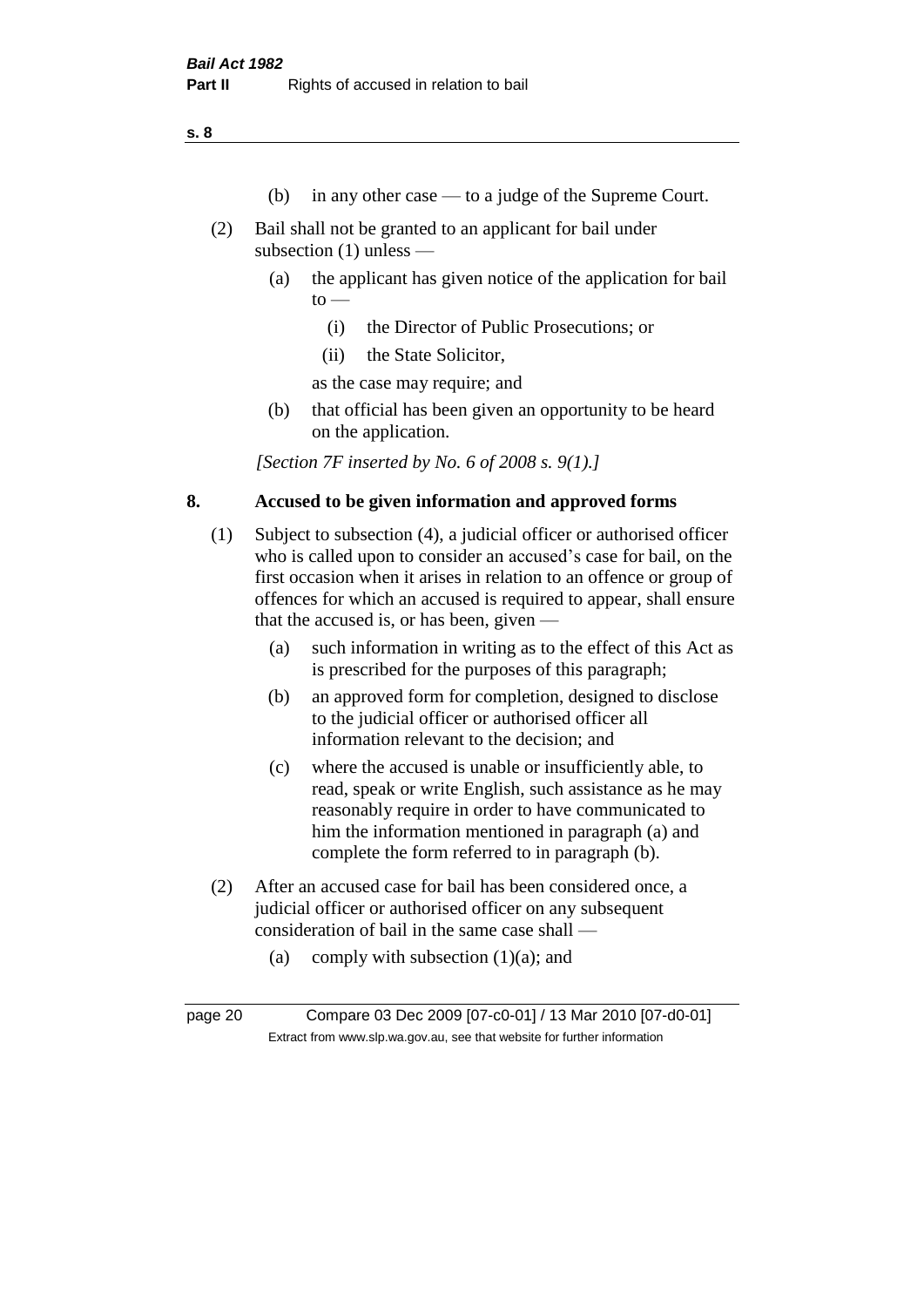- (b) either comply with subsection  $(1)(b)$  or obtain the form previously completed for the purposes of that paragraph, if any, and ensure that —
	- (i) the form is revised in order to show any changes which he is informed have occurred since it was completed; and
	- (ii) any assistance, of the kind referred to in subsection  $(1)(c)$  is given to the accused for the purpose of completing or revising the form, as the case may be.
- (3) Nothing in this section shall be read as limiting section 23.
- (3a) Notwithstanding subsection  $(1)(a)$  or  $(2)(a)$  a judicial officer or authorised officer need not comply with that paragraph if it appears to him that the accused's case for bail is such that bail is likely to be granted to him in accordance with this Act; but if it subsequently appears to him that bail will not be granted or that the accused is dissatisfied with any condition imposed on the grant of bail he shall then comply with that paragraph.
- (4) Notwithstanding subsection (1)(b) or (2)(b), a judicial officer or an authorised officer may dispense with completion or revision of the form referred to in those paragraphs if it appears to him  $that -$ 
	- (a) the accused's case for bail is such that bail is likely to be granted to him in accordance with this Act; and
	- (b) the information in the possession of the judicial officer or authorised officer is sufficient for his consideration of the case.
- (5) Where a person has applied for bail for an appeal as mentioned in section 7F(1), this section applies as if the consideration of bail for the appeal were a first consideration of bail for an offence.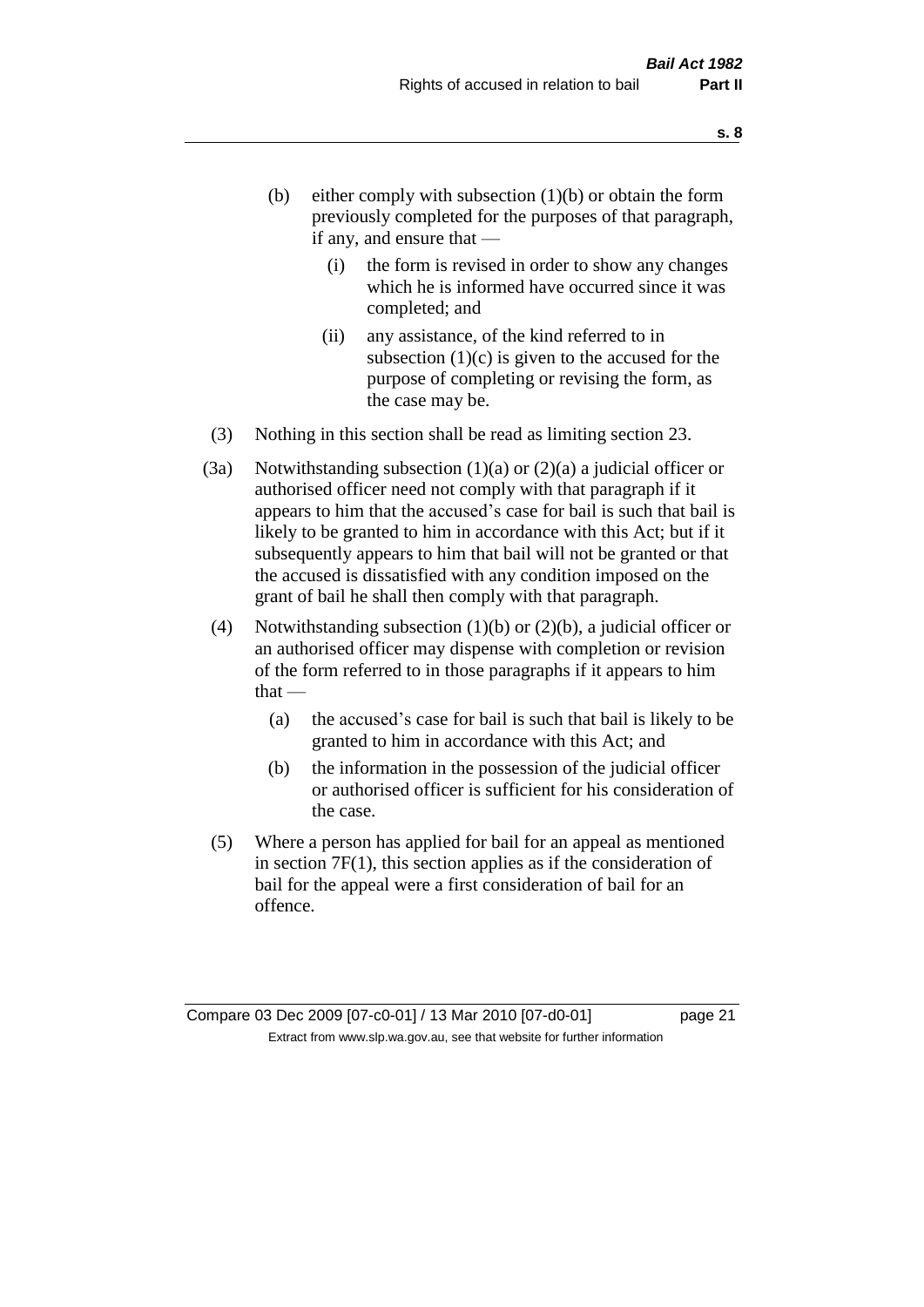*[Section 8 amended by No. 74 of 1984 s. 6; No. 15 of 1988 s. 6; No. 33 of 1989 s. 18; No. 84 of 2004 s. 82; No. 6 of 2008 s. 9(2) and 43(1).]* 

#### **9. Bail decision may be deferred until further information obtained**

- (1) Subject to section 26(2) of the *Young Offenders Act 1994*, a judicial officer or authorised officer who is called upon to consider a case for bail may defer consideration of the case for a period not exceeding 30 days if he thinks it is necessary —
	- (a) to obtain more information for the purpose of making a decision in accordance with this Act; or
	- (b) to take any step authorised by section  $24(1)$  or  $24A(1)$ or (2).
- (2) Nothing in this section shall be taken to limit the right of an accused to be brought before a court as soon as is practicable if he is not released on bail.

*[Section 9 amended by No. 57 of 1997 s. 21(2); No. 84 of 2004 s. 82; No. 6 of 2008 s. 10(1).]*

#### **10. Sections 5, 6 and 7 do not apply where accused imprisoned for other cause**

Notwithstanding sections 5, 6 and 7, the rights conferred on an accused and the duties imposed on police officers, authorised officers and judicial officers by those sections in respect of an appearance in court for an offence do not arise where —

- (a) the accused is in custody for some other offence or reason (including the non-payment of a sum of money); and
- (b) the police officer, authorised officer or judicial officer is satisfied that the accused is likely to remain in custody for that other offence or reason until or beyond the time for the appearance for the first-mentioned offence.

page 22 Compare 03 Dec 2009 [07-c0-01] / 13 Mar 2010 [07-d0-01] Extract from www.slp.wa.gov.au, see that website for further information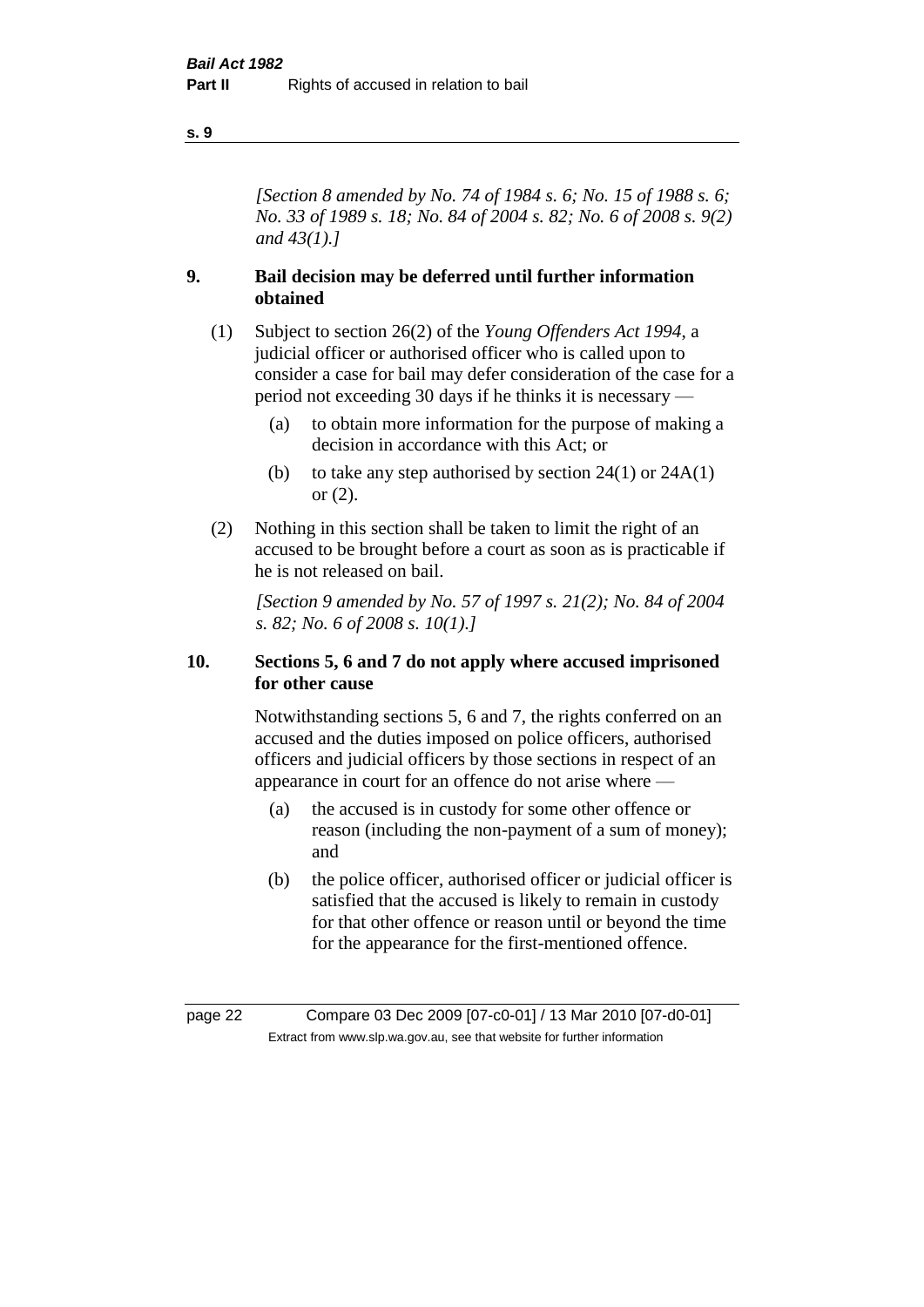*[Section 10 amended by No. 84 of 2004 s. 82.]*

#### **11. Rights following grant of bail**

- $(1)$  When
	- (a) bail has been granted to an accused for an appearance in court;
	- (b) all conditions which are to be complied with before the release of the accused have been complied with; and
	- (c) he has entered into a bail undertaking for that appearance or his bail undertaking is deemed to be amended under section 31(3),

the accused has a right to be at liberty until he is required to appear, or to next appear, before a court, but subject to —

- (d) any requirement that he be in custody for some other reason;
- (e) the exercise of the powers in sections 14(3), 17A, 46, 50F, 54 and 55; and
- (f) the limitation mentioned in section 12.
- (2) Where the accused is in custody in a lock-up, court custody centre or prison, the right conferred by subsection (1) is also subject to the person in charge of the lock-up, court custody centre or prison either —
	- (a) signing a certificate under subsection (3); or
	- (b) receiving notice that a certificate has been signed by another person under that subsection.
- (3) After an accused becomes entitled to be at liberty as provided in subsection (1), a person referred to in section 29 may sign a certificate to that effect in the prescribed form.
- (4) The person in charge of a lock-up, court custody centre or prison in which the accused is in custody shall release the accused from custody as soon as is practicable after —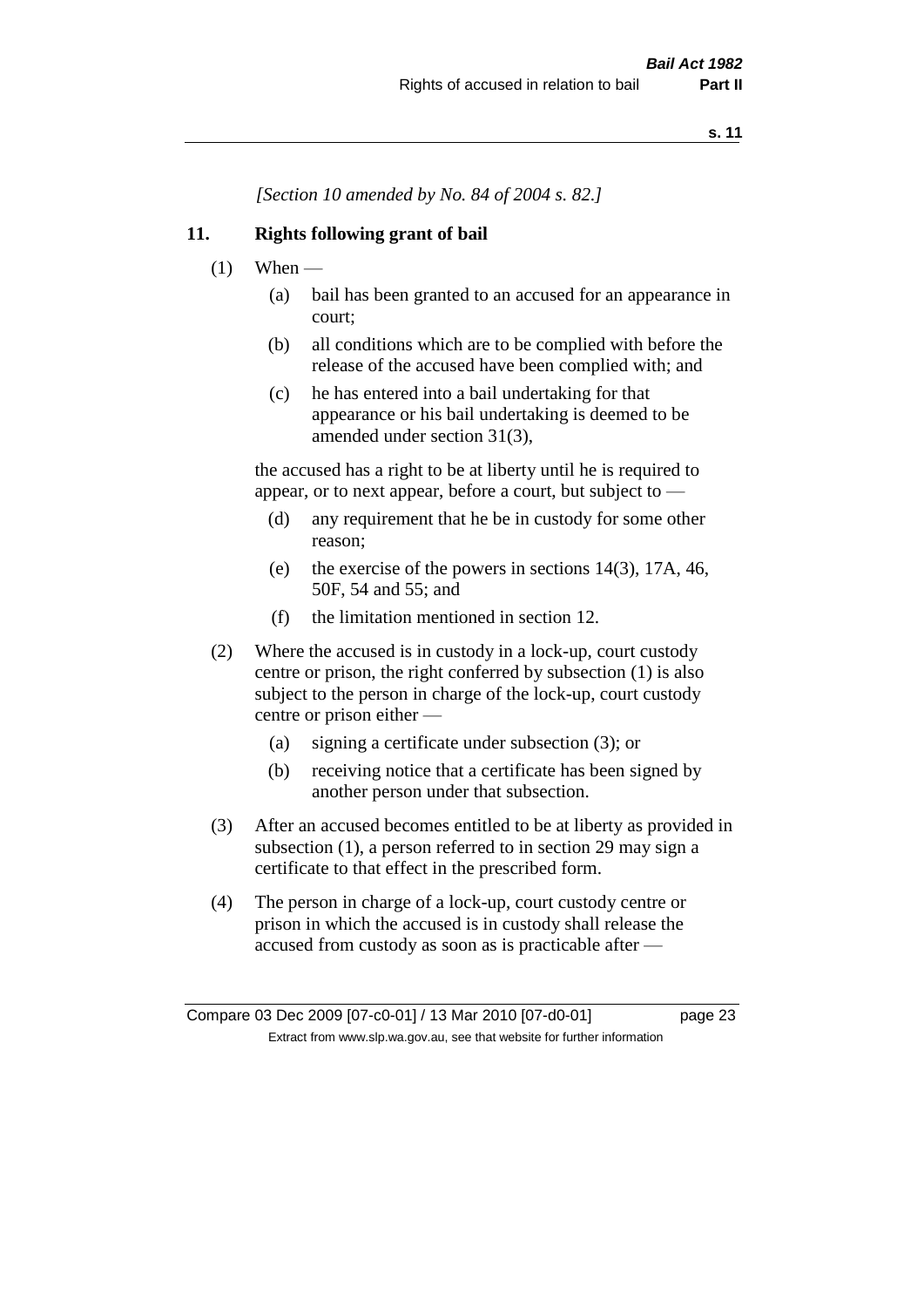- (a) the person in charge signs the certificate; or
- (b) if the certificate is signed by a person other than the person in charge, the person in charge receives notice as described in subsection (2)(b).

*[Section 11 amended by No. 74 of 1984 s. 7; No. 15 of 1988 s. 7; No. 49 of 1988 s. 81; No. 45 of 1993 s. 7; No. 47 of 1999 s. 8; No. 59 of 2004 s. 141; No. 84 of 2004 s. 82; No. 6 of 2008 s. 11(1) and (2).]* 

# **12. Further limitation on rights in s. 7A(2) and 11**

The right of an accused to have his case for bail considered as soon as is practicable, his right to be at liberty as mentioned in sections 7A(2) and 11(1), and the corresponding duties created by this Part, are limited so far as is reasonably necessary for the exercise or performance by a person of any statutory power or function vested in him which requires or permits the continued custody of the accused, including the exercise of the powers set out in Part 12 of the *Criminal Investigation Act 2006* and Parts 6 and 7 of the *Criminal Investigation (Identifying People) Act 2002*.

*[Section 12 amended by No. 6 of 2002 s. 96; No. 84 of 2004 s. 82; No. 59 of 2006 s. 6; No. 6 of 2008 s. 12.]*

page 24 Compare 03 Dec 2009 [07-c0-01] / 13 Mar 2010 [07-d0-01] Extract from www.slp.wa.gov.au, see that website for further information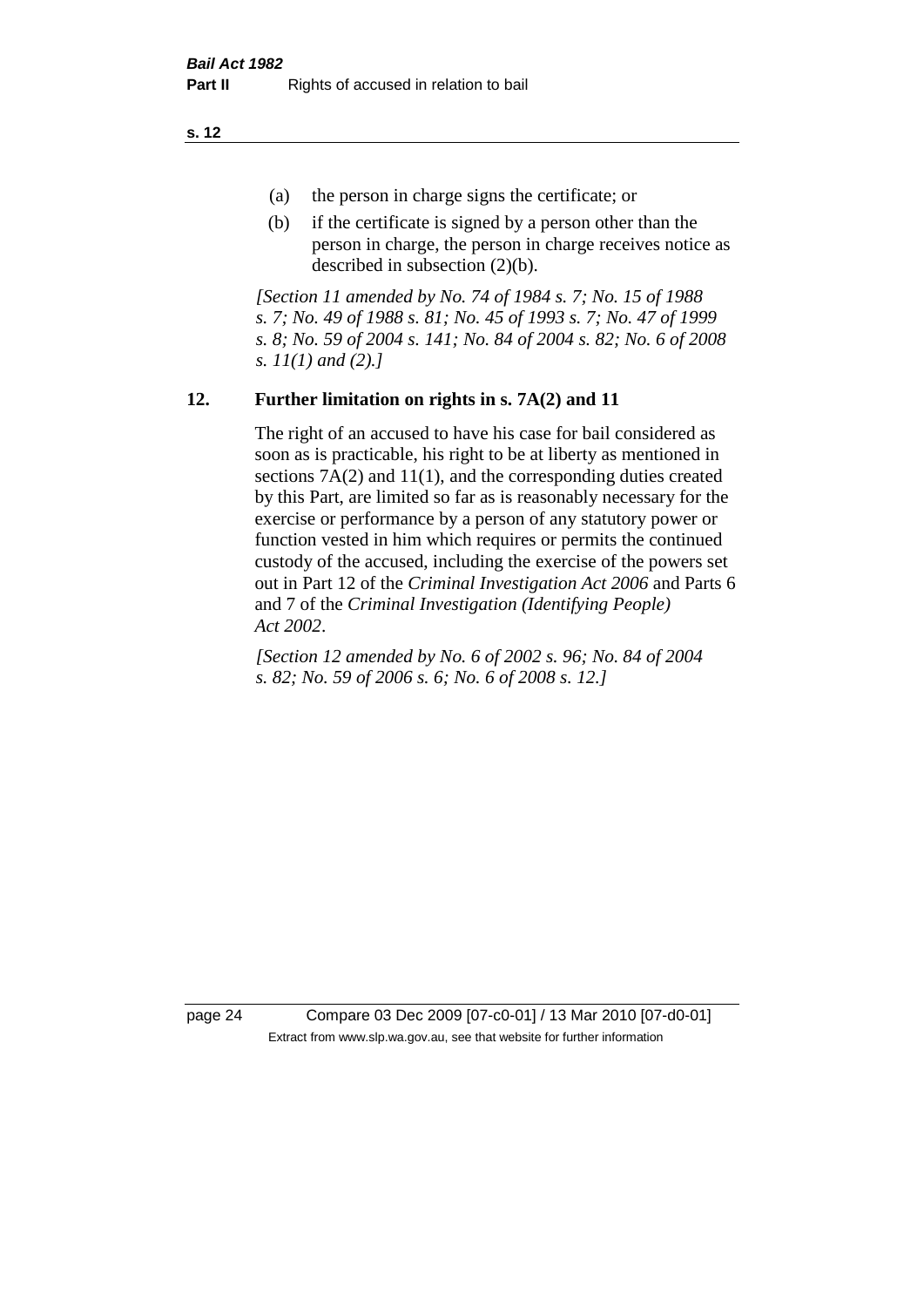# **Part III — Jurisdiction relating to bail**

*[Heading inserted by No. 6 of 2008 s. 13.]*

# **13. Jurisdiction to grant bail**

- (1) Jurisdiction to grant bail for any appearance described in the first column of Part A of Schedule 1 is vested in the judicial officer or authorised officer specified in the second column of that Part opposite thereto and shall be exercised subject to and in accordance with this Part and the further provisions in Parts B, C and D of Schedule 1.
- (2) A home detention condition shall not be imposed as a condition of bail except by a judicial officer.

*[Section 13 amended by No. 61 of 1990 s. 5; No. 45 of 1993 s. 12.]* 

#### **13A. Jurisdiction to dispense with bail and how jurisdiction to be exercised**

- (1) Jurisdiction to dispense with the requirement for bail under section 7A for any appearance described in the first column of Schedule 1 Part A clause 2 or 3 is vested, subject to Schedule 1 Part B, in the judicial officer specified in the second column of that clause opposite that description, but Schedule 1 Part A clause 7 does not apply for the purposes of this subsection.
- (2) The jurisdiction referred to in subsection (1) is exercisable  $only$ —
	- (a) in respect of an appearance in court before conviction for an offence; and
	- (b) if it appears to the judicial officer that bail would be granted in accordance with Schedule 1 Part C clause 1 or 2 but that in the circumstances the completion of bail papers is an unnecessary imposition.
- (3) Where a judicial officer dispenses with the requirement for bail for an appearance by an accused the registrar of the court shall,

Compare 03 Dec 2009 [07-c0-01] / 13 Mar 2010 [07-d0-01] page 25 Extract from www.slp.wa.gov.au, see that website for further information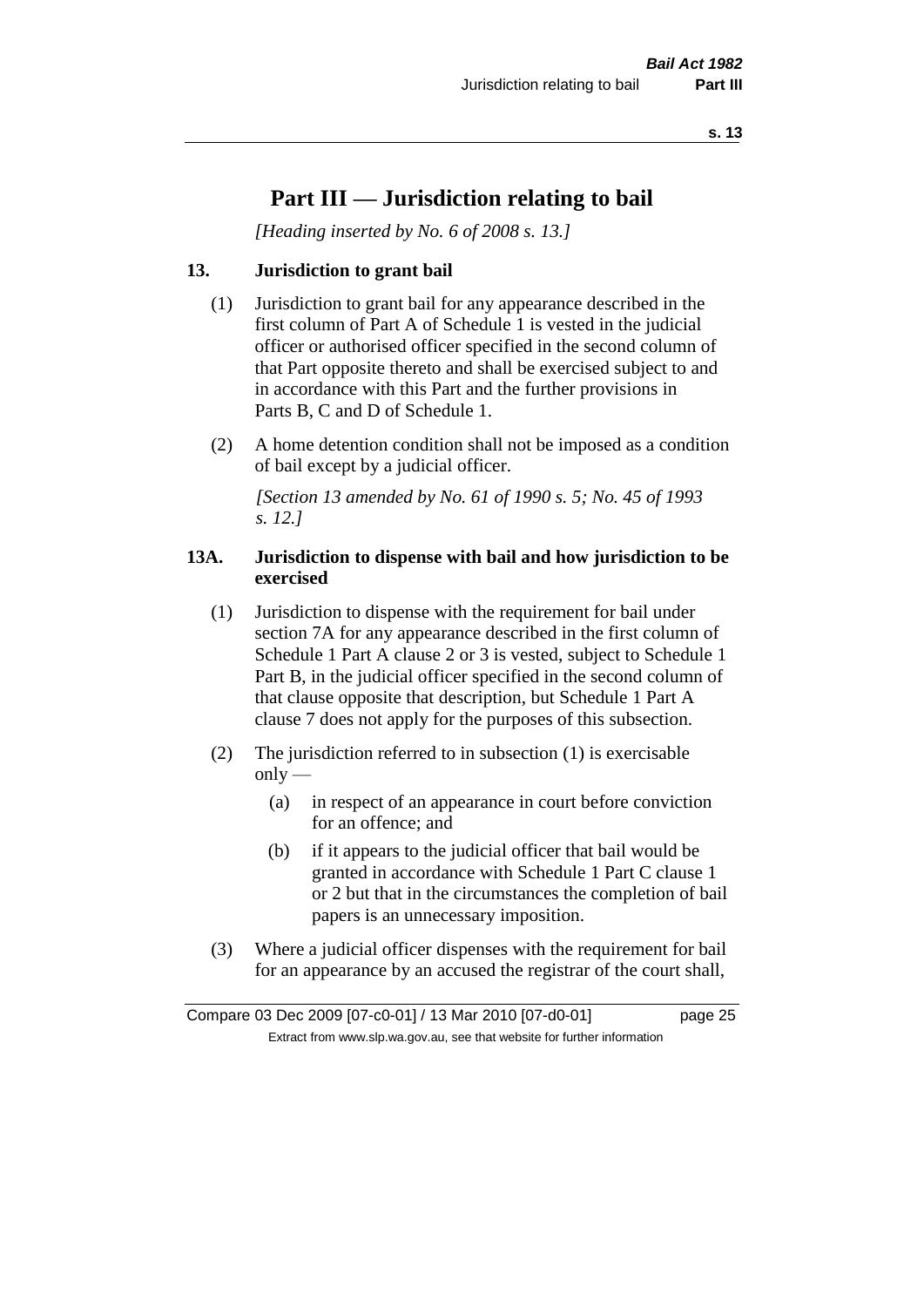#### **s. 13B**

in accordance with section 13B, give written notice to the accused of the time and place for the appearance.

*[Section 13A inserted by No. 6 of 2008 s. 14.]*

# **13B. Giving and proof of notices under s. 13A(3)**

- (1) A written notice to an accused under section  $13A(3)$  shall be
	- (a) given to the accused personally; or
	- (b) sent to the accused
		- (i) by post to the accused's address appearing in the records of the court; or
		- (ii) in urgent cases or with the accused's consent, by electronic communication.
- (2) A person who gives or sends a notice in accordance with subsection (1) shall endorse on a file copy of the notice a certificate showing —
	- (a) that the person has done so; and
	- (b) the time of doing so.
- (3) If a notice is sent by post under subsection  $(1)(b)(i)$ , the notice is to be presumed, unless the contrary is shown, to have been received at the time when, in the ordinary course of events, it would have been delivered.
- (4) In any proceedings
	- (a) a document purporting to be a copy of a notice referred to in subsection (1) is evidence of the terms of the notice; and
	- (b) an endorsement on a copy of a notice referred to in subsection (2) purporting to be a certificate referred to in that subsection is evidence of the matters appearing in the certificate without proof of the signature of the person who made the endorsement.

*[Section 13B inserted by No. 6 of 2008 s. 14.]*

page 26 Compare 03 Dec 2009 [07-c0-01] / 13 Mar 2010 [07-d0-01] Extract from www.slp.wa.gov.au, see that website for further information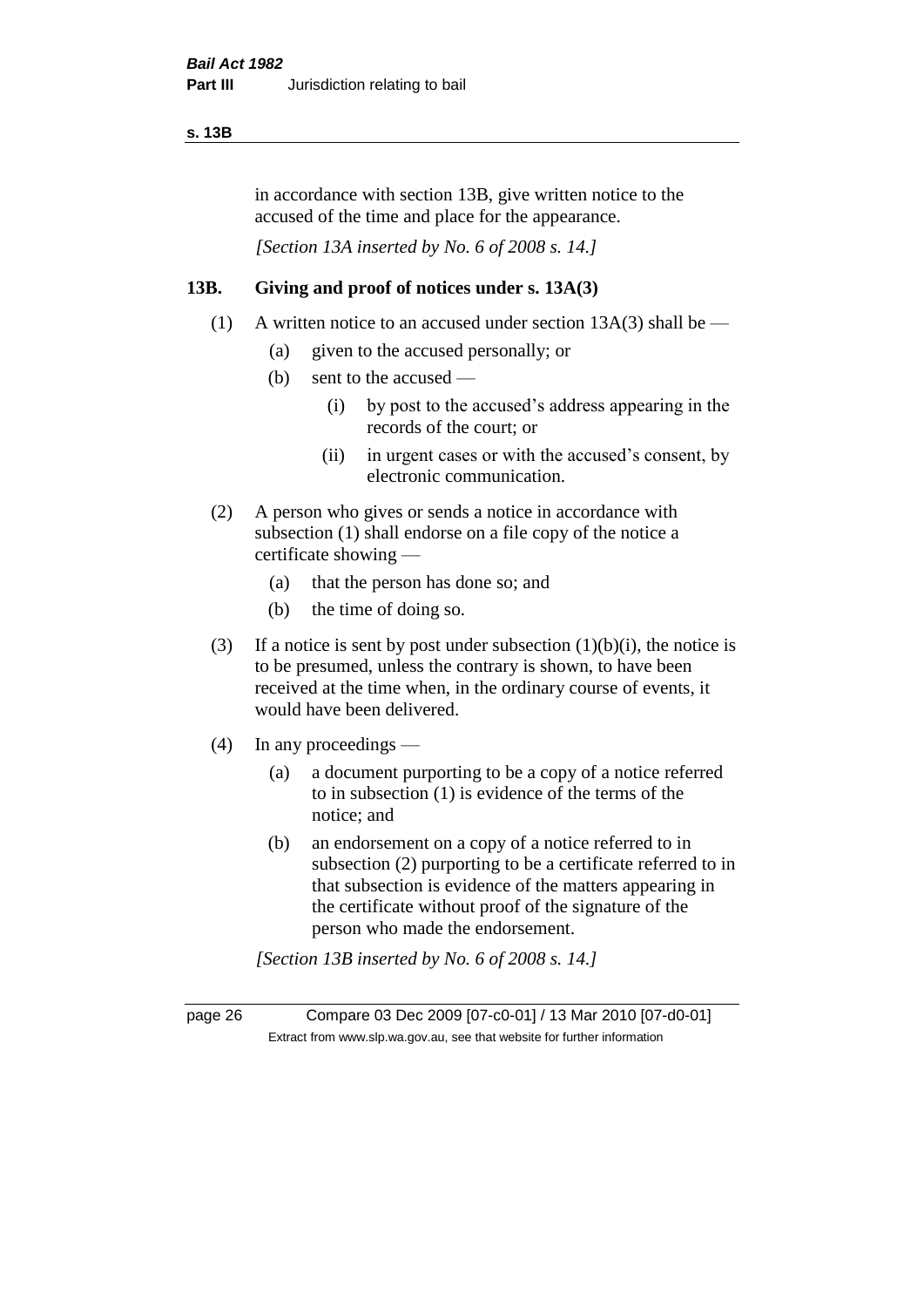#### **14. Extent of judge's jurisdiction**

- (1) A judge may, in accordance with this Act
	- (a) exercise a power to grant bail which is conferred upon any other judicial officer or any authorised officer by this Act; and
	- (b) revoke or vary any bail previously granted by any other such officer; and
	- (c) under section 7A dispense with the requirement for bail or revoke an existing dispensation.
- (2) Subject to subsection (2a), the jurisdiction of a judge under subsection (1) in respect of an appearance by an accused may be invoked by application made by either the prosecutor or the accused, and whether or not any other judicial officer has —
	- (a) previously granted, refused or dispensed with bail; or
	- (b) exercised any power conferred on him by section 55,

in respect of that appearance.

- (2a) After the jurisdiction under subsection (1) has been invoked once by an accused in relation to an offence or group of offences for which he is required to appear, it may not be further invoked by that accused in relation to that offence or group of offences unless the accused satisfies a judge that —
	- (a) new facts have been discovered, new circumstances have arisen or the circumstances have changed since the occasion when the jurisdiction was invoked; or
	- (b) he failed to adequately present his case for bail on that occasion.
- (3) Where under subsection (1) a judge
	- (a) revokes the bail of an accused who is at liberty, he may order that the accused be returned to custody to await the appearance for which the bail was granted;

Compare 03 Dec 2009 [07-c0-01] / 13 Mar 2010 [07-d0-01] page 27 Extract from www.slp.wa.gov.au, see that website for further information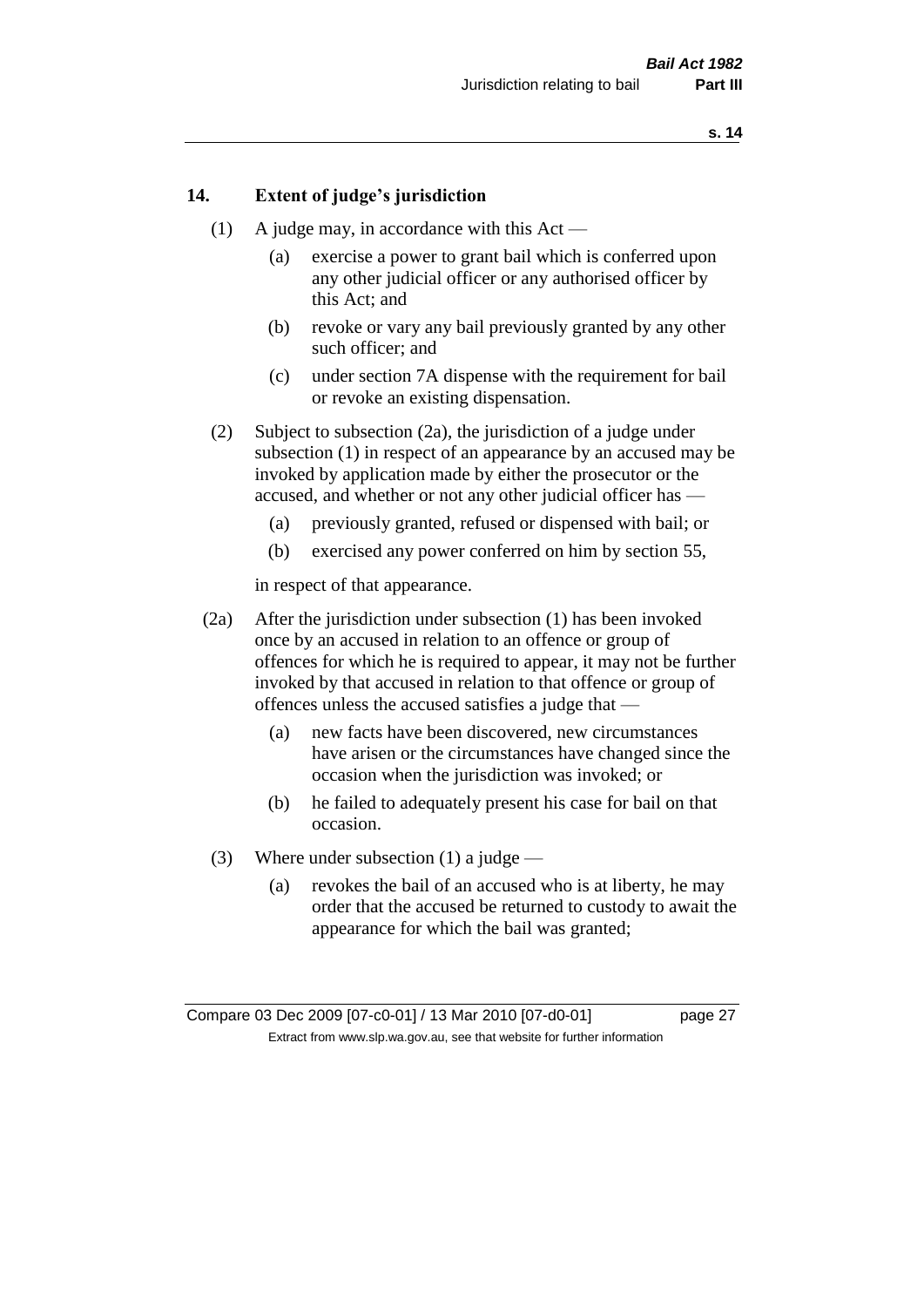(b) varies the bail of such an accused, he may order that the accused be returned to custody until he becomes entitled to be at liberty pursuant to section 11,

and the judge may issue any warrant which may be necessary to carry such an order into effect.

- $(4)$  In this section
	- (a) references to a judge are references
		- (i) in the case of a child charged with an offence before the Children's Court, to a judge of that Court; and
		- (ii) in the case of an accused committed for trial or sentence to the District Court, to a judge of that Court; and
		- (iii) in any other case, to a judge of the Supreme Court;

and

- (b) references to any other judicial officer
	- (i) in relation to the exercise of powers under this section by a judge, are references to any judicial officer whose jurisdiction is inferior to that of the judge; but
	- (ii) in relation to the exercise of powers under this section by a judge of the Supreme Court, do not include a judge of the Children's Court or a judge of the District Court.

*[Section 14 amended by No. 74 of 1984 s. 8; No. 49 of 1988 s. 82; No. 84 of 2004 s. 82; No. 6 of 2008 s. 15(1)-(4).]* 

#### **15. Exclusive jurisdiction of Supreme Court judge in murder cases**

(1) Where an accused is in custody for murder, the power to grant bail shall be exercised only by a judge of the Supreme Court, or

page 28 Compare 03 Dec 2009 [07-c0-01] / 13 Mar 2010 [07-d0-01] Extract from www.slp.wa.gov.au, see that website for further information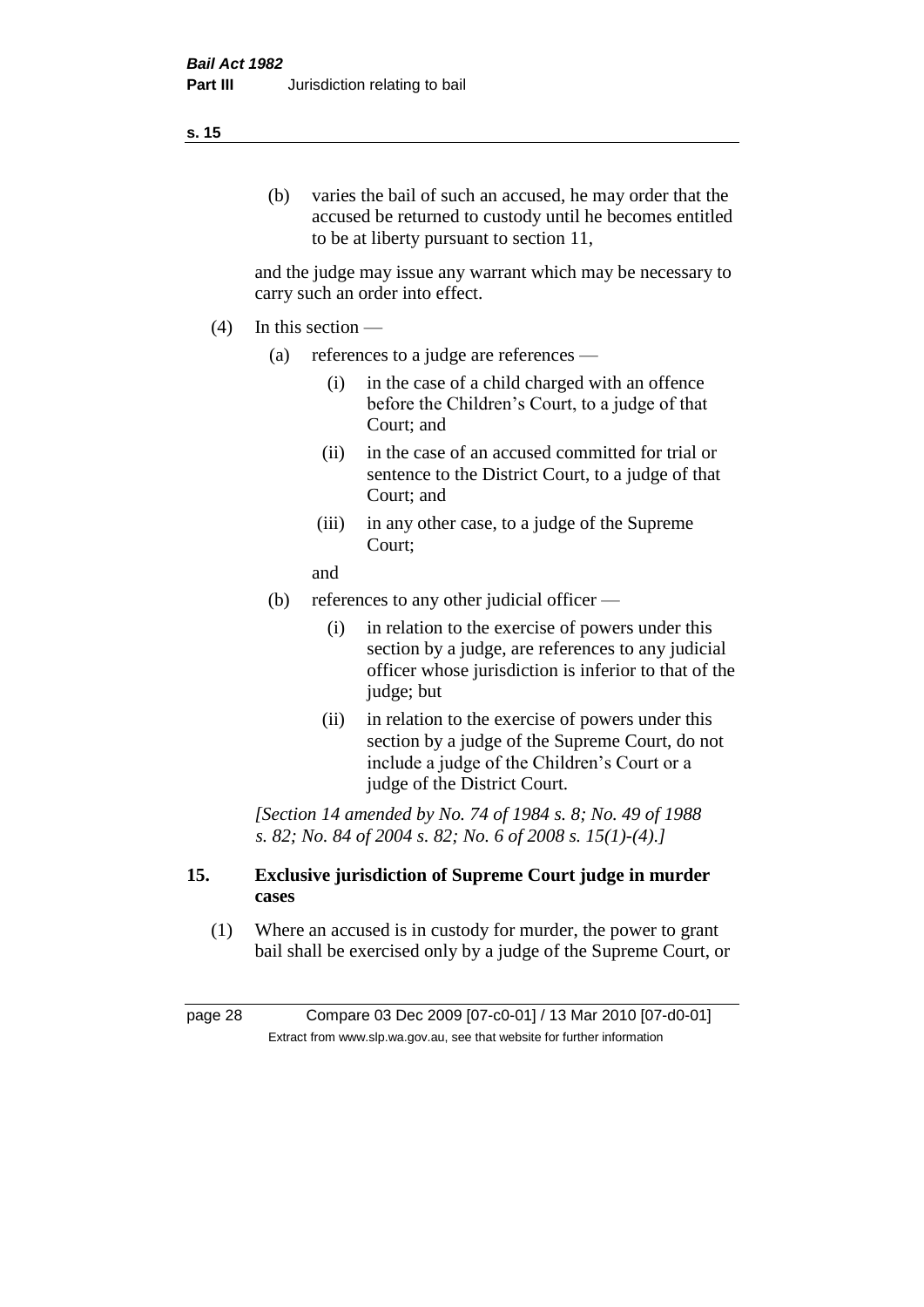#### **s. 15A**

in the case of an accused who is a child by a judge of the Children's Court, except —

- (a) where section  $31(2)(d)$  applies; or
- (b) to the extent that the Court of Appeal exercises its powers under Part A of Schedule 1.
- *[(2) deleted]*

*[Section 15 amended by No. 52 of 1984 s. 35; No. 74 of 1984 s. 9; No. 49 of 1988 s. 83; No. 70 of 1988 s. 45; No. 45 of 1993 s. 12; No. 45 of 2004 s. 28(4); No. 84 of 2004 s. 82; No. 29 of 2008 s. 24(5).]* 

#### **15A. Appeal from decision of judge**

(1) In this section —

*bail decision* means a decision —

- (a) to grant or refuse bail; or
- (b) to vary or revoke bail; or
- (c) to dispense with the requirement for bail; or
- (d) to impose any condition on a grant of bail,

and includes a decision under section 55 or 59A(4).

- (2) The prosecutor or the accused may appeal to the Court of Appeal against a bail decision of —
	- (a) a judge of the Children's Court; or
	- (b) a judge of the District Court; or
	- (c) a judge of the Supreme Court.
- (3) The leave of the Court of Appeal is required for each ground of appeal in an appeal under this section.
- (4) The *Criminal Appeals Act 2004* section 27(2), (3) and (4) apply, with necessary modifications, as if an appeal under this section were an appeal under Part 3 of that Act.

Compare 03 Dec 2009 [07-c0-01] / 13 Mar 2010 [07-d0-01] page 29 Extract from www.slp.wa.gov.au, see that website for further information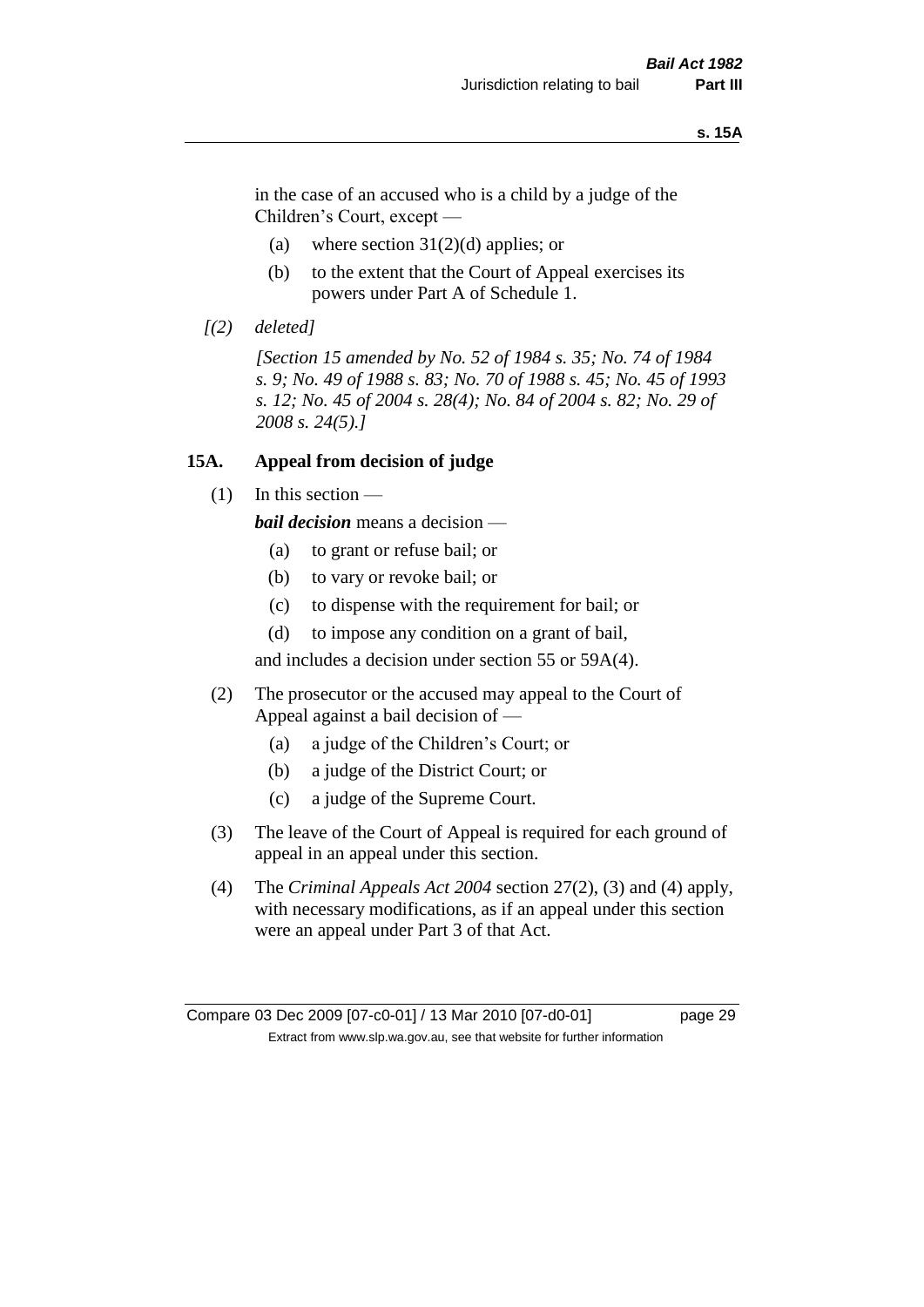#### **s. 15B**

- (5) An appeal under this section shall be commenced and conducted in accordance with this section, section 15B and rules of court made by the Supreme Court.
- (6) An appeal under this section shall be commenced by lodging with the Court of Appeal an application for leave to appeal that sets out the grounds of the appeal.
- (7) An appeal under this section cannot be commenced later than 21 days after the date of the bail decision unless the Court of Appeal orders otherwise.
- (8) An accused who is a party to an appeal under this section and who is in custody is entitled to be present at the hearing of the appeal if the accused so requests, and any official responsible for that custody who is informed of such a request shall do what is necessary to give effect to it.
- (9) For the purposes of giving effect to a request referred to in subsection (8), arrangements may be made for the accused to appear before the Court of Appeal by means of a video link or an audio link in accordance with section 66B, unless the Court of Appeal has ordered that the accused appear before it in person.

*[Section 15A inserted by No. 6 of 2008 s. 16(1).]*

# **15B. Determination of appeal under s. 15A and related provisions**

- (1) The Court of Appeal has jurisdiction to hear and determine an appeal under section 15A.
- (2) The Court of Appeal shall determine an appeal on the material and evidence that was before the judge whose decision is the subject of the appeal.
- (3) Any decision of the Court of Appeal in relation to bail shall be made in accordance with the relevant provisions of sections 13A and 17 and Schedule 1.

page 30 Compare 03 Dec 2009 [07-c0-01] / 13 Mar 2010 [07-d0-01] Extract from www.slp.wa.gov.au, see that website for further information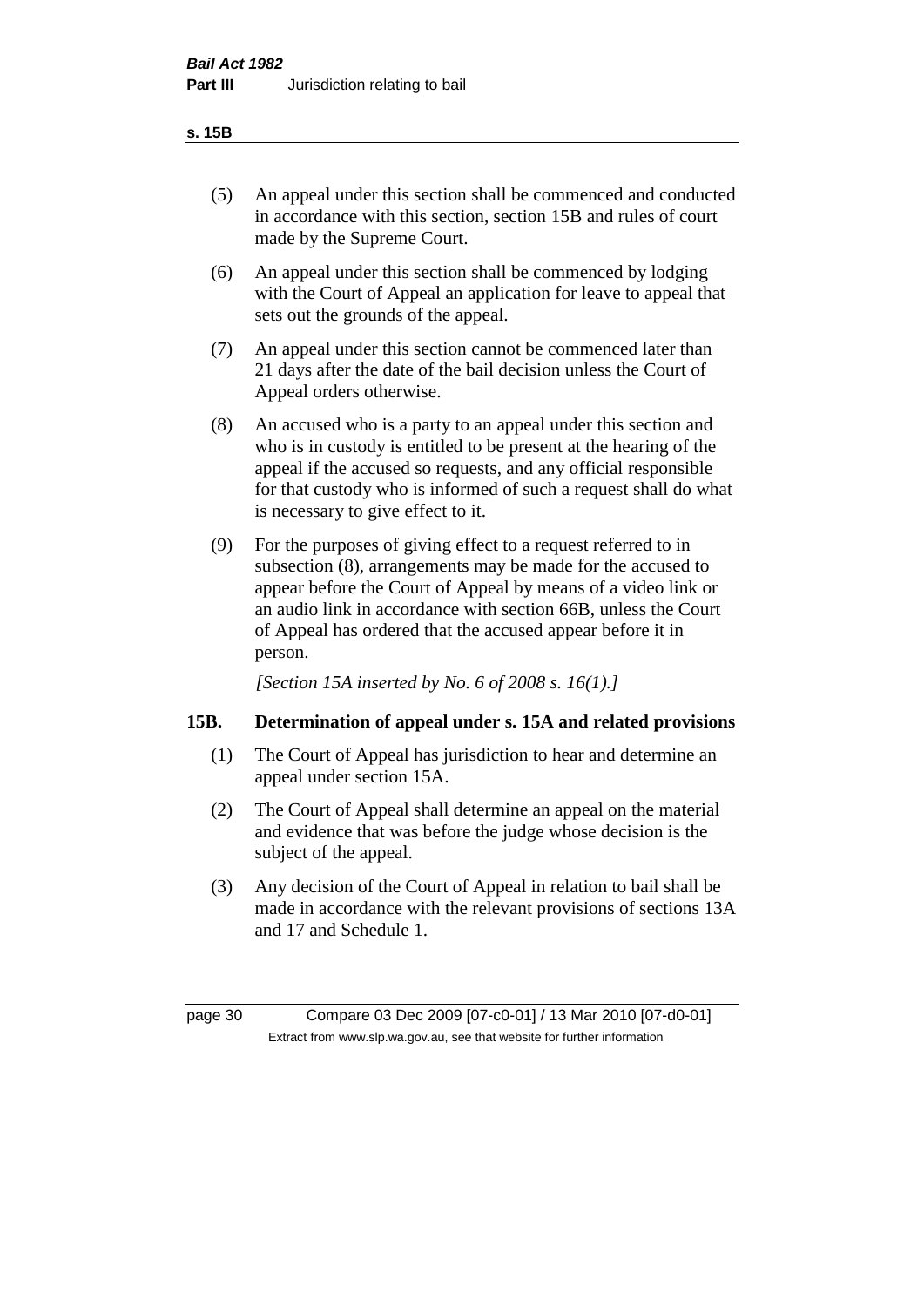- (4) Where in determining an appeal the Court of Appeal revokes the bail of an accused who is at liberty, it may order that the accused be returned to custody to await the appearance for which the bail was granted.
- (5) Where in determining an appeal the Court of Appeal varies the bail of an accused who is at liberty, it may order that the accused be returned to custody until the accused becomes entitled to be again at liberty pursuant to section 11.
- (6) A judge of appeal may issue any warrant that may be necessary to carry into effect an order under subsection (4) or (5).

*[Section 15B inserted by No. 6 of 2008 s. 16(1).]*

#### **16. Bail of person arrested on warrant**

- (1) Subject to sections 14 and 15 where the arrest of an accused for an offence is made pursuant to a warrant he shall not be granted bail before he is brought before a court or judicial officer as commanded by the warrant, except by a justice acting in terms of section 6(9).
- (2) Notwithstanding subsection (1) or any other provision of this Act, an accused who has been arrested pursuant to a warrant —
	- (a) issued under section 59B; or
	- (b) issued under the *Criminal Procedure Act 2004* for an offence against section 51(1) or (2),

shall not have a right to have his case for bail considered, and shall not be granted bail, before he is brought before the court as commanded by the warrant.

*[Section 16 amended by No. 59 of 2004 s. 141; No. 84 of 2004 s. 11 and 82; No. 59 of 2006 s. 4(3); No. 6 of 2008 s. 36(2).]*

Compare 03 Dec 2009 [07-c0-01] / 13 Mar 2010 [07-d0-01] page 31 Extract from www.slp.wa.gov.au, see that website for further information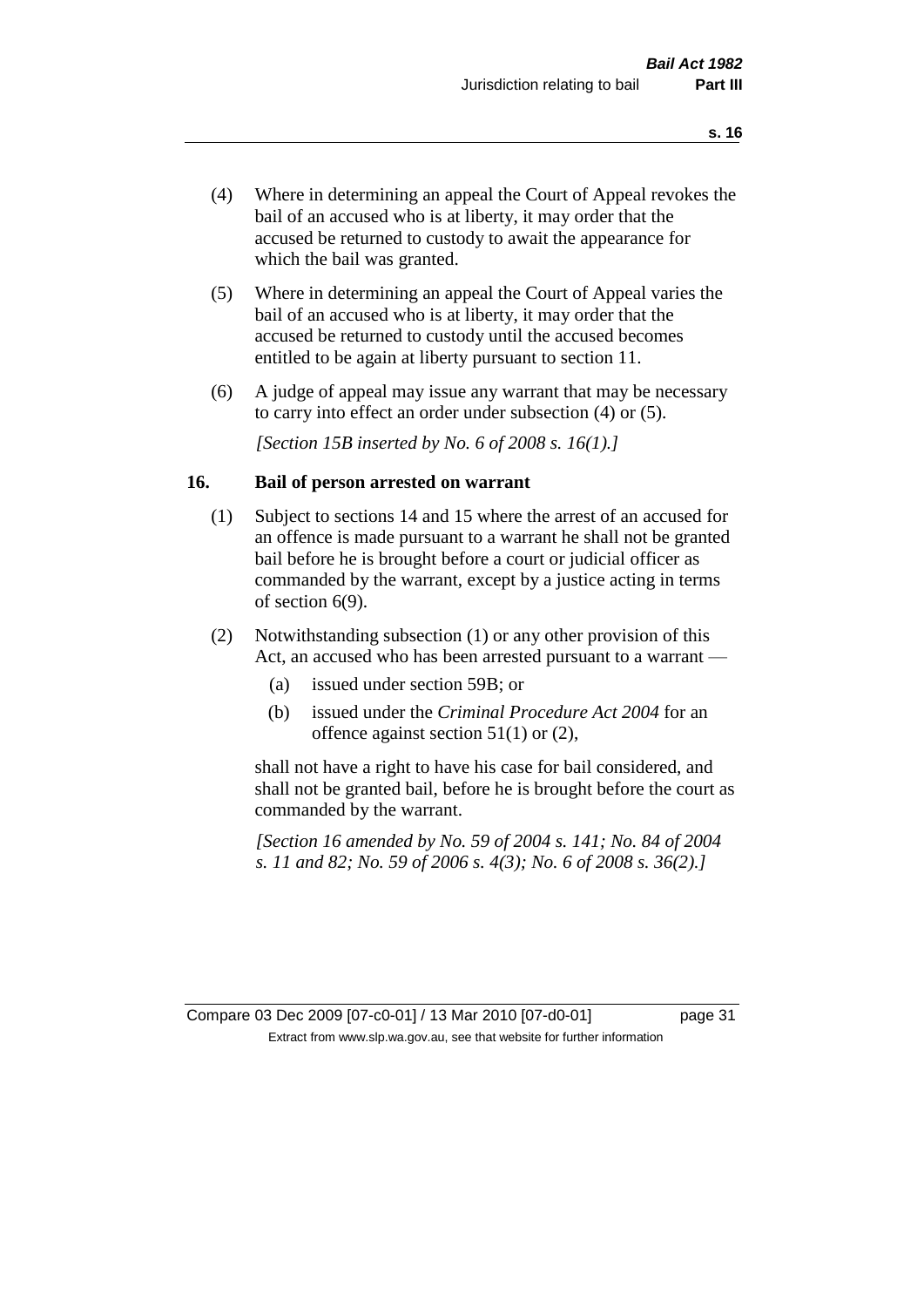# **16A. Restrictions on powers of authorised officers and justices in certain cases**

- (1) Where this section applies to a person who has been arrested for an offence jurisdiction does not arise under section 13 until the person is brought before —
	- (a) a court constituted by or so as to include a magistrate; or
	- (b) where section 15 applies, a judge of the Supreme Court or a judge of the Children's Court as the case may require.
- (2) This section applies where
	- (a) a person has been arrested in an urban area for a serious offence; and
	- (b) the serious offence is alleged to have been committed while the accused was —
		- (i) on bail for; or
		- (ii) at liberty under an early release order made in respect of,

another serious offence.

- (3) This section also applies where a person has been arrested in an urban area for an offence against section 61(1) of the *Restraining Orders Act 1997* (which creates offences for breaches of violence restraining orders).
- (4) In this section —

*urban area* means —

- (a) the metropolitan region as defined in the *Planning and Development Act 2005* and any prescribed area that adjoins that region; and
- (b) any other prescribed area of the State, being the whole or part of, or an area adjoining, a local government district under the *Local Government Act 1995* that is designated under that Act as a city or a town.

page 32 Compare 03 Dec 2009 [07-c0-01] / 13 Mar 2010 [07-d0-01] Extract from www.slp.wa.gov.au, see that website for further information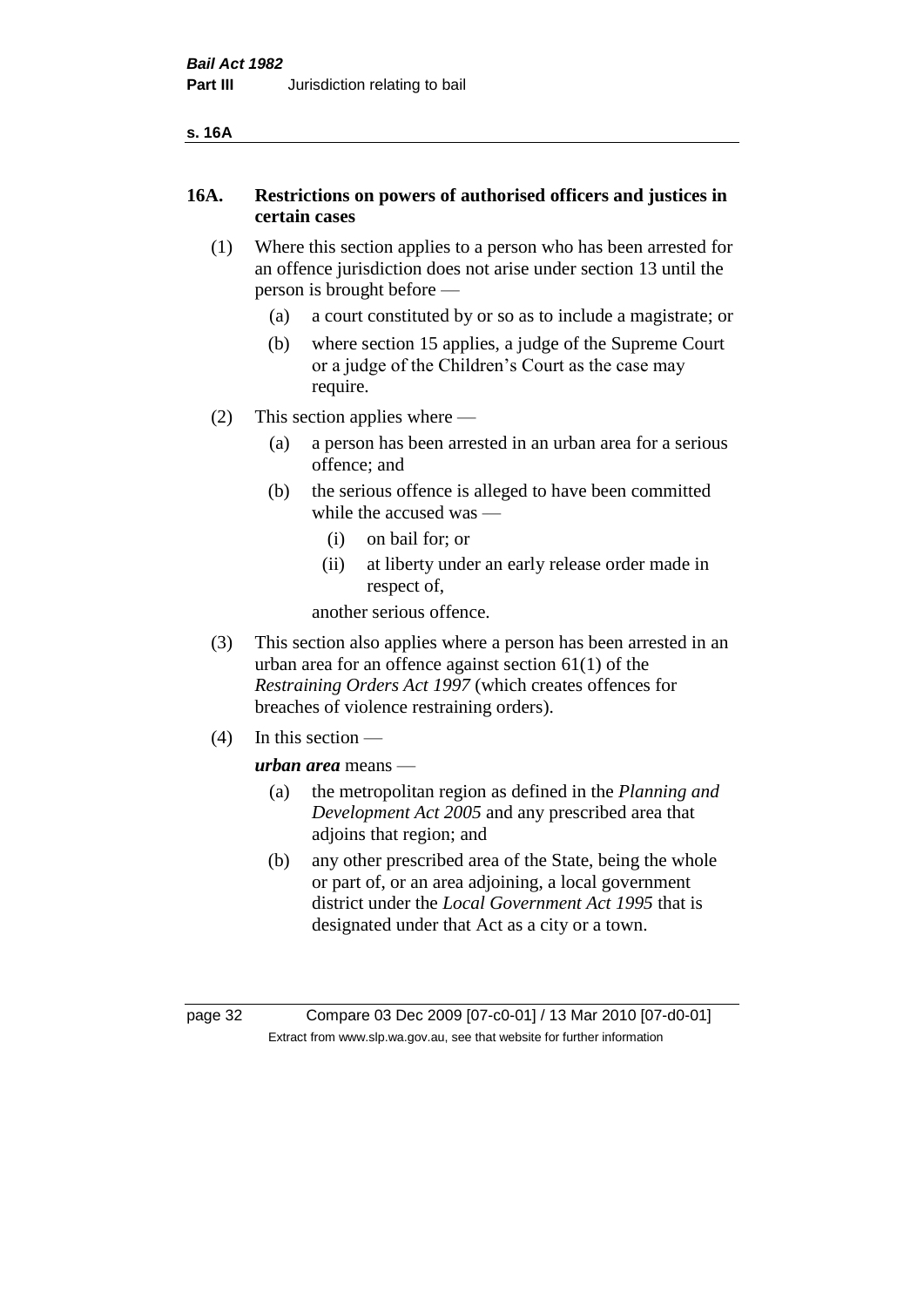*[Section 16A inserted by No. 54 of 1998 s. 6(1); amended by No. 38 of 2004 s. 59; No. 84 of 2004 s. 82; No. 38 of 2005 s. 15.]*

#### **17. Conditions which may be imposed**

- (1) A judicial officer or authorised officer may impose conditions on a grant of bail only to the extent that he is authorised to do so by clause 2(3)(c) of Part C and Part D of Schedule 1.
- (2) Conditions imposed on a grant of bail shall not be any more onerous on the accused than the judicial officer or authorised officer considers is required in the public interest having regard to the nature of the offence for which the accused is in custody and the circumstances of the accused.

*[Section 17 amended by No. 45 of 1993 s. 8 and 12; No. 84 of 2004 s. 82.]* 

#### **17A. Further provisions as to responsible person's undertaking (Schedule 1 Part C clause 2)**

- (1) Where this section applies, an authorised police officer may
	- (a) cancel an undertaking of the kind described in clause 2(3)(c) of Part C of Schedule 1;
	- (b) approve of another person as a responsible person within the meaning in that clause; and
	- (c) detain the accused or order his detention until the person so approved enters into an undertaking of the kind mentioned in paragraph (a).
- (2) Subsection (1) applies where
	- (a) a person has entered into an undertaking referred to in paragraph (a) of that subsection;
	- (b) a judicial officer when granting bail ordered that the person may under this section be released from the undertaking by an authorised police officer; and
	- (c) the person wishes to be so released.

Compare 03 Dec 2009 [07-c0-01] / 13 Mar 2010 [07-d0-01] page 33 Extract from www.slp.wa.gov.au, see that website for further information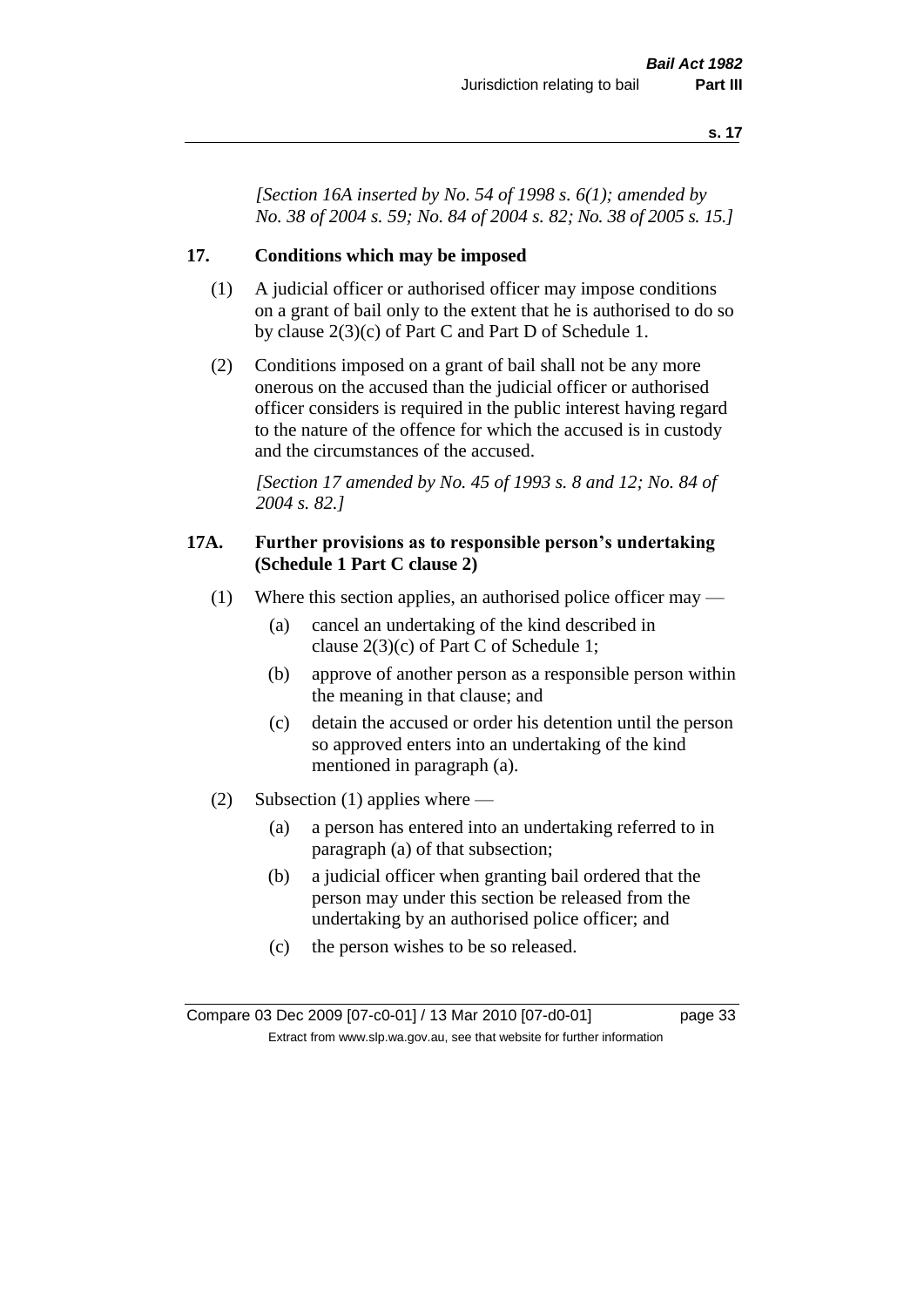#### **s. 17A**

- (3) A police officer may, for the purpose of the exercise of the powers in subsection (1), take into custody a child accused who has been released on bail.
- (4) If the police officer is not an authorised police officer he shall, as soon as is practicable, bring the accused before an authorised police officer for the purpose referred to in subsection (3).
- (5) After an undertaking has been entered into as mentioned in subsection  $(1)(c)$ , the accused, subject to this Act, has a right to be at liberty until he is required to appear before a court.

*[Section 17A inserted by No. 45 of 1993 s. 9; amended by No. 84 of 2004 s. 82.]* 

*[18-19. Deleted by No. 59 of 2006 s. 7(1).]*

page 34 Compare 03 Dec 2009 [07-c0-01] / 13 Mar 2010 [07-d0-01] Extract from www.slp.wa.gov.au, see that website for further information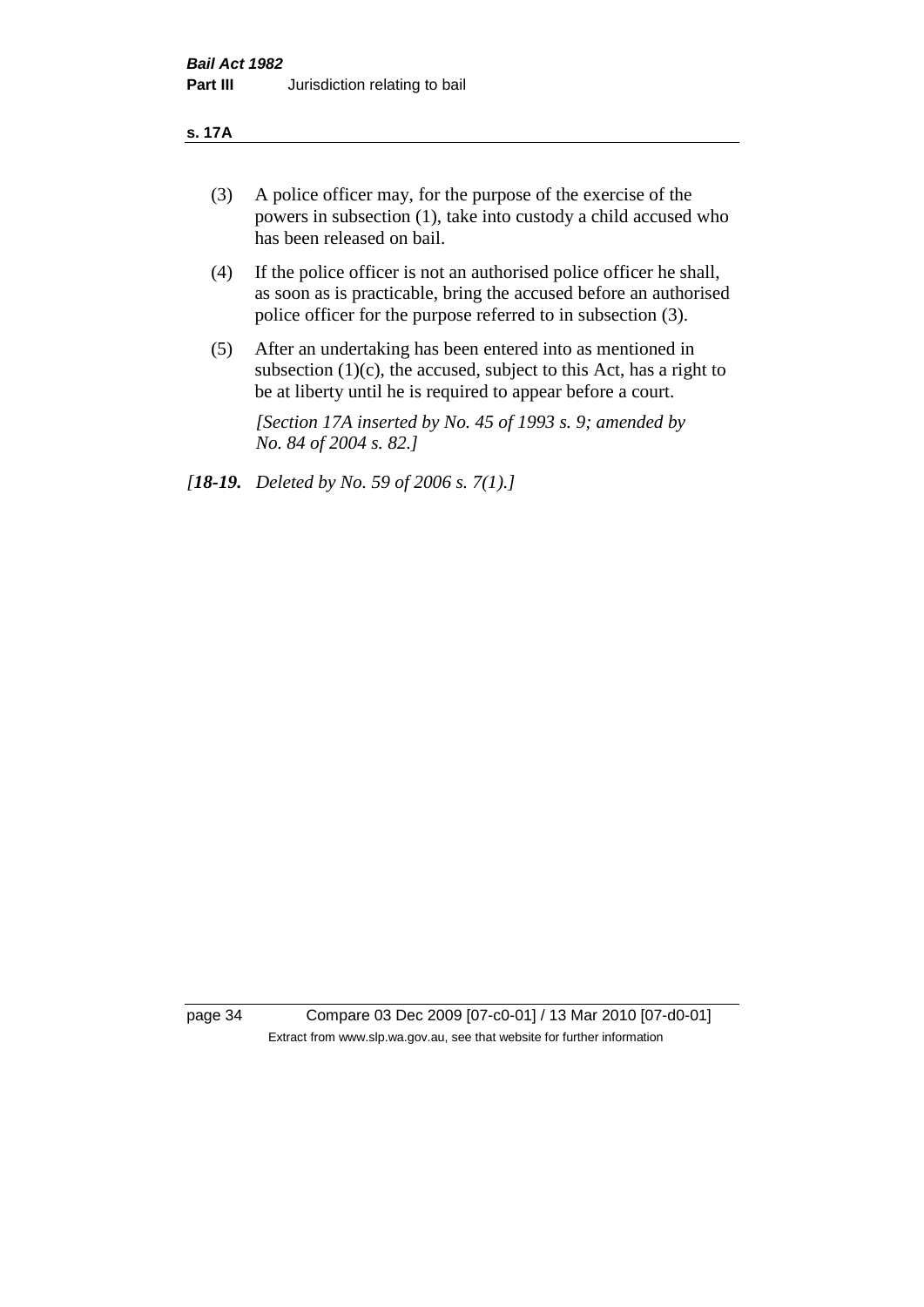# **Part IV — Hearing of case for bail, parties, and evidence**

## **20. Power to consider bail** *in camera* **and to prohibit publication**

- (1) On the consideration by a judicial officer of a case for bail of an accused who is charged with an offence triable by jury, the judicial officer may, to avoid prejudice to either party, exercise the powers described in subsection (2), but shall only exercise the power in paragraph (b) thereof if he considers that the exercise of the power in paragraph (a) is not, on its own, likely to be sufficient to avoid prejudice.
- (2) The powers referred to in subsection (1) are to order
	- (a) that no report, or summary, of any statement, or of any specified statement, made or furnished at the hearing shall be published by any means;
	- (b) that the bail application be heard *in camera*.
- (3) Where an order is made under subsection (2)(a), no report, or summary, of any statement referred to in that paragraph shall be published by any means —
	- (a) if the offence is one that may be tried on indictment, before a court decides that it is to be tried on indictment;
	- (b) if the accused is discharged from further proceedings upon the prosecution notice or indictment brought against him for the offence, before he is so discharged; or
	- (c) if the accused is tried on indictment for the offence, before the trial is ended.
- (4) A person who, except with lawful excuse, fails to comply with an order made under this section commits an offence.

Penalty: \$1 000.

*[Section 20 amended by No. 50 of 2003 s. 37(2); No. 4 of 2004 s. 58; No. 84 of 2004 s. 11 and 82.]*

Compare 03 Dec 2009 [07-c0-01] / 13 Mar 2010 [07-d0-01] page 35 Extract from www.slp.wa.gov.au, see that website for further information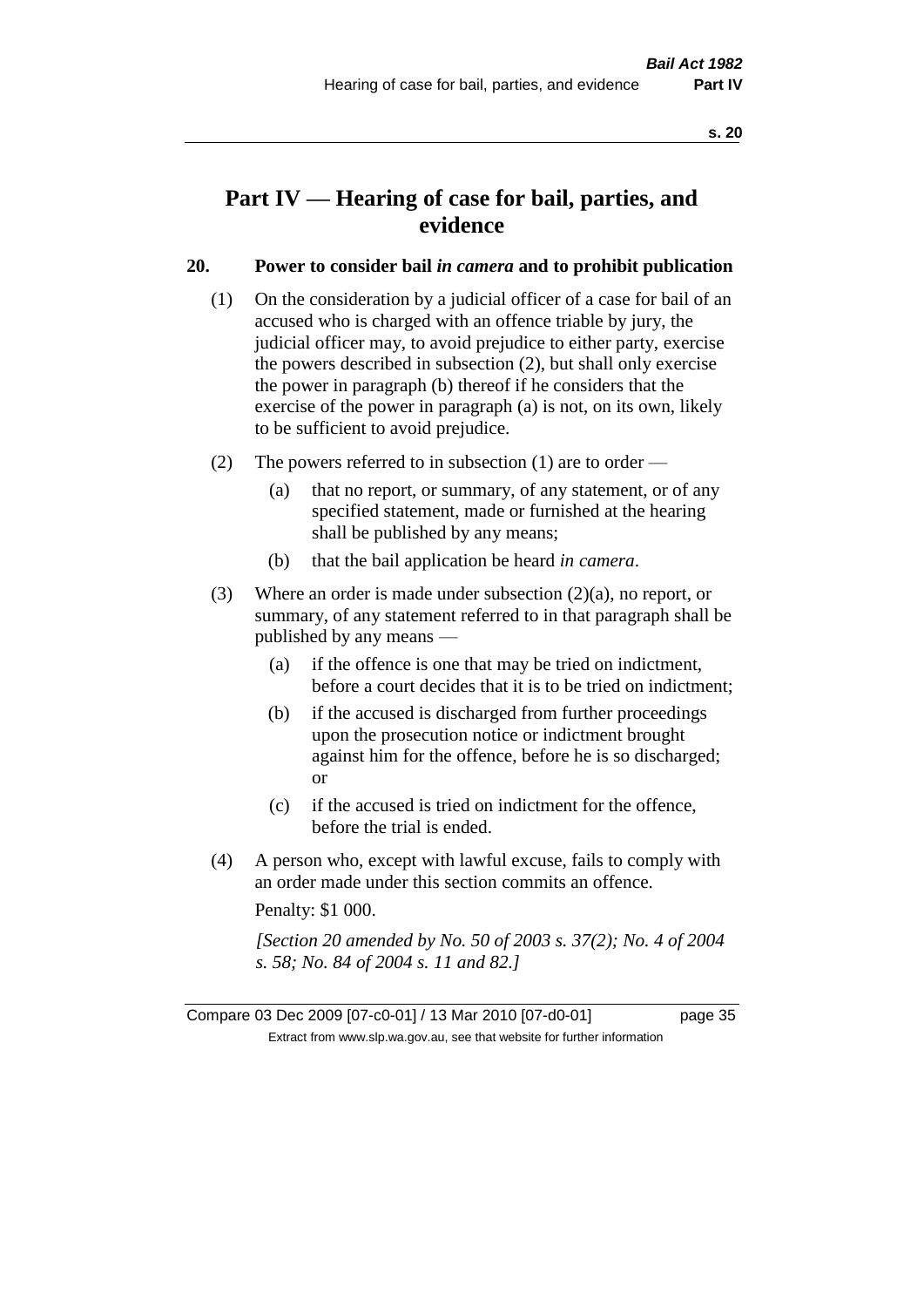## **21. Parties**

- (1) The parties to proceedings on a case for bail are the prosecutor and the accused and, subject to subsection (2), no other person shall be a party to, or be represented at, the proceedings.
- (2) Nothing in subsection (1) affects the right of
	- (a) the Attorney General to apply for leave, or be an appellant, under Part 2 of the *Criminal Appeals Act 2004*; or
	- (b) the Director of Public Prosecutions or the State Solicitor to receive notice and be heard under section 7F(2); or
	- (c) an officer referred to in section 33 of the *Children's Court of Western Australia Act 1988* to be present at and participate in proceedings concerning a child under that section.

*[Section 21 amended by No. 15 of 1988 s. 9; No. 49 of 1988 s. 84; No. 33 of 1989 s. 18; No. 31 of 1993 s. 7; No. 65 of 2003 s. 88(3); No. 59 of 2004 s. 141; No. 84 of 2004 s. 11 and 82; No. 6 of 2008 s. 9(3).]* 

## **22. Evidence**

A judicial officer or authorised person may in considering any case for bail receive and take into account such information as he thinks fit whether or not the same would normally be admissible in a court of law.

## **23. Accused not bound to supply information**

An accused is not obliged to complete, or furnish information for, the form referred to in section  $8(1)(b)$ , or for any revision thereof, or to furnish any information, whether on oath or otherwise, for the purpose of having his case for bail considered.

*[Section 23 amended by No. 84 of 2004 s. 82; No. 6 of 2008 s. 43(2).]* 

page 36 Compare 03 Dec 2009 [07-c0-01] / 13 Mar 2010 [07-d0-01] Extract from www.slp.wa.gov.au, see that website for further information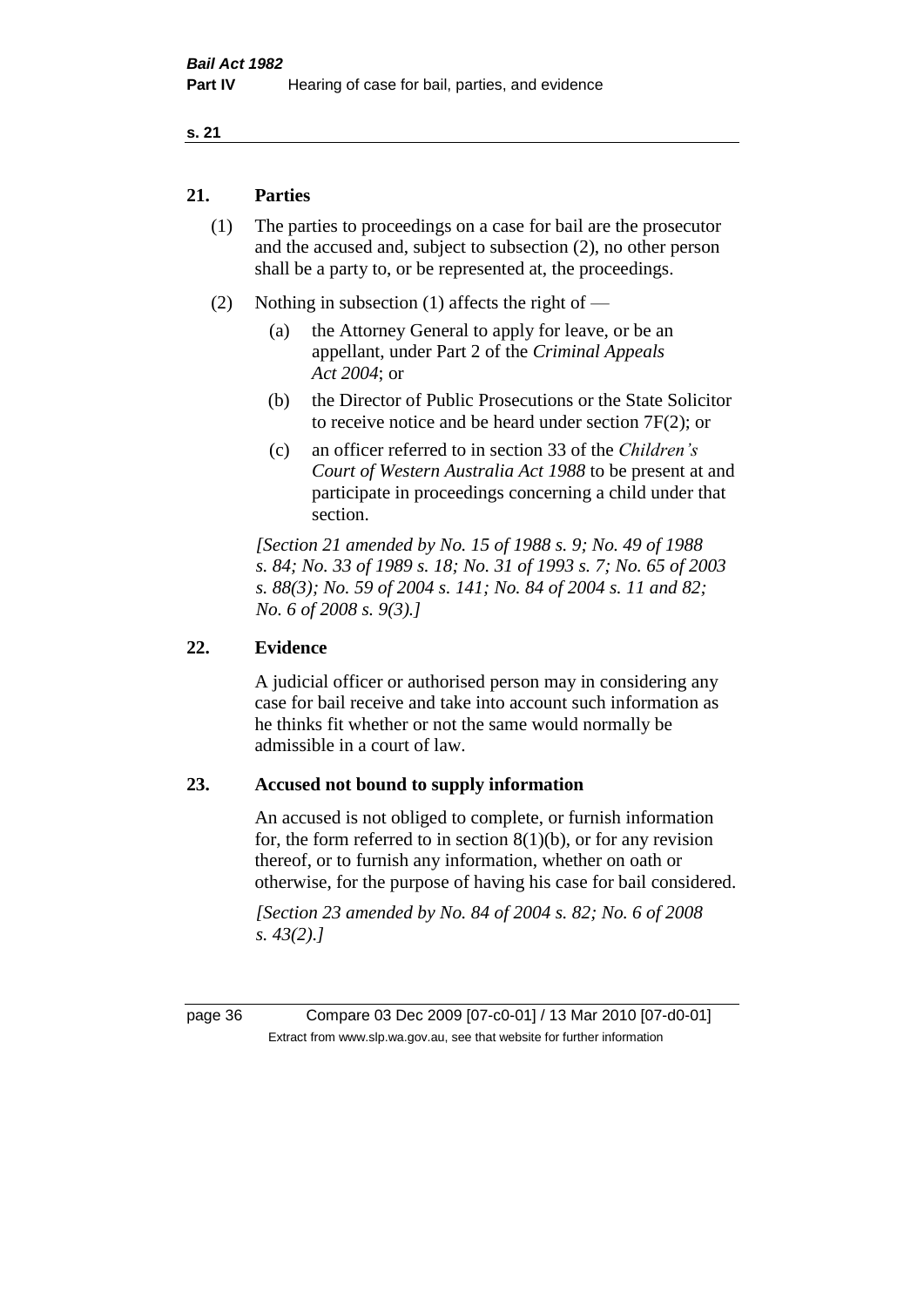## **24. Information may be referred to police officer for verification or for report**

- (1) A judicial officer or authorised officer who is called upon to consider a case for bail may —
	- (a) request that any information placed before the judicial officer or authorised officer by the accused for the purposes of the case be verified by a police officer, and to that end may refer to a police officer the form mentioned in section 8(1)(b), after it has been completed or revised;
	- (b) request that a report on any matter mentioned in Part C of Schedule 1, so far as it applies to an accused whose case is being or to be considered, be made by a police officer.
- (2) Where a reference or request is made under subsection (1) a police officer shall, as soon as is practicable —
	- (a) make a report to the judicial officer or the authorised officer accordingly; and
	- (b) furnish a copy of the report to the accused or his solicitor or counsel.

*[Section 24 inserted by No. 61 of 1990 s. 6; amended by No. 45 of 1993 s. 12; No. 84 of 2004 s. 82; No. 6 of 2008 s. 43(2).]* 

## **24A. Information may be referred to community corrections officer for verification or for report**

- (1) A judicial officer who is called upon to consider a case for bail may refer to a community corrections officer any matter referred to in section 24(1) and may request a community corrections officer to do any matter referred to in that section.
- (2) A judicial officer who is called upon to consider a case for bail and who desires to impose a home detention condition as a condition on a grant of bail, shall request that a report be made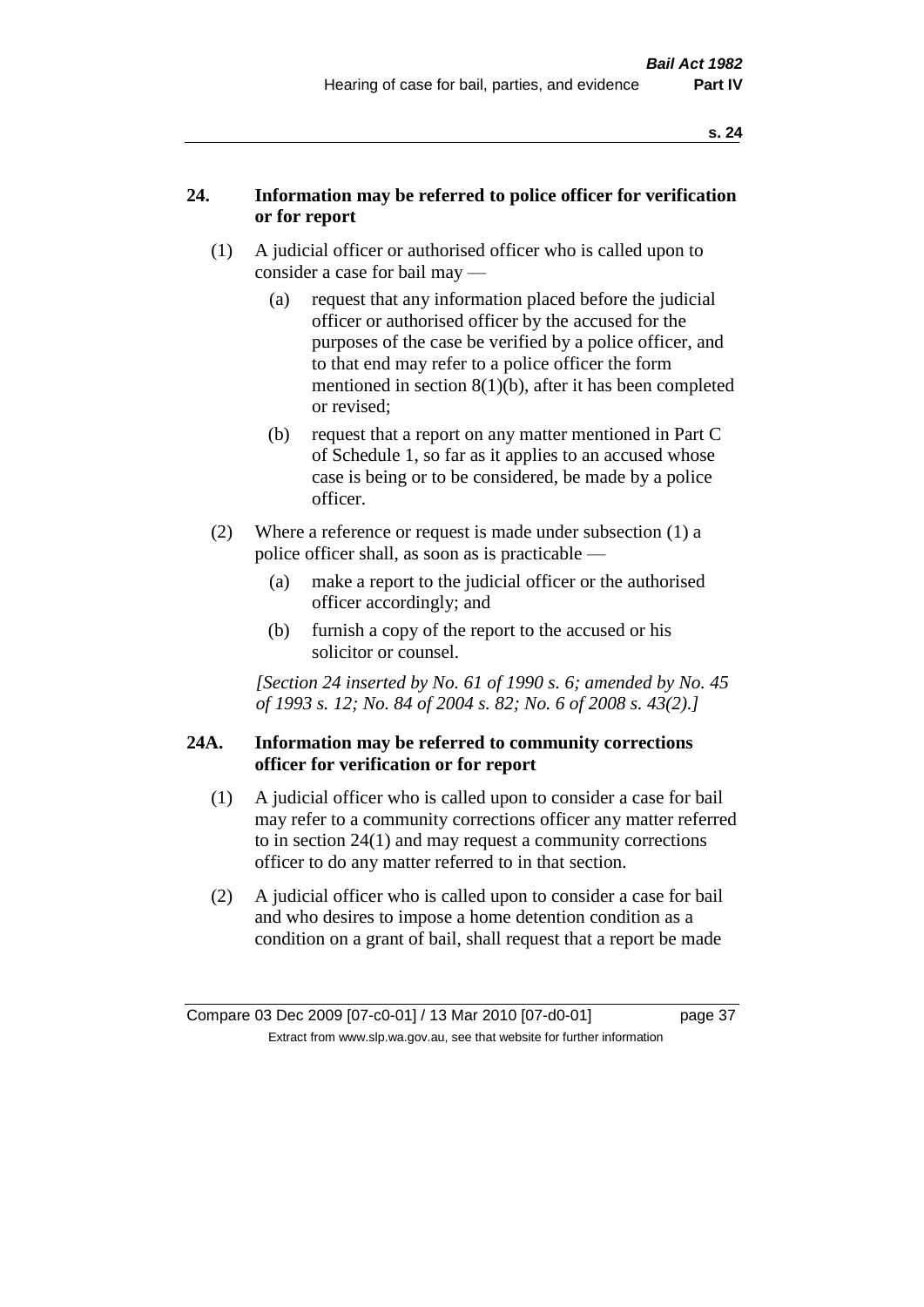by a community corrections officer about the suitability of the accused to be subject to a home detention condition.

- (3) Where a reference or a request is made under subsection (1) or a report is requested under subsection (2) a community corrections officer shall, as soon as is practicable, make a report to the judicial officer and, at the discretion of the judicial officer, copies may be made available to the prosecution or to the accused or his solicitor or counsel.
- (4) Where a community corrections officer makes a report that an accused is suitable to be subject to a home detention condition, the officer shall annex to the report and provide to the accused or his solicitor or counsel, a list of those conditions in rules made under section 50L that may be applied to the accused by the CEO (corrections) while the accused is subject to the home detention condition.

*[Section 24A inserted by No. 61 of 1990 s. 7; amended by No. 31 of 1993 s. 9; No. 84 of 2004 s. 82; No. 65 of 2006 s. 53.]* 

# **25. Protection of accused as to information given for bail purposes**

A statement made by an accused to a judicial officer or authorised officer for the purpose of a decision whether bail should be granted to him for any appearance in court for an offence shall not be admissible in evidence against him at his trial for that offence.

*[Section 25 amended by No. 84 of 2004 s. 82.]* 

# **26. Record of decision and reasons**

- (1) A bail record form shall be completed by an authorised officer or a justice if he —
	- (a) refuses to grant bail to an accused; or
	- (b) grants bail to an accused in the circumstances referred to in clause 3 of Part B of Schedule 1; or

page 38 Compare 03 Dec 2009 [07-c0-01] / 13 Mar 2010 [07-d0-01] Extract from www.slp.wa.gov.au, see that website for further information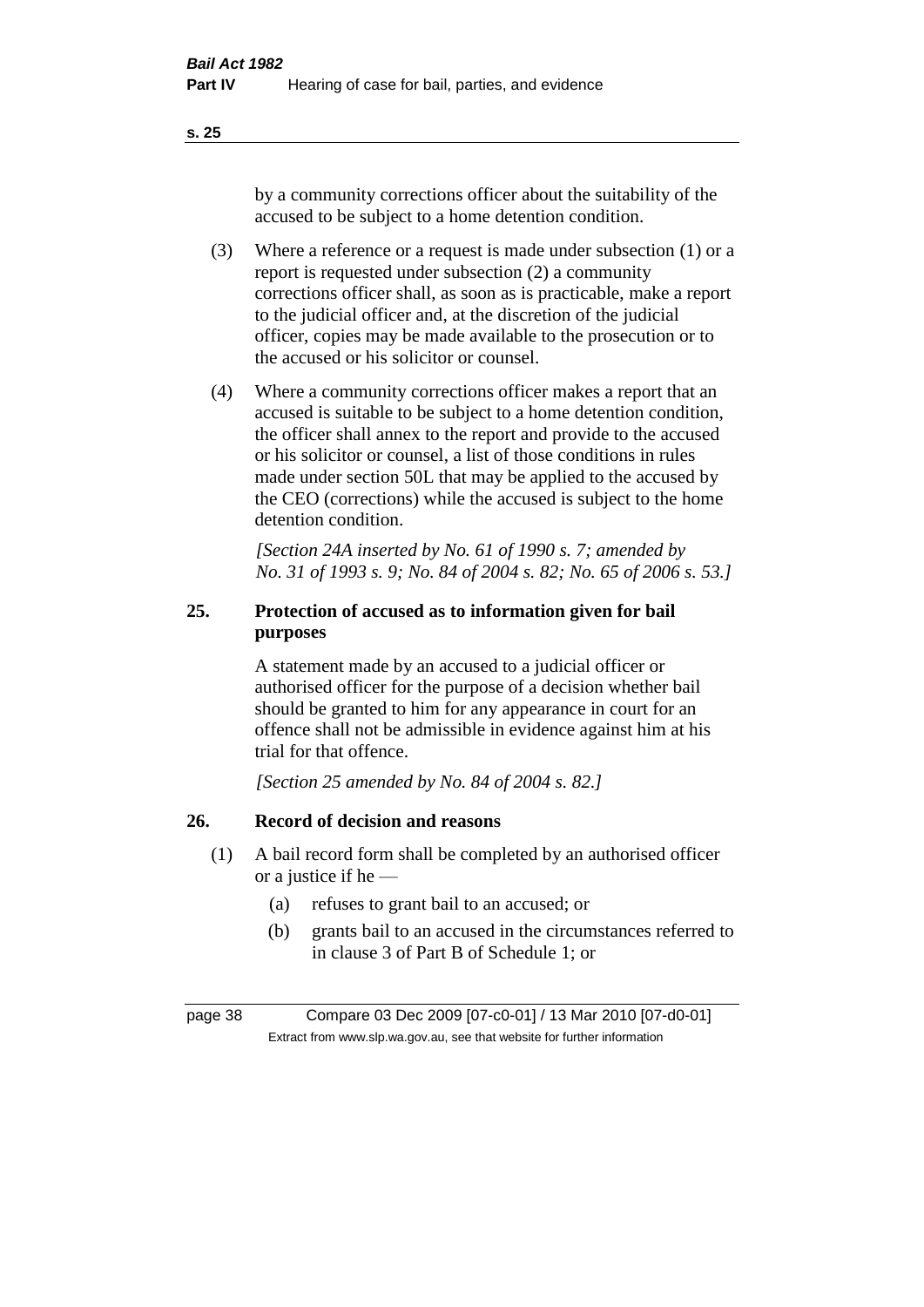- (ba) grants bail to an accused for a serious offence to which Schedule 1 Part C clause 3A applies; or
- (c) imposes any condition on a grant of bail and it appears to him that the accused is dissatisfied with the condition.
- (2) Where a judicial officer, other than a justice
	- (a) refuses to grant bail to an accused; or
	- (aa) grants bail to an accused for a serious offence to which Schedule 1 Part C clause 3A applies; or
	- (b) imposes any condition on a grant of bail and it appears to him that the accused is dissatisfied with the condition,

a record of the decision and of the reasons therefor shall be made.

- (3) The accused, the prosecutor or an intending prosecutor shall be entitled, upon request, to be furnished with a copy of the bail record form or, where subsection (2) applies, of the record made.
- (4) For the purposes of this section
	- (a) references to a justice do not include a magistrate or a judge of the District Court or the Supreme Court or the Children's Court who is a justice; and
	- (b) a bail record form is an approved form designed to contain a summary of the matters relevant to the decision as to the bail of an accused, including those matters set out in Part C of Schedule 1, the decision made, and the reasons for the decision.

*[Section 26 inserted by No. 15 of 1988 s. 10; amended by No. 49 of 1988 s. 85; No. 45 of 1993 s. 12; No. 59 of 2004 s. 141; No. 84 of 2004 s. 82; No. 6 of 2008 s. 17 and 43(1).]* 

## **27. Transmission of relevant papers to court**

(1) An authorised officer and a judicial officer who consider an accused's case for bail for an appearance for an offence and a

Compare 03 Dec 2009 [07-c0-01] / 13 Mar 2010 [07-d0-01] page 39 Extract from www.slp.wa.gov.au, see that website for further information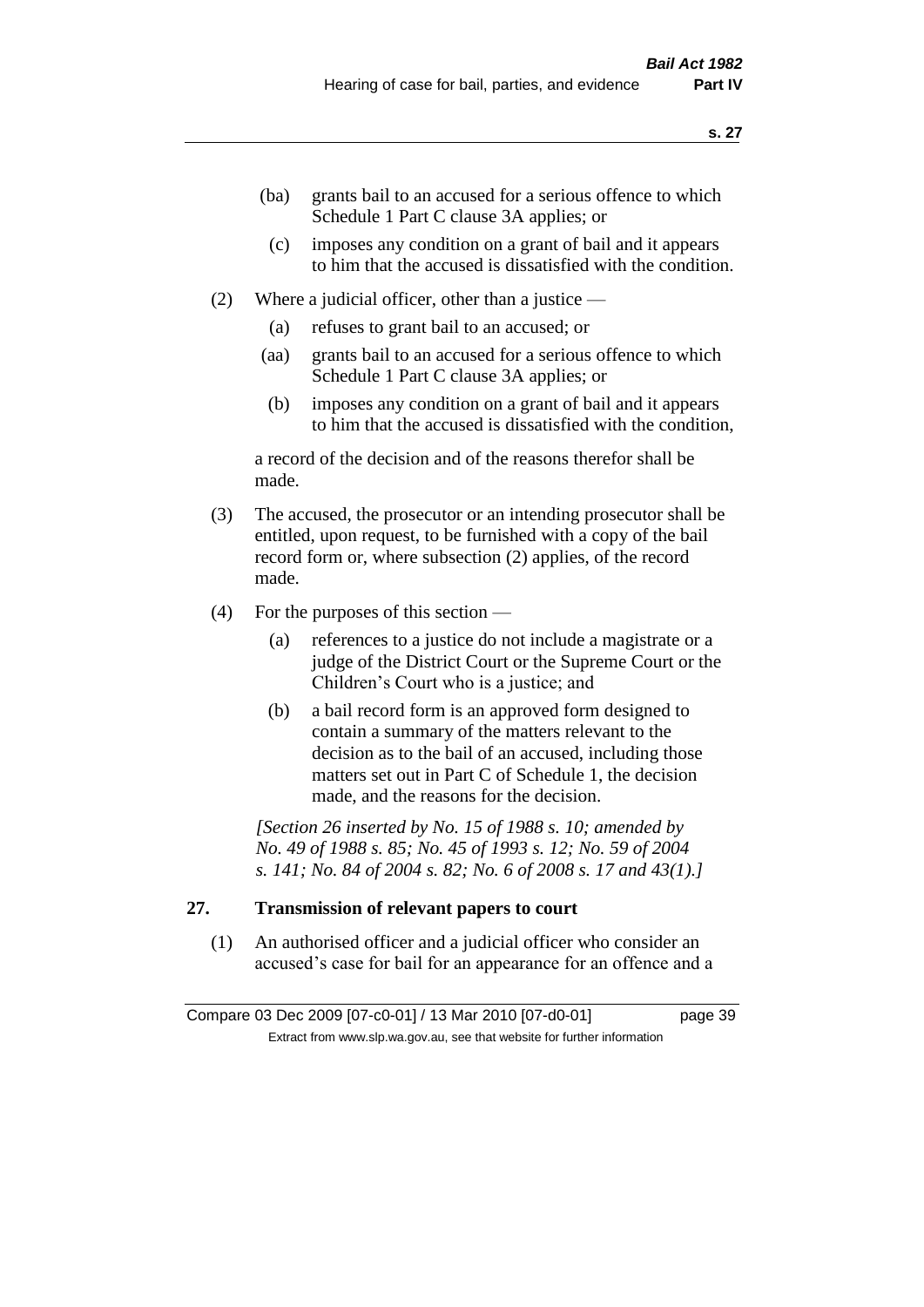**s. 27A**

person before whom a bail undertaking or a surety undertaking is entered into shall ensure that the relevant papers are sent as soon as is practicable, to the court before which the accused is required to appear.

(2) In subsection (1) *the relevant papers* in relation to any particular officer or person means such papers as are prescribed to be sent by that officer or person.

*[Section 27 amended by No. 84 of 2004 s. 82; No. 59 of 2006 s. 7(2).]* 

# **27A. Transmission of papers to CEO (corrections)**

A judicial officer who grants bail subject to a home detention condition shall ensure that a copy of the bail record form and of the bail undertaking are sent as soon as is practicable to the CEO (corrections).

*[Section 27A inserted by No. 61 of 1990 s. 8; amended by No. 31 of 1993 s. 9; No. 65 of 2006 s. 53.]* 

page 40 Compare 03 Dec 2009 [07-c0-01] / 13 Mar 2010 [07-d0-01] Extract from www.slp.wa.gov.au, see that website for further information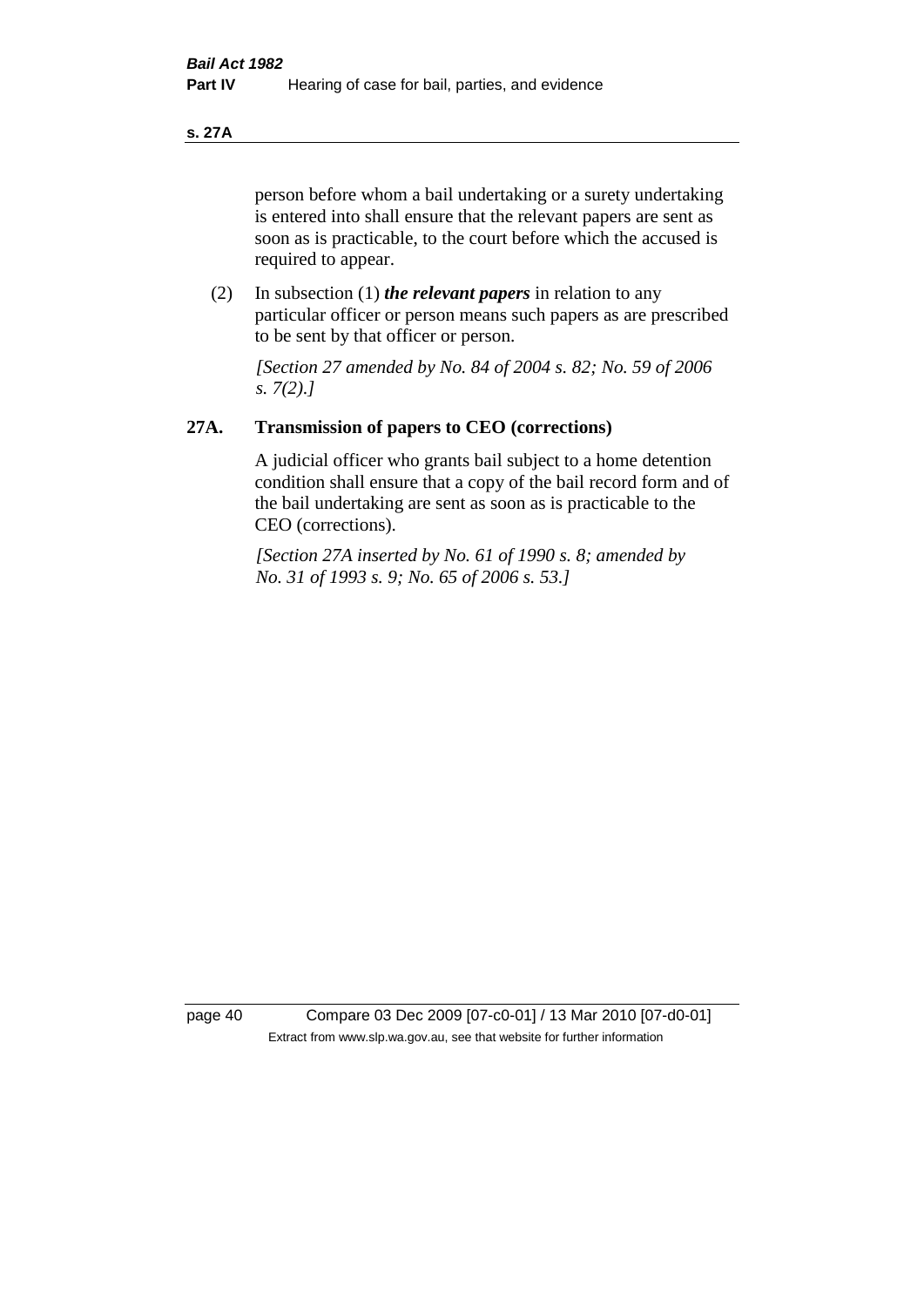# **Part V — Bail undertakings**

#### **28. Bail undertaking**

- (1) A person shall not be released on bail for an appearance in court unless he has entered into a bail undertaking for that appearance or is deemed to have done so under section 31(3).
- (2) A bail undertaking is an undertaking in writing by an accused in the prescribed form —
	- (a) that he will appear at a time and place specified, or deemed by section 31(3) to be specified, in the undertaking; and
	- (b) that if the accused fails to appear at that time and place the accused will, as soon as is practicable, appear at the court at which the accused was required to appear, when that court is sitting; and
	- (c) that he will comply with such conditions as may be imposed on him under clause 2 of Part D of Schedule 1; and
	- (d) that he will comply with any home detention condition which may be imposed as a condition on a grant of bail to him pursuant to clause 3 of Part D of Schedule 1,

and containing any agreement as to forfeiture of money by the accused which may be required pursuant to clause 1 of that Part.

- (3) A bail undertaking for any appearance may be entered into in respect of more than one offence.
- (4) The undertakings mentioned in subsection (2)(a) and (b) are, subject to section 34, enforceable under sections 51, 57 and 58.

*[Section 28 amended by No. 61 of 1990 s. 9; No. 45 of 1993 s. 12; No. 59 of 2004 s. 141; No. 84 of 2004 s. 82; No. 6 of 2008 s. 18(1).]* 

Compare 03 Dec 2009 [07-c0-01] / 13 Mar 2010 [07-d0-01] page 41 Extract from www.slp.wa.gov.au, see that website for further information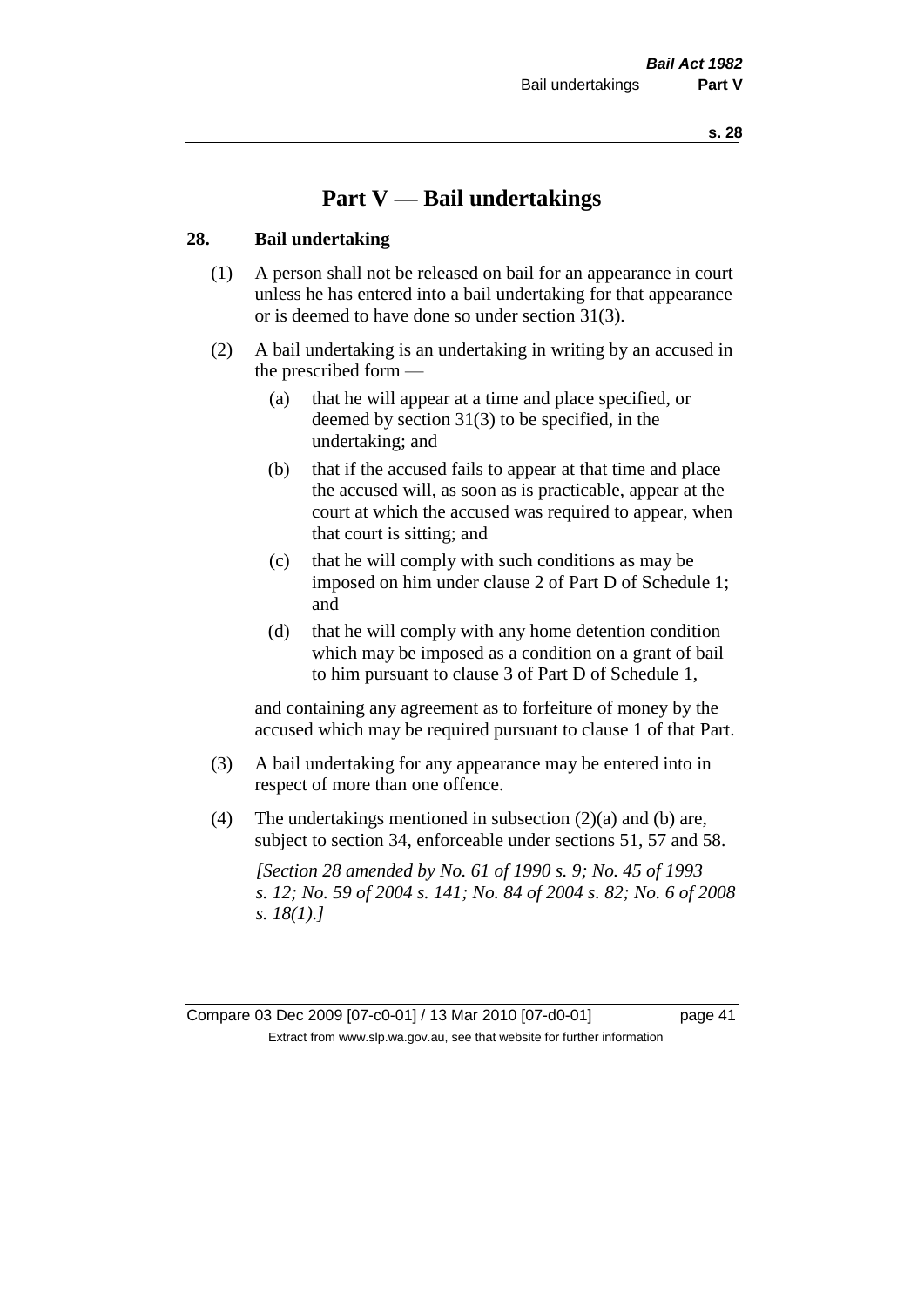# **29. Before whom bail undertaking may be entered into**

A bail undertaking need not be entered into before the judicial officer or authorised officer who granted bail but may be entered into before any of the following persons —

- (a) a judicial officer;
- (b) a registrar of a court, other than a deputy registrar of the Magistrates Court or the Children's Court;
- (c) an authorised police officer;
- (d) an associate of a judge of the Supreme Court, the District Court or the Children's Court;
- (e) where the accused is in a lock-up or prison, any person for the time being in charge of the lock-up or prison;
- (f) where the accused is in a court custody centre, any person for the time being in charge of the centre who is approved for the purposes of this paragraph by the chief executive officer of the department of the Public Service principally assisting in the administration of the *Court Security and Custodial Services Act 1999*;
- (g) where the accused is a child, any authorised community services officer.

*[Section 29 amended by No. 15 of 1988 s. 11; No. 49 of 1988 s. 86; No. 2 of 1996 s. 61; No. 59 of 2004 s. 141; No. 84 of 2004 s. 82; No. 6 of 2008 s. 19.]* 

# **30. Duties of person before whom bail undertaking is entered into**

- (1) The person before whom a bail undertaking is to be entered into by an accused shall before it is entered into —
	- $(a)$  either
		- (i) read it to the accused; or
		- (ii) be informed by the accused that the accused has read it; or
		- (iii) if necessary, have it translated to the accused;

page 42 Compare 03 Dec 2009 [07-c0-01] / 13 Mar 2010 [07-d0-01] Extract from www.slp.wa.gov.au, see that website for further information

#### **s. 29**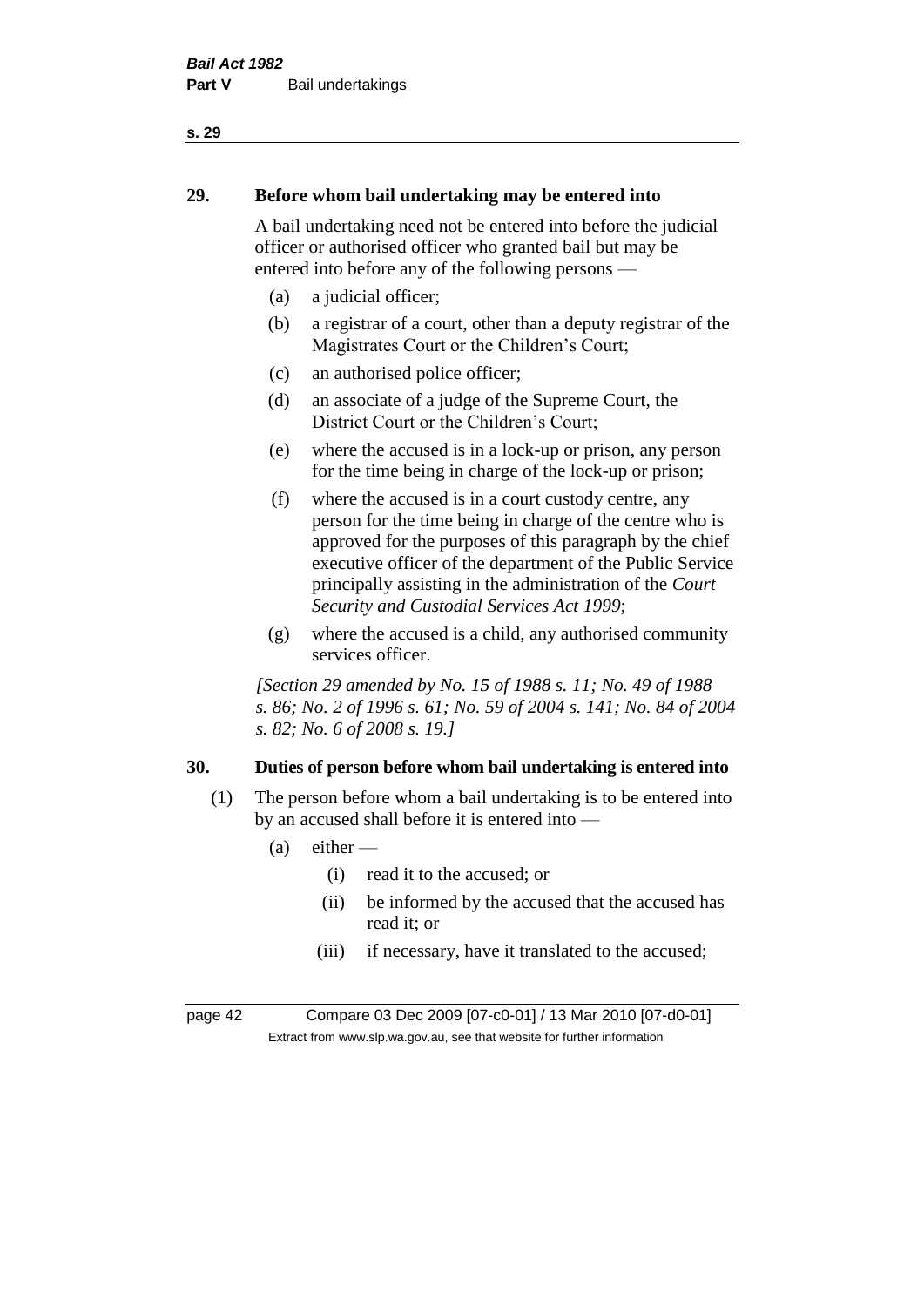and

- (b) ensure that all conditions which are to be complied with before the release of the accused have been complied with.
- (2) The person before whom a bail undertaking is entered into by an accused shall give to him, or cause to be given to him —
	- (a) a copy of the bail undertaking as duly completed; and
	- (b) a notice in writing in the approved form showing
		- (i) his obligations pursuant to the undertaking; and
		- (ii) the consequences of his failure to comply with them.
- (3) The person before whom a bail undertaking is entered into by an accused shall enquire of the accused whether he requires the notice referred to in subsection (2)(b) to be read or translated to him and shall take such steps as are necessary to comply with any such requirement of the accused.

*[Section 30 inserted by No. 15 of 1988 s. 12; amended by No. 84 of 2004 s. 82; No. 6 of 2008 s. 20 and 43(3).]* 

## **31. Different time and place for appearance may be substituted**

- (1) A different time or a different time and place may be substituted in accordance with this section for the time and place for appearance specified, or deemed by this section to be specified, in a bail undertaking.
- (2) A different time, or a different time and place, for the appearance by the accused may be substituted as mentioned in subsection  $(1)$  —
	- (a) upon an adjournment of proceedings at which the accused is present, by the judicial officer, if he has power to grant bail for that appearance, fixing a time and place for the resumed proceedings and notifying the accused orally thereof;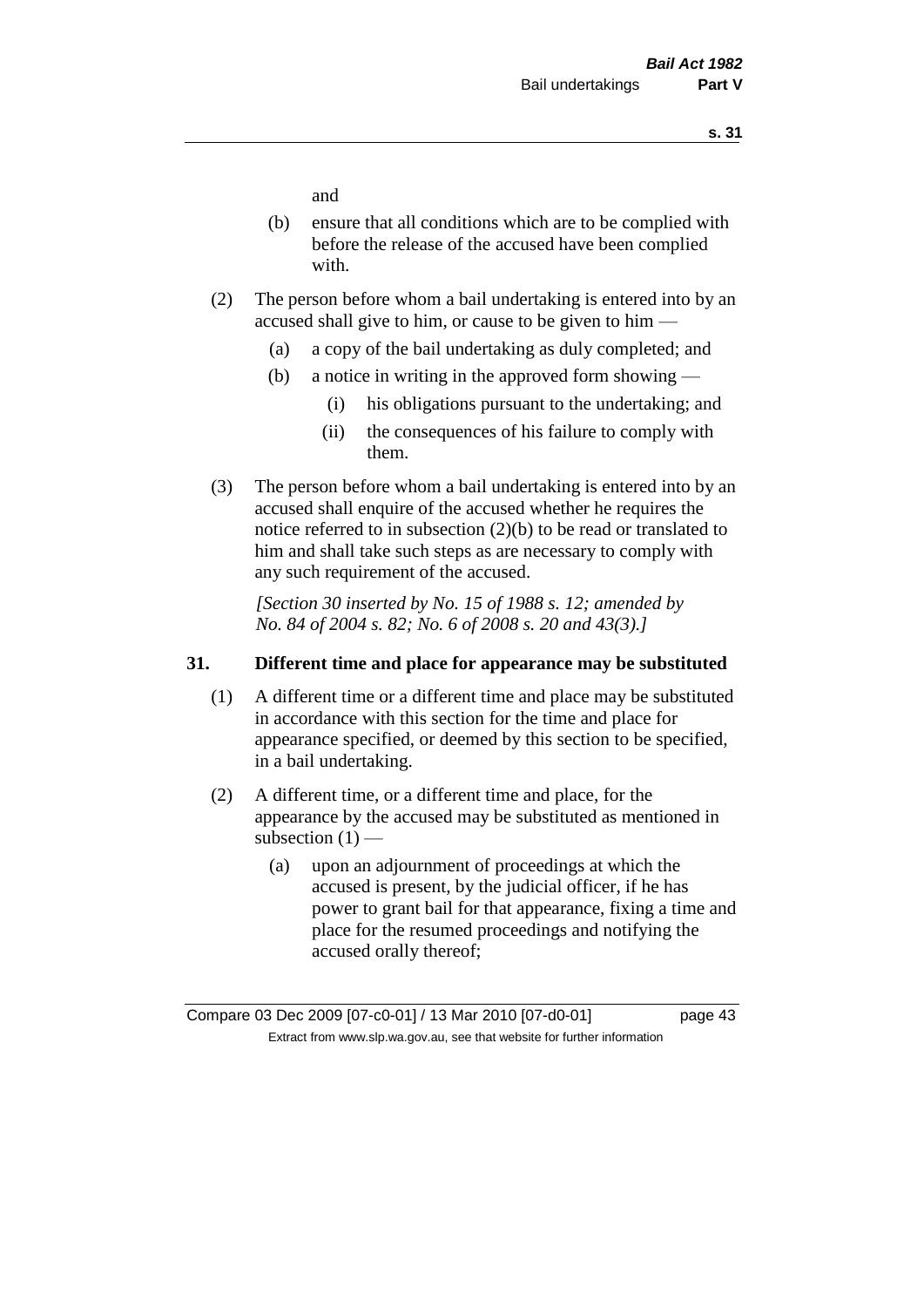- (b) upon an adjournment of proceedings from which the accused is absent for reasonable cause, by the judicial officer, if he has power to grant bail for that appearance, fixing a time and place for the resumed proceedings and directing the registrar of the court to cause written notice of the time and place to be given to the accused;
- (c) where
	- (i) a judge of the Supreme Court or a judge of the Children's Court has granted bail to an accused under section 15; and
	- (ii) a judicial officer, other than such a judge, has committed the accused to the Supreme Court,

by a judge of the Supreme Court or a judge of the Children's Court, as the case may require, notifying the accused orally, or directing the registrar of the court to cause written notice to be given to the accused of the time or time and place for the proceedings;

- $(d)$  where
	- (i) a judge of the Supreme Court or a judge of the Children's Court has granted bail to an accused under section 15;
	- *[(ii) deleted]*
	- (iii) the judicial officer is satisfied that there has been no material change in the facts or circumstances which applied on the grant of bail,

by the judicial officer notifying the accused orally, or directing the registrar of the court to cause written notice to be given to the accused, of the time or time and place for the resumed proceedings;

(e) upon a committal to the Supreme Court or District Court, by a judicial officer, if he has power to grant bail for that appearance, fixing a specified day in a specified sitting or session of that court and directing the registrar

**s. 31**

page 44 Compare 03 Dec 2009 [07-c0-01] / 13 Mar 2010 [07-d0-01] Extract from www.slp.wa.gov.au, see that website for further information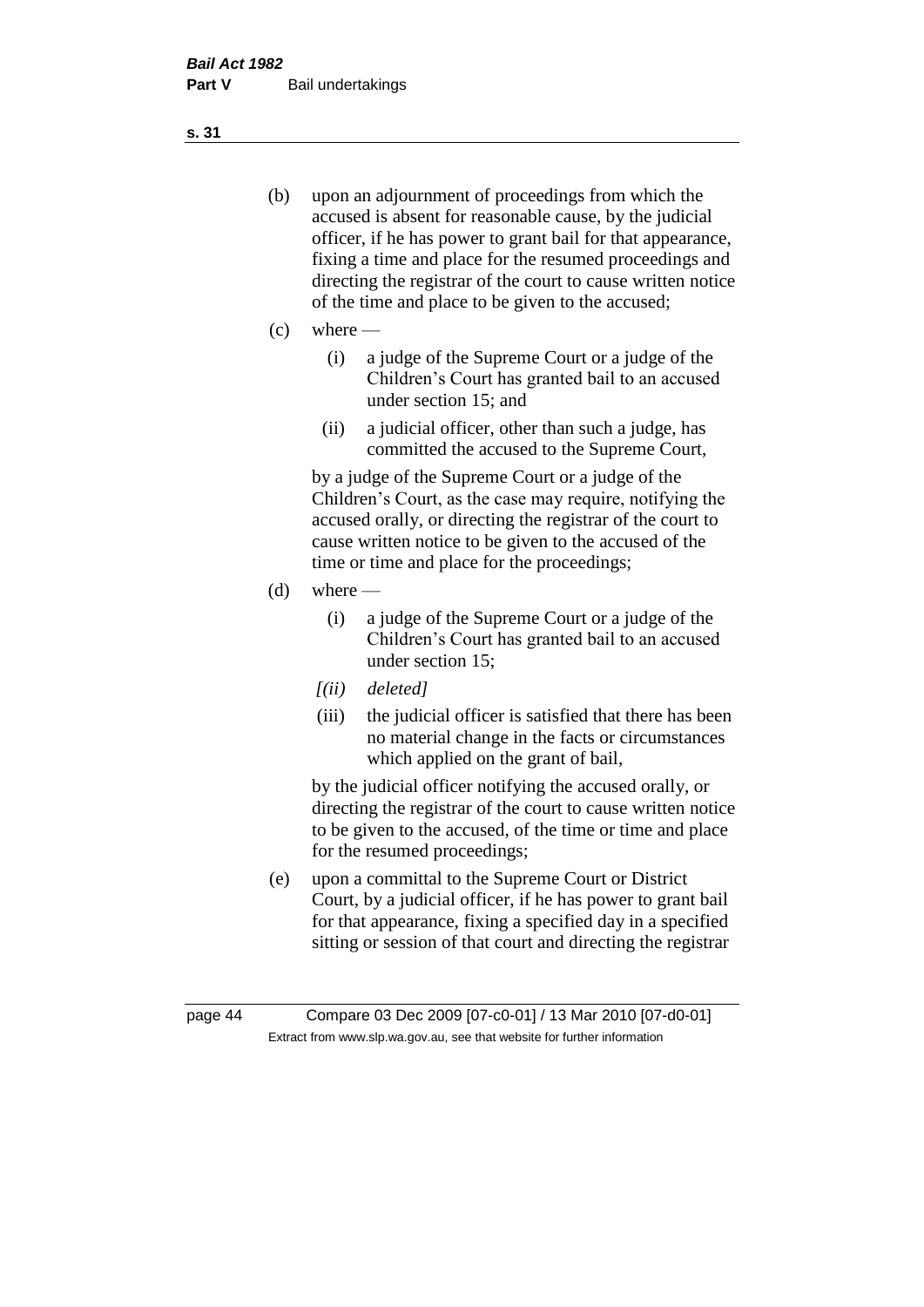of the court to cause written notice of the day to be given to the accused;

- (f) where an accused has been committed for trial in the Supreme Court or the District Court in a specified sitting or session thereof or on a specified day in a specified sitting or session thereof, by an officer of the court, or a person authorised under subsection (5), fixing a time for the trial in that sitting or session and causing written notice of the time to be given to the accused;
- (g) if the parties agree to a different time or a different time and place for the proceedings, by an officer of the court giving written notice thereof to the accused.
- (3) Where a different time or a different time and place is notified to an accused pursuant to subsection (2) the bail undertaking shall be deemed to be amended to specify that time or that time and place for appearance, and the terms and conditions thereof shall continue to apply as so amended as if the accused had entered into the bail undertaking in that form.
- (4) Where the power in subsection  $(2)(b)$  is exercised upon an adjournment of proceedings the right of the accused to be at liberty under section 11(1) does not lapse by reason only that there is an interval between the adjournment of the proceedings and the time when he is notified of the time and place for the resumed proceedings.
- (5) The Chief Justice, in respect of committals to the Supreme Court, and the Chief Judge, in respect of committals to the District Court, may authorise a person or persons, by name or office, to perform the functions referred to in subsection (2)(f).

*[Section 31 amended by No. 15 of 1988 s. 13; No. 49 of 1988 s. 87; No. 27 of 2002 s. 21; No. 59 of 2004 s. 141; No. 84 of 2004 s. 82; No. 6 of 2008 s. 21(1) and (2).]*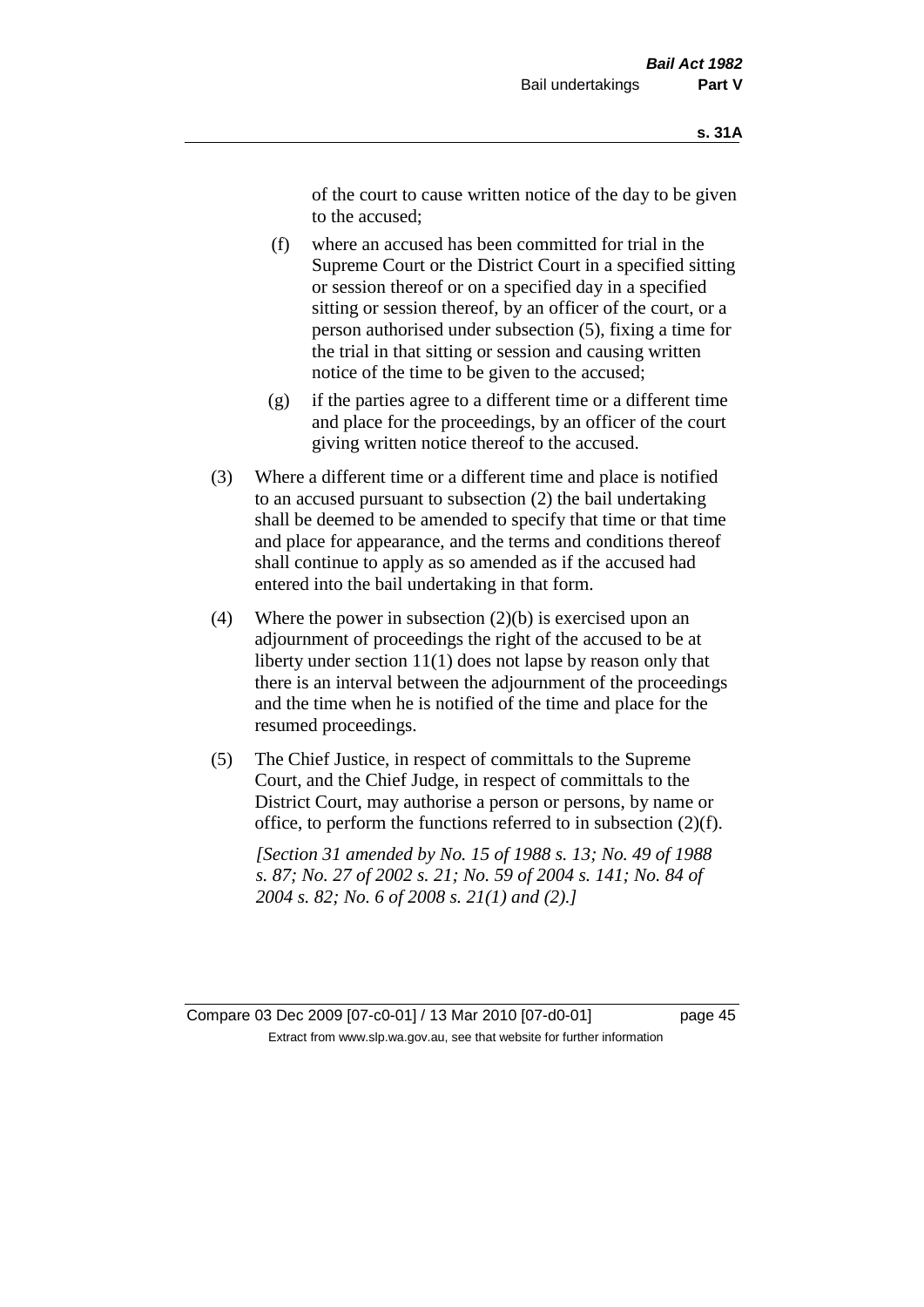#### **s. 31A**

#### **31A. Amendment of conditions during trial**

(1) In this section —

*amendment* means an addition, variation or cancellation under subsection (2);

*trial* means that part of proceedings for an offence when evidence is being received by the court in respect of the offence and also extends to any time when —

- (a) legal argument is being heard; or
- (b) a judicial officer or a jury is deliberating.

#### $(2)$  Where —

- (a) an accused has been granted bail for the accused's appearance for trial for an offence; and
- (b) the trial extends beyond one day,

a judicial officer who grants bail for the next appearance by exercising the power in section  $31(2)(a)$  may also do one or more of the following —

- (c) add any condition to the extent that is authorised by clause 2 or 3 of Part D of Schedule 1;
- (d) vary a condition to that extent;
- (e) cancel a condition.
- (3) A judicial officer who adds, varies or cancels a condition under subsection (2) shall cause an officer of the court —
	- (a) to endorse the amendment on the accused's copy of the bail undertaking or, if that copy is not available for endorsement, to give written notice of the amendment to the accused; and
	- (b) to endorse on a file copy of the undertaking a certificate as to the amendment and the action taken under paragraph (a).

page 46 Compare 03 Dec 2009 [07-c0-01] / 13 Mar 2010 [07-d0-01] Extract from www.slp.wa.gov.au, see that website for further information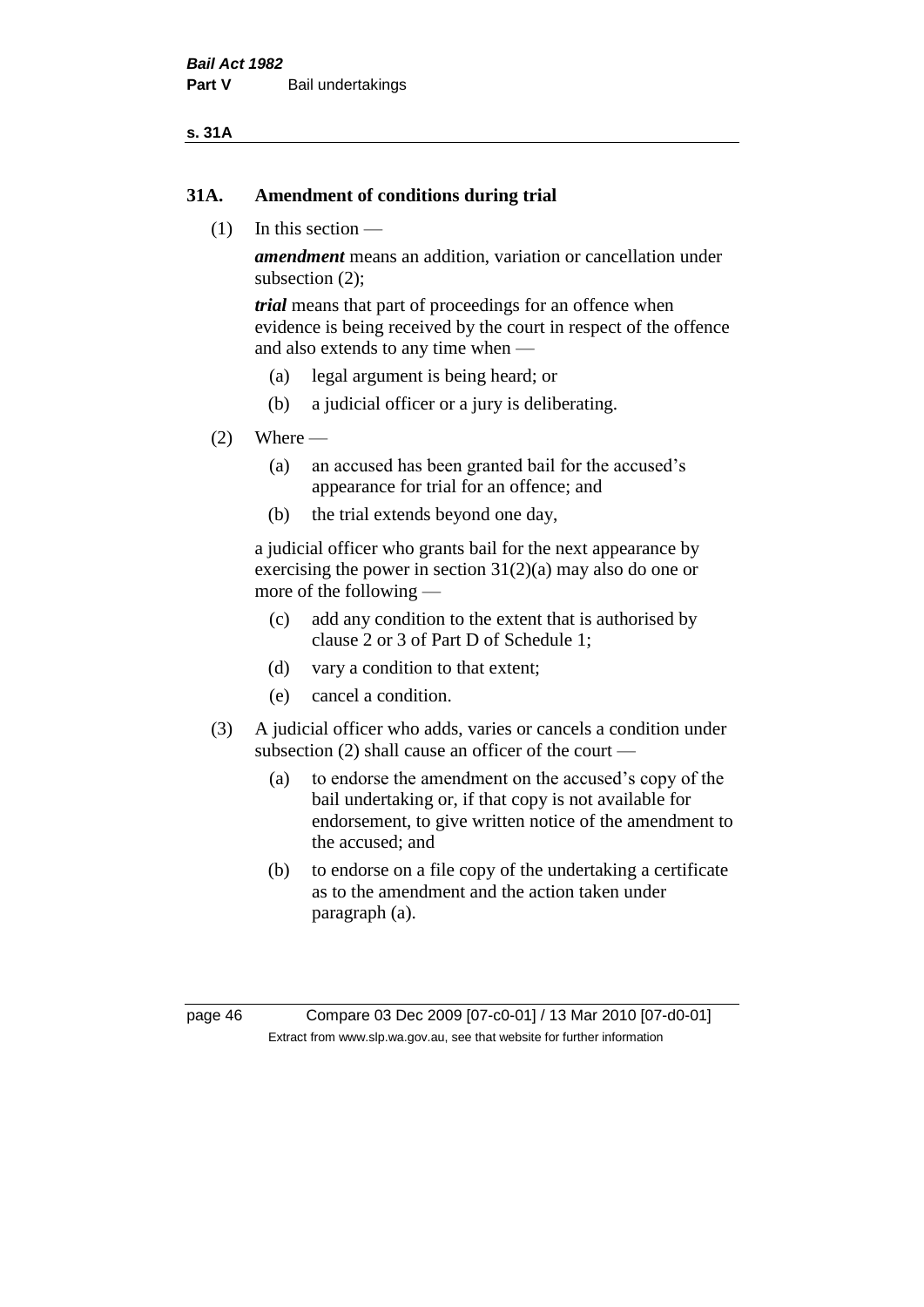- (4) If the judicial officer considers that the amendment is of a minor nature, the judicial officer may, for the purposes of section 44(4), cause the officer of the court to include a statement to that effect in the endorsement or notice under subsection (3)(a) and the certificate under subsection (3)(b).
- (5) When action is taken under subsection  $(3)(a)$ 
	- (a) the bail undertaking is to be regarded as having been amended as provided in the endorsement or notice, as the case requires; and
	- (b) the terms and conditions of the bail undertaking continue to apply as so amended as if the accused had entered into the bail undertaking in that form.
- (6) In any proceedings an endorsement on a copy of a bail undertaking referred to in subsection (3)(b) purporting to be a certificate referred to in that paragraph is evidence of the matters appearing in it without proof of the signature of the person who made the endorsement.

*[Section 31A inserted by No. 6 of 2008 s. 22(1).]*

## **32. Giving and proof of notices under s. 31**

- (1) A written notice to an accused under section  $31(2)$ 
	- (a) shall be given to the accused personally; or
	- (b) shall be sent to the accused by post to the accused's address appearing in the records of the court; or
	- (c) in urgent cases or with the accused's consent, shall be sent to the accused by electronic communication.
- (2) A person who gives or sends a notice in accordance with subsection (1) shall endorse on a file copy of the notice a certificate showing —
	- (a) that the person has done so; and
	- (b) the time of doing so.

Compare 03 Dec 2009 [07-c0-01] / 13 Mar 2010 [07-d0-01] page 47 Extract from www.slp.wa.gov.au, see that website for further information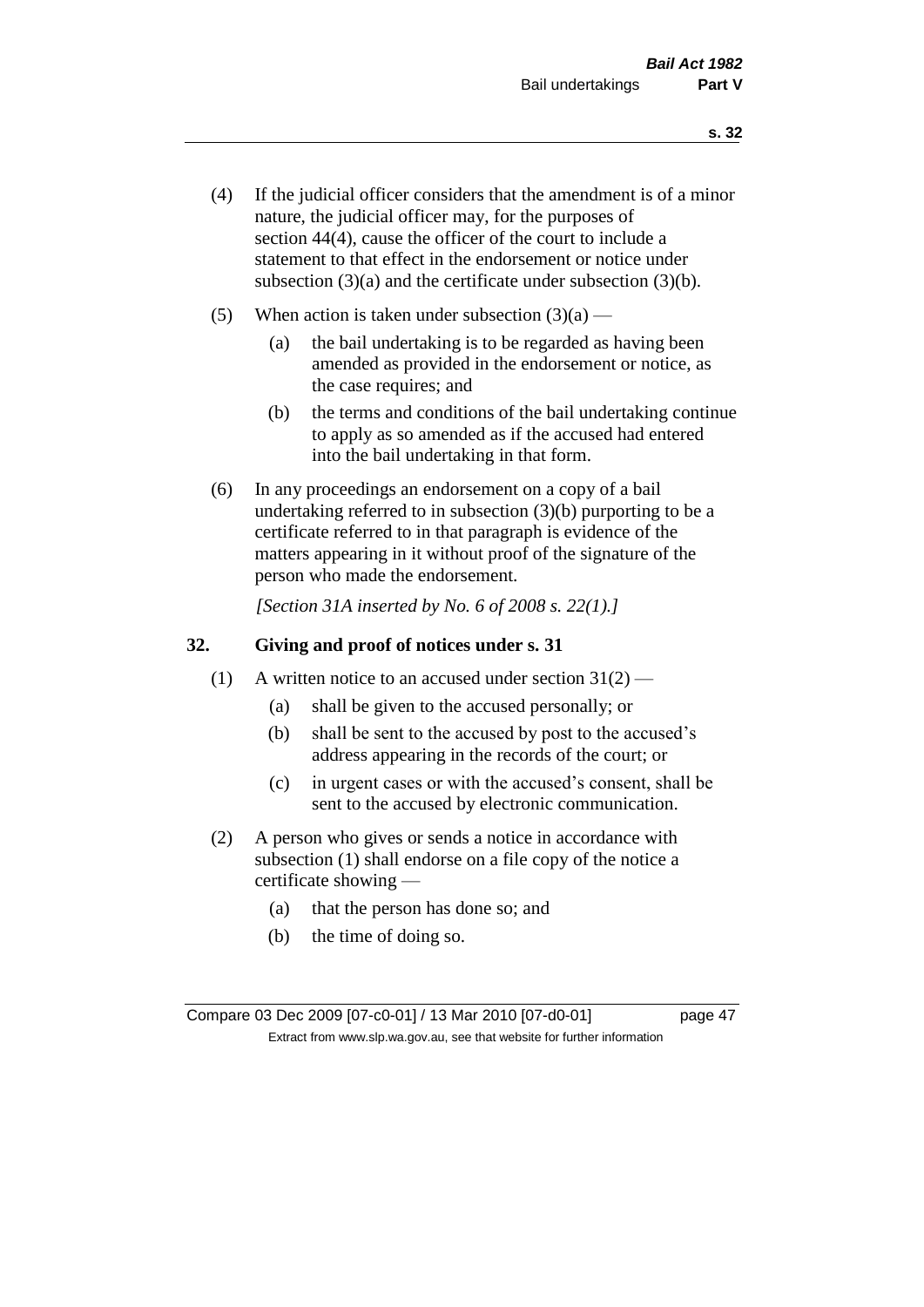- (3) If a notice is sent by post under subsection  $(1)(b)$ , the notice is to be presumed, unless the contrary is shown, to have been received at the time when, in the ordinary course of events, it would have been delivered.
- (4) The judicial officer who under section  $31(2)(a)$  notifies an accused of the time and place for resumed proceedings shall cause to be endorsed on the accused's bail undertaking a certificate showing details of such time and place and that the accused has been notified of them.
- (5) In any proceedings
	- (a) a document purporting to be a copy of a notice referred to in subsection (1) shall be evidence of the terms of the notice; and
	- (b) an endorsement
		- (i) on a copy of a notice referred to in subsection (2); or
		- (ii) on a bail undertaking,

purporting to be a certificate referred to in subsection (2) or (4) is evidence of the matters appearing in it without proof of the signature of the person who made the endorsement.

*[Section 32 amended by No. 74 of 1984 s. 12; No. 84 of 2004 s. 82; No. 6 of 2008 s. 23(1)-(3).]* 

# **33. Judicial officer may order accused to enter into bail undertaking**

(1) Where bail is granted to an accused by a judicial officer, whether with or without any condition being attached thereto, and the accused fails or refuses to enter into a bail undertaking in terms of the grant, the judicial officer who granted bail may, subject to subsection (3), order that the accused enter into the bail undertaking within such time as he may specify.

page 48 Compare 03 Dec 2009 [07-c0-01] / 13 Mar 2010 [07-d0-01] Extract from www.slp.wa.gov.au, see that website for further information

**s. 33**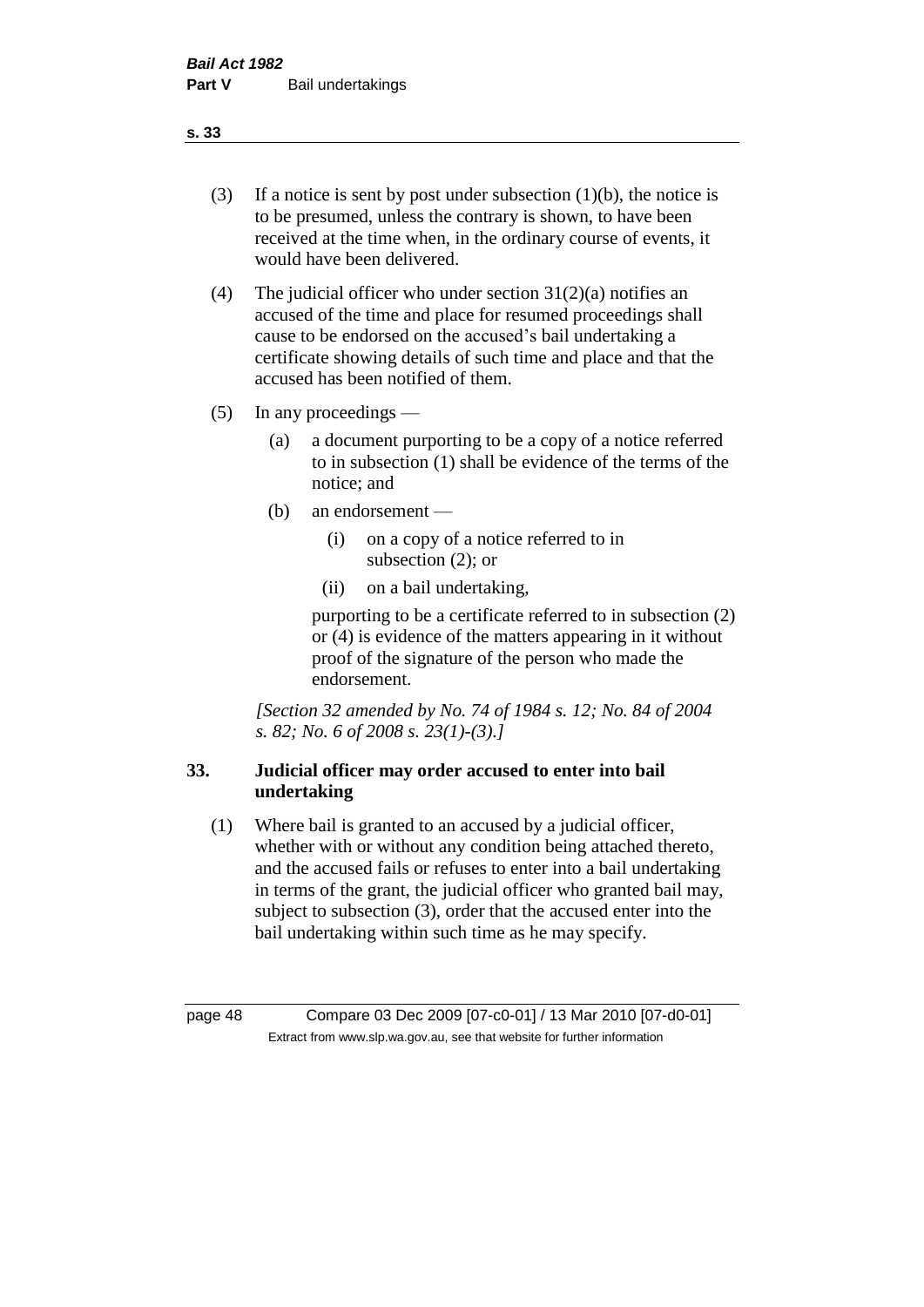- (2) If an accused does not comply with an order under subsection (1), the judicial officer may, subject to subsection (3), further order that a bail undertaking, in such form as the judicial officer may approve, shall be deemed to have been entered into by the accused on the date of such further order, and thereupon that undertaking shall be treated as if it had been duly entered into by the accused for the purposes of this Act.
- (3) A judicial officer shall not
	- (a) make an order under subsection (2) unless he has personally informed the accused of the terms and effect of the order made under subsection (1);
	- (b) exercise any of the powers conferred on him by this section unless he is satisfied that the accused has the capacity to enter into and comply with the undertaking.

*[Section 33 amended by No. 84 of 2004 s. 82.]* 

## **34. Cessation and suspension of bail undertaking**

A bail undertaking ceases to have effect —

- (a) upon the revocation of bail under section 55;
- (b) upon the death of the accused, but only if no order has been made under section 57;
- (c) subject to section 31, upon the appearance in court by the accused as required by his bail undertaking;
- (d) upon the discharge of the accused according to law from any further proceedings for the offence, or all of the offences, to which the bail undertaking relates;
- (e) during any period before the time at which the accused is required to appear in court when he is in custody for any other offence or reason.

*[Section 34 amended by No. 84 of 2004 s. 82.]* 

Compare 03 Dec 2009 [07-c0-01] / 13 Mar 2010 [07-d0-01] page 49 Extract from www.slp.wa.gov.au, see that website for further information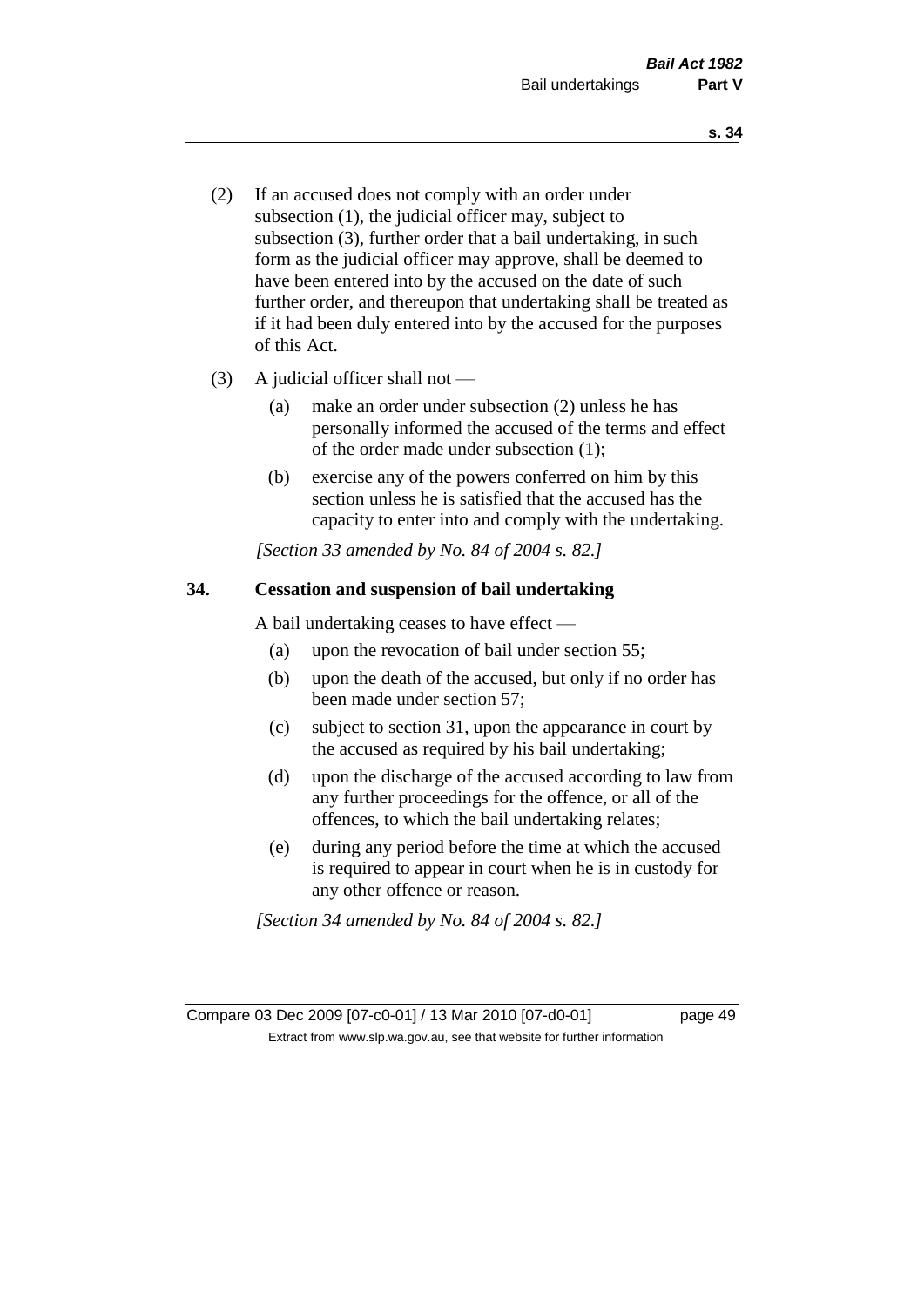# **Part VI — Sureties and surety undertakings**

## **35. Surety and surety undertaking**

- (1) A surety is a person who, as a condition of the grant of bail to an accused, enters into a surety undertaking, that is to say, undertakes in writing that he will, subject to this Act, forfeit a specified amount of money if the accused fails to comply with any requirement of his bail undertaking mentioned in section  $28(2)(a)$  and (b).
- (2) A surety is required to be approved under section 40.
- (3) A forfeiture of money by a surety as mentioned in subsection (1) is enforceable as provided in section 49 but not otherwise.

*[Section 35 amended by No. 84 of 2004 s. 82; No. 6 of 2008 s. 18(3).]* 

## **36. Authority to approve sureties**

- (1) The decision whether an applicant should be approved as a surety in any case is to be made —
	- (a) by a person referred to in section 29(a) to (d); or
	- (b) where the accused to whom bail has been granted is in prison, by a person for the time being in charge of the prison; or
	- (c) where the accused to whom bail has been granted is a child, by an authorised community services officer.
- (2) A judicial officer when granting bail to an accused subject to a requirement for a surety or sureties may make an order as to —
	- (a) the giving of notice to the prosecutor of an application for approval of any surety; or
	- (b) the person or persons who are to, or may, approve any surety,

and subsection (1) has effect subject to any such order.

page 50 Compare 03 Dec 2009 [07-c0-01] / 13 Mar 2010 [07-d0-01] Extract from www.slp.wa.gov.au, see that website for further information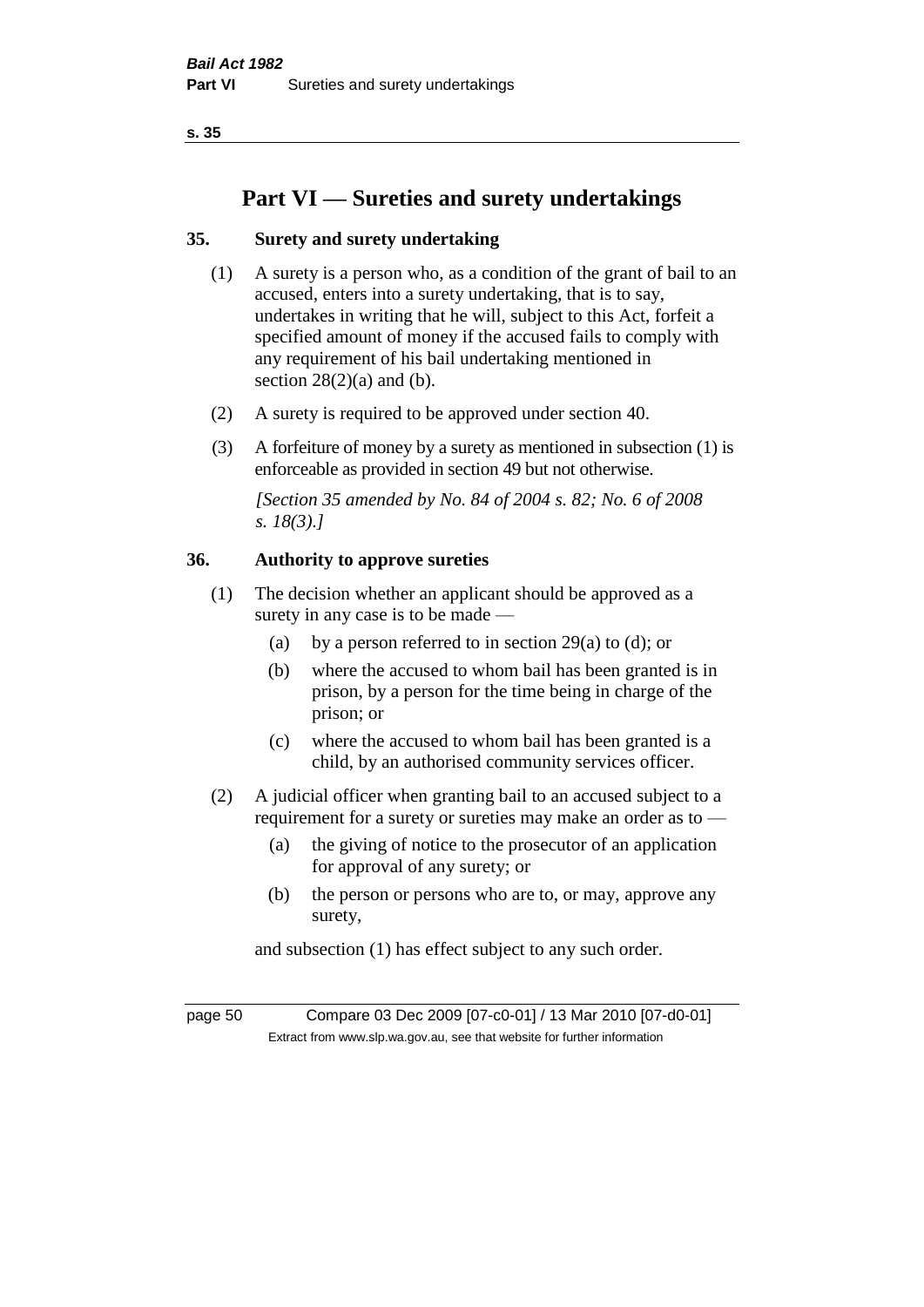*[Section 36 inserted by No. 6 of 2008 s. 24(1).]*

## **37. Proposed surety to receive certain information and prescribed form for completion**

- (1) Whenever a surety approval officer is called upon to decide whether an applicant should be approved as a surety, he shall ensure that the applicant is, or has been, given —
	- (a) a duly completed notice in the prescribed form showing details of the terms and conditions on which bail has been granted to the accused in whose case the surety is required;
	- (b) such information in writing as to the effect of this Act in relation to the rights, obligations and liabilities of sureties as is prescribed for the purposes of this paragraph; and
	- (c) a prescribed form of declaration for completion designed to disclose to the surety approval officer all information relevant to the decision.
- (2) Before he makes his decision, the surety approval officer shall ensure that the applicant furnishes to him the declaration referred to in subsection (1)(c) duly completed.
- (3) For the purposes of this section it is sufficient if  $-$ 
	- (a) the notice, information and declaration referred to in subsection (1) are sent by electronic communication to an electronic address provided by the applicant; and
	- (b) the declaration referred to in subsection  $(1)(c)$  duly completed is sent by electronic communication to an electronic address provided by the surety approval officer.

*[Section 37 amended by No. 84 of 2004 s. 82; No. 6 of 2008 s. 24(4), (5) and 25.]*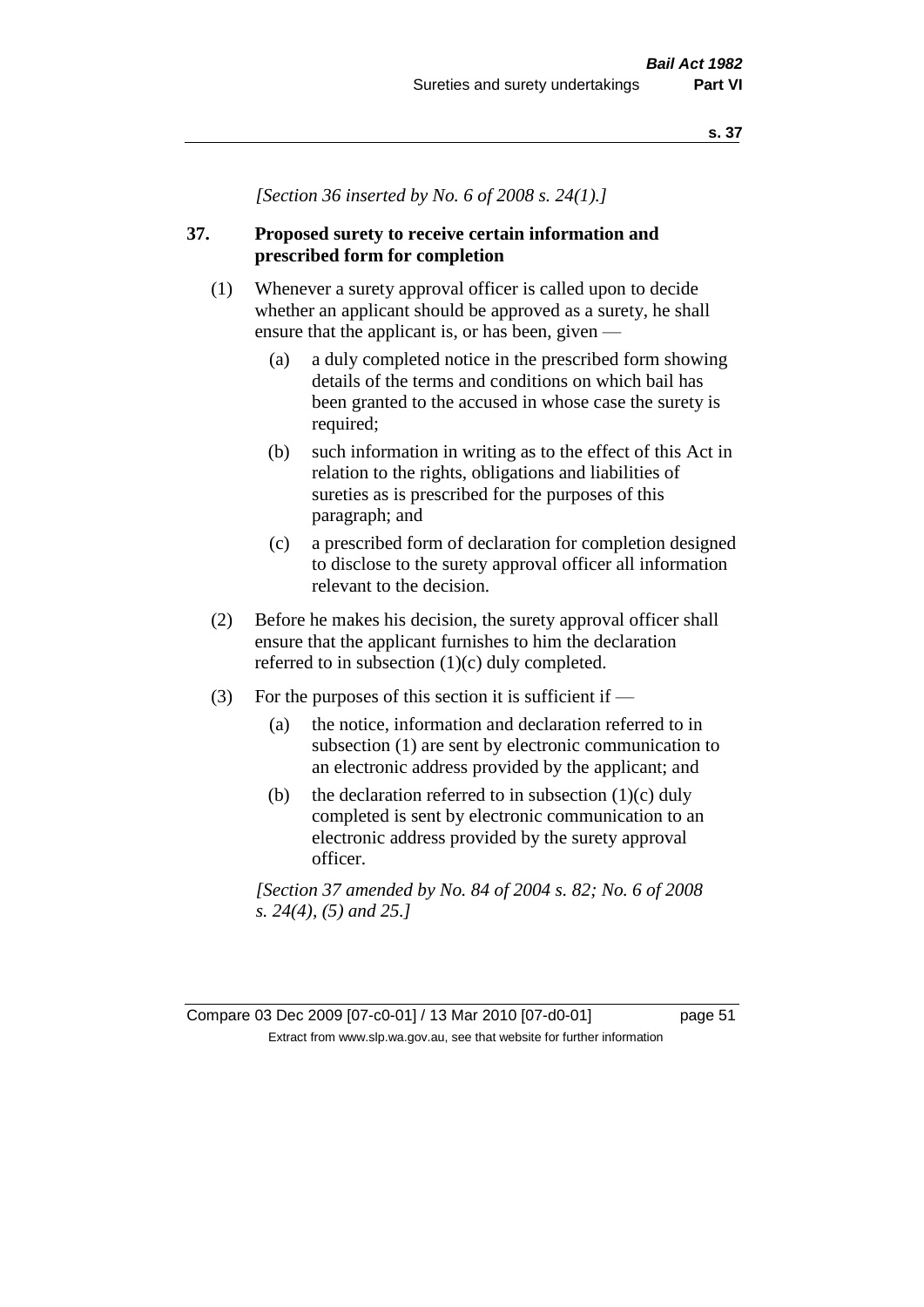## **38. Persons disqualified from being sureties**

- (1) A person is not qualified to be approved as a surety if  $-$ 
	- (a) he is under 18 years of age; or
	- (b) subject to subsection (2), the value of his assets, after provision is made for his debts and liabilities, is less than the amount which he might become liable to forfeit under his proposed surety undertaking; or
	- (c) there are reasonable grounds for believing that he has been, or will be, indemnified by any person against any forfeiture referred to in paragraph (b).
- (2) Subsection (1)(b) does not apply where the applicant for approval is required to give security sufficient to cover the amount which he might become liable to forfeit.

## **39. Matters relevant to approval of sureties**

In determining whether an applicant is suitable to be a surety a surety approval officer shall have regard to all matters which appear to him to be relevant including, as well as any others, the following —

- (a) the character and antecedents of the applicant;
- (b) his proximity to or connection with the accused, whether by kinship, place of residence or otherwise; and
- (c) his ability to pay, or give security for, the amount which he might become liable to forfeit under his proposed surety undertaking, without excessive hardship to himself or his dependants.

*[Section 39 amended by No. 84 of 2004 s. 82; No. 6 of 2008 s. 24(4).]* 

## **40. Decision on application by proposed surety**

(1) Upon receipt of the duly completed declaration referred to in section  $37(1)(c)$ , the surety approval officer shall, after making any enquiries which he thinks desirable, make a decision, as

page 52 Compare 03 Dec 2009 [07-c0-01] / 13 Mar 2010 [07-d0-01] Extract from www.slp.wa.gov.au, see that website for further information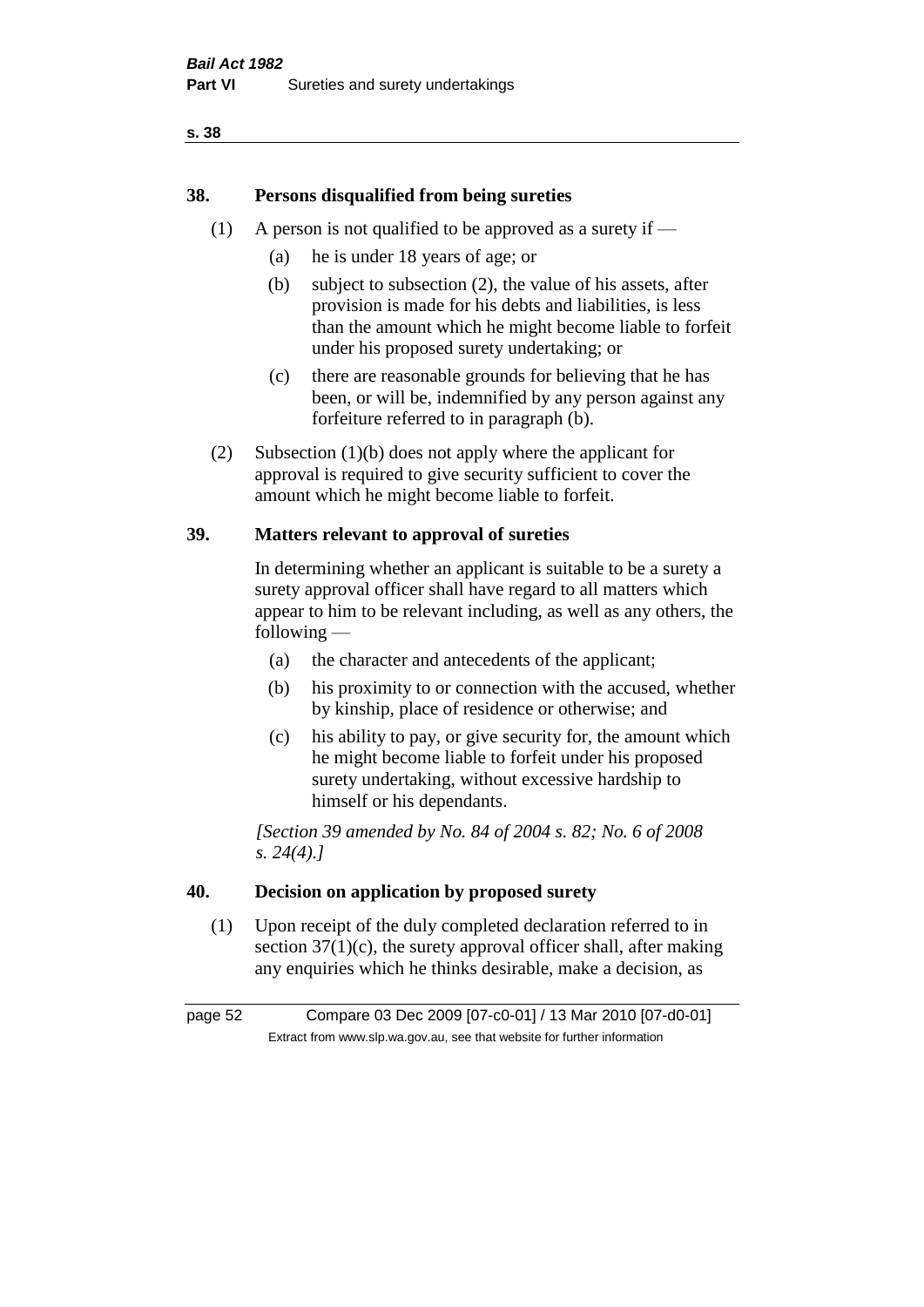soon as is practicable, either to approve or not to approve of the applicant as a surety in that case.

(2) If the surety approval officer does not approve of the applicant as a surety he shall record the reasons for his doing so and inform the applicant and the accused thereof, or cause them to be so informed.

*[Section 40 amended by No. 15 of 1988 s. 15; No. 84 of 2004 s. 82; No. 6 of 2008 s. 24(5).]* 

#### **41. Finality of decision to refuse approval**

- (1) A decision by a surety approval officer not to approve of the applicant as a surety is final unless the applicant becomes entitled to re-apply under subsection (2).
- (2) An applicant who is refused approval as a surety may re-apply for approval to the surety approval officer who made that decision, or if that officer is absent or unavailable to another surety approval officer, on the ground that —
	- (a) new facts have been discovered, new circumstances have arisen or the circumstances have changed since he was refused approval; or
	- (b) he failed to adequately present his case for approval on his previous application,

and the provisions of this Act, except section 37, shall, with necessary modifications, apply to any such further application and the decision thereon.

*[Section 41 amended by No. 6 of 2008 s. 24(3) and (4).]*

#### **42. Before whom surety undertaking may be entered into**

A surety undertaking need not be entered into before the surety approval officer who approved the surety but may be entered into before any person before whom the accused for whose appearance the surety is approved might enter into his bail undertaking under section 29.

Compare 03 Dec 2009 [07-c0-01] / 13 Mar 2010 [07-d0-01] page 53 Extract from www.slp.wa.gov.au, see that website for further information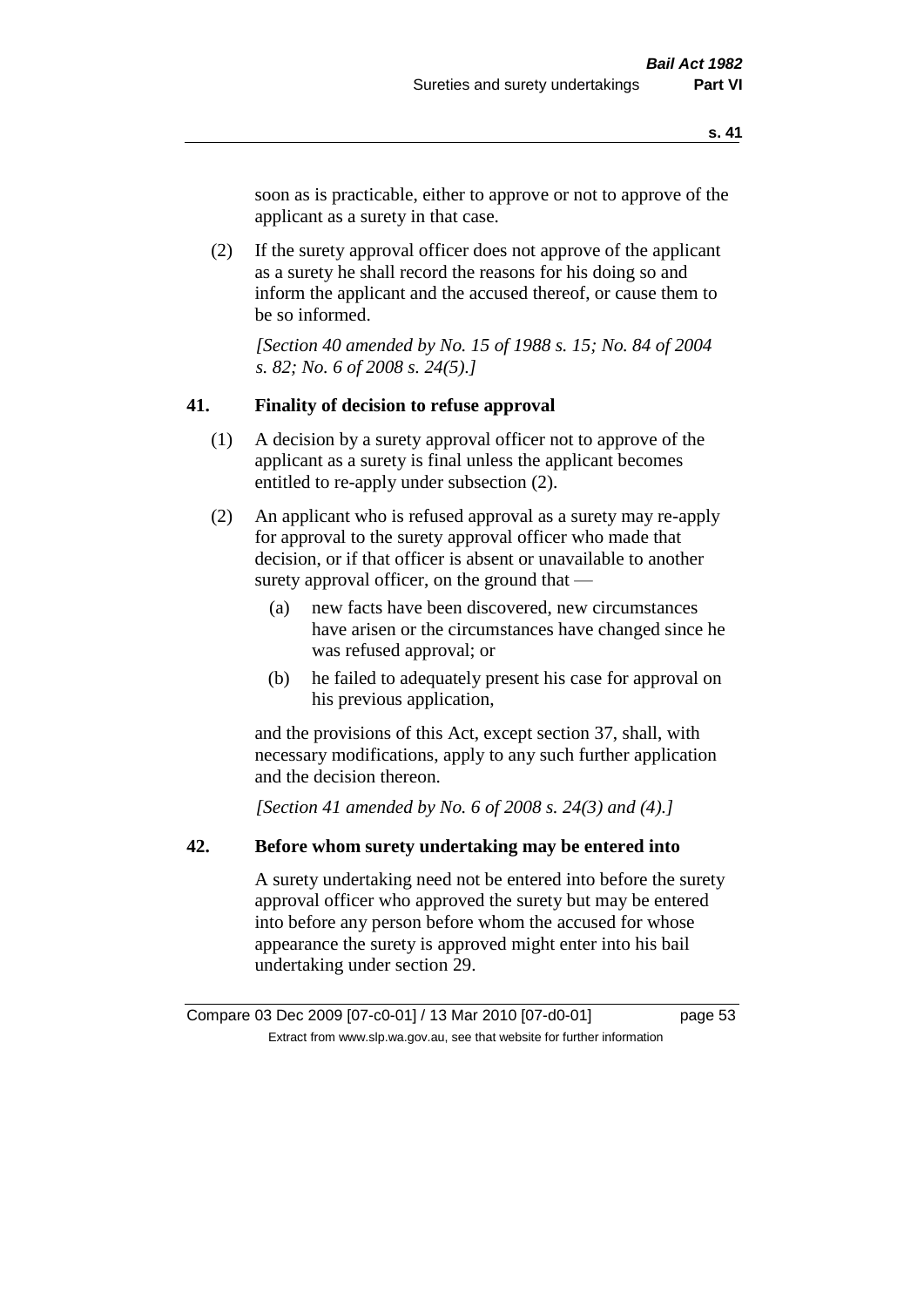*[Section 42 amended by No. 84 of 2004 s. 82; No. 6 of 2008 s. 24(5).]* 

### **43. Duties of persons before whom surety undertaking is entered into**

A person before whom a surety undertaking is to be entered into —

- $(a)$  shall
	- (i) read to the surety;
	- (ii) be informed by the surety that he has read; or
	- (iii) if necessary, have translated to the surety,

the documents described in section  $37(1)(a)$  and (b), and the surety undertaking, before the surety enters into the undertaking;

- (b) shall ensure that all conditions which are to be complied with by the surety have been complied with before the surety enters into his undertaking; and
- (c) shall give to the surety a copy of his surety undertaking as duly completed.

*[Section 43 amended by No. 74 of 1984 s. 13.]* 

## **43A. Use of video link and electronic communication where proposed surety is interstate**

(1) In this section —

*proposed surety* means a person who is to enter into a surety undertaking;

*relevant official* means the person before whom the surety undertaking is to be entered into or was entered into, as the case requires;

*video link* means facilities (including closed circuit television) that enable, at the same time —

(a) the relevant official to see and hear the proposed surety; and

page 54 Compare 03 Dec 2009 [07-c0-01] / 13 Mar 2010 [07-d0-01] Extract from www.slp.wa.gov.au, see that website for further information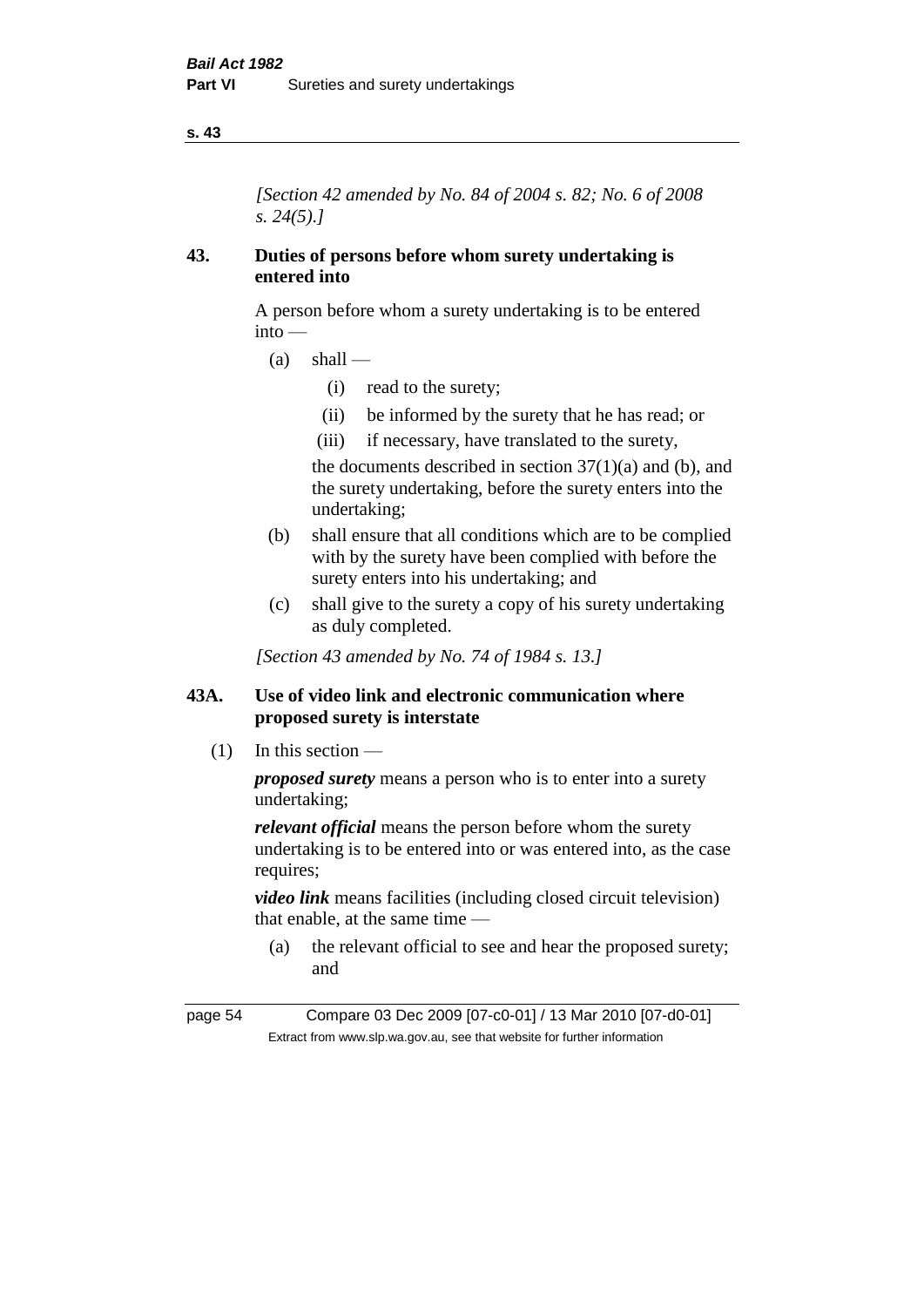- (b) the proposed surety to see and hear the relevant official.
- (2) This section applies if a proposed surety is in another State or a Territory.
- (3) The relevant official may comply with section 43(a) and (b) by means of a video link.
- (4) The relevant official may send the surety undertaking to the proposed surety by electronic communication for completion.
- (5) The proposed surety may enter into the surety undertaking by sending the completed surety undertaking to the relevant official by electronic communication.
- (6) If the surety undertaking is sent by electronic communication under subsection (4) or (5), any requirement for the proposed surety or the relevant official to sign it is to be taken to have been complied with if the full name of the proposed surety or the relevant official, as the case requires, appears in the appropriate place in the undertaking.
- (7) The relevant official may comply with section  $43(c)$  by sending a copy of the surety undertaking as duly completed to the surety by electronic communication.
- (8) A surety undertaking that is entered into in accordance with this section is to be taken to have been entered into before the relevant official.
- (9) In any proceedings a document purporting to be a copy of a surety undertaking and purporting to be certified by the relevant official to be a copy of a surety undertaking entered into in accordance with this section is evidence of the surety undertaking without proof of the signature of the relevant official.
- (10) A reference in this section to sending a surety undertaking or copy of a surety undertaking to a person by electronic communication is a reference to sending the undertaking or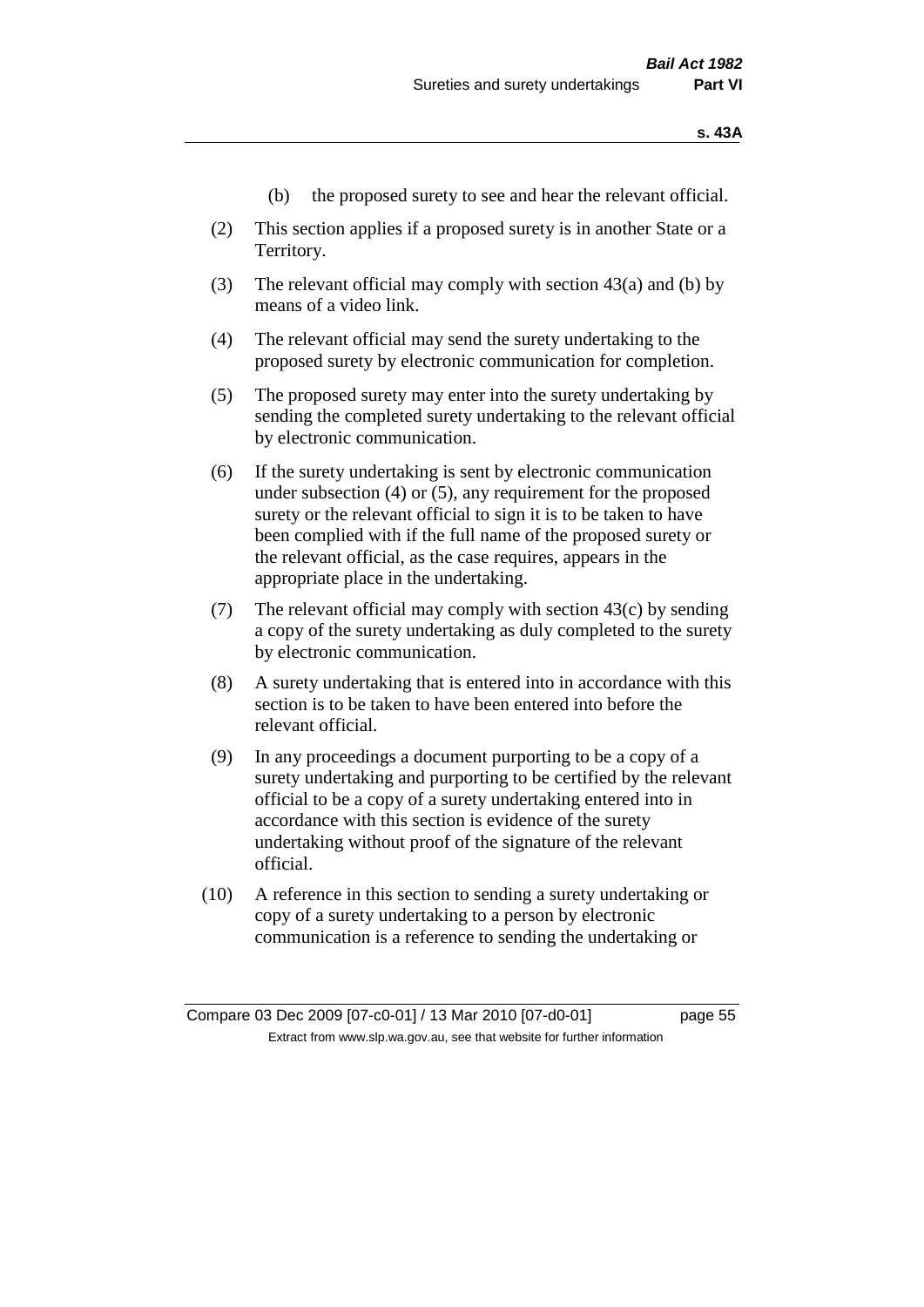copy by electronic communication to an electronic address provided by the person.

*[Section 43A inserted by No. 6 of 2008 s. 26.]*

## **44. When surety undertaking extends to different time or different time and place substituted under s. 31**

- (1) A surety undertaking does not extend to the failure by the accused to appear at a different time or a different time and place substituted pursuant to section 31 unless —
	- (a) the surety undertaking contains a provision stating that it does so extend and, where applicable under subsection (5), the surety has received notice as mentioned in that subsection; or
	- (b) subsection (2) applies.
- (2) A surety undertaking extends to the failure by the accused to appear at a different time substituted pursuant to section 31 during a trial if, at the option of the surety, the undertaking contains a provision stating —
	- (a) that it does so extend; and
	- (b) the effect of subsection (4).
- (3) In subsection  $(2)$  —

*trial* means that part of proceedings for an offence when evidence is being received by the court in respect of the offence and also extends to any time when —

- (a) legal argument is being heard; or
- (b) a judicial officer or a jury is deliberating.
- (4) Subsection (2) applies despite any amendment as defined in section 31A(1) if the endorsement or notice under section 31A(3)(a) in respect of the amendment includes a statement referred to in section 31A(4).
- (5) A surety undertaking may, at the option of the surety, also contain a provision stating that where —

page 56 Compare 03 Dec 2009 [07-c0-01] / 13 Mar 2010 [07-d0-01] Extract from www.slp.wa.gov.au, see that website for further information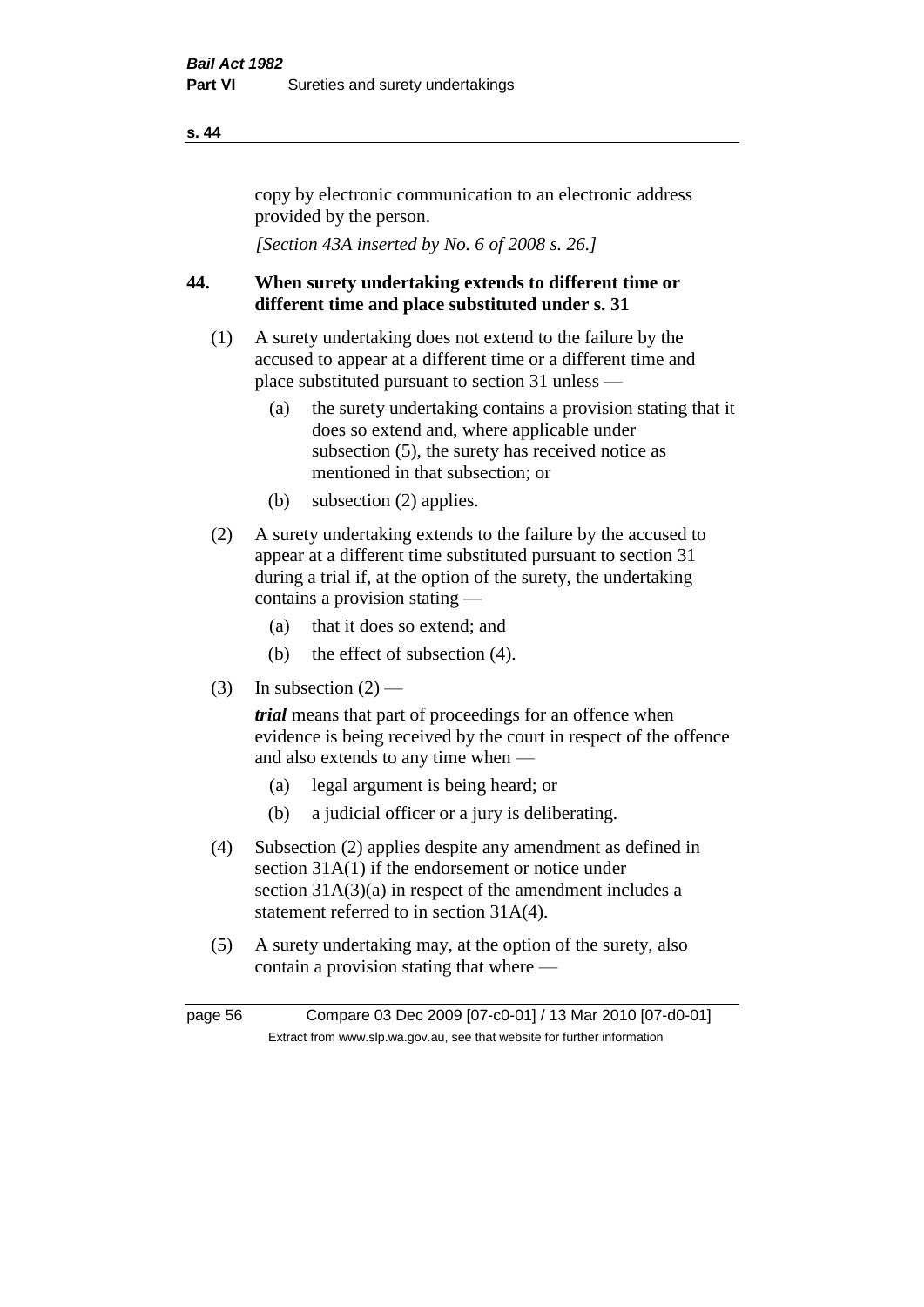- (a) a different time or a different time and place for the accused's appearance is substituted pursuant to section 31; and
- (b) subsection (2) does not apply,

the surety's liability only arises if the surety is given notice, as soon as is practicable, of the different time or the different time and place.

(6) Where, by operation of this section, a surety undertaking would extend to the failure by the accused to appear at a different time or a different time and place substituted pursuant to section 31, that extension is not affected by a reduction in the number of offences to which the accused's bail undertaking relates.

*[Section 44 inserted by No. 6 of 2008 s. 27(1).]*

#### **45. Giving and proof of notices under s. 44**

- (1) For the purposes of section 44(5) notice to a surety may be given —
	- (a) orally to the surety by the judicial officer when he fixes a time and place for the proceedings or the resumed proceedings; or
	- (b) in the approved form to the surety personally; or
	- (c) by a person authorised under subsection (5) sending or causing to be sent the approved form to the surety —
		- (i) by post to the surety's address appearing in the records of the court; or
		- (ii) in urgent cases or with the surety's consent, by electronic communication.
- (2) A person who gives a notice in accordance with subsection  $(1)(b)$  or  $(c)$  shall endorse on a file copy of the notice a certificate showing —
	- (a) that the person has done so; and
	- (b) the time of doing so.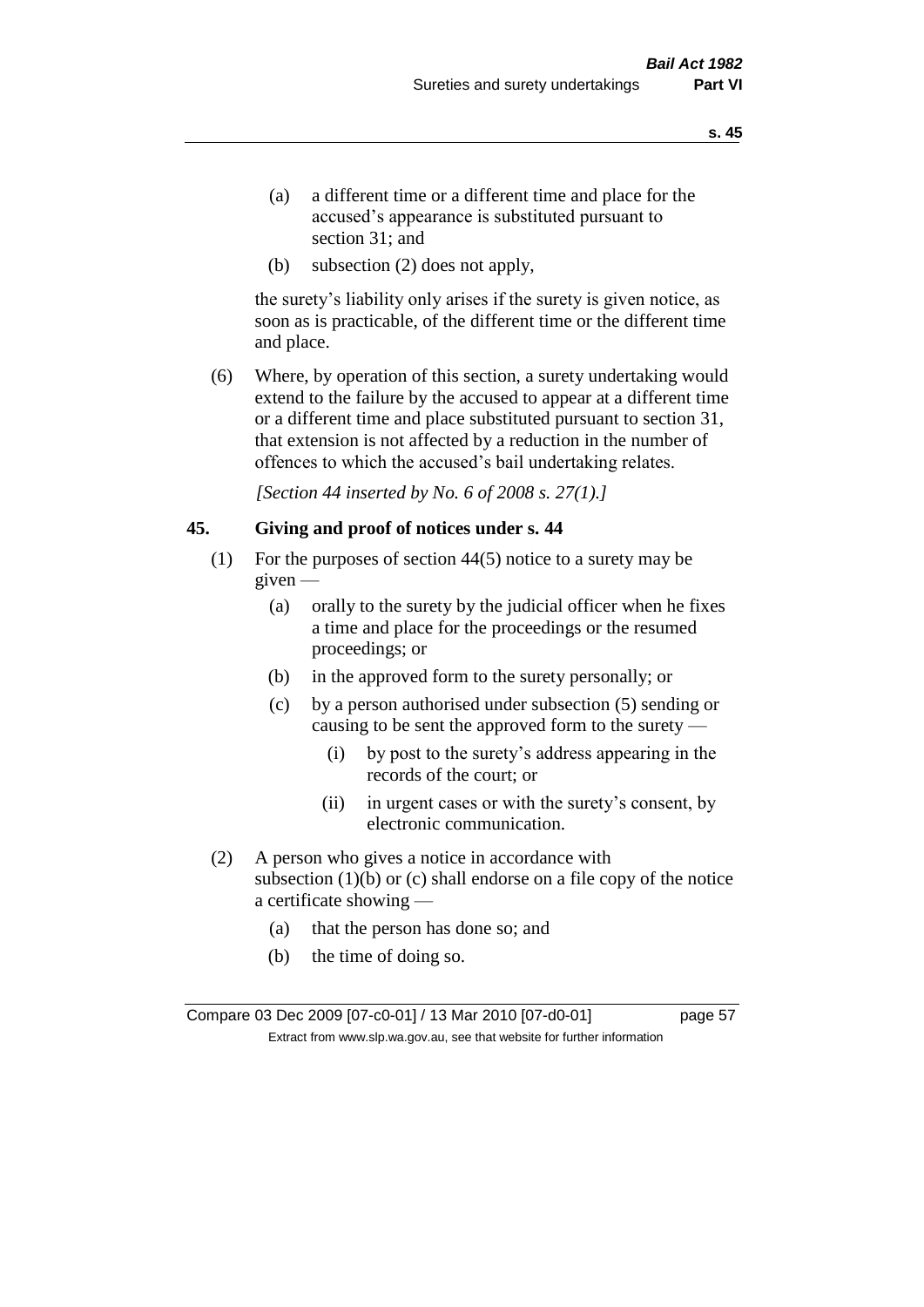- 
- (2a) If a notice is sent by post under subsection  $(1)(c)$ , the notice is to be presumed, unless the contrary is shown, to have been received at the time when, in the ordinary course of events, it would have been delivered.
- (3) A judicial officer who, under subsection  $(1)(a)$ , notifies a surety of the time and place for the proceedings or the resumed proceedings shall cause to be endorsed on a file copy of the surety's undertaking a certificate showing details of such time and place and that the surety has been notified of them.
- (4) In any proceedings
	- (a) a document purporting to be a copy of a notice referred to in section 44(5) shall be evidence of the terms of the notice; and
	- (b) an endorsement
		- (i) on a file copy of a notice given under subsection  $(1)(b)$  or  $(c)$  purporting to be a certificate referred to in subsection (2); or
		- (ii) on a file copy of a surety undertaking purporting to be a certificate referred to in subsection (3),

is evidence of the matters appearing in the certificate without proof of the signature of the person who made the endorsement.

- (5) A registrar of the court, other than a deputy registrar of the Magistrates Court or the Children's Court, is an authorised person for the purposes of subsection  $(1)(c)$  and in addition —
	- (a) in respect of committals to the Supreme Court, the Chief Justice; and
	- (b) in respect of committals to the District Court, the Chief Judge,

may authorise a person or persons, by name or office, to perform the function referred to in subsection  $(1)(c)$ .

page 58 Compare 03 Dec 2009 [07-c0-01] / 13 Mar 2010 [07-d0-01] Extract from www.slp.wa.gov.au, see that website for further information

**s. 45**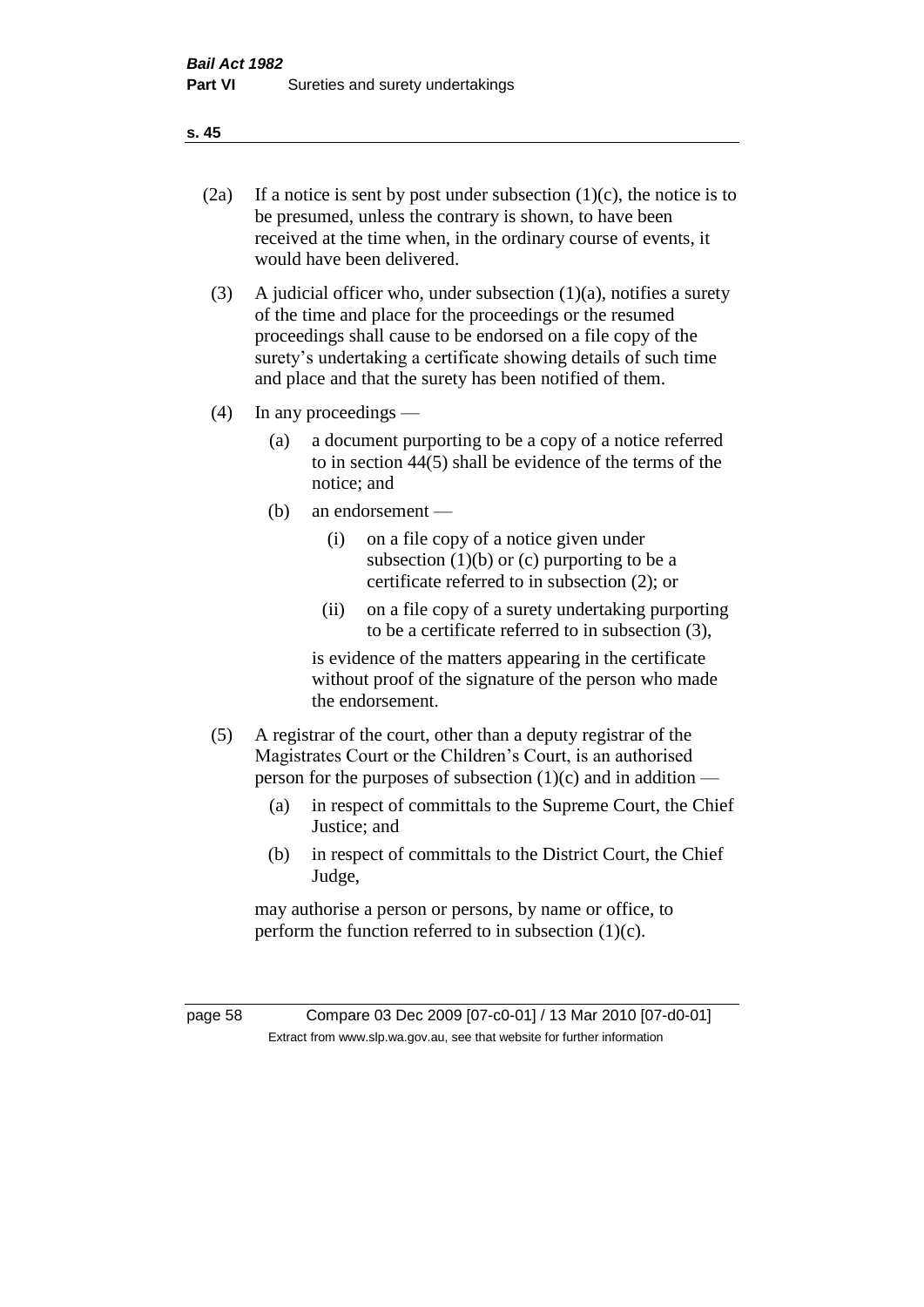*[Section 45 amended by No. 74 of 1984 s. 15; No. 59 of 2004 s. 141; No. 6 of 2008 s. 28(1)-(5).]* 

## **46. Power of surety to apprehend accused**

- (1) A surety may arrest an accused for whose appearance in court he has entered into a surety undertaking if the surety has reasonable grounds to believe that —
	- (a) the accused
		- (i) is not likely to comply with the requirements of his bail undertaking mentioned in section  $28(2)(a)$  or (b);
		- (ii) is, or has been, in breach of any condition of his bail undertaking mentioned in section 28(2)(c); or
		- (iii) is, or has been, in breach of a home detention condition mentioned in section 28(2)(d);
		- and
	- (b) it is not expedient to invoke the assistance of the relevant officer under section 54(1) because the delay occasioned by doing so would defeat the purpose of that section.
- (2) A surety who arrests an accused under subsection (1) shall, as soon as is practicable, deliver him into the custody of a police officer and thereafter he shall be dealt with under section 54(4) and section 55, and those provisions shall apply, as if he had been arrested by a police officer under section 54(2).

*[Section 46 amended by No. 74 of 1984 s. 16; No. 61 of 1990 s. 10; No. 84 of 2004 s. 82; No. 6 of 2008 s. 33(5).]* 

#### **47. Cessation and suspension of surety undertaking**

A surety undertaking ceases to have effect —

(a) upon the revocation of bail under section  $55(1)$ ;

Compare 03 Dec 2009 [07-c0-01] / 13 Mar 2010 [07-d0-01] page 59 Extract from www.slp.wa.gov.au, see that website for further information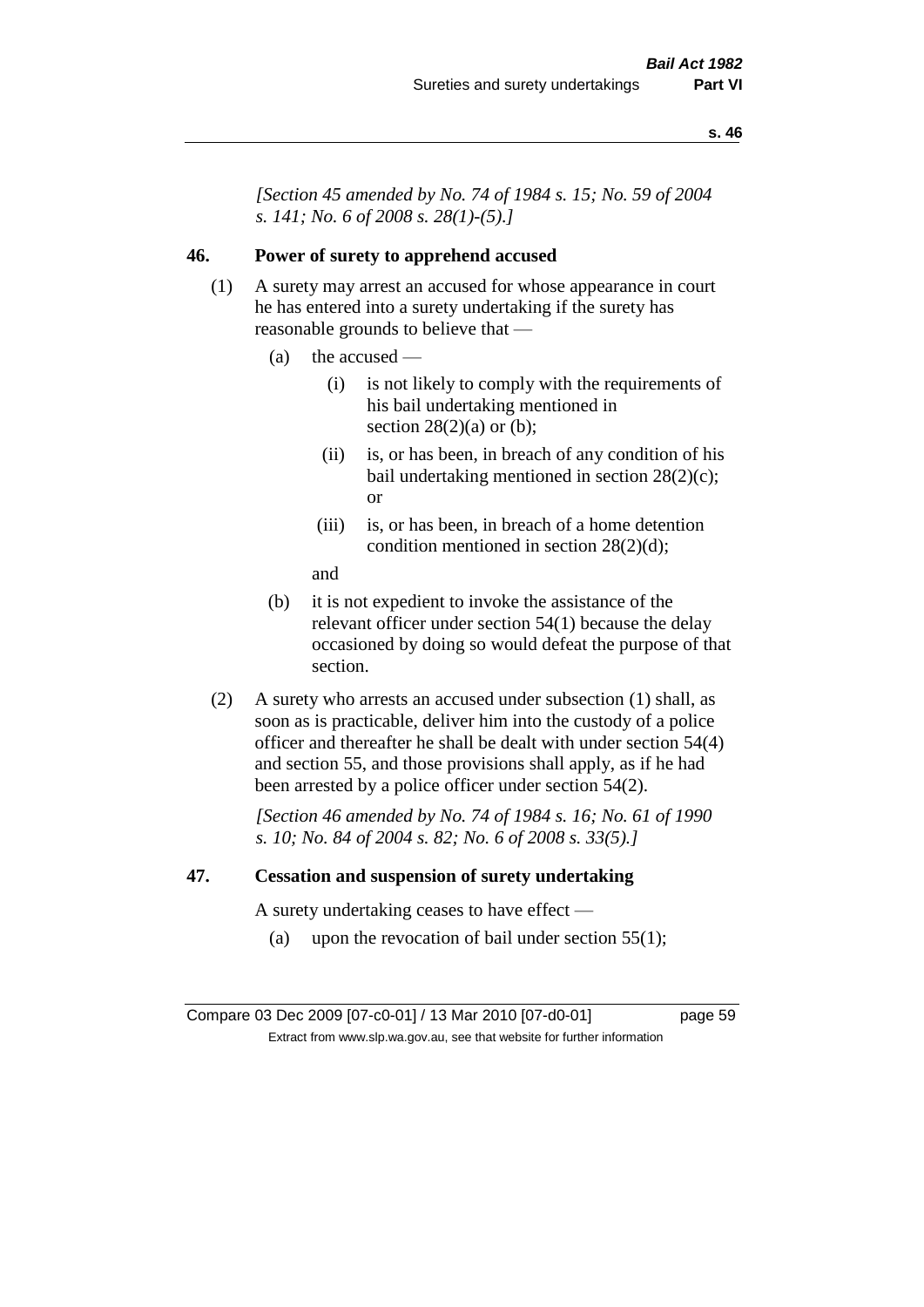(b) upon the release of an accused under section 55(2) if the surety does not consent to the continuance in force of his surety undertaking;

- (c) upon its being cancelled under section 48(4) (and as from the time fixed therefor) by an appropriate judicial officer;
- (d) upon the death of the surety, but only if no order under section 49(1) has been made before then;
- (e) subject to sections 31 and 44, upon the appearance in court by the accused as required by his bail undertaking;
- (f) upon the discharge of the accused according to law from any further proceedings for the offence, or all of the offences, to which the surety undertaking relates; or
- (g) during any period before the time at which the accused is required to appear in court when he is in custody for any other offence or reason.

*[Section 47 amended by No. 84 of 2004 s. 82.]* 

## **48. Surety may apply for cancellation of his undertaking**

- (1) A surety may apply to an appropriate judicial officer for cancellation of his undertaking.
- (2) An application under subsection (1) may be made at any time before that specified, or deemed by section 31(3) to be specified, in the accused's bail undertaking for his appearance in court.
- (3) Upon an application being made under subsection (1) an appropriate judicial officer shall cause the accused to appear before him or another such officer and may issue a warrant or summons for that purpose.
- (4) Upon the appearance of the accused before the time mentioned in subsection (2) an appropriate judicial officer shall —
	- (a) cancel the surety undertaking; and

page 60 Compare 03 Dec 2009 [07-c0-01] / 13 Mar 2010 [07-d0-01] Extract from www.slp.wa.gov.au, see that website for further information

**s. 48**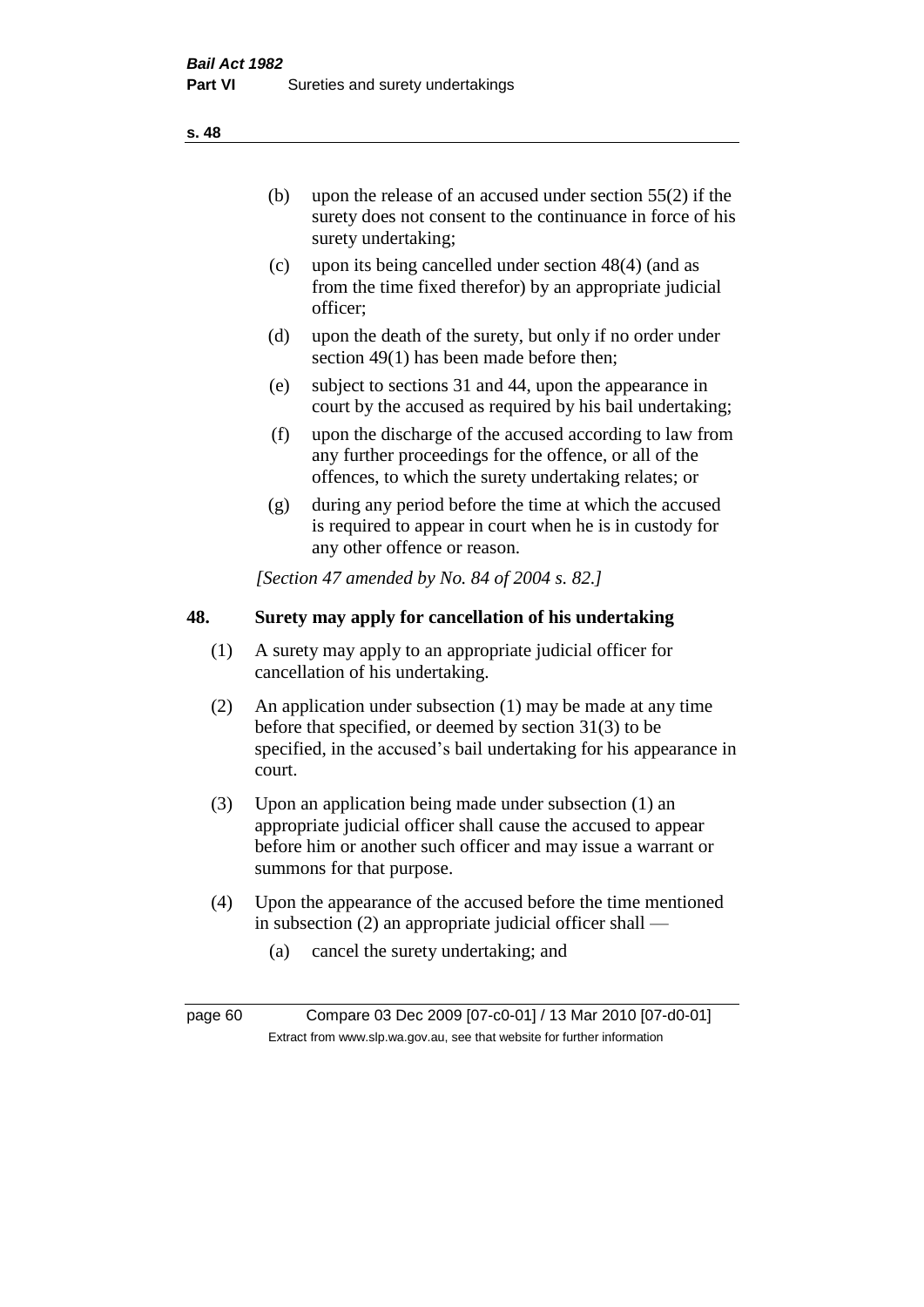- **s. 49**
- (b) exercise one of the powers set out in section  $55(1)(d)$ or (e).
- (5) An application under subsection (1) must be made, and proceedings on it are to be conducted —
	- (a) in a court of summary jurisdiction in accordance with the regulations;
	- (b) in the Supreme Court or the District Court in accordance with rules of court.

*[Section 48 amended by No. 59 of 2004 s. 141; No. 84 of 2004 s. 7 and 82; No. 6 of 2008 s. 29.]* 

## **49. Forfeiture of money under surety's undertaking**

- (1) Where an accused has failed to comply with any requirement of his bail undertaking mentioned in section 28(2)(a) or (b) the following provisions of this section apply for the purpose of enforcing payment to the State of any sum thereupon payable by a surety in terms of his surety undertaking —
	- (a) an application for an order that the sum be paid may be made to an appropriate judicial officer —
		- (i) by the Director of Public Prosecutions where the court before which the accused failed to appear was —
			- (I) the District Court, the Supreme Court or the Court of Appeal; or
			- (II) another court, if the Director of Public Prosecutions is the prosecutor in that court of the case against the accused;
			- or
		- (ii) in other cases, by the State Solicitor or the registrar of the court before which the accused failed to appear;
	- *[(b) deleted]*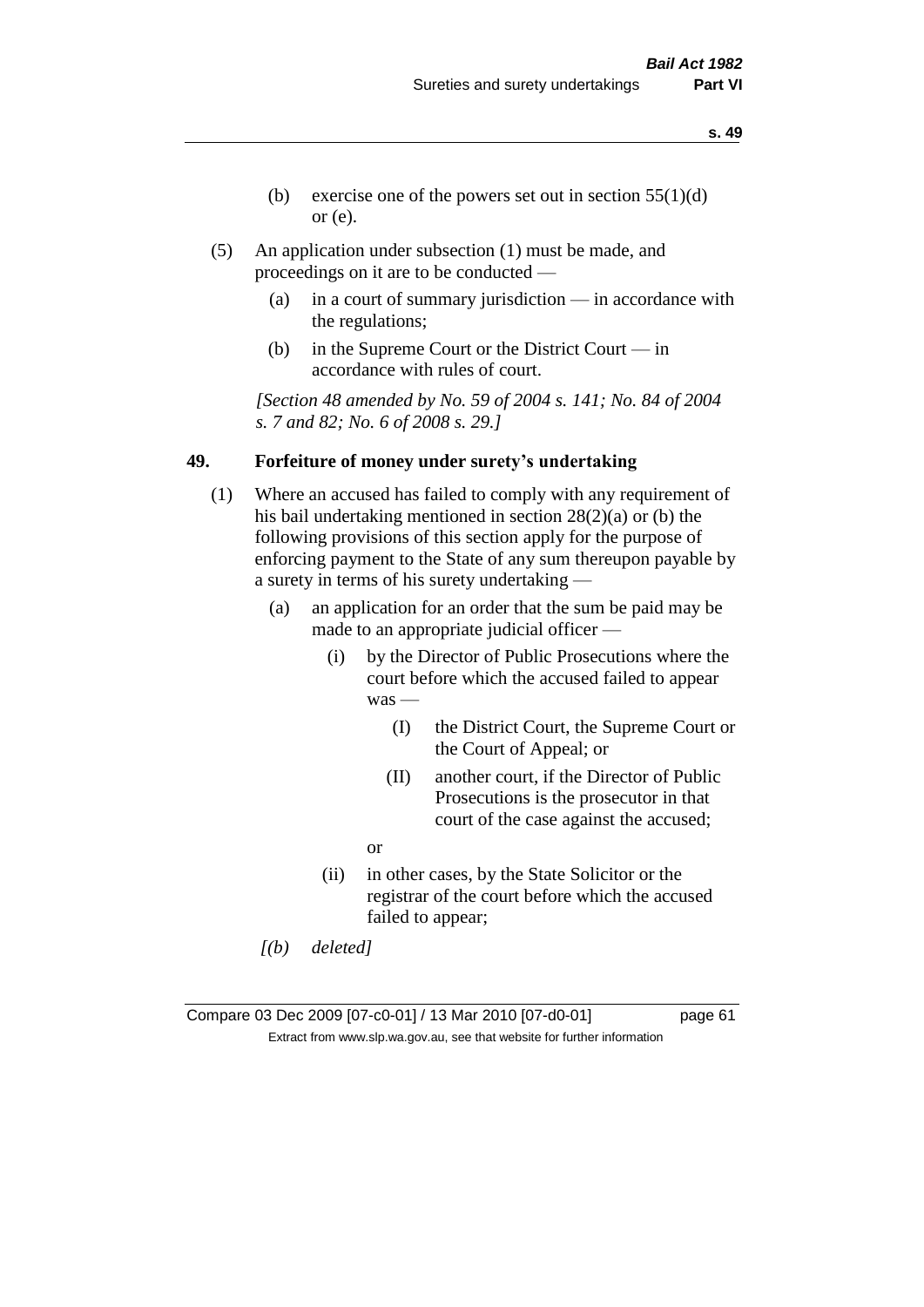(c) on the hearing of the application and upon proof of the surety's liability in terms of his undertaking, the judicial officer shall order forfeiture of the full amount specified in the undertaking unless the surety attends at the hearing and shows to the satisfaction of the judicial officer that there was reasonable cause for the failure of the accused to comply with the requirement to which the application relates;

- (d) notwithstanding paragraph (c), the judicial officer may decline to make an order under that paragraph or may order forfeiture in part only where the surety attends and shows to the satisfaction of the judicial officer —
	- (i) that, by reason of a change of circumstances since the undertaking was entered into, an order for forfeiture, or for forfeiture in full (as the case may be), would cause excessive hardship to the surety or his dependants; and
	- (ii) that such hardship would not be relieved by the exercise of one or more of the powers conferred by section 59;
- (e) an order may be made under this section whether or not the accused has been convicted of an offence against section 51(1) or (2) but if, after an order has been made, the surety satisfies the Governor that new facts have been discovered or new circumstances have arisen which show that there was reasonable cause for the failure of the accused as mentioned in paragraph (c), the Governor may exercise the power in section 139 of the *Sentencing Act 1995* as if the forfeiture were one to which that section applied.
- (2) An application under subsection (1) must be made, and proceedings on it are to be conducted —
	- (a) in a court of summary jurisdiction in accordance with the regulations;

**s. 49**

page 62 Compare 03 Dec 2009 [07-c0-01] / 13 Mar 2010 [07-d0-01] Extract from www.slp.wa.gov.au, see that website for further information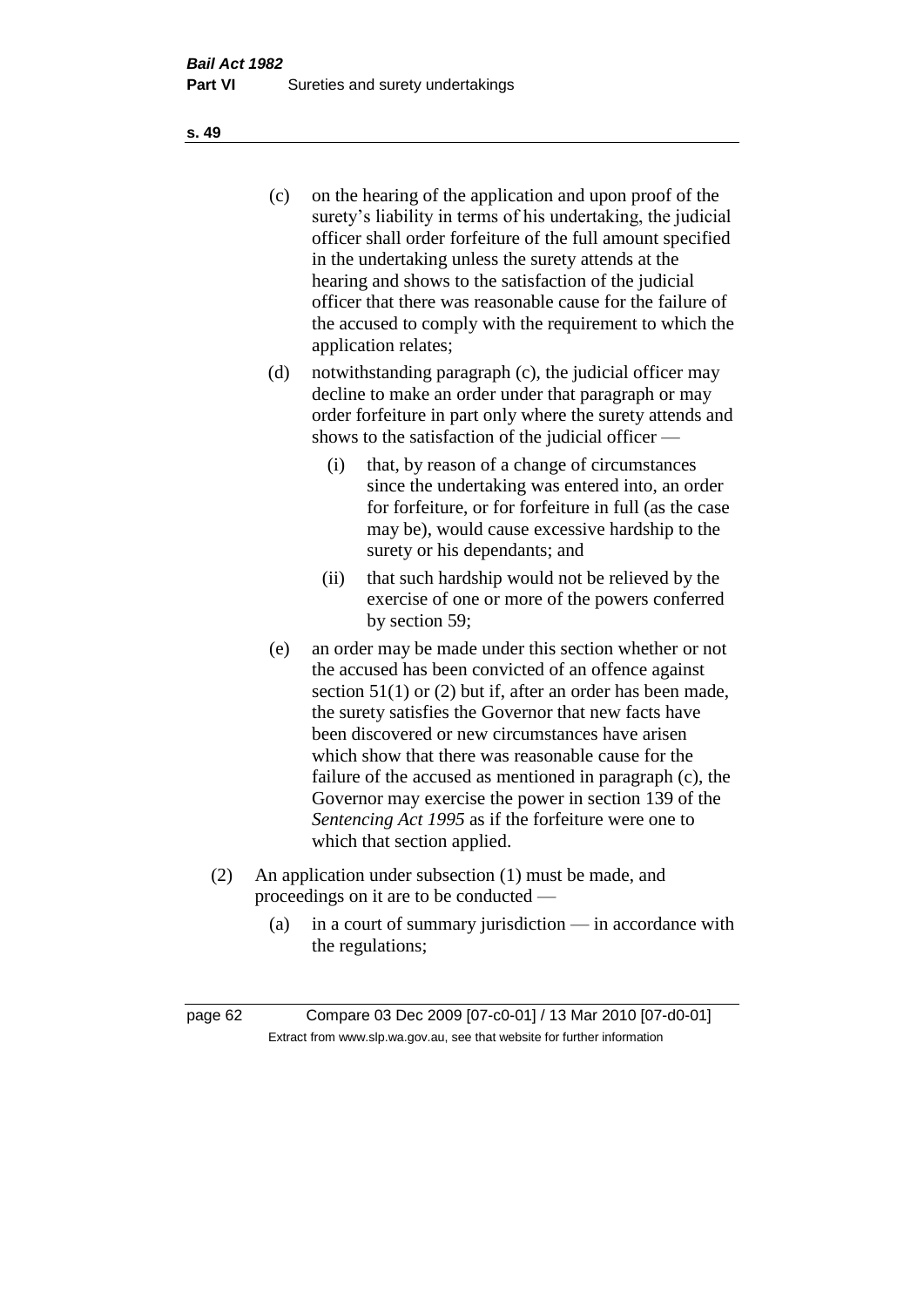- **s. 50**
- (b) in the Supreme Court or the District Court  $-\text{in}$ accordance with rules of court.
- (3) Without prejudice to the recovery of such an amount as a civil debt due to the State, any amount to be paid under an order made under this section is to be paid, and its payment may be enforced under Part 5 of the *Fines, Penalties and Infringement Notices Enforcement Act 1994*, unless an order has been made under subsection (4).
- (4) If under this section the Supreme Court or the District Court makes an order requiring the payment of money, the court may make an order under section 59 of the *Sentencing Act 1995* in respect of the amount payable and for that purpose that section, with any necessary changes, applies as if the amount were a fine imposed on the surety.

*[Section 49 amended by No. 74 of 1984 s. 17; No. 92 of 1994 s. 5; No. 78 of 1995 s. 8; No. 65 of 2003 s. 121(3); No. 74 of 2003 s. 29; No. 59 of 2004 s. 141; No. 84 of 2004 s. 8, 11 and 82; No. 6 of 2008 s. 18(2) and 30(1) and (2).]* 

#### **50. Offence to indemnify surety**

(1) If a person indemnifies, or agrees to indemnify, a surety or proposed surety against any liability which the surety or proposed surety may incur under this Act (including this section) he and the surety or proposed surety and any person with whom he agrees as aforesaid each commits an offence.

Penalty: \$1 000 or imprisonment for 12 months or both.

- (2) An offence is committed under subsection  $(1)$ 
	- (a) whether the agreement is made before or after the surety undertaking is entered into and whether or not a proposed surety actually becomes a surety; and
	- (b) whether the compensation is to be in money or in money's worth.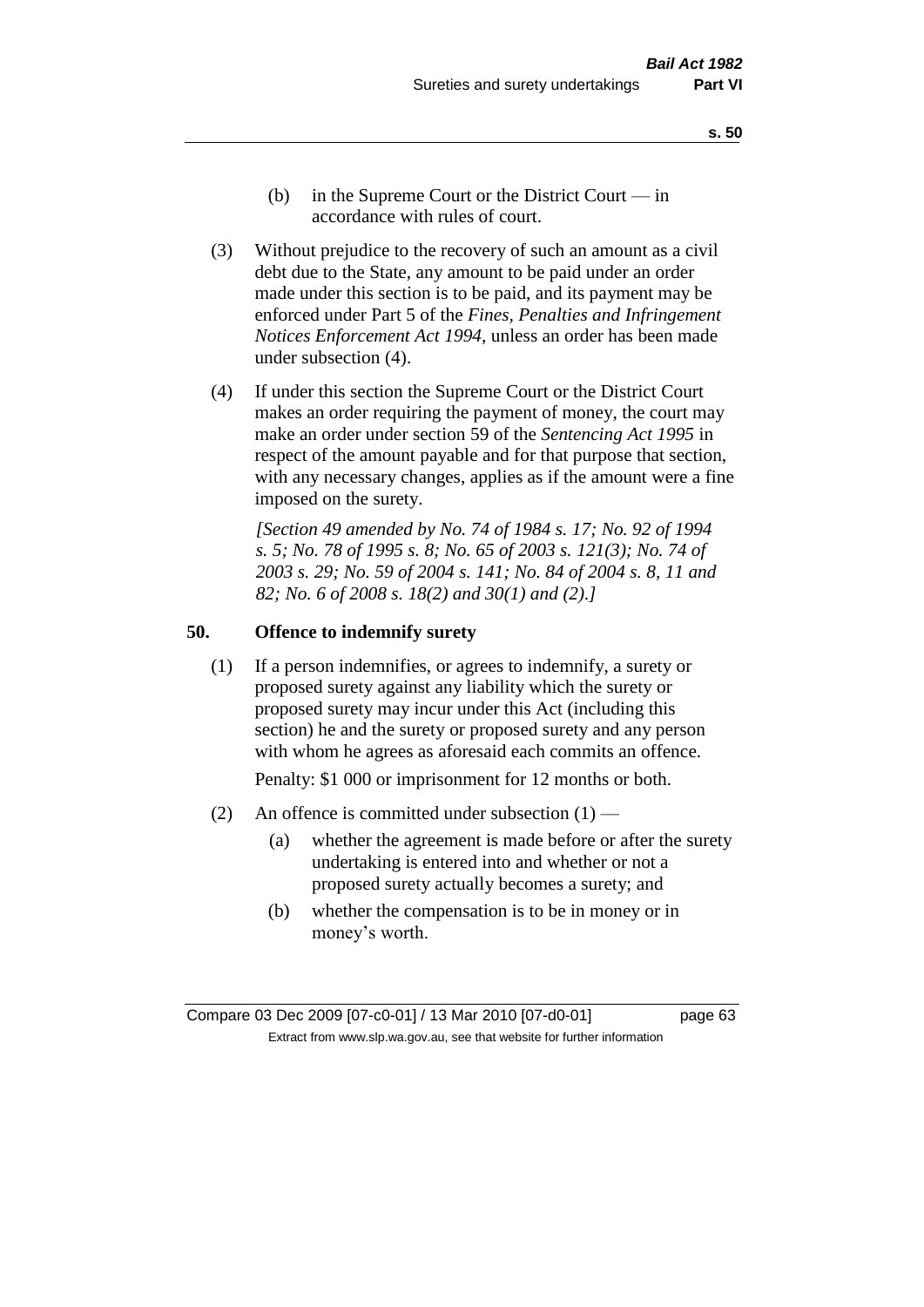- (3) An offence is not committed under subsection (1) by a surety or proposed surety if he shows —
	- (a) that he had no knowledge of an agreement within the meaning of subsection (1) proposed to be entered into between 2 other persons; or
	- (b) that having such knowledge he took all steps reasonably available to him to prevent the agreement being entered into.

*[Section 50 amended by No. 74 of 1984 s. 18.]* 

page 64 Compare 03 Dec 2009 [07-c0-01] / 13 Mar 2010 [07-d0-01] Extract from www.slp.wa.gov.au, see that website for further information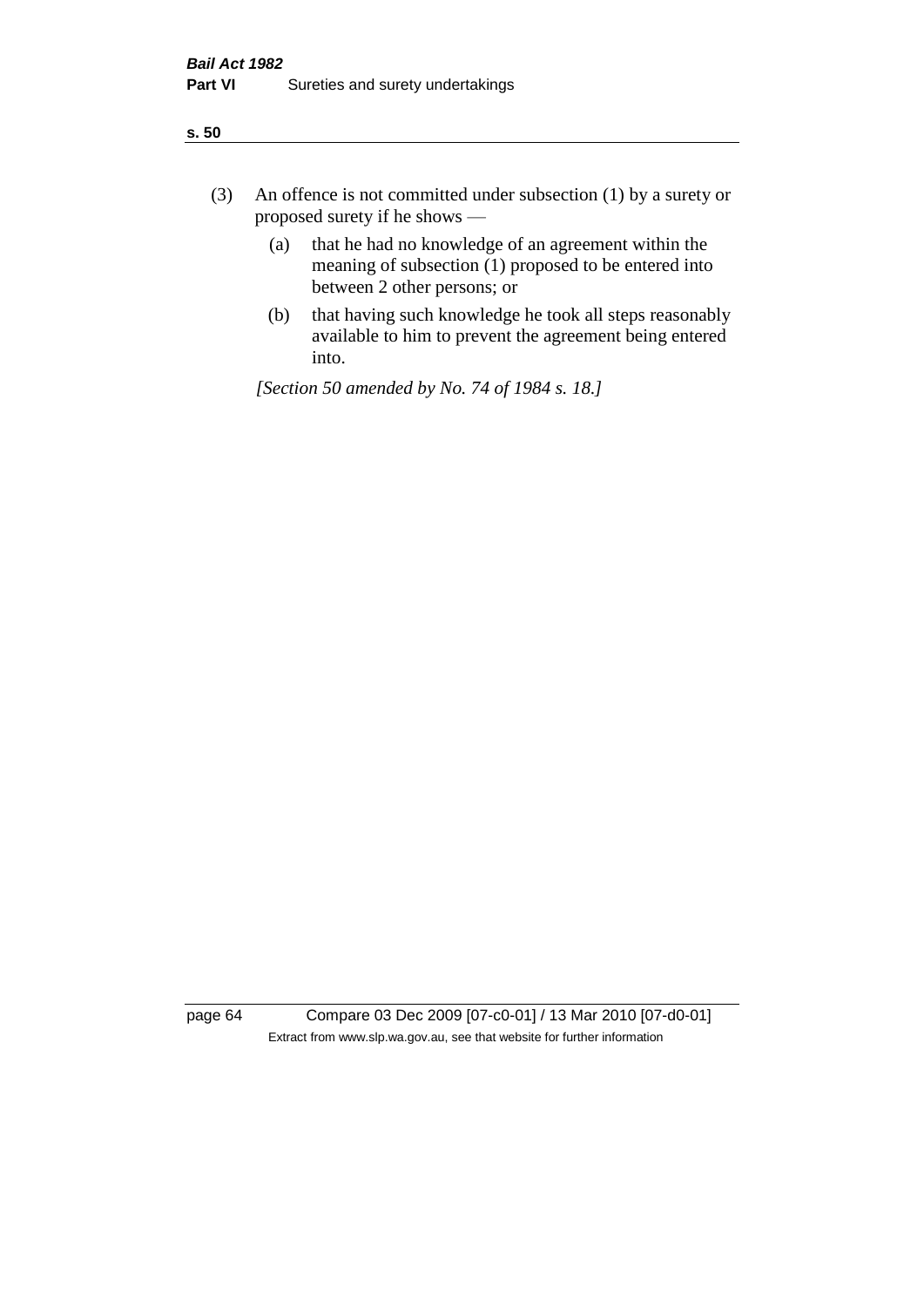#### **s. 50A**

# **Part VIA — Administration of home detention conditions**

*[Heading inserted by No. 61 of 1990 s. 11.]* 

#### **50A. Powers of CEO (corrections)**

The CEO (corrections) has all of the powers conferred under this Act on a community corrections officer and may review, vary, or rescind a direction given by a community corrections officer.

*[Section 50A inserted by No. 61 of 1990 s. 11; amended by No. 31 of 1993 s. 9; No. 65 of 2006 s. 53.]* 

*[50B. Deleted by No. 78 of 1995 s. 8.]* 

# **50C. Powers and duties of community corrections officers**

- (1) A community corrections officer may give such reasonable directions to an accused subject to a home detention condition as are necessary for the proper administration of the condition and any other condition imposed on the grant of bail to the accused including, without limiting the generality of the foregoing, directions as to —
	- (a) when the accused may leave the place where he is required by the home detention condition to remain;
	- (b) the period of any authorised absence from the place where he is required by the home detention condition to remain;
	- (c) when the accused shall return to the place where he is required by the home detention condition to remain;
	- (d) the method of travel to be used by the accused during any absence from the place where he is required by the home detention condition to remain; and
	- (e) the manner in which the accused shall report his whereabouts.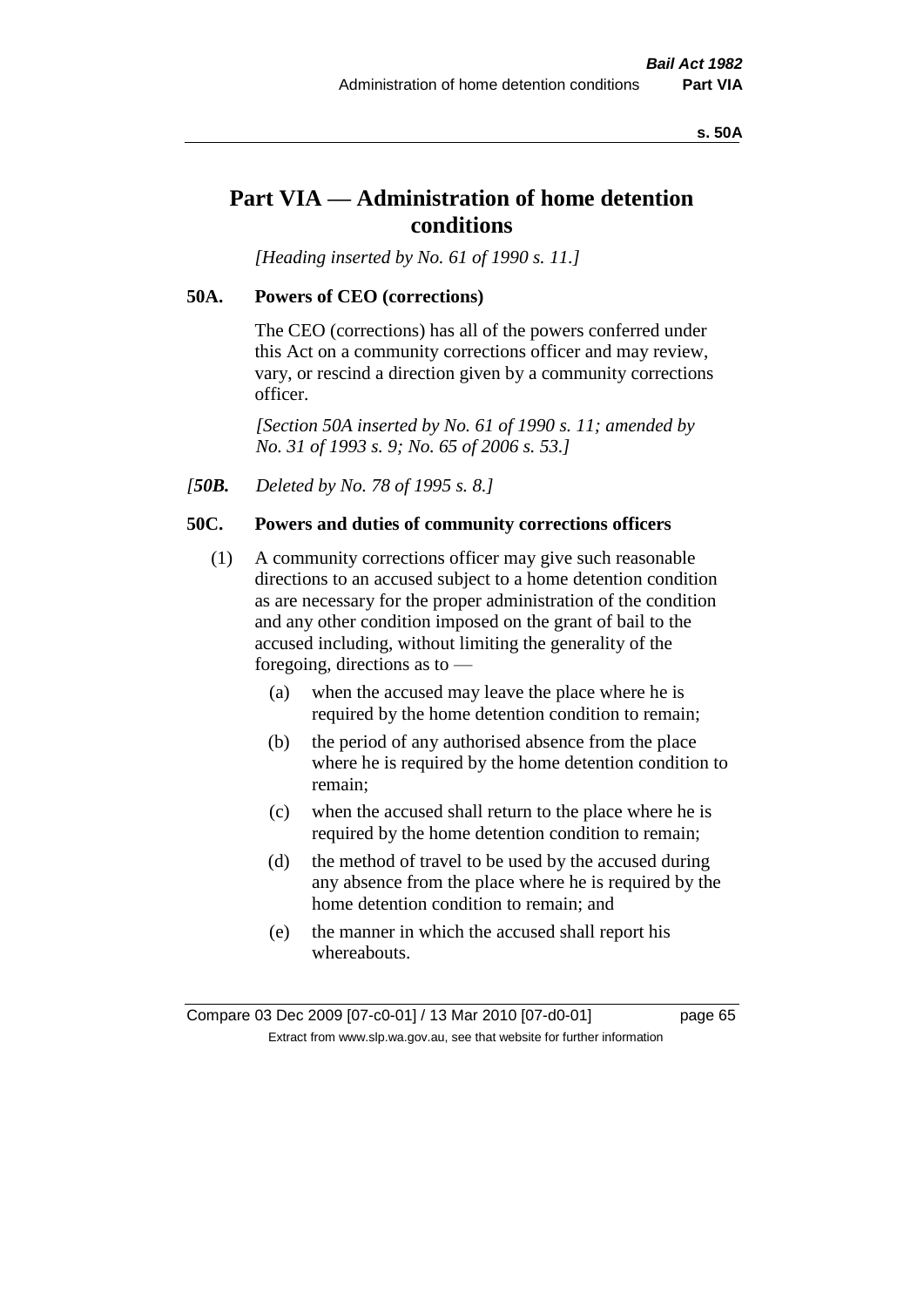**s. 50C**

| page 66 |                                                                                                                                                                                                                       | Compare 03 Dec 2009 [07-c0-01] / 13 Mar 2010 [07-d0-01]<br>Extract from www.slp.wa.gov.au, see that website for further information                                          |  |
|---------|-----------------------------------------------------------------------------------------------------------------------------------------------------------------------------------------------------------------------|------------------------------------------------------------------------------------------------------------------------------------------------------------------------------|--|
|         | [Section 50C inserted by No. 61 of 1990 s. 11; amended by<br>No. 31 of 1993 s. 9; No. 50 of 2003 s. 37(3); No. 84 of 2004<br>s. 82 and 83(3); No. 65 of 2006 s. 53; No. 2 of 2008 s. 56(2).]                          |                                                                                                                                                                              |  |
|         | (b)                                                                                                                                                                                                                   | shall make any records relating to an accused subject to<br>a home detention condition available on the request of<br>the CEO (corrections) to him.                          |  |
|         | (a)                                                                                                                                                                                                                   | shall keep such records and make such returns and<br>reports in relation to accused persons subject to home<br>detention conditions as the CEO (corrections) directs;<br>and |  |
| (4)     | Penalty: \$2 000 and imprisonment for 12 months.<br>A community corrections officer —                                                                                                                                 |                                                                                                                                                                              |  |
|         |                                                                                                                                                                                                                       | commits an offence.                                                                                                                                                          |  |
|         | (b)                                                                                                                                                                                                                   | fails to answer a question put pursuant to<br>subsection $(2)(c)$ or gives an answer that the person<br>knows is false or misleading in a material particular,               |  |
|         | (a)                                                                                                                                                                                                                   | hinders a person exercising powers under subsection (2);<br><sub>or</sub>                                                                                                    |  |
| (3)     | A person who $-$                                                                                                                                                                                                      |                                                                                                                                                                              |  |
|         | (c)                                                                                                                                                                                                                   | question any person at any place referred to in<br>paragraph $(a)$ or $(b)$ .                                                                                                |  |
|         | (b)                                                                                                                                                                                                                   | enter or telephone the accused's place of employment or<br>any other place where the accused is permitted or<br>required to attend; or                                       |  |
|         | (a)                                                                                                                                                                                                                   | enter or telephone the place where the accused is<br>required by a home detention condition to remain;                                                                       |  |
| (2)     | For the purpose of ascertaining whether or not an accused is<br>complying with a home detention condition or any direction<br>given pursuant to subsection (1), a community corrections<br>officer may, at any time — |                                                                                                                                                                              |  |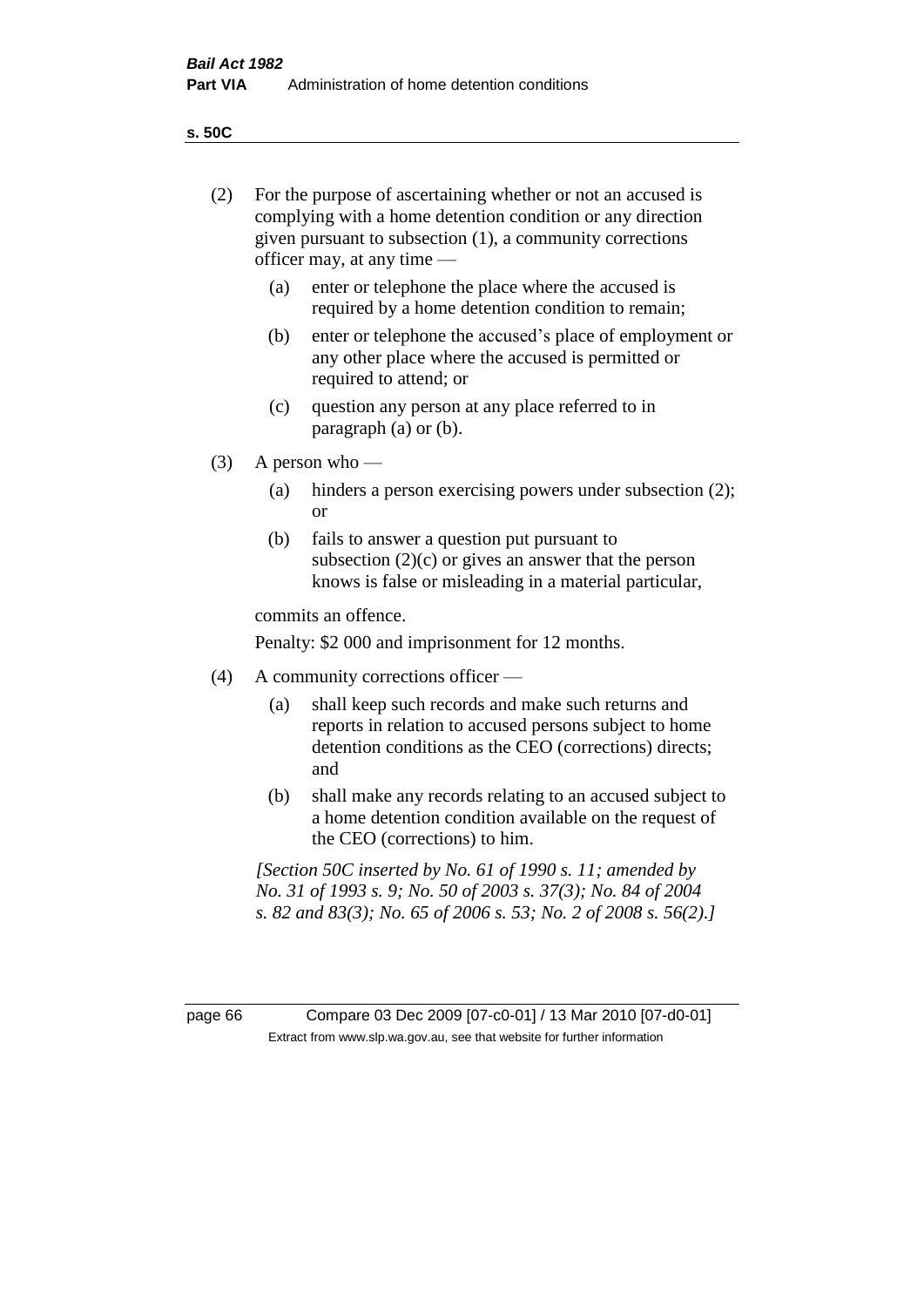### **50D. Powers of members of the Police Force**

- (1) For the purpose of ascertaining whether or not an accused is complying with a home detention condition, a member of the Police Force may —
	- (a) require the accused to produce a copy of his bail undertaking and any notice by the CEO (corrections) under section 50E(a) for inspection; and
	- (b) require the accused to explain why he is absent from the place where he is required by the home detention condition to remain.
- (2) An accused who fails to comply with subsection  $(1)(a)$  or who fails to explain when required to do so under subsection (1)(b) or who gives an explanation that the accused knows is false or misleading in a material particular, commits an offence.

Penalty: \$2 000.

*[Section 50D inserted by No. 61 of 1990 s. 11; amended by No. 31 of 1993 s. 9; No. 50 of 2003 s. 37(4); No. 84 of 2004 s. 82; No. 65 of 2006 s. 53.]* 

## **50E. CEO (corrections) may substitute a different place of detention and apply conditions**

The CEO (corrections) may, at any time, by notice in writing given to an accused granted bail subject to a home detention condition —

- (a) substitute a different place for the place where an accused is required by a home detention condition to remain;
- (b) require the accused to comply with such of the conditions specified in the list provided to the accused under section 24A(4) as are specified in the notice.

*[Section 50E inserted by No. 61 of 1990 s. 11; amended by No. 31 of 1993 s. 9; No. 84 of 2004 s. 82; No. 65 of 2006 s. 53.]*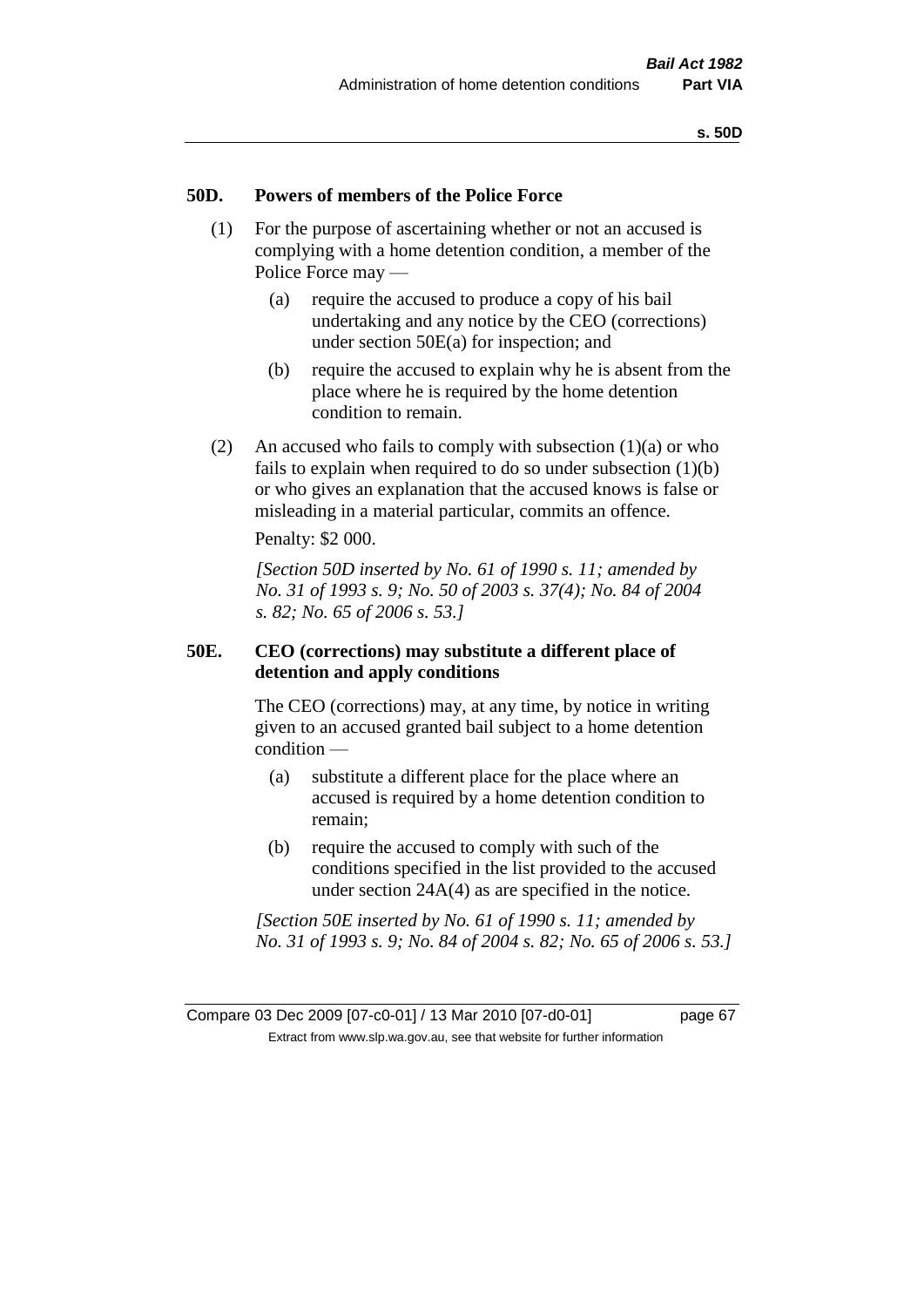| ۰.<br>×<br>-<br>۰.<br>× |  |
|-------------------------|--|
|-------------------------|--|

#### **50F. CEO (corrections) may revoke bail**

- (1) Where a home detention condition has been imposed as a condition on a grant of bail to an accused the CEO (corrections) may, in his absolute discretion, by instrument signed by him and if practicable, given to the accused, revoke the bail.
- (2) Without limiting the generality of subsection (1), the power to revoke bail may be exercised where the accused —
	- (a) is not likely to comply with any requirement of his bail undertaking mentioned in section  $28(2)(a)$  or (b); or
	- (b) is, or has been, or is likely to be in breach of any condition of his bail undertaking mentioned in section  $28(2)(c)$ .
- (3) Subject to subsection (4), where the CEO (corrections) revokes bail he shall include a statement of his reasons for the cancellation in the instrument cancelling the bail.
- (4) Where the CEO (corrections) is of the opinion that it would be in the interest of the accused or any other person, or the public, to withhold from the accused any or all of the reasons referred to in subsection (3), the CEO (corrections) may so withhold the reason or reasons.
- (5) Where the CEO (corrections) revokes bail, he may, whenever necessary, issue a warrant directed to all members of the Police Force to have the accused arrested and brought before an appropriate judicial officer.

*[Section 50F inserted by No. 61 of 1990 s. 11; amended by No. 31 of 1993 s. 9; No. 84 of 2004 s. 82; No. 65 of 2006 s. 53.]* 

#### **50G. Procedure on arrest after revocation of bail**

(1) An accused arrested pursuant to a warrant issued under section 50F shall be taken as soon as is practicable before an appropriate judicial officer unless he is arrested less than

page 68 Compare 03 Dec 2009 [07-c0-01] / 13 Mar 2010 [07-d0-01] Extract from www.slp.wa.gov.au, see that website for further information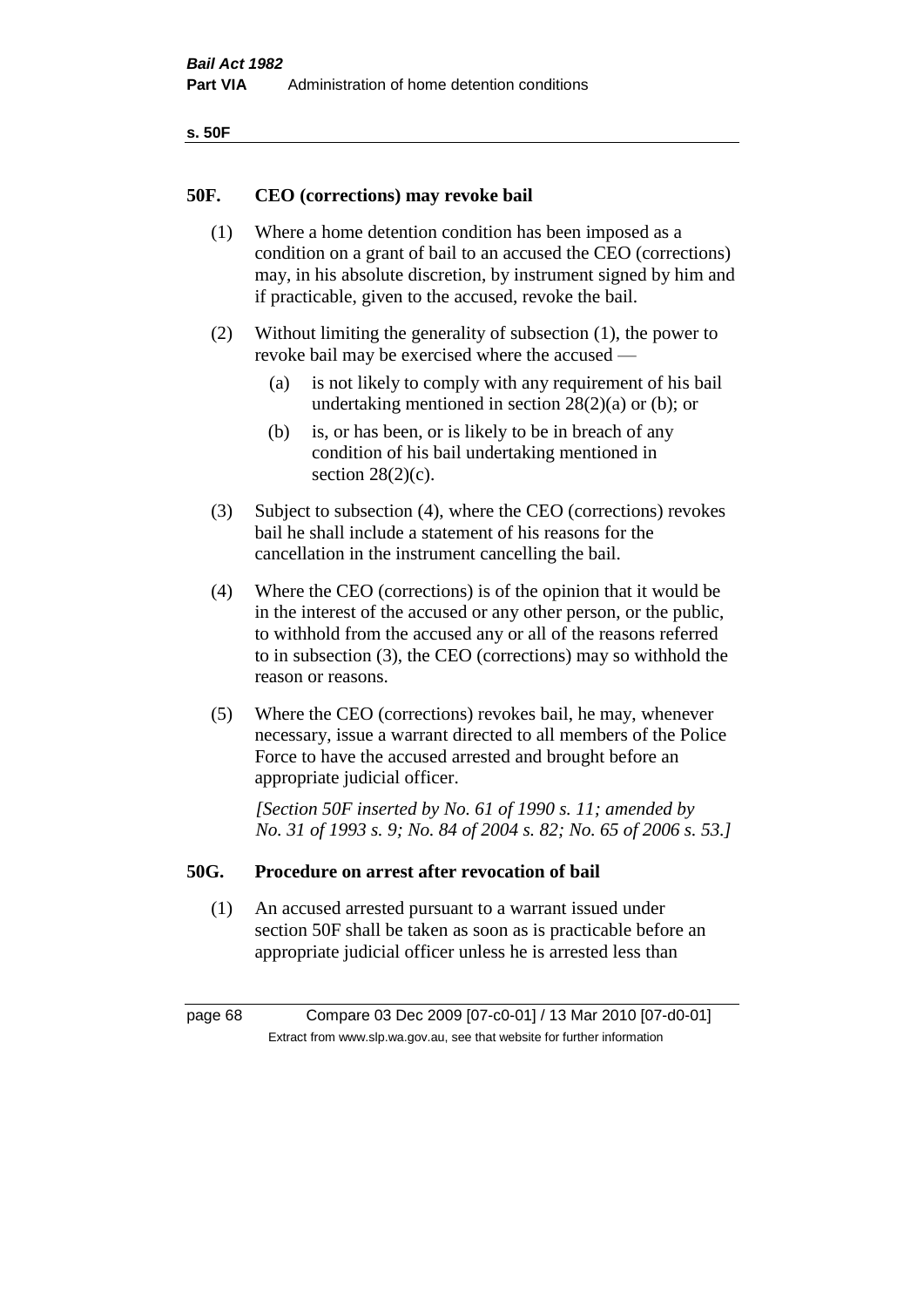24 hours before the time at which he is due to appear in accordance with his bail undertaking, in which case he shall be held in custody and brought before an appropriate judicial officer at that time.

- (2) The judicial officer before whom an accused appears under this section may —
	- (a) remand the accused in custody to appear at the time and place specified, or deemed by section 31(3) to be specified, in his bail undertaking; or
	- (b) grant fresh bail to the accused in accordance with this Act, other than clause 2 of Part B of Schedule 1.

*[Section 50G inserted by No. 61 of 1990 s. 11; amended by No. 45 of 1993 s. 12; No. 84 of 2004 s. 82.]* 

## **50H. Exclusion of the rules of natural justice**

The rules known as the rules of natural justice (including any duty of procedural fairness) do not apply to or in relation to the doing or omission of any act, matter or thing under this Part by the CEO (corrections).

*[Section 50H inserted by No. 61 of 1990 s. 11; amended by No. 31 of 1993 s. 9; No. 65 of 2006 s. 53.]* 

## **50J. Delegation by CEO (corrections)**

The CEO (corrections) may, either generally or as otherwise provided by the instrument of delegation, by writing signed by him, delegate to any person any power or duty under this Part, other than this power of delegation.

*[Section 50J inserted by No. 61 of 1990 s. 11; amended by No. 31 of 1993 s. 9; No. 65 of 2006 s. 53.]* 

## **50K. Retrieval of monitoring equipment**

If under rules made under section 50L any device or equipment has been installed at the place where an accused is required by a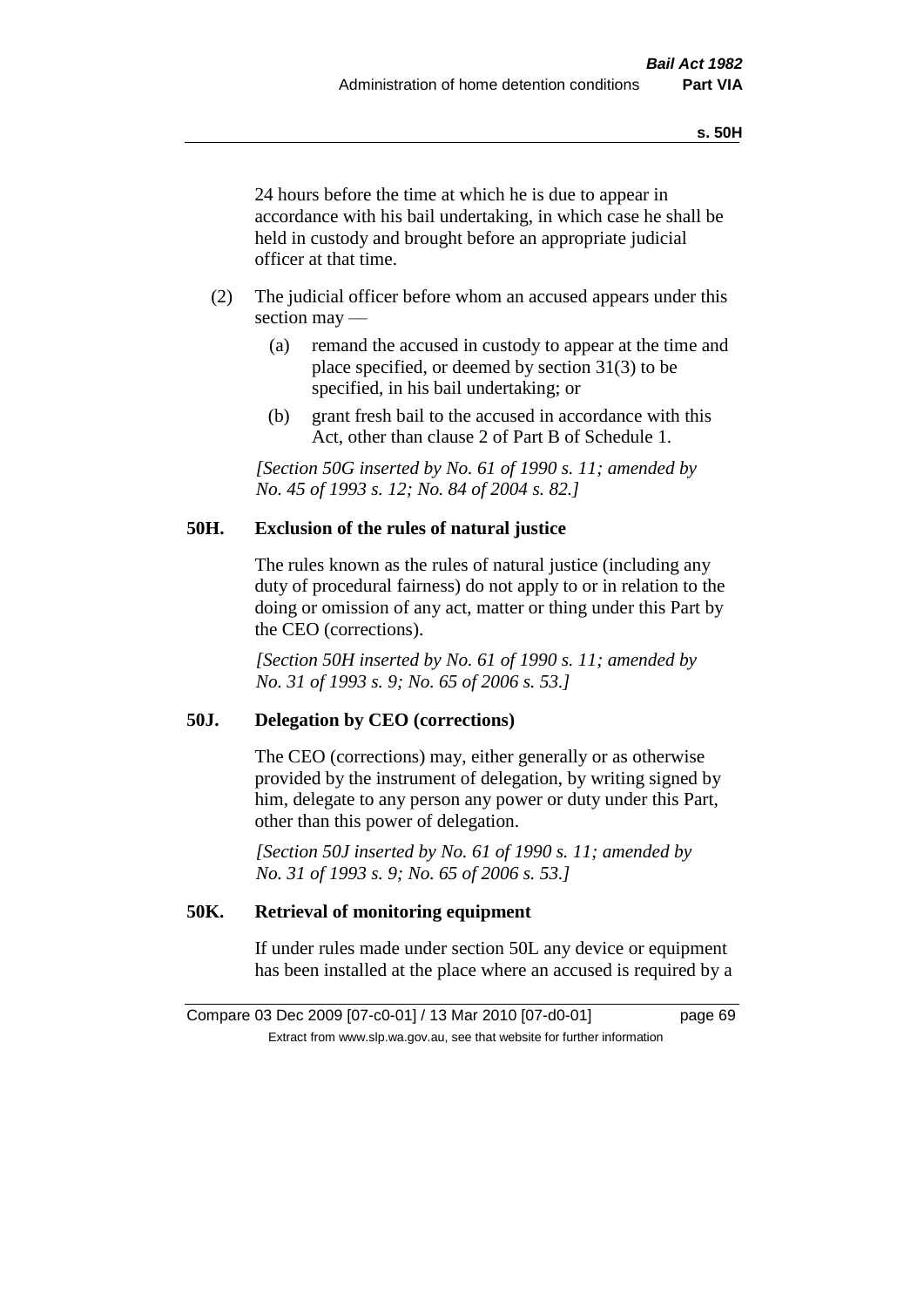#### **s. 50L**

home detention condition to remain, section 118 of the *Sentence Administration Act 2003* applies.

*[Section 50K inserted by No. 78 of 1995 s. 8; amended by No. 50 of 2003 s. 29(3); No. 84 of 2004 s. 82.]* 

## **50L. Rules**

- (1) The CEO (corrections) may, with the approval of the Minister, make rules for the purposes of this Part which may provide for the manner of ensuring that accused persons are complying with home detention conditions and for conditions to be applied to accused persons granted bail subject to home detention conditions including conditions —
	- (a) requiring an accused to wear any device;
	- (b) requiring an accused to permit the CEO (corrections) to install any device or equipment at the place where the accused is required by a home detention condition to remain.
- (2) Rules made under this section may confer a discretionary authority on any person or class of persons.
- (3) Sections 41 and 42 of the *Interpretation Act 1984* do not apply to rules made under this section.

*[Section 50L inserted by No. 61 of 1990 s. 11; amended by No. 31 of 1993 s. 9; No. 84 of 2004 s. 82 and 83(3); No. 65 of 2006 s. 53; No. 2 of 2008 s. 56(3) and (4).]* 

page 70 Compare 03 Dec 2009 [07-c0-01] / 13 Mar 2010 [07-d0-01] Extract from www.slp.wa.gov.au, see that website for further information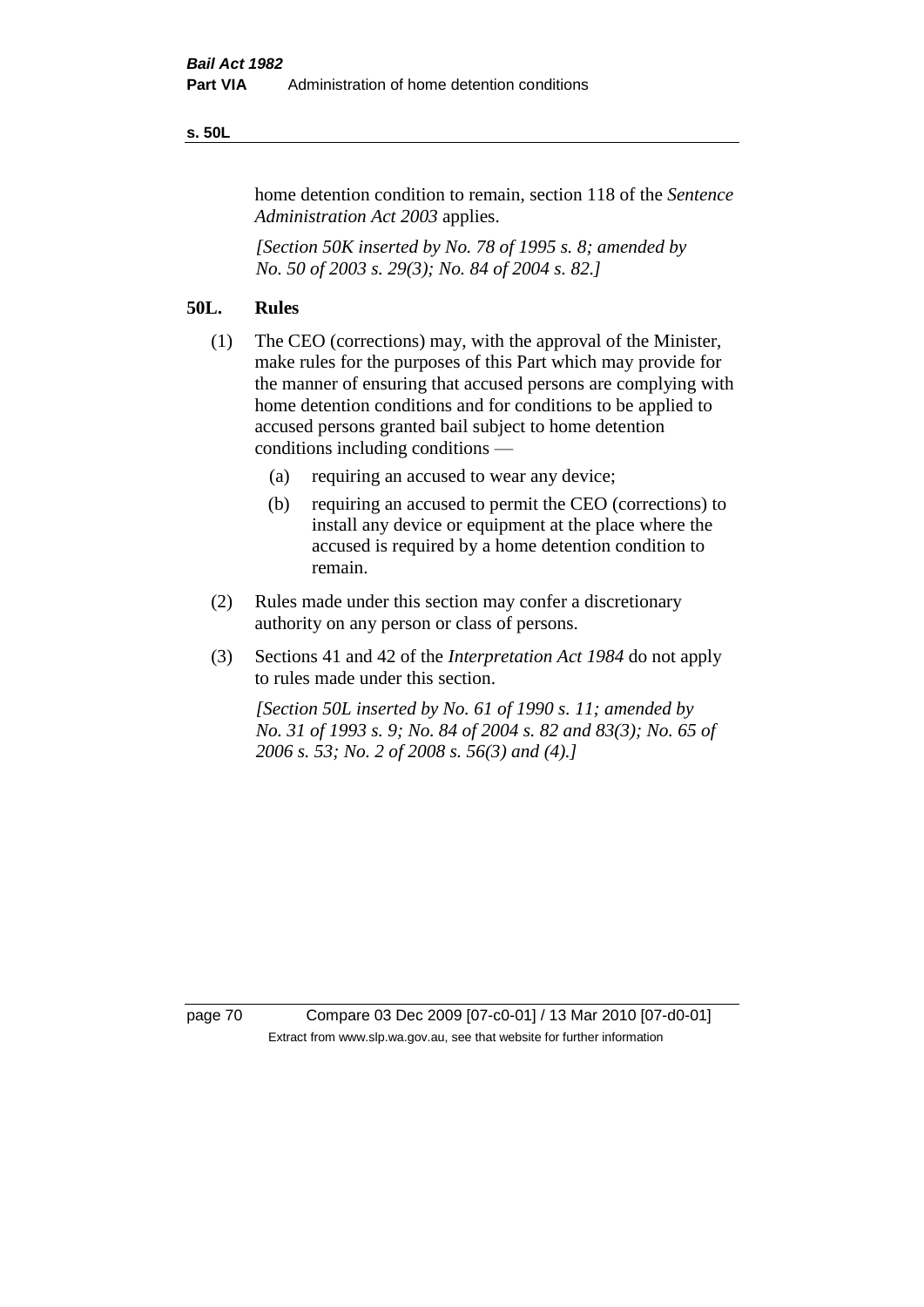## **Part VII — Enforcement of bail undertakings**

## **51. Offence to fail to comply with bail undertaking**

- (1) An accused who, without reasonable cause, fails to comply with the requirement of his bail undertaking mentioned in section 28(2)(a) commits an offence.
- (2) An accused who fails to comply with the requirement of his bail undertaking mentioned in section 28(2)(b) commits an offence.
- $(2a)$  An accused
	- (a) whose bail undertaking includes any condition imposed for a purpose mentioned in clause  $2(2)(c)$  or (d) of Part D of Schedule 1; and
	- (b) who fails to comply with the condition,

commits an offence.

- (3) An accused shall not be convicted in his absence of an offence against this section.
- (4) An accused who is charged with an offence against subsection (1) or (2) may be convicted of the other of those offences if that other offence is proved by the evidence.
- (5) A prosecution for an offence against subsection (1), (2) or (2a) may be brought at any time.
- (6) A person who is convicted of an offence against subsection (1), (2) or (2a) is liable to a fine not exceeding \$10 000 or imprisonment for a term not exceeding 3 years, or both.
- (7) A court which convicts an accused of an offence against this section may, in addition to any penalty which it may impose, order that the accused pay such sum as it may fix in or towards defraying the costs and expenses of and consequent upon his apprehension following the failure to comply with his bail undertaking for which he was convicted.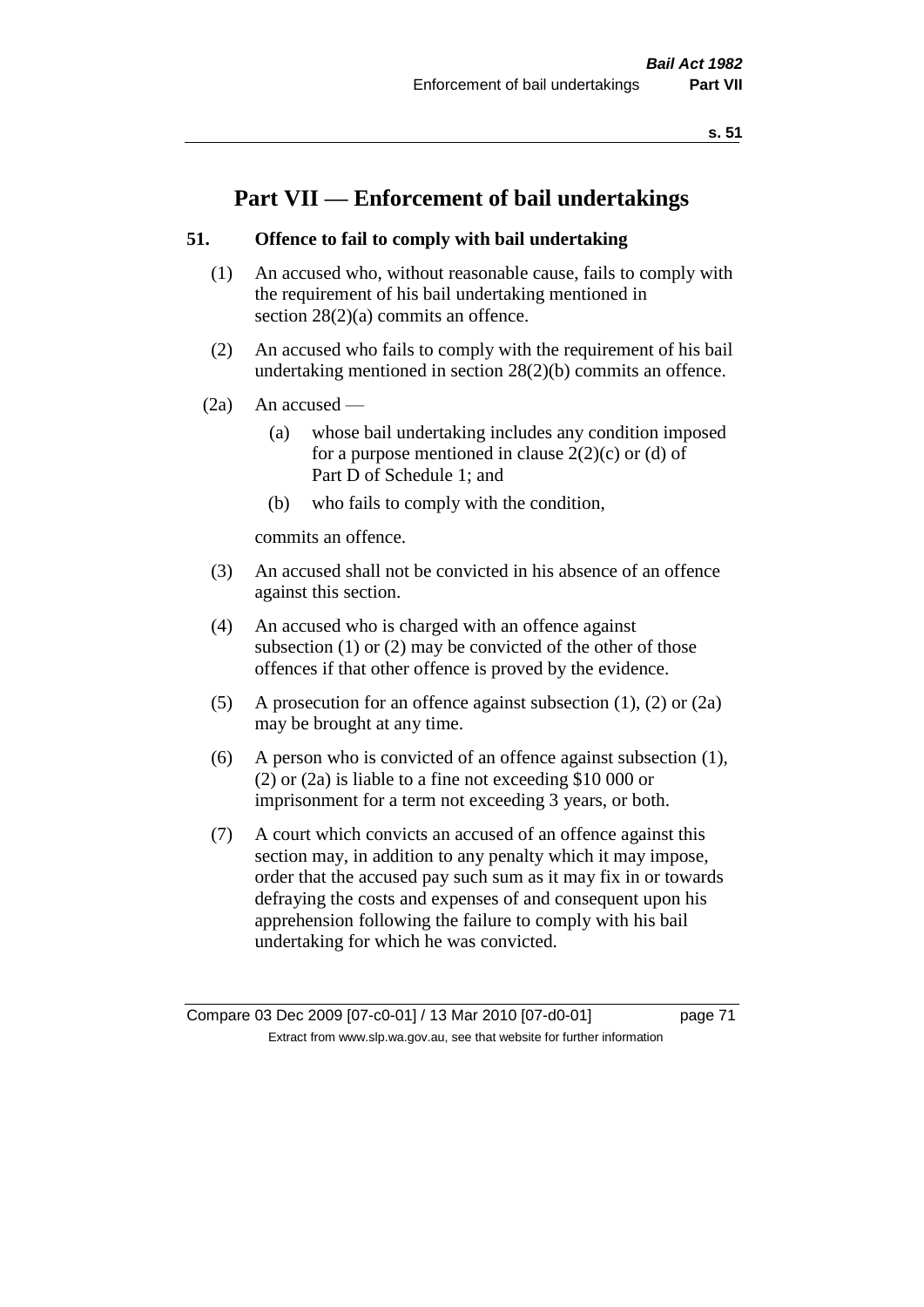#### **s. 51A**

- (8) An order made under subsection (7)
	- (a) shall specify to whom and in what manner the sum shall be paid; and
	- (b) may be enforced as though the sum were a penalty imposed under this section.

*[Section 51 amended by No. 54 of 1998 s. 9; No. 59 of 2004 s. 141; No. 84 of 2004 s. 11 and 82; No. 6 of 2008 s. 18(3).]*

## **51A. Proceedings before courts of summary jurisdiction for an offence under s. 51**

- (1) This section applies for the purpose of prosecuting an offence against section  $51(1)$ ,  $(2)$  or  $(2a)$  where the court before which the accused is bound to appear at the time when the accused fails to comply with the accused's bail undertaking is a court of summary jurisdiction.
- (2) Where this section applies, the prosecution shall be commenced and conducted by the person who was conducting the proceedings in which the accused failed to comply with the accused's bail undertaking or by a police officer.
- (3) Where this section applies, the registrar of the court before which the accused was bound to appear shall cause to be issued to the Commissioner of Police a certificate under section 64 as to the accused's failure to appear.

*[Section 51A inserted by No. 6 of 2008 s. 31(1).]*

## **52. Provisions as to summary proceedings before superior courts for an offence under s. 51**

(1) This section applies, notwithstanding any other Act, for the purpose of prosecuting an offence against section 51(1), (2) or (2a) where the court before which the accused is bound to appear at the time when he fails to comply with his bail undertaking is the Supreme Court or the District Court.

page 72 Compare 03 Dec 2009 [07-c0-01] / 13 Mar 2010 [07-d0-01] Extract from www.slp.wa.gov.au, see that website for further information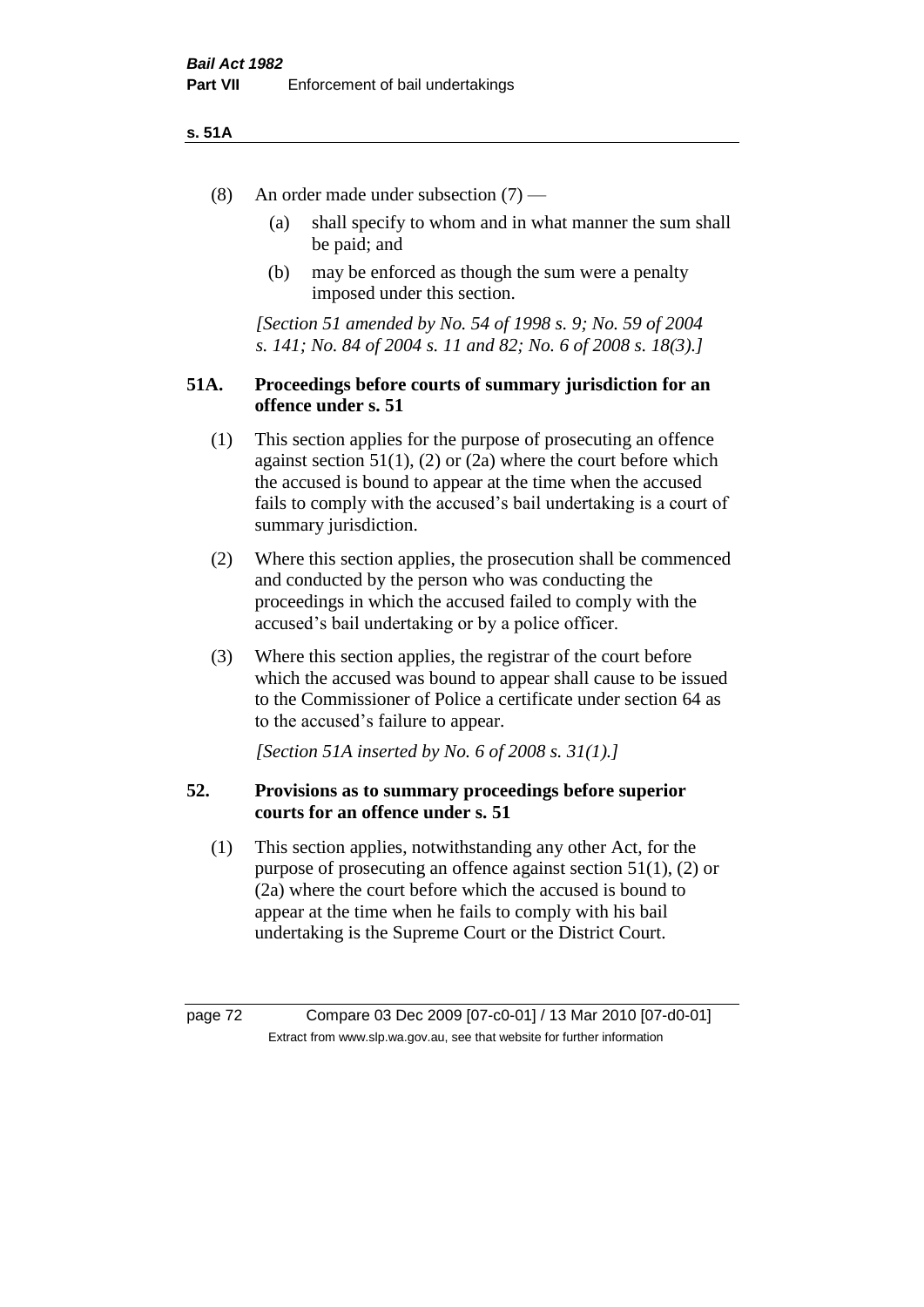- (2) Where this section applies, the accused shall be dealt with summarily for the offence and shall be so dealt with —
	- (a) by a judge of the Supreme Court in any case where the accused was bound to appear before the General Division of the Supreme Court;
	- (ab) by a judge of appeal in any case where the accused was bound to appear before the Court of Appeal;
	- (b) by a judge of the District Court in any case where the accused was bound to appear before that Court.
- (3) A prosecution for an offence which is to be dealt with under this section shall be commenced by the authorised officer (as defined in section 80 of the *Criminal Procedure Act 2004*) who was conducting the proceedings in which the accused failed to comply with his bail undertaking or by a police officer —
	- (a) where subsection  $(2)(a)$  or (ab) applies, in the Supreme Court; and
	- (b) where subsection (2)(b) applies, in the District Court.
- (3a) Where this section applies, a person authorised under subsection (3b) shall cause to be issued to the Commissioner of Police a certificate under section 64 as to the accused's failure to appear.
- (3b) The Chief Justice, in respect of cases where the court before which the accused was bound to appear is the Supreme Court, and the Chief Judge, in respect of cases where the court before which the accused was bound to appear is the District Court, may authorise a person or persons, by name or office, to perform the function referred to in subsection (3a).
- (3c) A prosecution that has been commenced under subsection (3) by a police officer shall be conducted by the Director of Public Prosecutions.
- (4) Subject to section 51(3) and (5), a prosecution for an offence which is to be dealt with under this section is to be commenced

Compare 03 Dec 2009 [07-c0-01] / 13 Mar 2010 [07-d0-01] page 73 Extract from www.slp.wa.gov.au, see that website for further information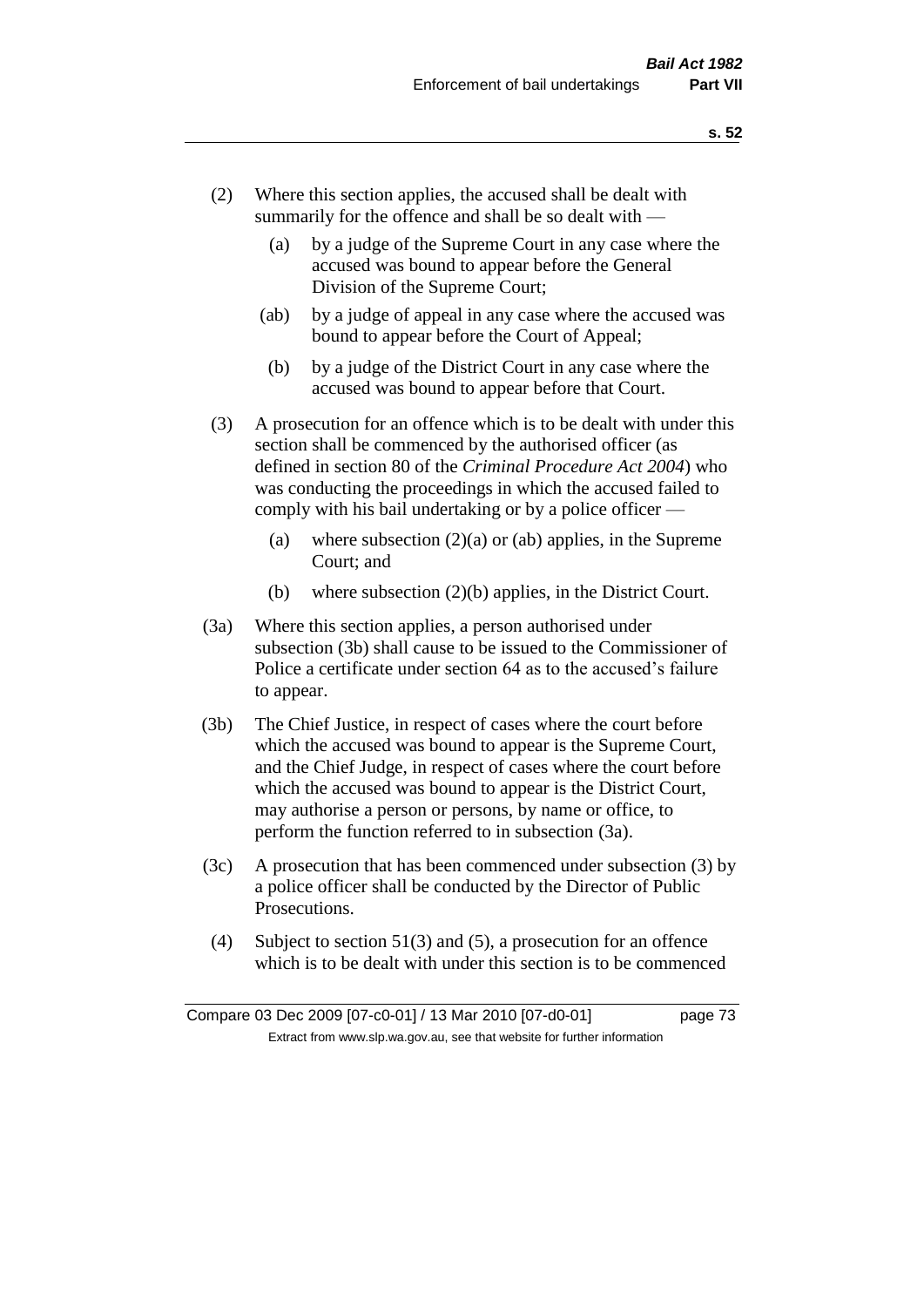and conducted under the *Criminal Procedure Act 2004* as if it were a prosecution of a simple offence in a court of summary jurisdiction, but —

- (a) no fees shall be charged by the Supreme Court or District Court for or in respect of any act or proceeding that relates to the prosecution; and
- (b) the Supreme Court or District Court cannot order a party to the prosecution to pay another party's costs of or relating to the prosecution, except under section 166(2) of the *Criminal Procedure Act 2004*.
- (5) If under section 51(6) or (7) the Supreme Court or the District Court imposes a pecuniary penalty the court may make an order under section 59 of the *Sentencing Act 1995* in respect of the amount payable.

*[Section 52 amended by No. 92 of 1994 s. 6; No. 78 of 1995 s. 8; No. 54 of 1998 s. 10; No. 45 of 2004 s. 28(2) and (4); No. 59 of 2004 s. 141; No. 84 of 2004 s. 11 and 82; No. 2 of 2008 s. 56(5); No. 6 of 2008 s. 32(1) and (2).]* 

## **53. Appeals against decisions made under s. 52**

- (1) A person who is dissatisfied with a decision (as defined in section 6 of the *Criminal Appeals Act 2004*) made under section 52 may, with the leave of the Court of Appeal, appeal against it.
- (2) For the purposes of subsection (1), Part 2 of the *Criminal Appeals Act 2004*, with any necessary changes, applies as if —
	- (a) the decision referred to in subsection (1) were a decision of a court of summary jurisdiction;
	- (b) a reference in that Part to a court of summary jurisdiction were a reference to the court that made the decision referred to in subsection (1); and
	- (c) a reference in that Part to commencing an appeal were a reference to applying for leave to appeal.

page 74 Compare 03 Dec 2009 [07-c0-01] / 13 Mar 2010 [07-d0-01] Extract from www.slp.wa.gov.au, see that website for further information

**s. 53**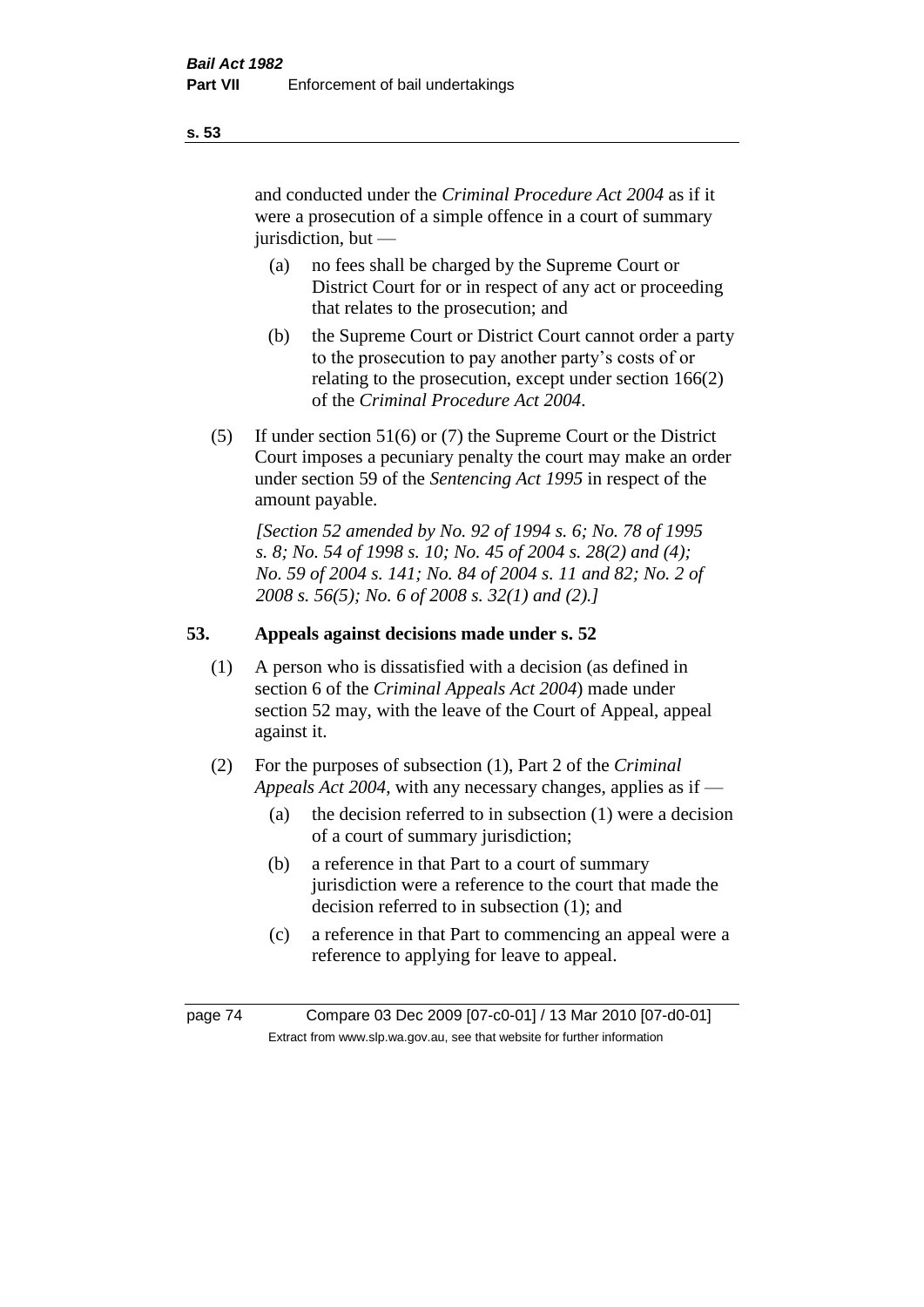(3) Despite section 13(1) of the *Criminal Appeals Act 2004*, the appeal is to be dealt with by the Court of Appeal.

*[Section 53 inserted by No. 45 of 2004 s. 28(3); amended by No. 84 of 2004 s. 11 and 82.]*

## **54. Accused on bail may be taken before a judicial officer for variation or revocation of bail**

(1a) In this section —

*relevant officer* means —

- (a) if the court before which the accused is required to appear is the District Court, the Supreme Court or the Court of Appeal — the prosecutor; or
- (b) in any other case the prosecutor or a police officer.
- (1) Where an accused has been released on bail the relevant officer may cause the accused to appear before an appropriate judicial officer to show cause why the accused's bail should not be varied or revoked if the relevant officer —
	- (a) has reasonable grounds to believe, or is notified in writing by a surety for the accused that the surety has reasonable grounds to believe, that the accused —
		- (i) is not likely to comply with any requirement of his bail undertaking mentioned in section  $28(2)(a)$  or (b);
		- (ii) is, or has been, or is likely to be in breach of any condition of his bail undertaking mentioned in section  $28(2)(c)$ ; or
		- (iii) is, or has been, in breach of a home detention condition mentioned in section 28(2)(d);
	- (b) has reasonable grounds to believe that
		- (i) any surety for the accused's appearance is no longer suitable under section 39 to be a surety, or is dead;

Compare 03 Dec 2009 [07-c0-01] / 13 Mar 2010 [07-d0-01] page 75 Extract from www.slp.wa.gov.au, see that website for further information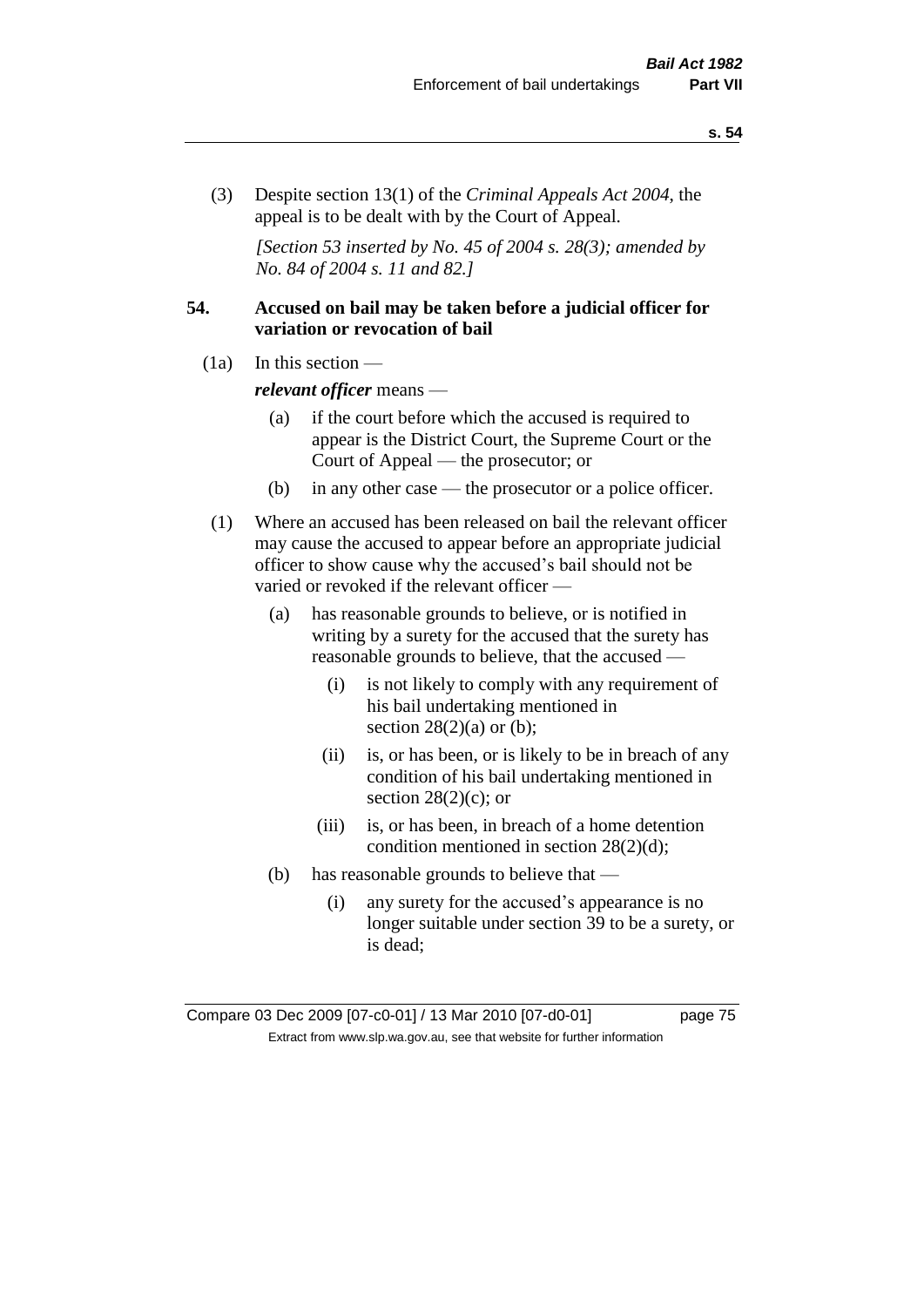| (11)  | for any reason any security required under Part D<br>of Schedule 1 is no longer sufficient; or                                                                                     |
|-------|------------------------------------------------------------------------------------------------------------------------------------------------------------------------------------|
| (iii) | in a case where the accused has been granted bail<br>for the purposes of an appeal, the accused has<br>discontinued the appeal or has not prosecuted it<br>with all due diligence. |

- (2) For the purposes of causing an accused to appear before an appropriate judicial officer as provided in subsection  $(1)$  —
	- (a) a police officer may arrest the accused without warrant and bring the accused before an appropriate judicial officer; or
	- (b) the relevant officer may apply to an appropriate judicial officer for a summons or warrant on any ground specified in subsection  $(1)$ .
- (2a) A police officer shall not exercise the power conferred by subsection (2)(a) unless the police officer is the relevant officer or is requested in writing to do so by the relevant officer.
- (3) An application under subsection (2)(b) must be made, and proceedings on it are to be conducted —
	- (a) in a court of summary jurisdiction in accordance with regulations made under the *Criminal Procedure Act 2004*;
	- (b) in the Supreme Court or the District Court in accordance with rules of court made under the *Criminal Procedure Act 2004*.
- (4) An accused arrested under this section shall be taken as soon as is practicable before an appropriate judicial officer unless he is arrested less than 24 hours before the time at which he is due to appear in accordance with his bail undertaking, in which case he shall be held in custody and brought before an appropriate judicial officer at that time.

page 76 Compare 03 Dec 2009 [07-c0-01] / 13 Mar 2010 [07-d0-01] Extract from www.slp.wa.gov.au, see that website for further information

**s. 54**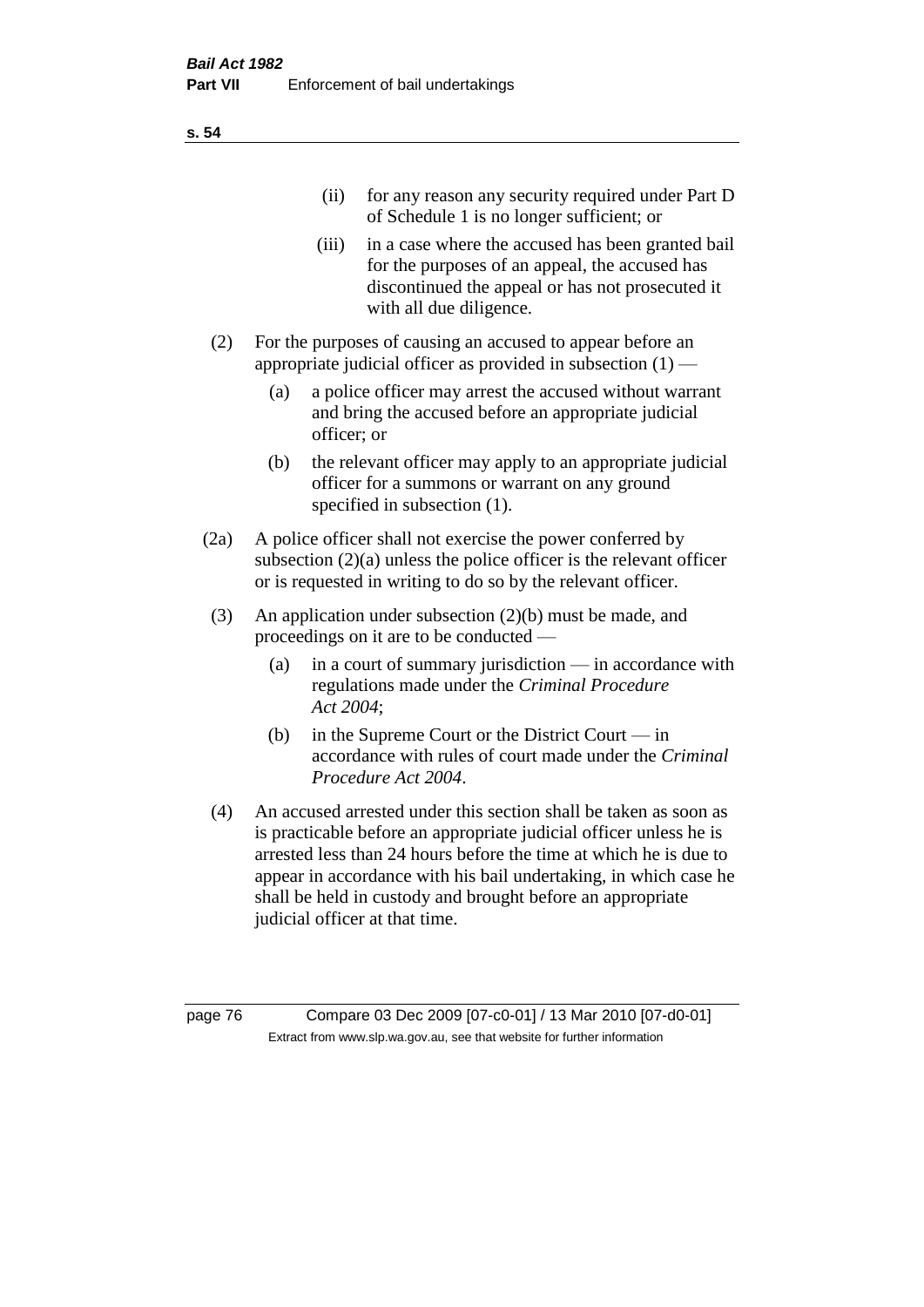- $(5)$  If
	- (a) the court before which the accused is required to appear is the District Court, the Supreme Court or the Court of Appeal; and
	- (b) a police officer is satisfied that because of the urgency of the case it is not practicable for the prosecutor to exercise the power conferred by subsection (1),

the police officer may exercise that power.

(6) If a police officer, acting under subsection (5), exercises the power conferred by subsection (1), the police officer is to be regarded as the relevant officer for the purposes of this section.

*[Section 54 amended by No. 33 of 1989 s. 18; No. 61 of 1990 s. 12; No. 45 of 1993 s. 12; No. 59 of 2004 s. 141; No. 84 of 2004 s. 9, 11 and 82; No. 6 of 2008 s. 33(1)-(4).]* 

## **54A. Accused on committal may be taken before court by which committed**

- (1) This section applies to an accused
	- (a) who has been released on bail following the accused's committal to the District Court or the Supreme Court to be tried (otherwise than for murder) or sentenced or otherwise dealt with; and
	- (b) who has not made an appearance in that court on the committal; and
	- (c) who, in the opinion of the relevant officer under section 54, should be made to show cause in terms of subsection (1) of that section.
- (2) The relevant officer may, under section 54, cause an accused to whom this section applies to appear before a judicial officer who is empowered to exercise jurisdiction in the court in which the committal order was made, instead of before an appropriate judicial officer.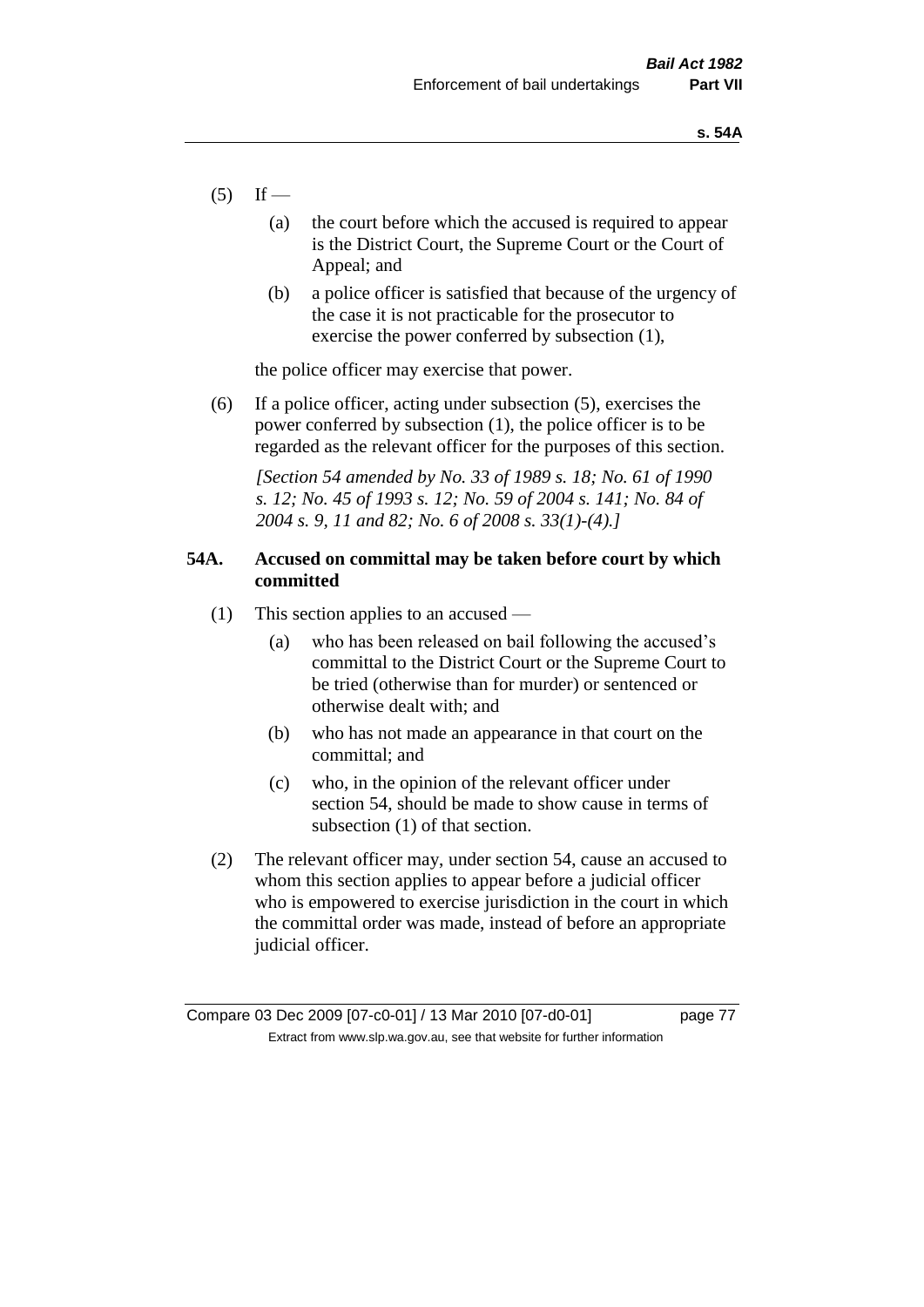(3) A judicial officer before whom an accused so appears is to be regarded as an appropriate judicial officer for the purposes of section 54(2).

- (4) A judicial officer before whom an accused so appears is not obliged to exercise any power conferred by section 55 but may refuse to do so and direct the relevant officer to cause the accused to appear before an appropriate judicial officer.
- (5) A relevant officer shall comply with a direction given to that officer under subsection (4).

*[Section 54A inserted by No. 6 of 2008 s. 34; amended by No. 29 of 2008 s. 24(6).]*

## **55. Powers of judicial officer to revoke or vary bail**

- (1) If the judicial officer before whom an accused appears under section 54 is satisfied that —
	- (a) the accused is not likely to comply with any requirement of his bail undertaking mentioned in section 28(2)(a) or (b);
	- (b) he is, or has been, or is likely to be, in breach of any condition of his bail undertaking mentioned in section  $28(2)(c)$ ;
	- (ba) he is, or has been, in breach of a home detention condition mentioned in section 28(2)(d); or
		- (c) any of the grounds set out in section  $54(1)(b)$  has been established,

## he may —

- (d) revoke the bail and remand the accused in custody to appear at the time and place specified, or deemed by section 31(3) to be specified, in his bail undertaking; or
- (e) revoke the bail and grant fresh bail to the accused in accordance with this Act, other than clause 2 of Part B of Schedule 1.

page 78 Compare 03 Dec 2009 [07-c0-01] / 13 Mar 2010 [07-d0-01] Extract from www.slp.wa.gov.au, see that website for further information

## **s. 55**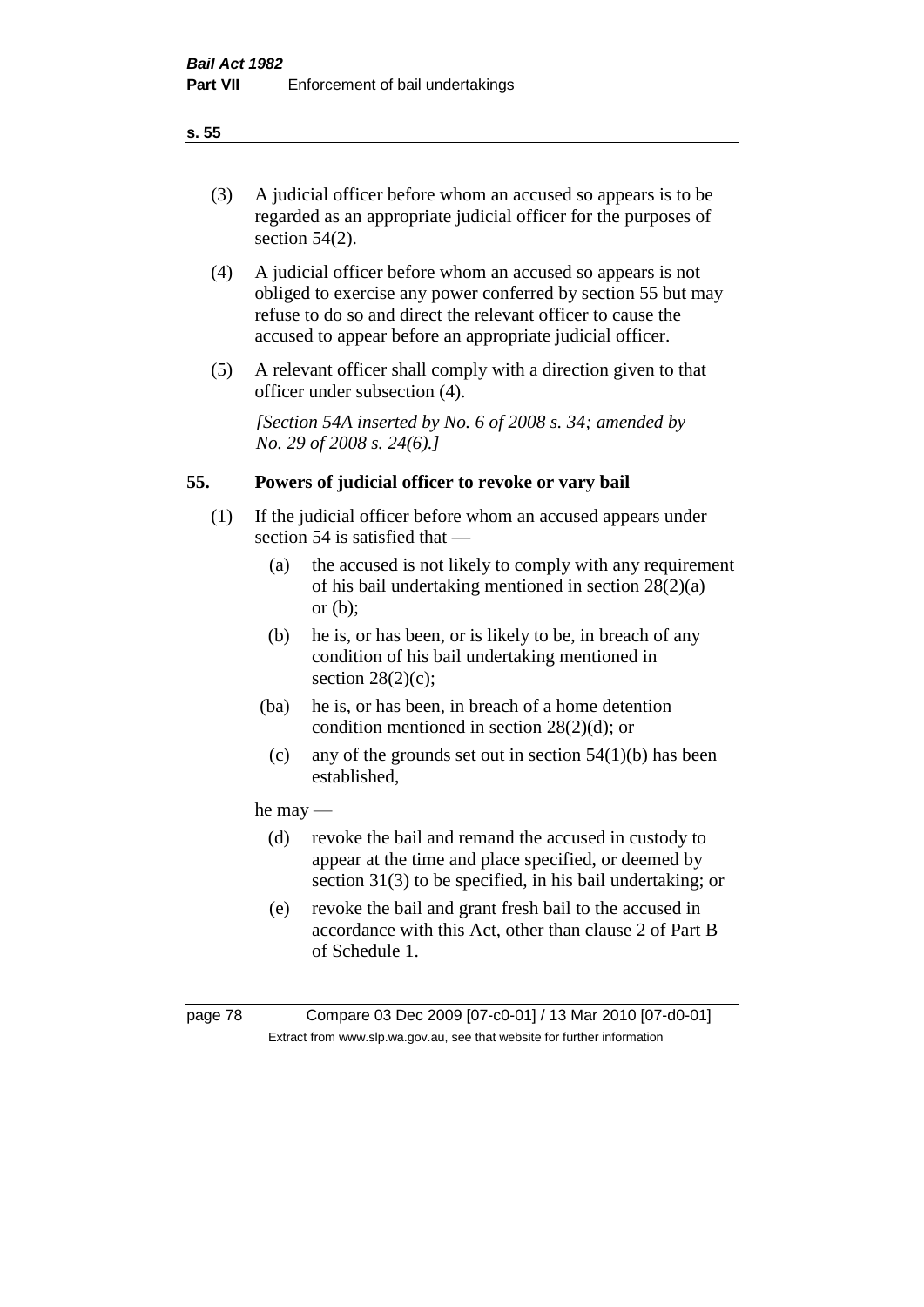(2) If the judicial officer before whom the accused so appears is not satisfied as to any of the matters mentioned in subsection (1)(a), (b), or (c) he shall release the accused on his existing bail undertaking and, with the consent in writing of the surety, on any existing surety undertaking.

*[Section 55 amended by No. 61 of 1990 s. 13; No. 45 of 1993 s. 12; No. 84 of 2004 s. 82.]* 

#### *[56. Deleted by No. 6 of 2008 s. 35.]*

#### **57. Forfeiture of money under bail undertaking**

- (1) Where an accused is convicted of an offence against section  $51(1)$ , (2) or (2a), the court by which he is convicted shall, whether or not an application is made therefor by the prosecutor, order that the full amount agreed to be forfeited, in the accused's bail undertaking, be forfeited to the State.
- (2) Notwithstanding subsection (1), the court may decline to make an order thereunder or may order forfeiture in part only where the accused shows to the satisfaction of the judicial officer —
	- (a) that, by reason of a change of circumstances since the bail undertaking was entered into, an order for forfeiture, or for forfeiture in full (as the case may be), would cause excessive hardship to the accused or his dependants; and
	- (b) that such hardship would not be relieved by the exercise of one of the powers conferred by section 59.
- (3) Without prejudice to the recovery of such an amount as a civil debt due to the State, any amount to be paid under an order made under this section is to be paid, and its payment may be enforced under Part 5 of the *Fines, Penalties and Infringement Notices Enforcement Act 1994*, unless an order has been made under subsection (4).
- (4) If under this section the Supreme Court or the District Court makes an order requiring the payment of money, the court may make an order under section 59 of the *Sentencing Act 1995* in

Compare 03 Dec 2009 [07-c0-01] / 13 Mar 2010 [07-d0-01] page 79 Extract from www.slp.wa.gov.au, see that website for further information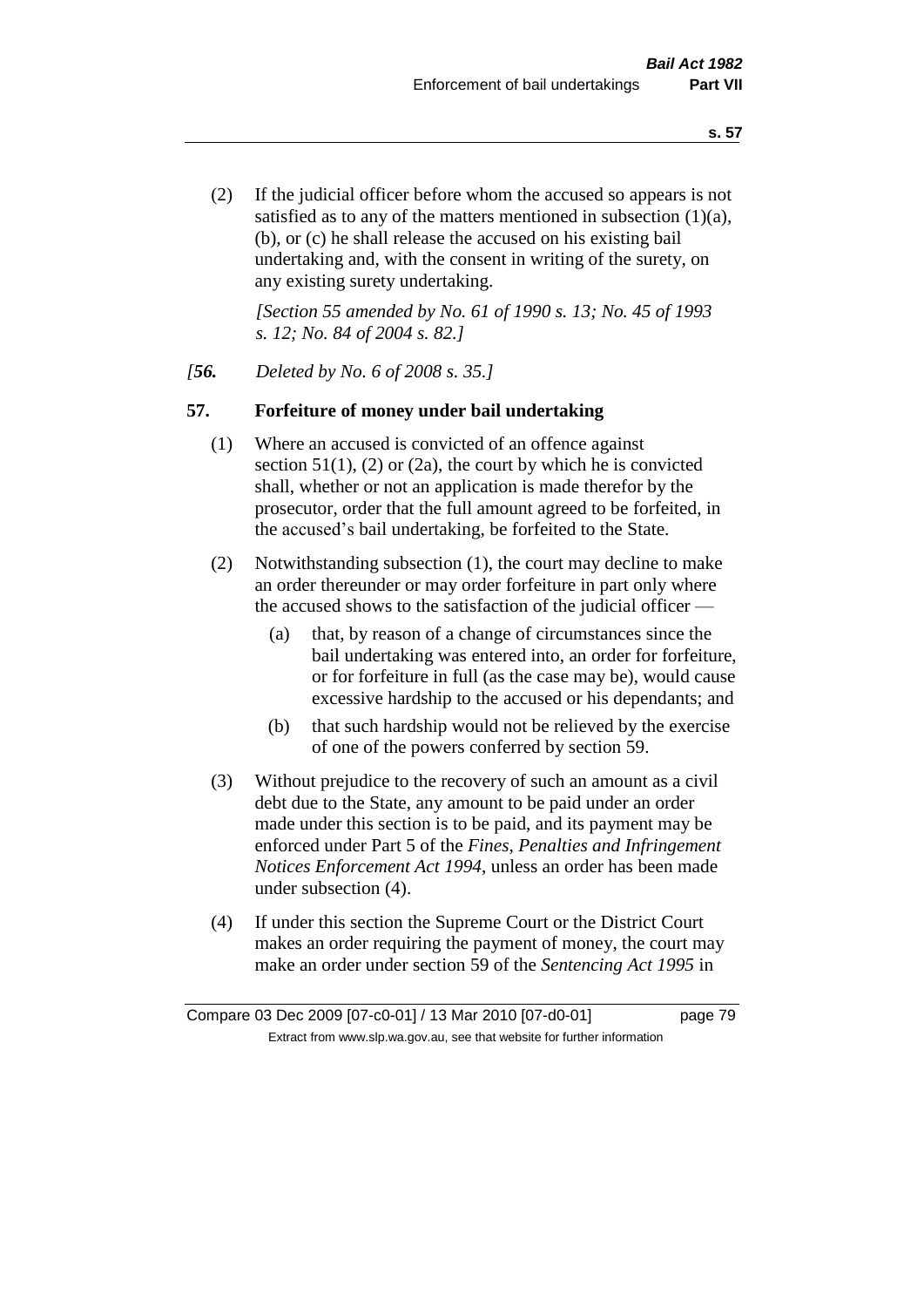respect of the amount payable and for that purpose that section, with any necessary changes, applies as if the amount were a fine imposed on the accused.

*[Section 57 amended by No. 74 of 1984 s. 19; No. 92 of 1994 s. 7; No. 78 of 1995 s. 8; No. 54 of 1998 s. 11; No. 65 of 2003 s. 121(3); No. 84 of 2004 s. 82.]* 

## **58. Automatic forfeiture on expiration of one year after absconding**

- (1) If after the expiration of one year from the day on which the accused is required to appear in court in accordance with the requirement of his bail undertaking mentioned in section  $28(2)(a)$  he has not —
	- (a) been arrested under section 59B; or
	- (b) appeared in court in accordance with the requirement of his bail undertaking mentioned in section 28(2)(b); or
	- (c) otherwise surrendered himself or been taken into custody to be dealt with on the charge or charges for which the bail undertaking was entered into,

the full amount specified in the bail undertaking shall, on the expiration of the said period, be forfeited to the State by virtue of this section without any order of the court or other formality.

(2) Upon the occurrence of a forfeiture under subsection (1) any security given by the accused may be resorted to by the State as if an order of forfeiture had been made under section 57(1).

*[Section 58 amended by No. 65 of 2003 s. 121(3); No. 84 of 2004 s. 82; No. 6 of 2008 s. 18(3) and 36(2).]*

page 80 Compare 03 Dec 2009 [07-c0-01] / 13 Mar 2010 [07-d0-01] Extract from www.slp.wa.gov.au, see that website for further information

#### **s. 58**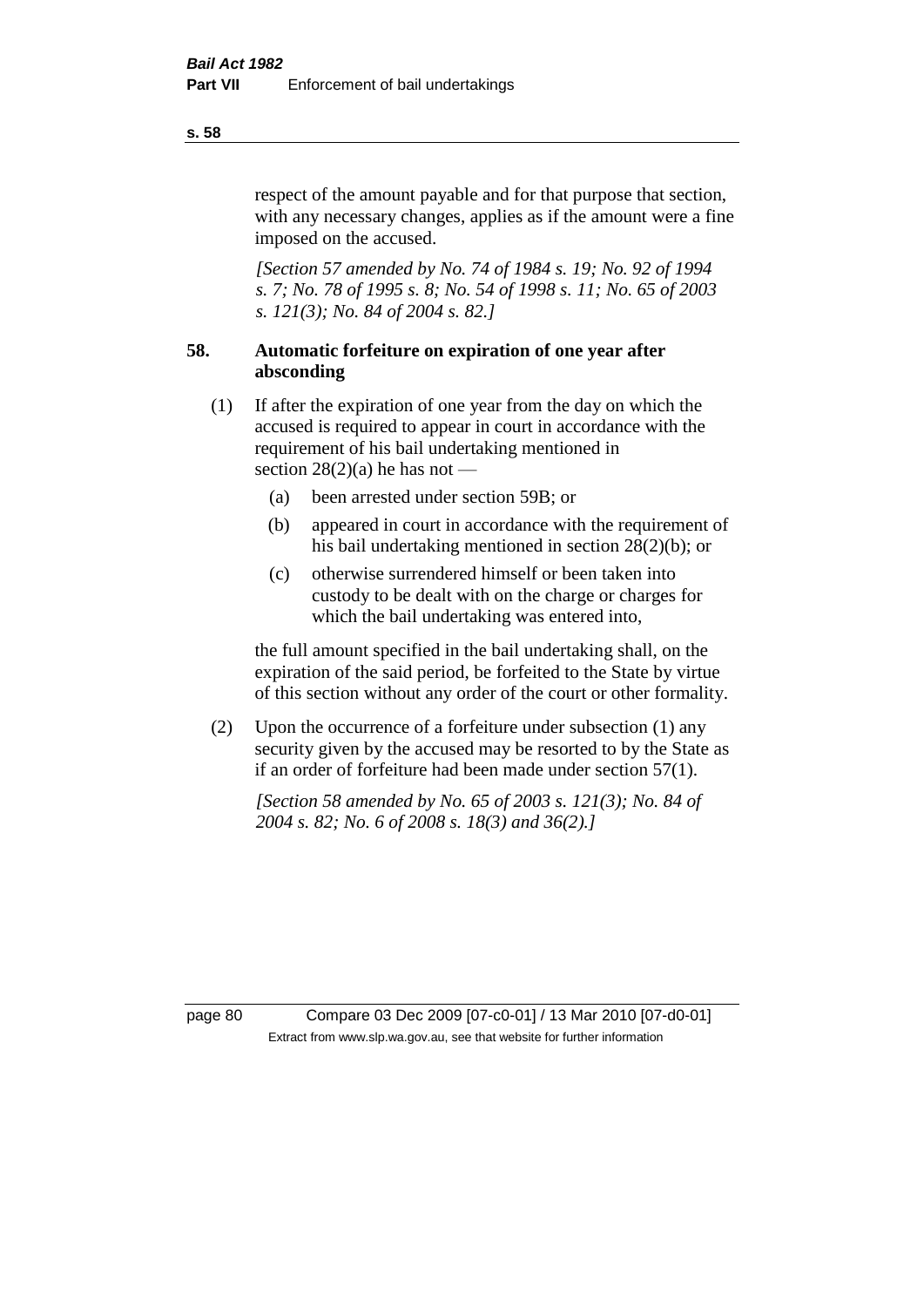# **Part VIII — Miscellaneous**

## **59. Further power of judicial officer in relation to enforcement of undertakings**

A court or an appropriate judicial officer who makes an order for forfeiture under section 49 or 57 may, when doing so, or at any time thereafter, further order —

- (a) that payment of any sum be made by specified instalments or be postponed to a specified date;
- (b) that any security given be applied in or towards payment of the sum forfeited; or
- (c) that the accused or the surety, as the case may be, do all such things and execute all such documents as may be necessary, or as may be specified in the order, for the purpose of vesting any security in the State or enabling the State to realize the same or to resort thereto to recover the sum forfeited,

and the court or an appropriate judicial officer may at any time vary or revoke an order made under paragraph (a), (b), or (c).

*[Section 59 amended by No. 65 of 2003 s. 121(3); No. 84 of 2004 s. 82.]*

## **59A. Where bail dispensed with, accused may be taken before judicial officer for reconsideration of matter**

- $(1)$  In this section *relevant officer* has the meaning given in section 54(1a).
- (2) Where the requirement for bail has been dispensed with for an accused under section 7A, the relevant officer may cause the accused to appear before an appropriate judicial officer for reconsideration of the matter, if the relevant officer has reasonable grounds to believe that the accused is not likely to appear at the time and place specified in a notice under section 13A(3).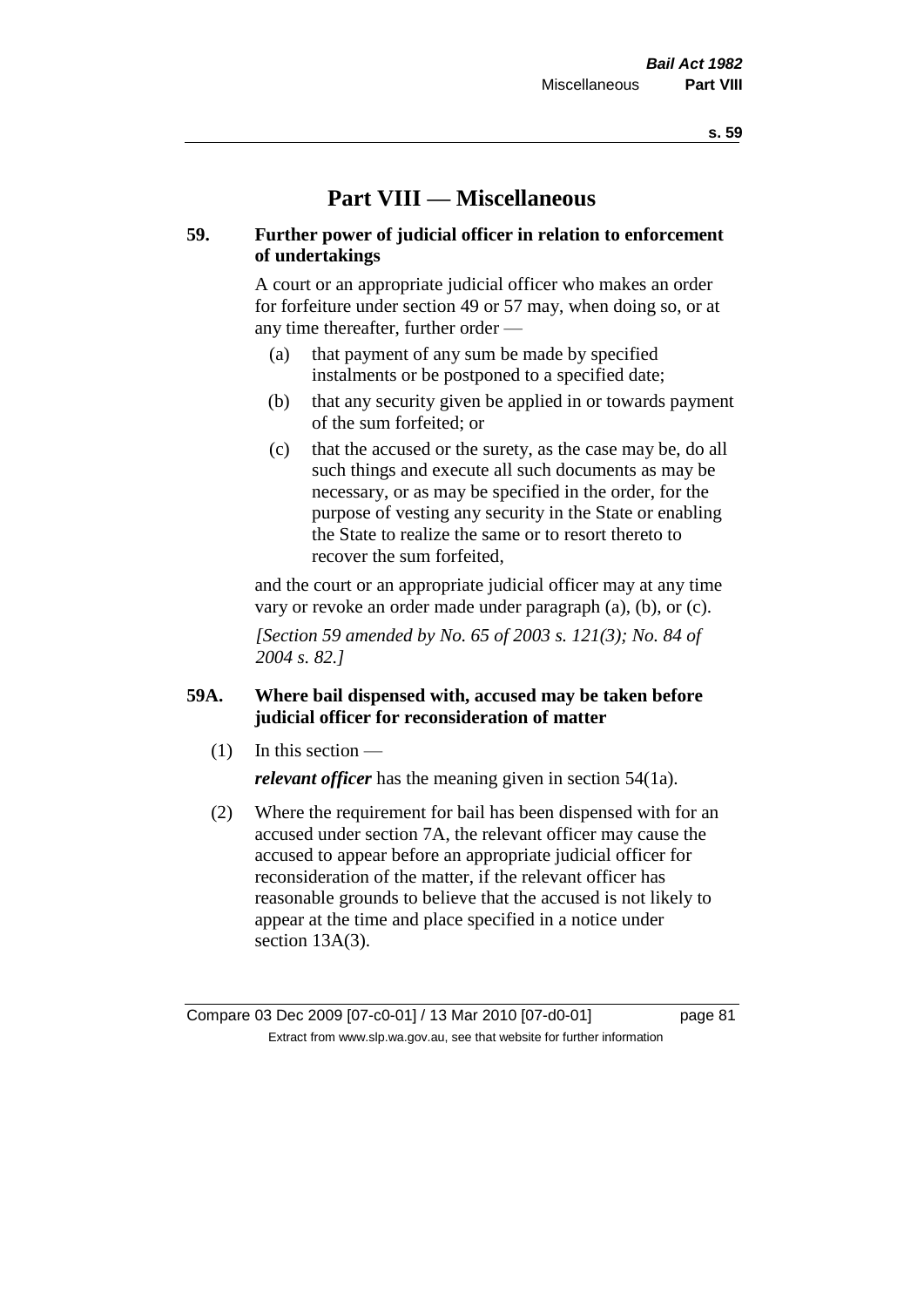- (3) Section 54(2), (2a), (3) and (4) apply, with necessary modifications, for the purposes of subsection (2).
- (4) The judicial officer before whom an accused appears under subsection (2) shall reconsider the accused's case and may, notwithstanding section 13 —
	- (a) again dispense with the requirement for bail; or
	- (b) grant bail; or
	- (c) refuse to grant bail,

in accordance with this Act, for the accused's appearance in court.

- $(5)$  If
	- (a) the court before which the accused is required to appear is the District Court, the Supreme Court or the Court of Appeal; and
	- (b) a police officer is satisfied that because of the urgency of the case it is not practicable for the prosecutor to exercise the power conferred by subsection (2),

the police officer may exercise that power.

(6) If a police officer, acting under subsection (5), exercises the power conferred by subsection (2), the police officer is to be regarded as the relevant officer for the purposes of this section.

*[Section 59A inserted by No. 6 of 2008 s. 36(1).]*

## **59B. Warrant for arrest of absconding accused**

Where —

(a) at any time after that specified in an accused's bail undertaking for an accused's appearance the accused has failed to comply with the requirements of the accused's bail undertaking mentioned in section 28(2)(a) or (b); or

page 82 Compare 03 Dec 2009 [07-c0-01] / 13 Mar 2010 [07-d0-01] Extract from www.slp.wa.gov.au, see that website for further information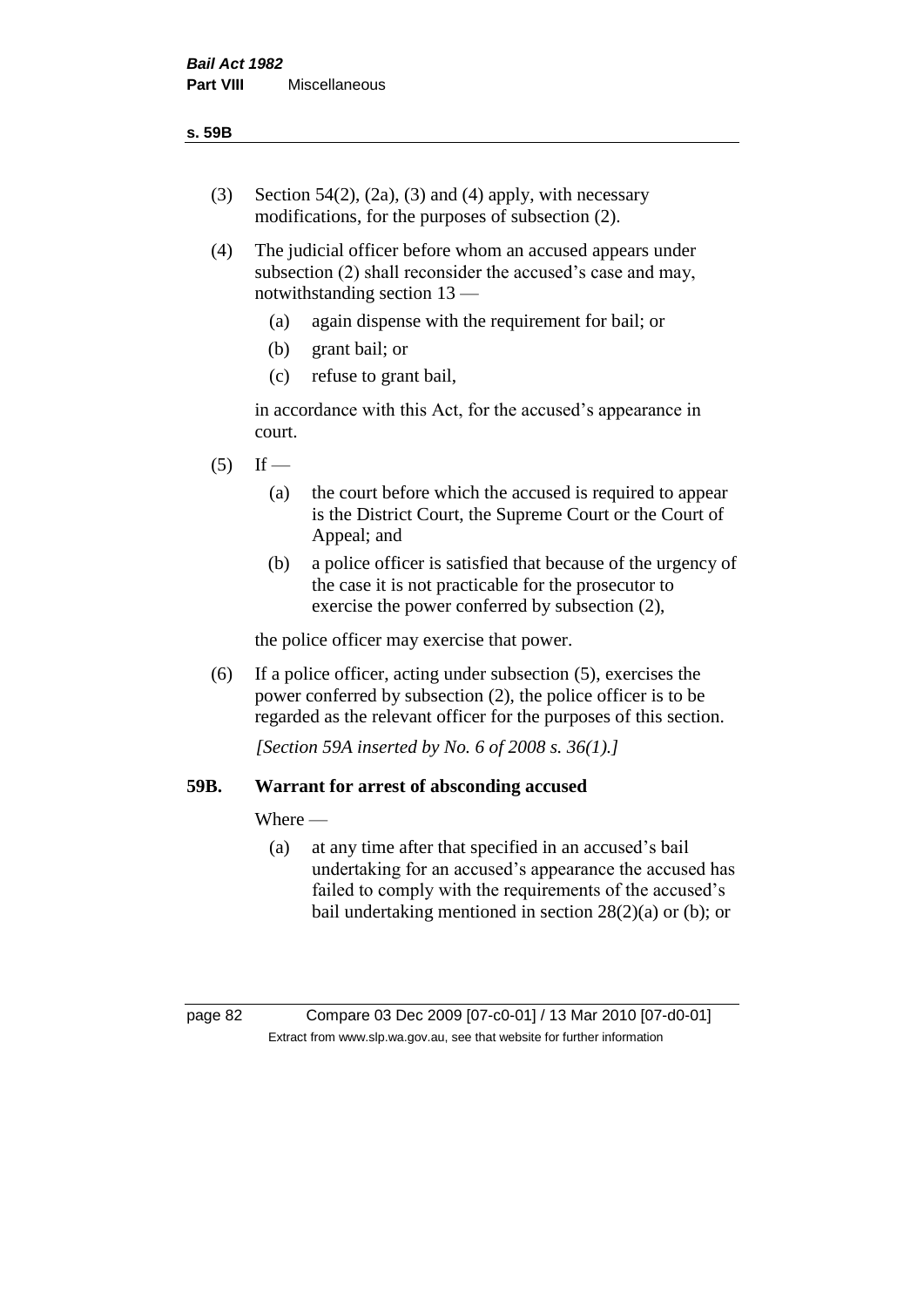(b) an accused has failed to appear at the time and place specified in a notice under section 13A(3).

the court before which the accused was required to appear may issue a warrant to arrest the accused and bring the accused before that court or a court of like jurisdiction.

*[Section 59B inserted by No. 6 of 2008 s. 36(1).]*

#### **60. Accused and surety to notify any change of address**

Where the residential address of —

- (a) an accused who has been released on bail or for whom the requirement for bail has been dispensed with; or
- (b) a surety,

changes from that appearing on his bail undertaking, surety undertaking or notice under section 13A(3), as the case may be, he shall forthwith, in writing, notify details of the change to the registrar of the court before which, at the time when the change occurs, the accused is required to appear, and if without reasonable cause he fails to do so he commits an offence.

#### Penalty: \$1 000.

*[Section 60 amended by No. 50 of 2003 s. 37(5); No. 59 of 2004 s. 141; No. 84 of 2004 s. 82; No. 6 of 2008 s. 37.]*

## **61. Offence of failing to bring arrested person before court or person able to grant bail**

- (1) A person to whom this section applies commits an offence if, having arrested another for an offence, he wilfully and without reasonable excuse fails to take that other person, or cause him to be taken, as soon as is practicable —
	- (a) before an authorised officer or judicial officer empowered by this Act to grant bail for that offence; or
	- (b) before a court.

Penalty: \$1 000 or imprisonment for 12 months or both.

Compare 03 Dec 2009 [07-c0-01] / 13 Mar 2010 [07-d0-01] page 83 Extract from www.slp.wa.gov.au, see that website for further information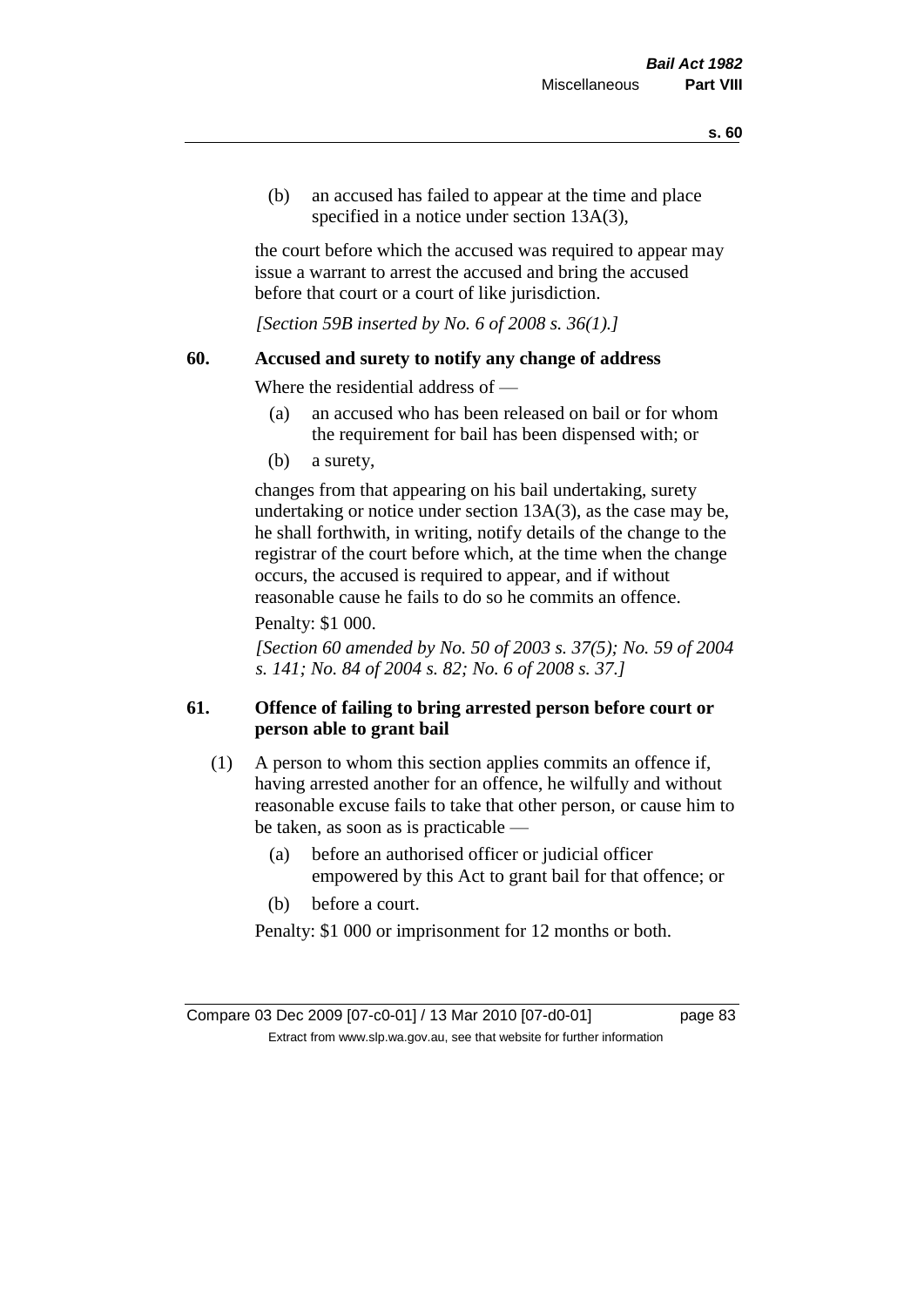#### **s. 62**

- (2) This section applies to a person who
	- (a) is not empowered by this Act to grant bail for the offence; or
	- (b) being so empowered, elects to act under section 6(7).

*[Section 61 amended by No. 15 of 1988 s. 17; No. 59 of 2006 s. 4(4); No. 6 of 2008 s. 38.]* 

## **62. Offence to give false information for bail purposes**

A person who for the purpose of obtaining —

- (a) a grant of bail for himself or a variation of the terms and conditions thereof; or
- (b) approval of himself as a surety,

makes any statement which he knows is false in a material particular, or recklessly makes any statement which is false in a material particular, commits an offence.

Penalty: \$1 000 or imprisonment for 12 months or both.

#### **63. Protection of persons carrying out this Act**

A person shall not be liable in civil proceedings on account of anything done, or omitted to be done, by him in good faith in the course of carrying out any provision of this Act, or purporting to be so done or omitted; but the liability (if any) of any other person (including the State or the Commonwealth) as his employer is not affected by this section and shall be determined as if it had not been passed.

*[Section 63 amended by No. 65 of 2003 s. 121(4).]*

#### **64. Evidence of non-appearance etc. by an accused**

Where it is required for the purposes of this Act to prove —

(a) that an accused did not appear before a particular court, at a particular place, on a particular day, at a particular time or during a particular period; or

page 84 Compare 03 Dec 2009 [07-c0-01] / 13 Mar 2010 [07-d0-01] Extract from www.slp.wa.gov.au, see that website for further information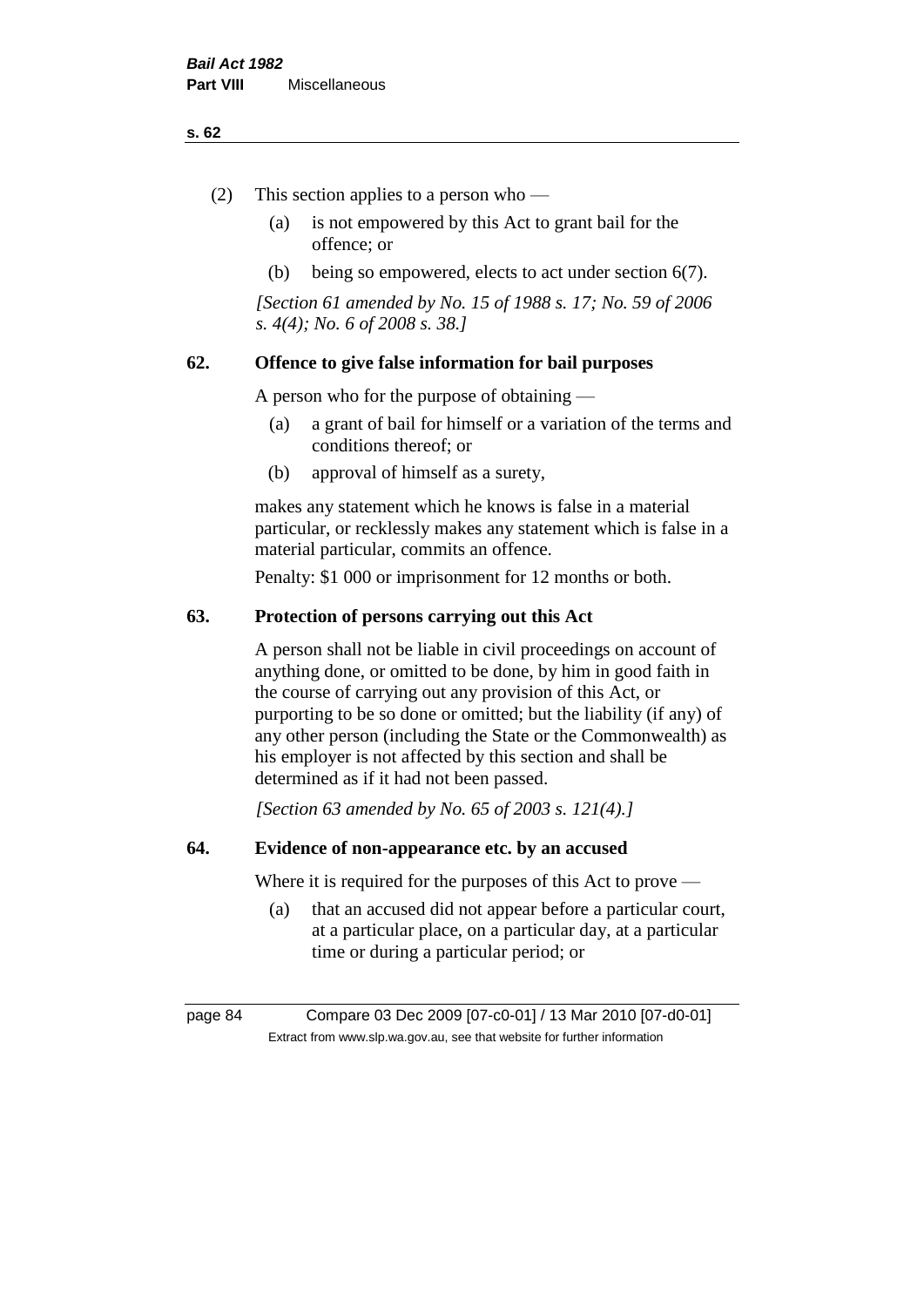(b) the day, time or period when or during which an accused did appear before a particular court at a particular place,

a certificate as to any such matter, purporting to be signed by a judicial officer or registrar of the court before which the accused was required to appear, shall be evidence of the matter so certified.

*[Section 64 amended by No. 59 of 2004 s. 141; No. 84 of 2004 s. 82.]* 

#### **65. Bail undertakings by minors**

A bail undertaking entered into by a person who is under the age of 18 years shall bind him as if he were of full age.

#### **66. Abolition of other powers to grant bail**

- (1) Any power or duty that, at the commencement of this Act, exists apart from statute to grant bail to an accused awaiting an appearance in court for an offence, is abolished.
- (2) Subsection (1) has effect notwithstanding anything in section 16 of the *Supreme Court Act 1935*.
- (3) In subsection (1) *statute* means an Act of the Parliament of Western Australia, other than the *Supreme Court Act 1935*.

*[Section 66 amended by No. 84 of 2004 s. 82.]*

#### **66A. Delegation by registrar**

- (1) The registrar of a court may, either generally or as otherwise provided by the instrument of delegation, by instrument signed by him, delegate to an officer of that court any function conferred on him by or under this Act other than —
	- (a) this power of delegation; or
	- (aa) a function conferred by section  $11(3)$  or  $36(1)(a)$ ; or
	- (b) any function that a judicial officer has required him to perform personally.

Compare 03 Dec 2009 [07-c0-01] / 13 Mar 2010 [07-d0-01] page 85 Extract from www.slp.wa.gov.au, see that website for further information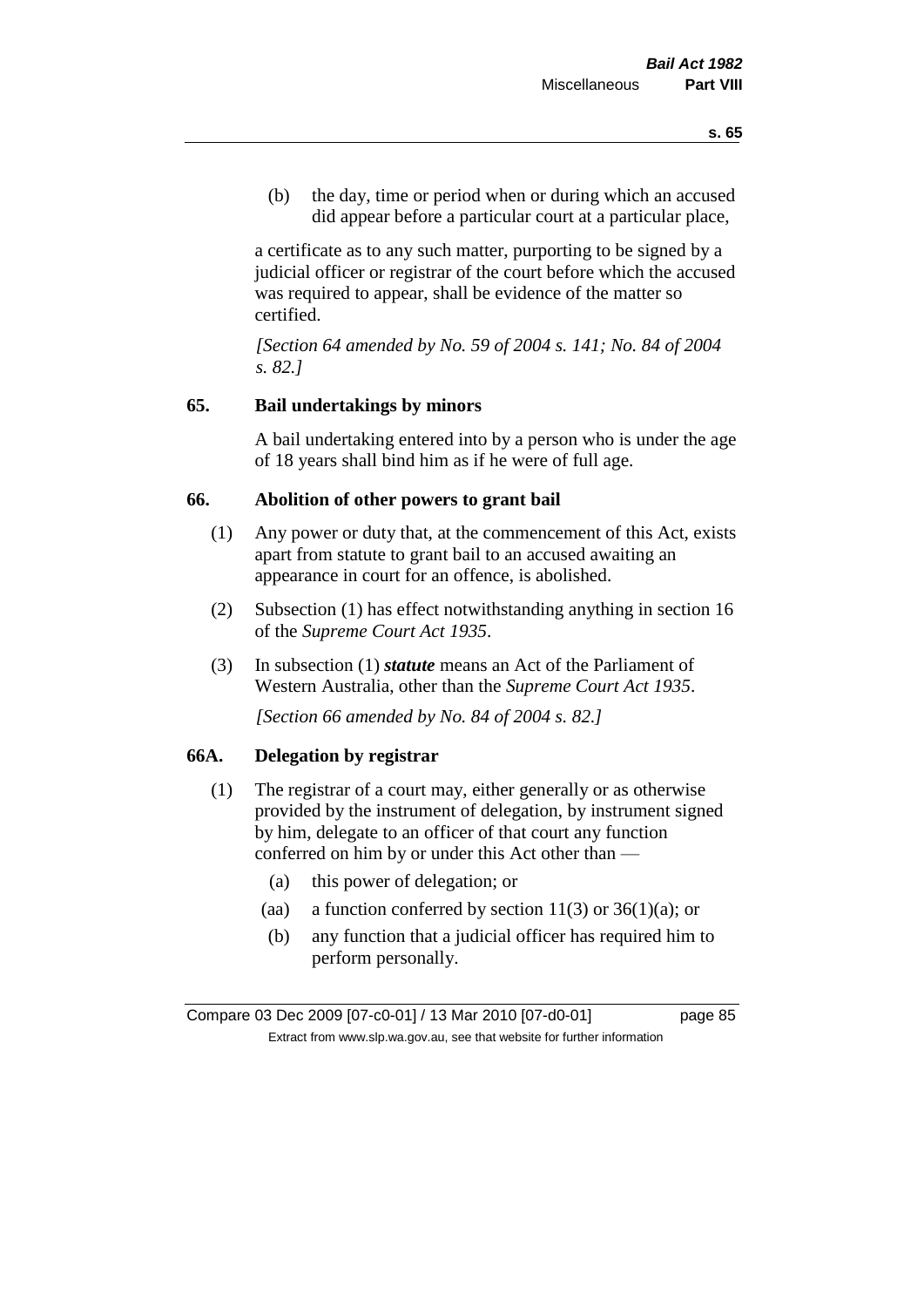**s. 66B**

(2) The superintendent of a detention centre under the *Young Offenders Act 1994* may, either generally or as otherwise provided by the instrument of delegation, by instrument signed by him, delegate to an officer of the Public Sector agency principally assisting the Minister administering that Act in its administration any function conferred on him by or under this Act, other than this power of delegation.

*[Section 66A inserted by No. 15 of 1988 s. 18; amended by No. 49 of 1988 s. 89; No. 31 of 1993 s. 8; No. 59 of 2004 s. 141; No. 65 of 2006 s. 52; No. 6 of 2008 s. 39.]* 

## **66B. Use of video link or audio link**

(1) In this section —

*audio link* means facilities (including telephone) that enable, at the same time, a judicial officer or authorised officer at one place to hear the accused at another place and vice versa;

*bail proceedings* means any proceedings under this Act including —

- (a) proceedings on a case for bail;
- (b) proceedings relating to the variation or revocation of bail;
- (c) proceedings on an application under section 48 or 49;
- (d) proceedings on an appeal under section 15A or 53;

*video link* means facilities (including closed circuit television) that enable, at the same time, a judicial officer or authorised officer at one place to see and hear the accused at another place and vice versa.

- (2) Bail proceedings may be conducted by means of a video link or an audio link.
- (3) Without limiting subsection (2), if a provision of this Act requires or authorises an accused to be brought before, or appear before, a court, judicial officer or authorised officer, the accused

page 86 Compare 03 Dec 2009 [07-c0-01] / 13 Mar 2010 [07-d0-01] Extract from www.slp.wa.gov.au, see that website for further information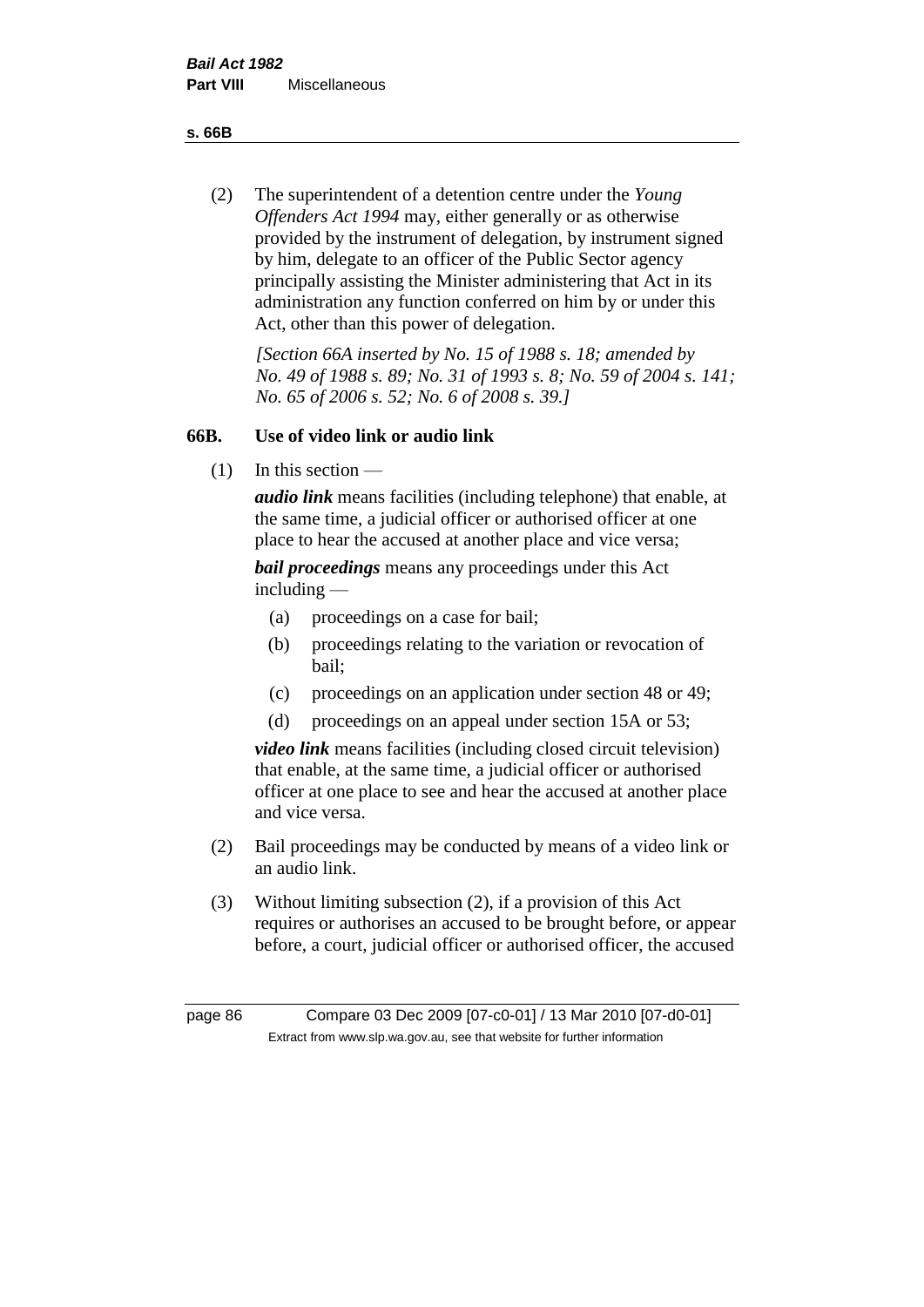may be brought before, or appear before, the court or officer by means of a video link or an audio link.

- (4) An audio link is not to be used under this section unless a video link is not available and cannot reasonably be made available.
- (5) Nothing in this section prevents a court, judicial officer or authorised officer from requiring that an accused be brought before, or appear before, the court or officer in person for the purposes of bail proceedings.

*[Section 66B inserted by No. 6 of 2008 s. 40(1).]*

## **67. Regulations**

- (1) The Governor may make regulations, not inconsistent with this Act, prescribing such things as are required or permitted by this Act to be prescribed or as it is necessary or expedient to prescribe for the purposes thereof.
- (2) Without limiting the generality of subsection (1) regulations  $\text{max}$  —
	- (a) make provision for or with respect to the making of applications —
		- (i) for or in relation to bail;
		- (ii) for the approval of sureties;
		- (iii) for the approval of security to be given by accused persons and sureties;
		- (iv) for the cancellation of a surety undertaking;
		- (v) for an order under section 49,

and for the manner in which such applications are to be made and the procedure to be followed on such applications;

(b) for the purposes of clause 5 of Part A of Schedule 1, prescribe the officer or officers who may grant bail for any prescribed appearance or class of appearance in court by an accused who is in custody;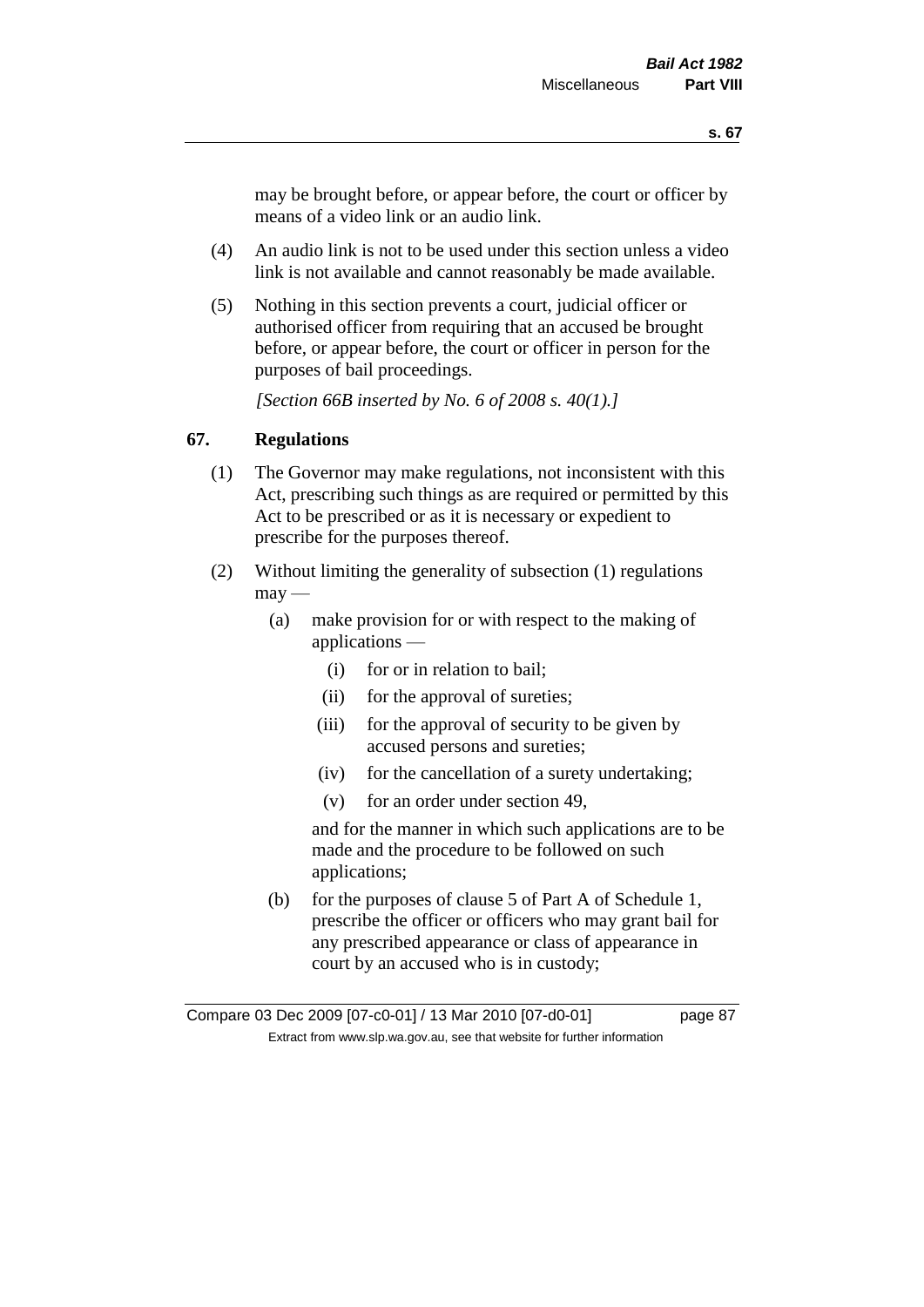**s. 67**

- (c) make provision for, or with respect to the management, control, supervision and good order of premises established for the accommodation of persons to whom bail has been granted.
- (3) Regulations made under this section may provide that a contravention or failure to comply with a regulation constitutes an offence and may provide for penalties not exceeding a fine of \$500 for offences against the regulations.

*[Section 67 amended by No. 45 of 1993 s. 12; No. 84 of 2004 s. 83(3); No. 2 of 2008 s. 56(6); No. 6 of 2008 s. 30(3).]* 

*[68. Omitted under the Reprints Act 1984 s. 7(4)(g).]*

page 88 Compare 03 Dec 2009 [07-c0-01] / 13 Mar 2010 [07-d0-01] Extract from www.slp.wa.gov.au, see that website for further information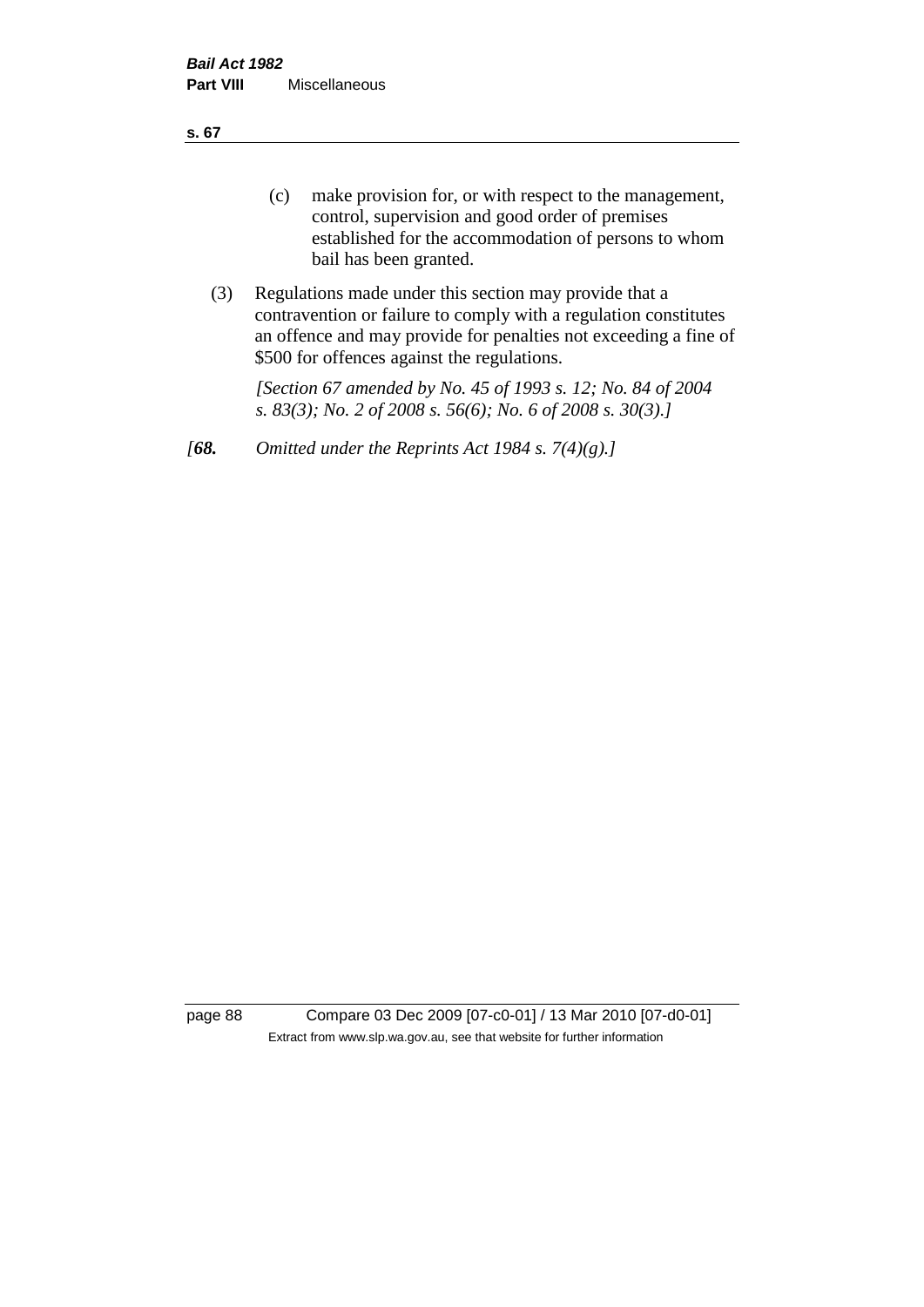## **Schedule 1 — Jurisdiction as to bail and related matters**

[s. 13, 17]

*[Heading inserted by No. 6 of 2008 s. 41(1).]*

#### **Part A** — **Jurisdiction relating to bail**

*[Heading inserted by No. 6 of 2008 s. 41(2)(a).]*

**First Column** *Appearances in court* 

#### **Second Column**

*By whom bail may be granted or (where applicable) dispensed with*

*[Heading amended by No. 6 of 2008 s. 41(2)(b) and (c).]*

#### **1. Initial appearance**

| (1) | The initial appearance in a<br>court of summary<br>jurisdiction or the Children's<br>Court by an accused in, or in<br>connection with,<br>proceedings for an offence. | In any case $-$<br>a justice; or<br>(a)<br>(b)<br>an authorised police<br>officer; and<br>in addition, in the case of a child,<br>an authorised community<br>services officer. |  |
|-----|-----------------------------------------------------------------------------------------------------------------------------------------------------------------------|--------------------------------------------------------------------------------------------------------------------------------------------------------------------------------|--|
|     |                                                                                                                                                                       | The initial enneargnes in the $\Lambda$ indee of the District Court or a                                                                                                       |  |

(2) The initial appearance in the A judge of the District Court or a District Court or the Supreme Court, not being the initial appearance to which clause 3 applies. judge of the Supreme Court, as the case requires.

*[Clause 1 amended by No. 15 of 1988 s. 19; No. 49 of 1988 s. 90(a)(i); No. 59 of 2004 s. 141; No. 84 of 2004 s. 10(1) and 82.]*

**2. Appearance after adjournment** Appearance in any court or before a judicial officer by an accused after any adjournment of proceedings for an offence, not being a committal under clause 3. The judicial officer who orders the adjournment. *[Clause 2 amended by No. 84 of 2004 s. 82.]*

Compare 03 Dec 2009 [07-c0-01] / 13 Mar 2010 [07-d0-01] page 89 Extract from www.slp.wa.gov.au, see that website for further information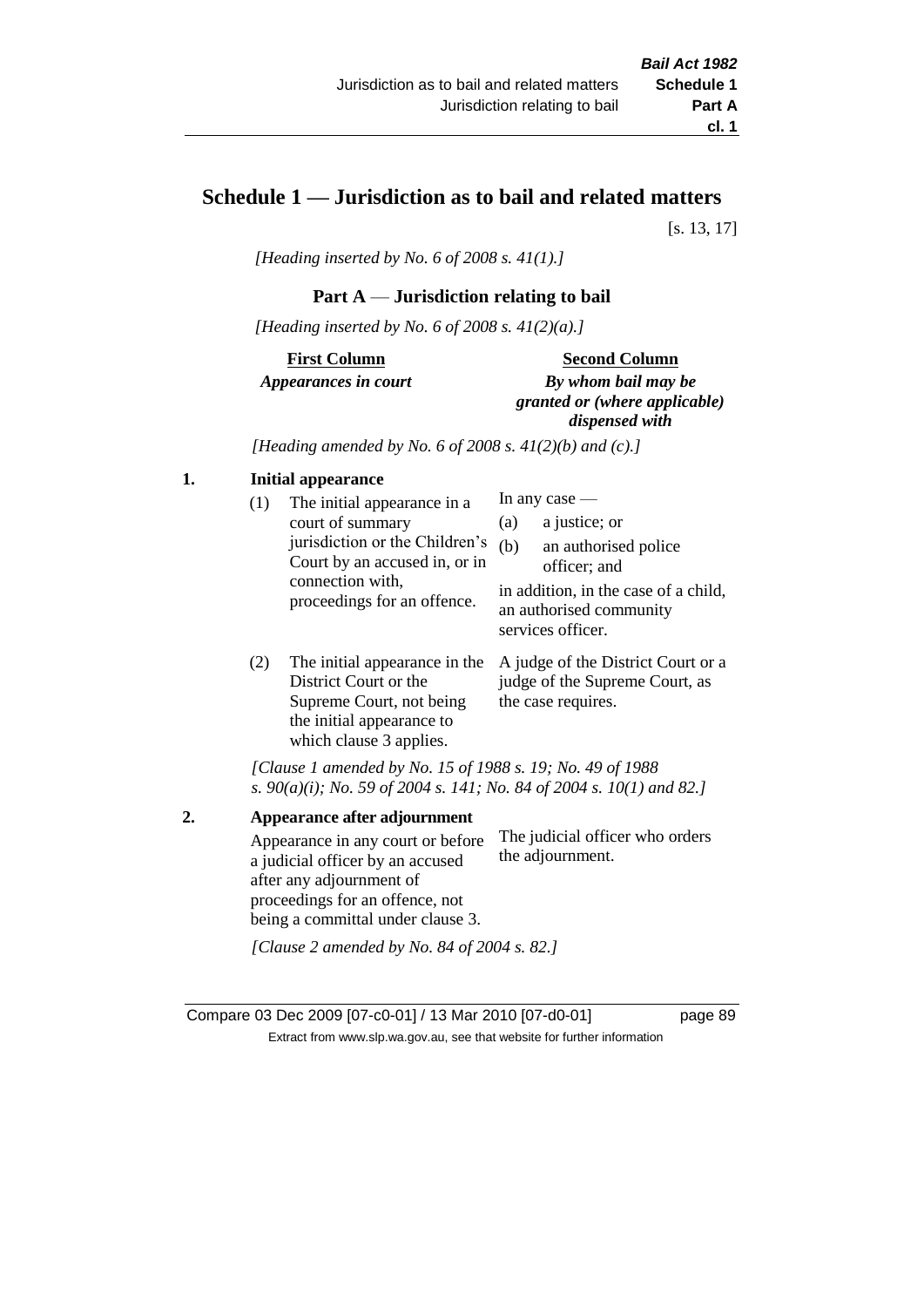|    |                                                            | <b>First Column</b><br>Appearances in court                                                                                                                                                    | <b>Second Column</b><br>By whom bail may be<br>granted or (where applicable)<br>dispensed with                                                                                                    |  |  |  |
|----|------------------------------------------------------------|------------------------------------------------------------------------------------------------------------------------------------------------------------------------------------------------|---------------------------------------------------------------------------------------------------------------------------------------------------------------------------------------------------|--|--|--|
| 3. | Appearance on committal to Supreme Court or District Court |                                                                                                                                                                                                |                                                                                                                                                                                                   |  |  |  |
|    |                                                            | The initial appearance by an<br>accused in the Supreme Court or<br>District Court after he has been<br>committed thereto under any Act to<br>be tried or sentenced or otherwise<br>dealt with. | The judicial officer who orders<br>the committal.                                                                                                                                                 |  |  |  |
|    |                                                            | [Clause 3 amended by No. 84 of 2004 s. 82.]                                                                                                                                                    |                                                                                                                                                                                                   |  |  |  |
| 4. |                                                            | Appearance in connection with appeal etc.                                                                                                                                                      |                                                                                                                                                                                                   |  |  |  |
|    | (1)                                                        | Appearance in connection<br>with an application or appeal<br>made under the Criminal<br>Appeals Act 2004 or with<br>any order made in<br>determining the application                           | If the appeal is being determined<br>by a single judge of the Supreme<br>Court, a single judge of the<br>Supreme Court;<br>If the appeal is being determined<br>by the Court of Appeal, the Court |  |  |  |
|    |                                                            | or appeal.                                                                                                                                                                                     | of Appeal or a single judge of<br>appeal.                                                                                                                                                         |  |  |  |
|    | (2)                                                        | Appearance in connection<br>with a rehearing of<br>proceedings ordered under<br>section 28 of the Children's<br>Court of Western Australia<br>Act 1988.                                        | The Children's Court.                                                                                                                                                                             |  |  |  |
|    | (3)                                                        | Appearance in connection<br>with the reconsideration of<br>an order under section 40 of<br>the Children's Court of<br>Western Australia Act 1988.                                              | The Children's Court constituted<br>by the President.                                                                                                                                             |  |  |  |

*[Clause 4 inserted by No. 84 of 2004 s. 10(2).]*

page 90 Compare 03 Dec 2009 [07-c0-01] / 13 Mar 2010 [07-d0-01] Extract from www.slp.wa.gov.au, see that website for further information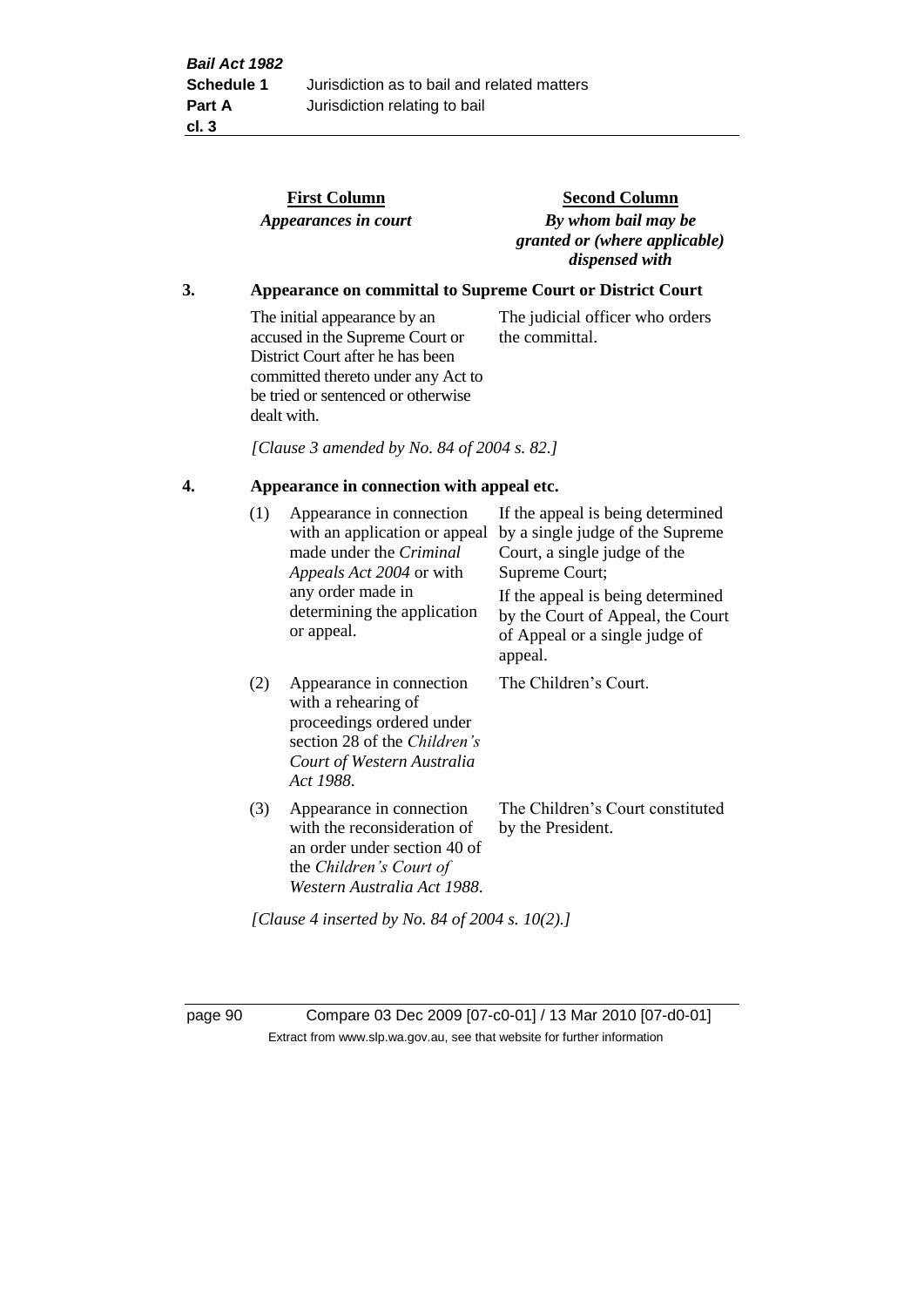| <b>First Column</b>  |  |
|----------------------|--|
| Appearances in court |  |

**Second Column** *By whom bail may be granted or (where applicable) dispensed with*

#### **5. Appearance prescribed by regulation**

Appearance in a court for any other purpose or following any other occurrence prescribed by regulations under this Act. The judicial or other officer prescribed by such regulations.

#### **6. Appearances not otherwise provided for**

Any appearance in a court not otherwise provided for in this Part or by regulations under this Act. The judicial officer who, or court which, orders the appearance.

## **7. Term used: proceedings for an offence**

In this Part, unless the contrary intention appears —

*proceedings for an offence* in clause 2 (but not in clause 1) includes any of the following proceedings relating to that offence —

- (a) appeal proceedings;
- (b) proceedings on a writ of *habeas corpus*; and
- (c) proceedings on the re-appearance of an offender under section 50 of the *Sentencing Act 1995*.

*[Clause 7 inserted by No. 84 of 2004 s. 10(3).]*

## **Part B** — **Cessation of powers relating to bail**

*[Heading inserted by No. 6 of 2008 s. 41(3)(a).]*

## **1. Upon decision by judge, power of other officers ceases**

(1) In this clause —

*judge* means a judge of the Supreme Court, the Children's Court or the District Court.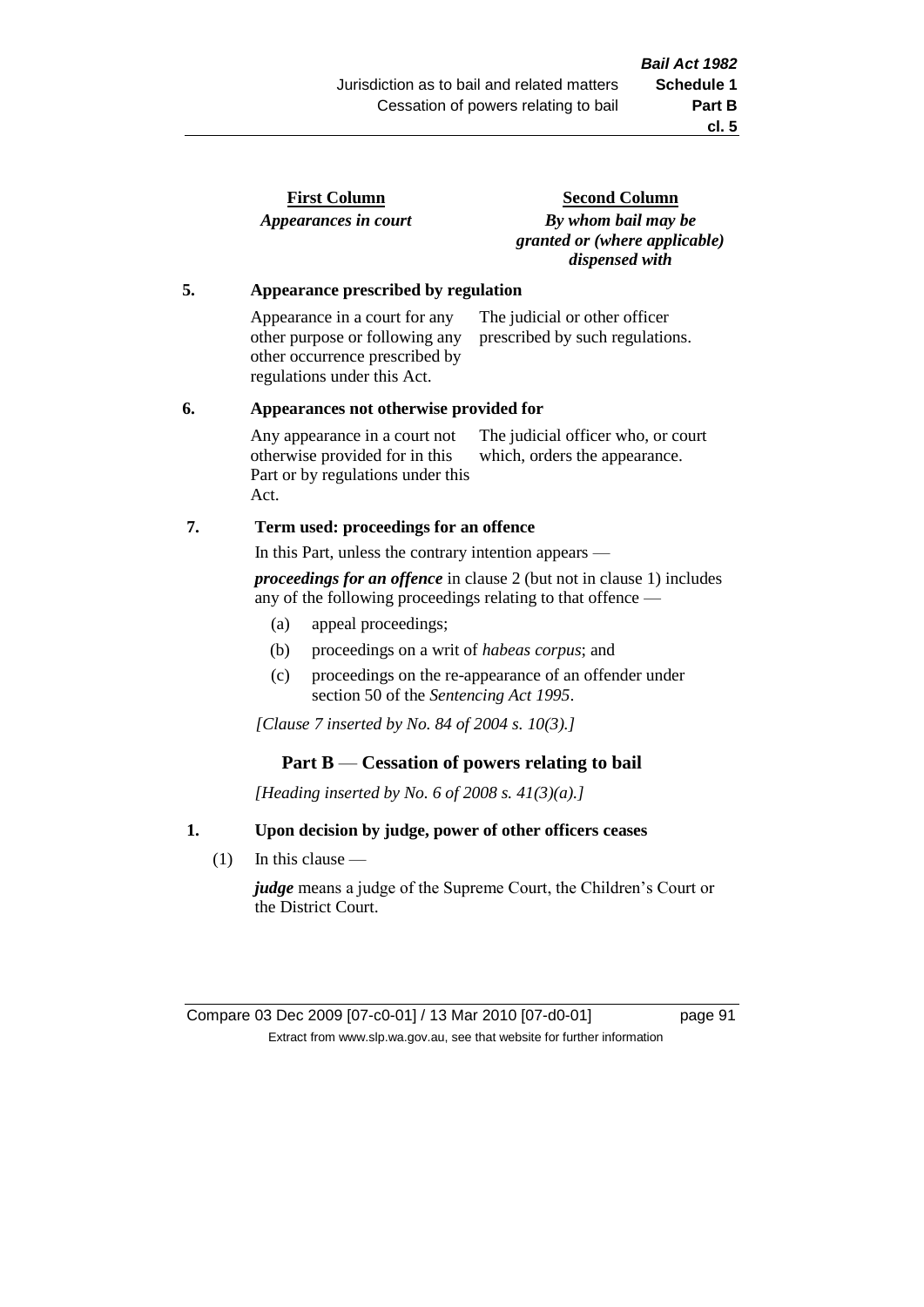- (2) After a judge has granted or refused bail for an appearance by an accused the power to grant bail for that appearance ceases to be vested  $in -$ 
	- (a) any judicial officer whose jurisdiction is inferior to that of the judge; or
	- (b) any authorised officer.
- (3) After a judge has dispensed with the requirement for bail for an appearance by an accused the power to grant or refuse bail for that appearance ceases to be vested in any officer referred to in subclause  $(2)(a)$  or  $(b)$ .

*[Clause 1 inserted by No. 6 of 2008 s. 41(3)(b).]*

#### **1A. Upon decision by Court of Appeal, other powers cease**

After the Court of Appeal on an appeal under section 15A —

- (a) has granted or refused bail for an appearance by an accused, the power to grant or refuse bail for that appearance; or
- (b) has dispensed with the requirement for bail for an appearance by an accused, the power to grant or refuse bail for that appearance,

ceases to be vested in any judicial officer or in any authorised officer.

*[Clause 1A inserted by No. 6 of 2008 s. 41(3)(b).]*

#### **2. Upon decision by judicial officer, his power and that of his peers ceases**

Except where clause 4 applies, the power to grant, refuse or dispense with bail for an appearance by an accused ceases to be vested in any judicial officer (including a judge of the Supreme Court) after he, or another judicial officer whose jurisdiction is co-extensive with his, has granted, refused or dispensed with bail for that appearance.

*[Clause 2 amended by No. 84 of 2004 s. 82; No. 6 of 2008 s. 41(3)(c) and (d).]*

page 92 Compare 03 Dec 2009 [07-c0-01] / 13 Mar 2010 [07-d0-01] Extract from www.slp.wa.gov.au, see that website for further information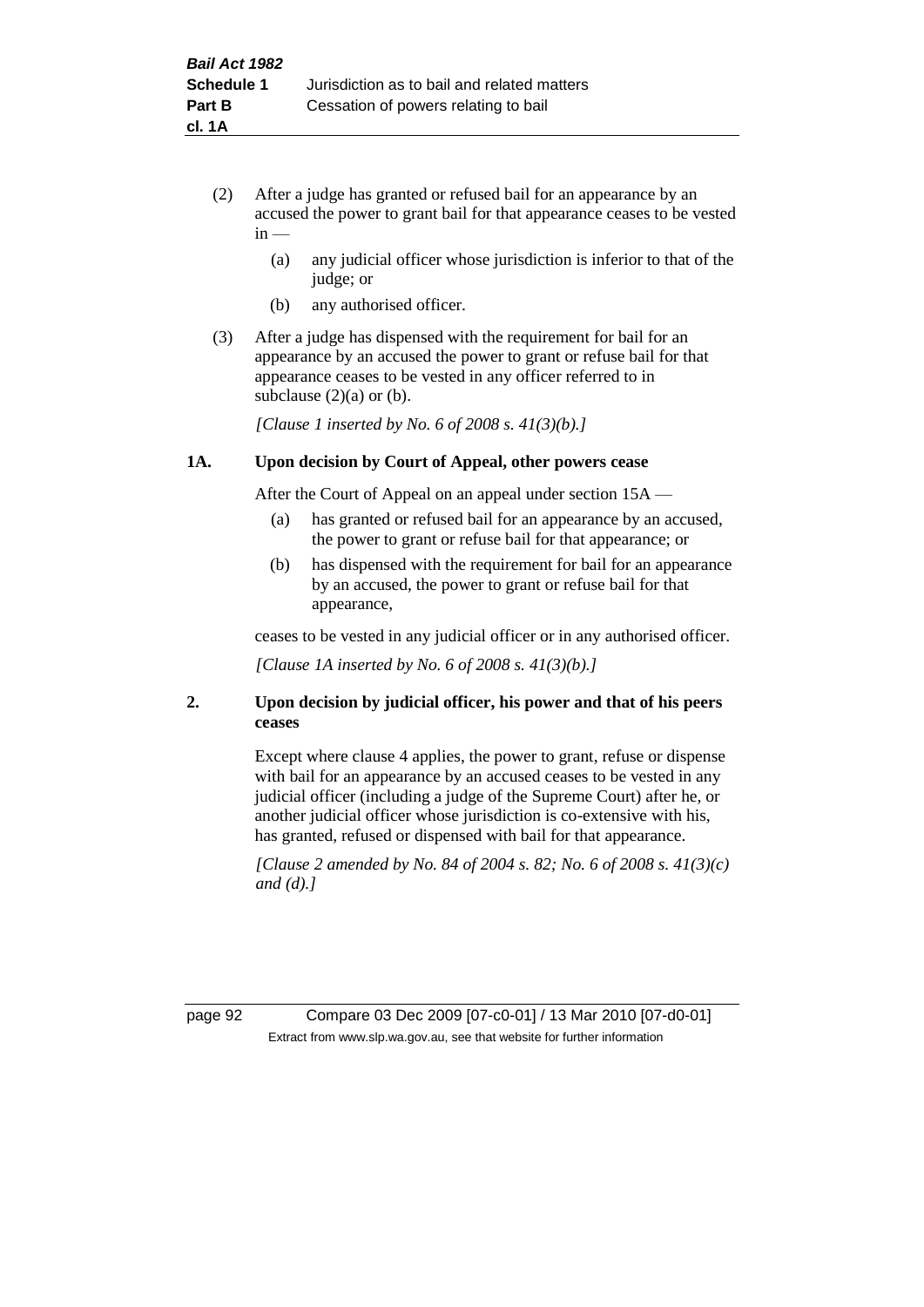#### **3. Cessation of power upon refusal of bail for initial appearance**

- (1) After an authorised officer has refused bail for an initial appearance by an accused, the power to grant bail for that appearance ceases to be vested in another authorised officer, but a justice may nevertheless grant bail for that appearance.
- (2) After a justice has refused bail for an initial appearance by an accused, the power to grant bail for that appearance ceases to be vested in an authorised officer or another justice.

*[Clause 3 inserted by No. 6 of 2008 s. 41(3)(e).]*

#### **4. Judicial officer's powers where accused proves new facts or changed circumstances**

Notwithstanding clause 2, where an accused has been refused bail for an appearance or has been granted bail therefor on terms or conditions with which he is unable or unwilling to comply, the judicial officer who granted or refused bail or another judicial officer whose jurisdiction is co-extensive with his has power to grant bail for that appearance or to vary the terms or conditions of bail previously granted therefor if the accused makes application and satisfies him  $that -$ 

- (a) new facts have been discovered, new circumstances have arisen or the circumstances have changed since bail was previously granted or refused for that appearance;
- (b) he failed to adequately present his case for bail on the previous occasion when it was considered; or
- (c) where bail was granted subject to a home detention condition, he has, since the previous occasion when his case for bail was considered, complied with the home detention condition for a period of one month or more.

*[Clause 4 amended by No. 61 of 1990 s. 14; No. 84 of 2004 s. 82.]*

## **Part C — Manner in which jurisdiction to be exercised**

*[Heading deleted by No. 6 of 2008 s. 41(4)(a).]*

Compare 03 Dec 2009 [07-c0-01] / 13 Mar 2010 [07-d0-01] page 93 Extract from www.slp.wa.gov.au, see that website for further information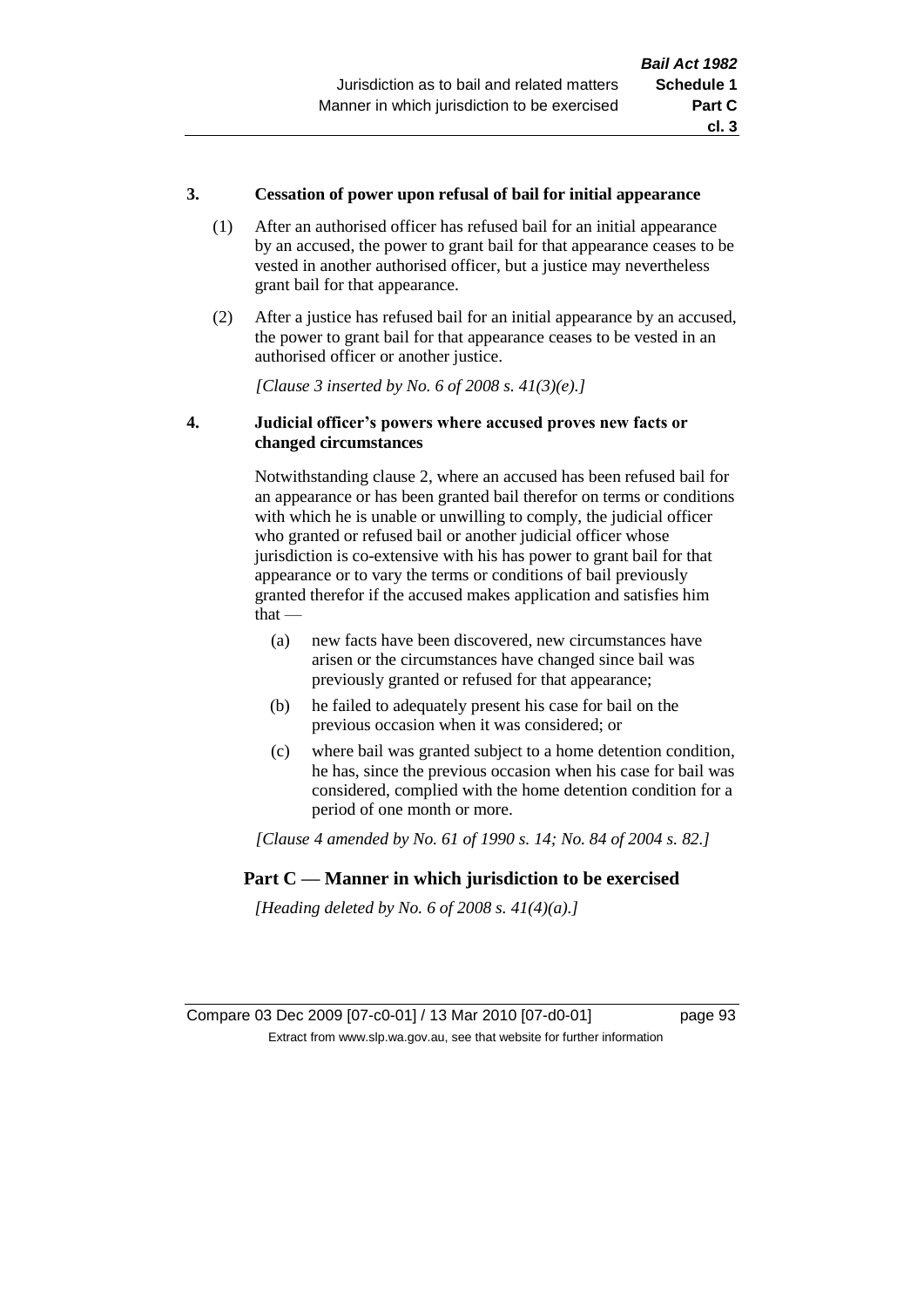#### **1. Bail before conviction to be at discretion of bail authority, except for a child**

Subject to clauses 3A and 3C, the grant or refusal of bail to an accused, other than a child, who is in custody awaiting an appearance in court before conviction for an offence shall be at the discretion of the judicial officer or authorised officer in whom jurisdiction is vested, and that discretion shall be exercised having regard to the following questions as well as to any others which he considers relevant —

- (a) whether, if the accused is not kept in custody, he may
	- (i) fail to appear in court in accordance with his bail undertaking;
	- (ii) commit an offence;
	- (iii) endanger the safety, welfare, or property of any person; or
	- (iv) interfere with witnesses or otherwise obstruct the course of justice, whether in relation to himself or any other person;
- (b) whether the accused needs to be held in custody for his own protection;
- (c) whether the prosecutor has put forward grounds for opposing the grant of bail;
- (d) whether, as regards the period when the accused is on trial, there are grounds for believing that, if he is not kept in custody, the proper conduct of the trial may be prejudiced;
- (e) whether there is any condition which could reasonably be imposed under Part D which would —
	- (i) sufficiently remove the possibility referred to in paragraphs (a) and (d);
	- (ii) obviate the need referred to in paragraph (b); or
	- (iii) remove the grounds for opposition referred to in paragraph (c);
- (f) where the accused is charged with an offence that is alleged to have been committed in respect of a child, whether a condition should be imposed under Part D requiring the

page 94 Compare 03 Dec 2009 [07-c0-01] / 13 Mar 2010 [07-d0-01] Extract from www.slp.wa.gov.au, see that website for further information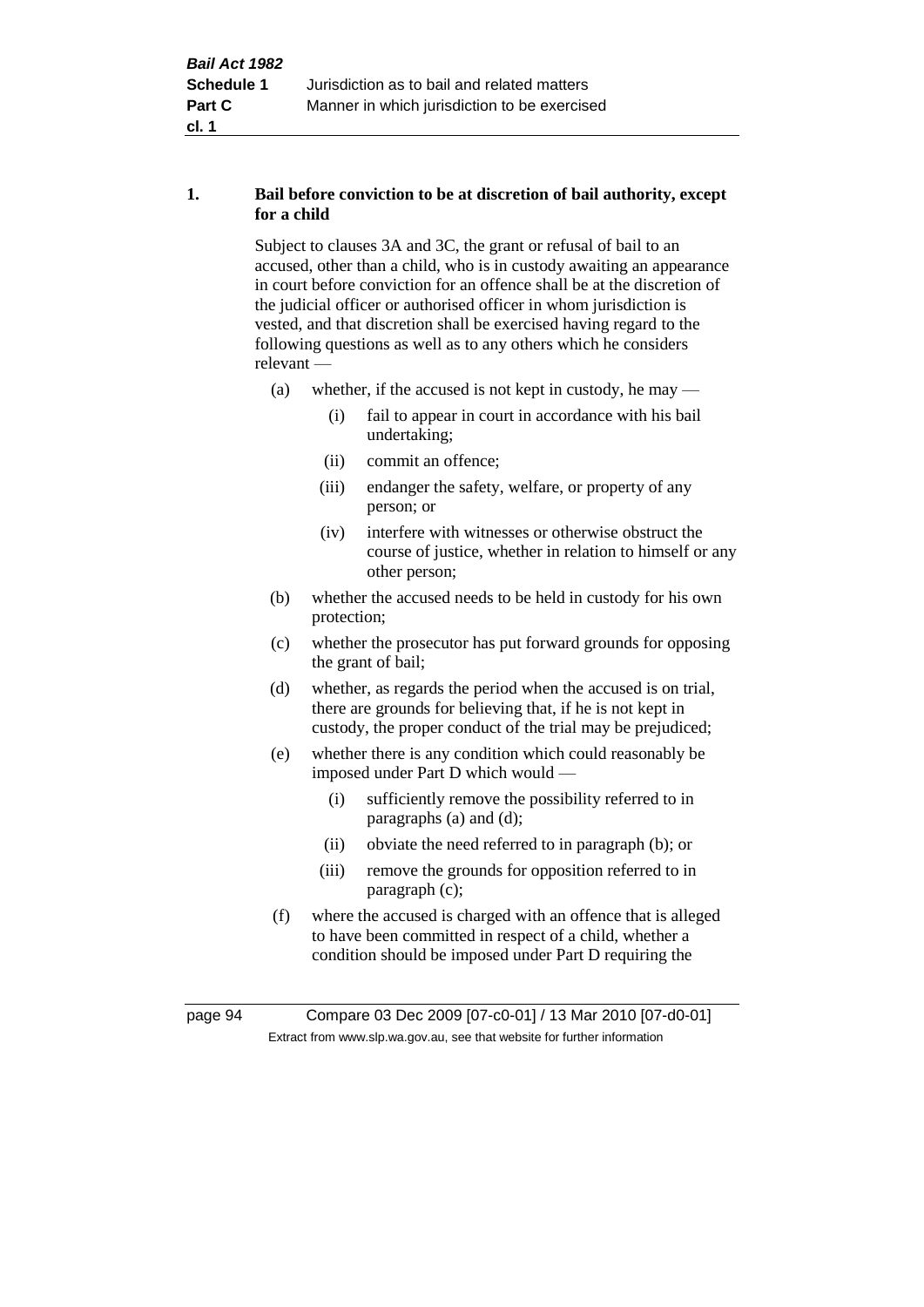accused to reside at a place other than the place where the child resides;

(g) whether the alleged circumstances of the offence or offences amount to wrongdoing of such a serious nature as to make a grant of bail inappropriate.

*[Clause 1 amended by No. 14 of 1992 s. 11; No. 45 of 1993 s. 10(2)(a); No. 54 of 1998 s. 8(a) and (b); No. 84 of 2004 s. 82; No. 6 of 2008 s. 41(4)(b).]*

#### **2. Child to have qualified right to bail**

 $(1)$  In this clause —

*responsible person* means a parent, relative, employer or other person who, in the opinion of the judicial officer or authorised officer, is in a position to both influence the conduct of the child and provide the child with support and direction.

- (2) Subject to subclause (3), a child accused who is in custody awaiting an appearance in court before conviction for an offence has a right to be granted bail unless —
	- (a) in the opinion of the judicial officer or authorised officer in whom jurisdiction is vested —
		- (i) one or more of the questions set out in clause  $1(a)$ , (b), (d) and (g) must be answered in the affirmative; and
		- (ii) there is no condition which he could reasonably impose under Part D which would satisfy the relevant provision of clause 1(e);
		- or
	- (b) there is no responsible person willing to enter into an undertaking of the kind described in subclause  $(3)(c)$ ,

and if the child is refused bail he shall be dealt with in accordance with section 19(2) of the *Young Offenders Act 1994*.

- (3) The right of a child accused under subclause (2) is subject to
	- (a) clauses 3A and 3C; and
	- *[(b) deleted]*

Compare 03 Dec 2009 [07-c0-01] / 13 Mar 2010 [07-d0-01] page 95 Extract from www.slp.wa.gov.au, see that website for further information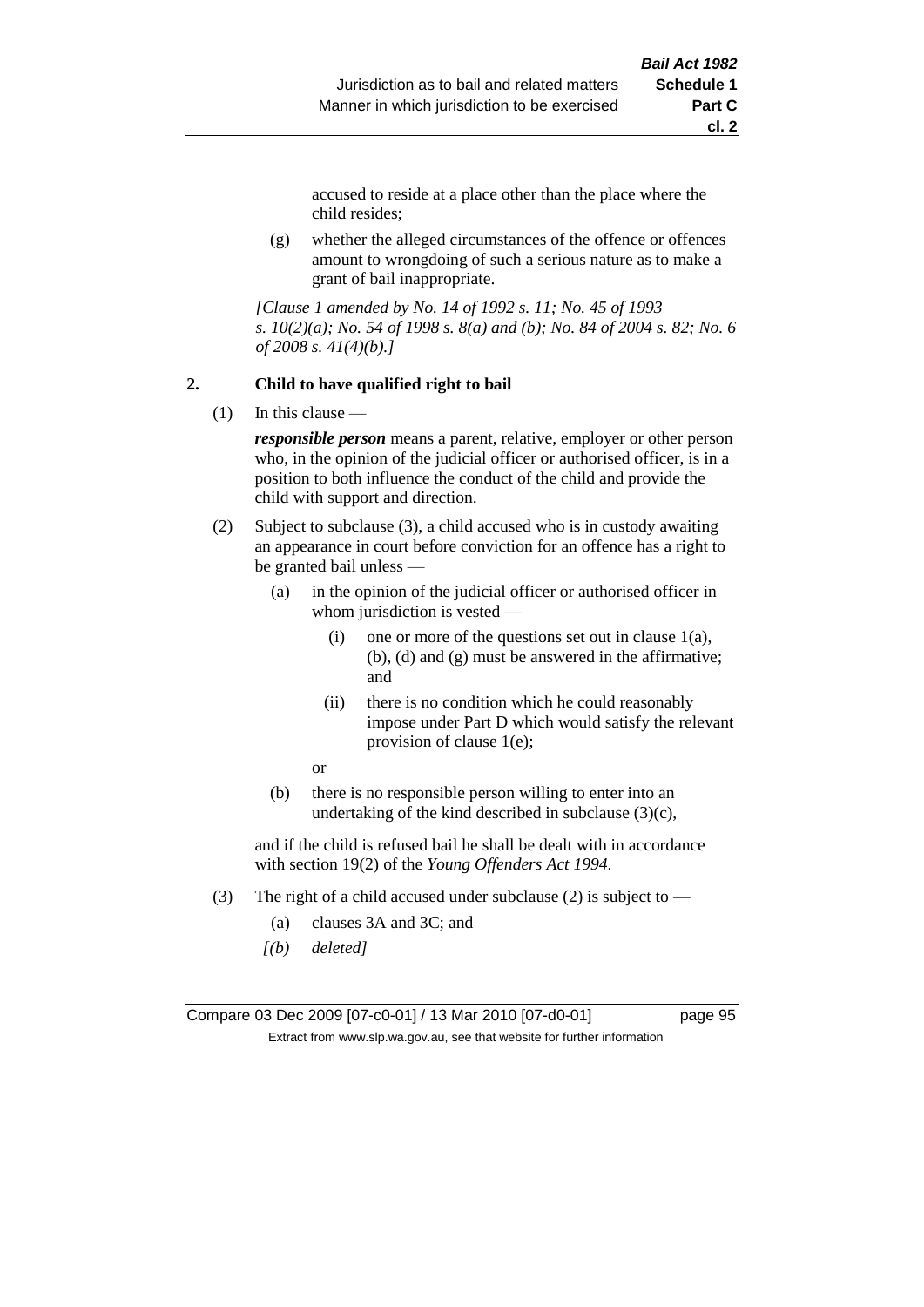|    |     | (c)                                       | there being imposed as a condition on the grant of bail a<br>requirement that before the release of the child on bail a<br>responsible person undertakes in writing in the approved form<br>to ensure that the child complies with any requirement of his<br>bail undertaking mentioned in section $28(2)(a)$ , (b), (c) |
|----|-----|-------------------------------------------|--------------------------------------------------------------------------------------------------------------------------------------------------------------------------------------------------------------------------------------------------------------------------------------------------------------------------|
|    | (4) |                                           | and $(d)$ .<br>Subclauses $(2)(b)$ and $(3)(c)$ do not apply to a child accused if it<br>appears to the judicial officer or authorised officer that the accused —                                                                                                                                                        |
|    |     | (a)                                       | is over the age of 17 years; and                                                                                                                                                                                                                                                                                         |
|    |     | (b)                                       | has sufficient maturity to live independently without the<br>guidance or control of a parent or guardian.                                                                                                                                                                                                                |
|    | (5) | $if -$                                    | For the purposes of this clause, the provisions of sections 46, 47, 48,<br>54, 55(2), 60 and $67(2)(a)(iv)$ apply with all necessary changes as                                                                                                                                                                          |
|    |     | (a)                                       | references in those provisions to a surety and a surety<br>undertaking were references to a responsible person and to an<br>undertaking referred to in subclause $(3)(c)$ respectively; and                                                                                                                              |
|    |     | (b)                                       | section $54(1)(b)(i)$ read as follows —                                                                                                                                                                                                                                                                                  |
|    |     | $\boldsymbol{\zeta}$ $\boldsymbol{\zeta}$ |                                                                                                                                                                                                                                                                                                                          |
|    |     |                                           | (i)<br>a person who has entered into an undertaking<br>referred to in clause $2(3)(c)$ of Part C of<br>Schedule 1 should no longer be regarded as a<br>responsible person for the purposes of that<br>clause, or is dead;<br>,,                                                                                          |
|    | (6) |                                           | Where a child accused is released on bail his right to be at liberty is<br>subject to the exercise of the powers in section 17A.                                                                                                                                                                                         |
|    |     |                                           | [Clause 2 inserted by No. 45 of 1993 s. $10(2)(b)$ ; amended by No. 57<br>of 1997 s. 21(3)(a); No. 54 of 1998 s. 8(c); No. 34 of 2004 s. 251;<br>No. 84 of 2004 s. 82; No. 6 of 2008 s. $41(4)(c)$ and $43(4).$                                                                                                          |
| 3. |     |                                           | Matters relevant to consideration of clause 1(a)                                                                                                                                                                                                                                                                         |

In considering whether an accused may do any of the things mentioned in clause 1(a), the judicial officer or authorised officer

page 96 Compare 03 Dec 2009 [07-c0-01] / 13 Mar 2010 [07-d0-01] Extract from www.slp.wa.gov.au, see that website for further information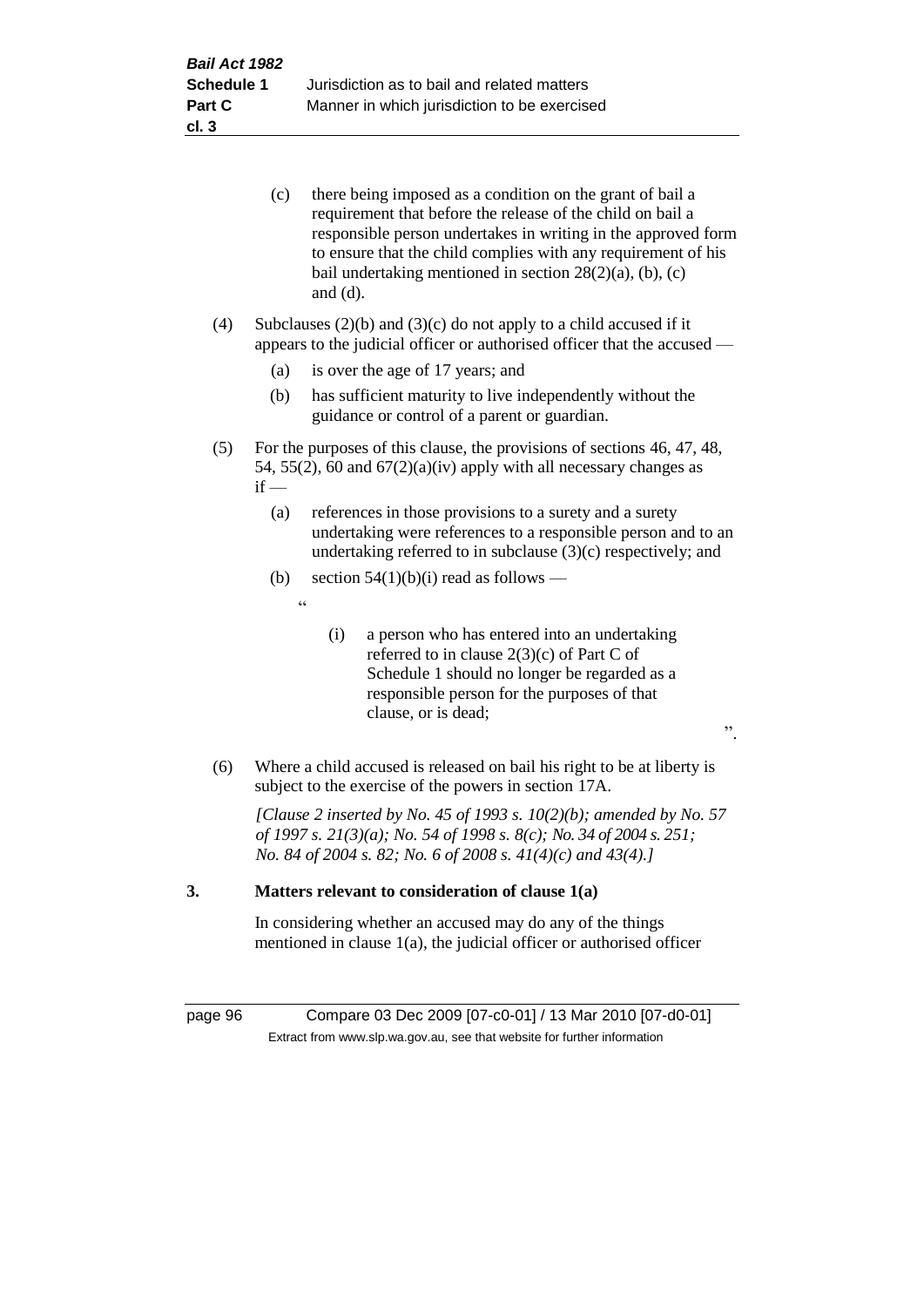shall have regard to the following matters, as well as to any others which he considers relevant —

- (a) the nature and seriousness of the offence or offences (including any other offence or offences for which he is awaiting trial) and the probable method of dealing with the accused for it or them, if he is convicted;
- (b) the character, previous convictions, antecedents, associations, home environment, background, place of residence, and financial position of the accused;
- (c) the history of any previous grants of bail to him; and
- (d) the strength of the evidence against him.

*[Clause 3 amended by No. 84 of 2004 s. 82.]*

#### **3A. Bail where serious offence committed while accused on bail for another serious offence**

- (1) Notwithstanding clause 1, 2 or 4 or any other provision of this Act, where —
	- (a) an accused is in custody
		- (i) awaiting an appearance in court before conviction for a serious offence; or
		- (ii) waiting to be sentenced or otherwise dealt with for a serious offence of which the accused has been convicted;

and

- (b) the serious offence is alleged to have been committed while the accused was —
	- (i) on bail for; or
	- (ii) at liberty under an early release order made in respect of,

another serious offence,

the judicial officer or (if section 16A does not apply) the authorised officer in whom jurisdiction is vested shall refuse to grant bail for the serious offence referred to in paragraph (a) unless the judicial officer or authorised officer —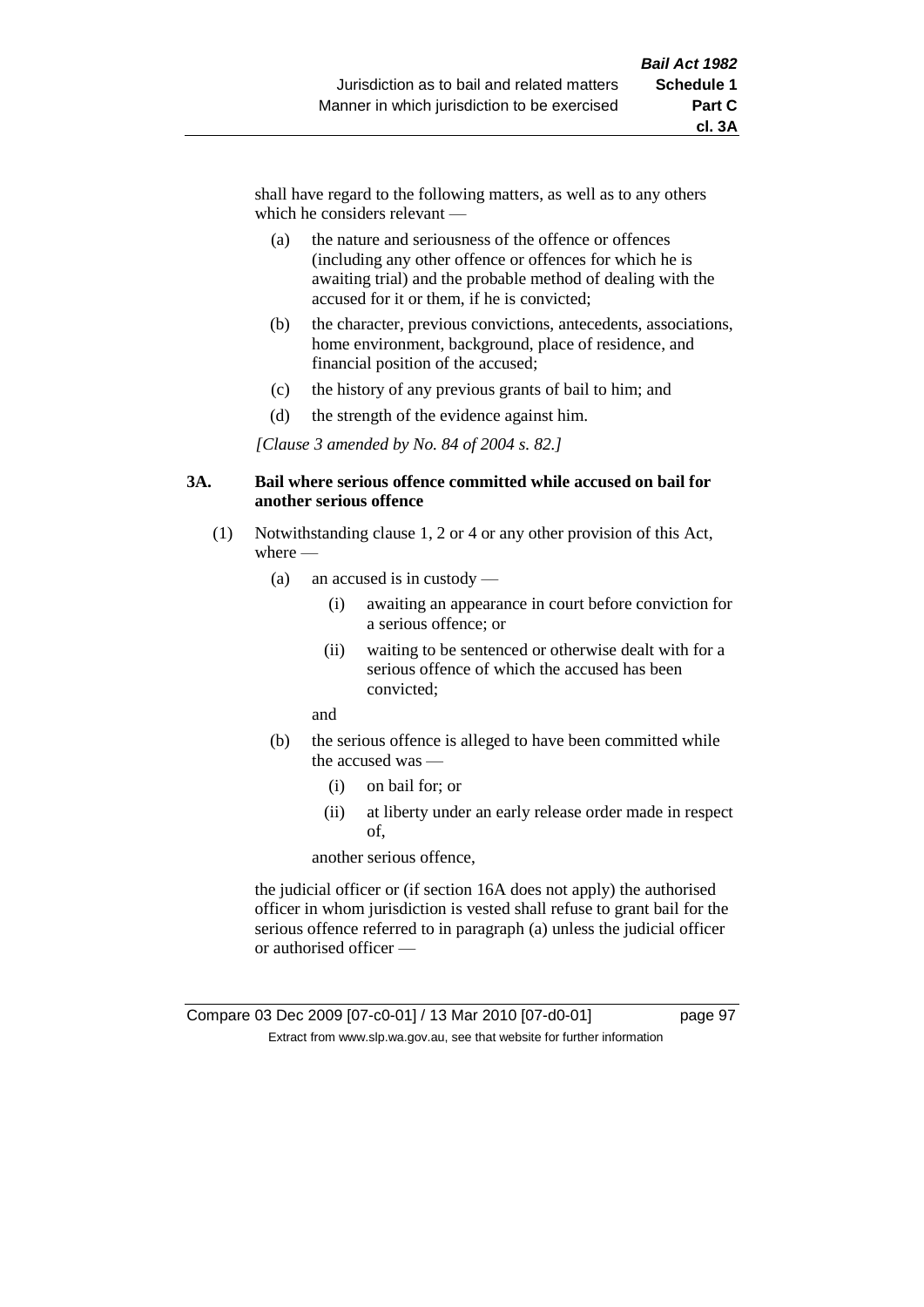- (c) is satisfied that there are exceptional reasons why the accused should not be kept in custody and, if clause 3B applies, is so satisfied only after complying with that clause; and
- (d) is also satisfied that bail may properly be granted having regard to the provisions of clauses 1 and 3 or, in the case of a child accused, clauses 2 and 3.
- (2) Notwithstanding section 7(1), where an accused is refused bail under subclause (1) for an appearance for a serious offence his case for bail need not be considered again under that subsection for an appearance for that offence unless he satisfies the judicial officer who may order his detention that —
	- (a) new facts have been discovered, new circumstances have arisen or the circumstances have changed since bail was refused; or
	- (b) he failed to adequately present his case for bail on the occasion of that refusal.
- (3) Where a child accused is refused bail under subclause (1) he shall be dealt with in accordance with section 19(2) of the *Young Offenders Act 1994*.

*[Clause 3A inserted by No. 45 of 1993 s. 10(2)(c); amended by No. 57 of 1997 s. 21(3)(b); No. 54 of 1998 s. 7 and 13(1); No. 84 of 2004 s. 82; No. 6 of 2008 s. 41(4)(d).]*

## **3B. Determination of exceptional reasons under clause 3A(1)**

- (1) This clause applies where it appears to the judicial officer or (if section 16A does not apply) the authorised officer that all or any of the acts alleged to constitute a serious offence referred to in clause 3A(1)(b) would, if proved in the appropriate proceedings, amount to a breach by the accused of a protective condition or order.
- (2) The judicial officer or authorised officer shall, before making a decision that there are exceptional reasons for the purposes of clause  $3A(1)(c)$ , make enquiry, or cause enquiry to be made, whether there has already been —
	- (a) any breach by the accused of the protective condition or order that has been proved in proceedings;

page 98 Compare 03 Dec 2009 [07-c0-01] / 13 Mar 2010 [07-d0-01] Extract from www.slp.wa.gov.au, see that website for further information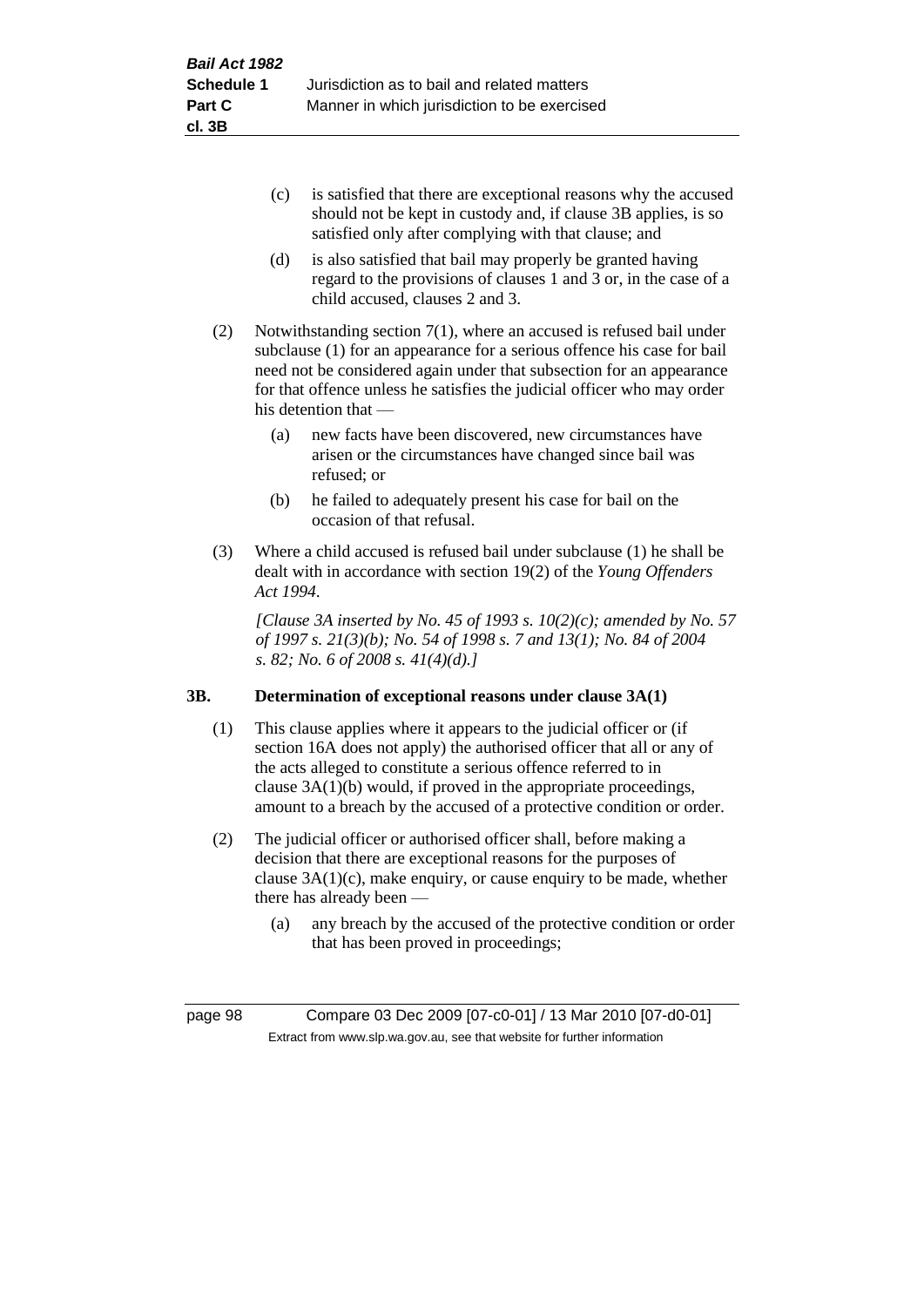- (b) any alleged breach by the accused of the protective condition or order that has not been so proved, including an allegation that has not been the subject of a prosecution or any other communication to any relevant official; or
- (c) any alleged breach by the accused of any other protective condition or order that has been the subject of a prosecution.
- (3) On becoming aware of any such alleged breach, the judicial officer or authorised officer shall give each person for whose protection a protective condition or order referred to in subclause (2) was imposed or made (a *relevant person*) a reasonable opportunity to give evidence by affidavit on matters relating to that protective condition or order.
- (4) The judicial officer or authorised officer shall in making any decision for the purposes of clause  $3A(1)(c)$  —
	- (a) give due weight to  $-$ 
		- (i) any evidence given under subclause (3);
		- (ii) any adverse effect that a grant of bail to the accused would have on a relevant person; and
		- (iii) any difficulty that a relevant person might have in proving any future breach of a protective condition or order;
	- (b) consider whether it would be appropriate to refuse bail and make a hospital order under section 5 of the *Criminal Law (Mentally Impaired Accused) Act 1996*;
	- (c) in the case of a condition imposed for a purpose mentioned in clause  $2(2)(c)$  or (d) of Part D, treat any alleged breach of the condition as a serious matter even if the conduct alleged to amount to the breach in itself appears to be trivial; and
	- (d) consider whether any alleged breach of a protective condition or order that has occurred shows that the purpose of the condition or order has not been achieved and that the accused should be kept in custody.
- (5) The provisions of this clause do not limit the matters that the judicial officer or authorised officer may take into account for the purposes of clause  $3A(1)(c)$ .
- (6) In this clause —

Compare 03 Dec 2009 [07-c0-01] / 13 Mar 2010 [07-d0-01] page 99 Extract from www.slp.wa.gov.au, see that website for further information

**cl. 3B**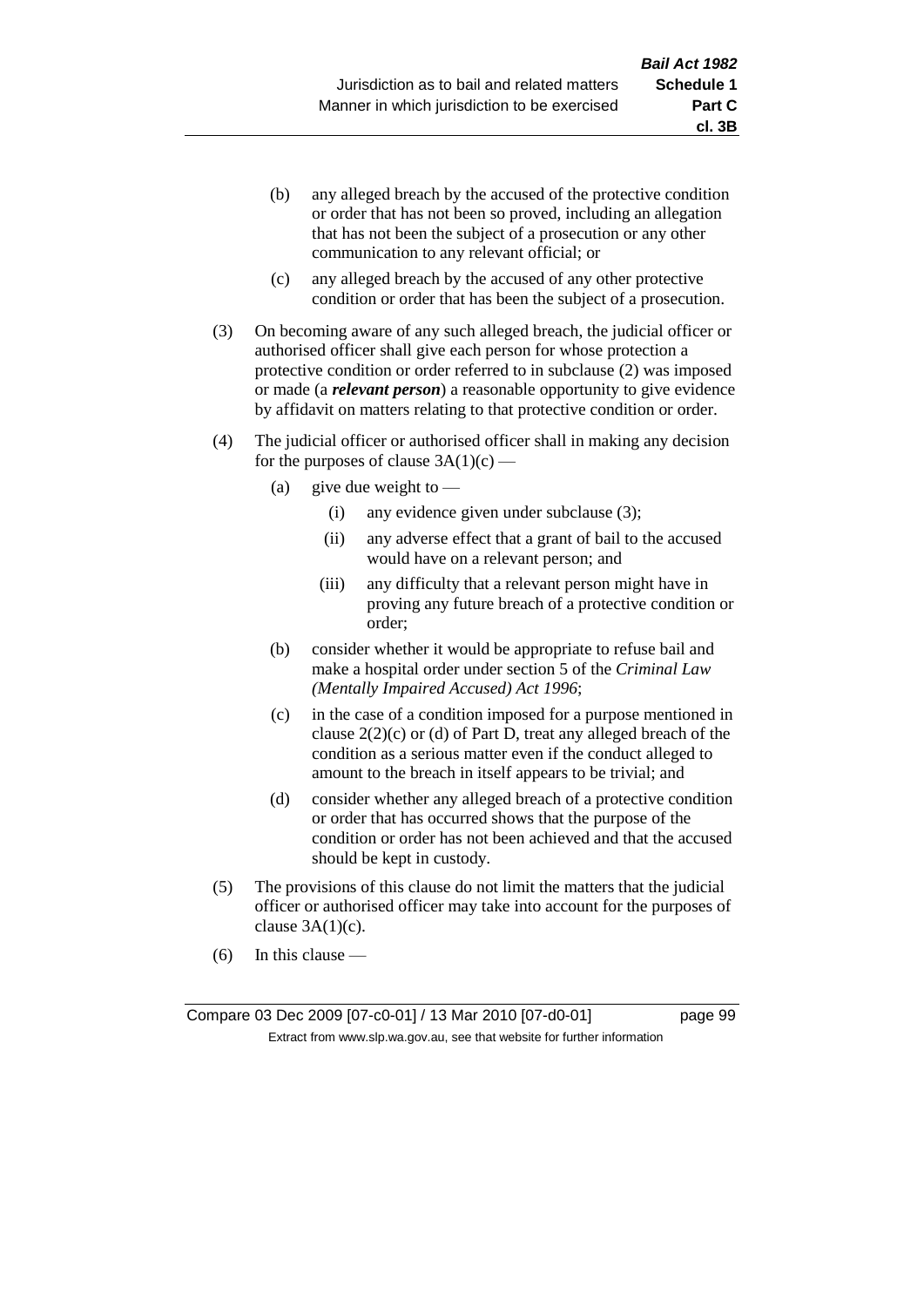*protective condition or order* means —

- (a) a condition imposed for a purpose mentioned in clause  $2(2)(c)$  or (d) of Part D;
- (b) a violence restraining order or a police order under the *Restraining Orders Act 1997*; or
- (c) a Part VII order under the *Justices Act 1902* <sup>3</sup>
	- (i) that under section 86 of the *Restraining Orders Act 1997* is taken to be a misconduct restraining order under that Act; and
	- (ii) that shows on the face of the order that the causing or threatening of personal injury by the accused was a ground for the making of the order.

*[Clause 3B inserted by No. 54 of 1998 s. 13(2); amended by No. 38 of 2004 s. 60; No. 59 of 2004 s. 141; No. 84 of 2004 s. 11 and 82.]*

#### **3C. Bail in murder cases**

Notwithstanding clause 1, 2 or 4 or any other provision of this Act, where an accused is in custody —

- (a) awaiting an appearance in court before conviction for an offence of murder; or
- (b) waiting to be sentenced or otherwise dealt with for an offence of murder of which the accused has been convicted,

the judicial officer in whom jurisdiction is vested shall refuse to grant bail for the offence unless the judicial officer is satisfied that —

- (c) there are exceptional reasons why the accused should not be kept in custody; and
- (d) bail may properly be granted having regard to the provisions of clauses 1 and 3 or, in the case of a child, clauses 2 and 3.

*[Clause 3C inserted by No. 6 of 2008 s. 41(4)(e); amended by No. 29 of 2008 s. 24(7).]*

#### **4. Bail after conviction: accused awaiting sentence**

(1) Subject to clauses 3A and 3C, the grant or refusal of bail to an accused, other than a child, who is in custody waiting to be sentenced or otherwise dealt with for an offence of which the accused has been

page 100 Compare 03 Dec 2009 [07-c0-01] / 13 Mar 2010 [07-d0-01] Extract from www.slp.wa.gov.au, see that website for further information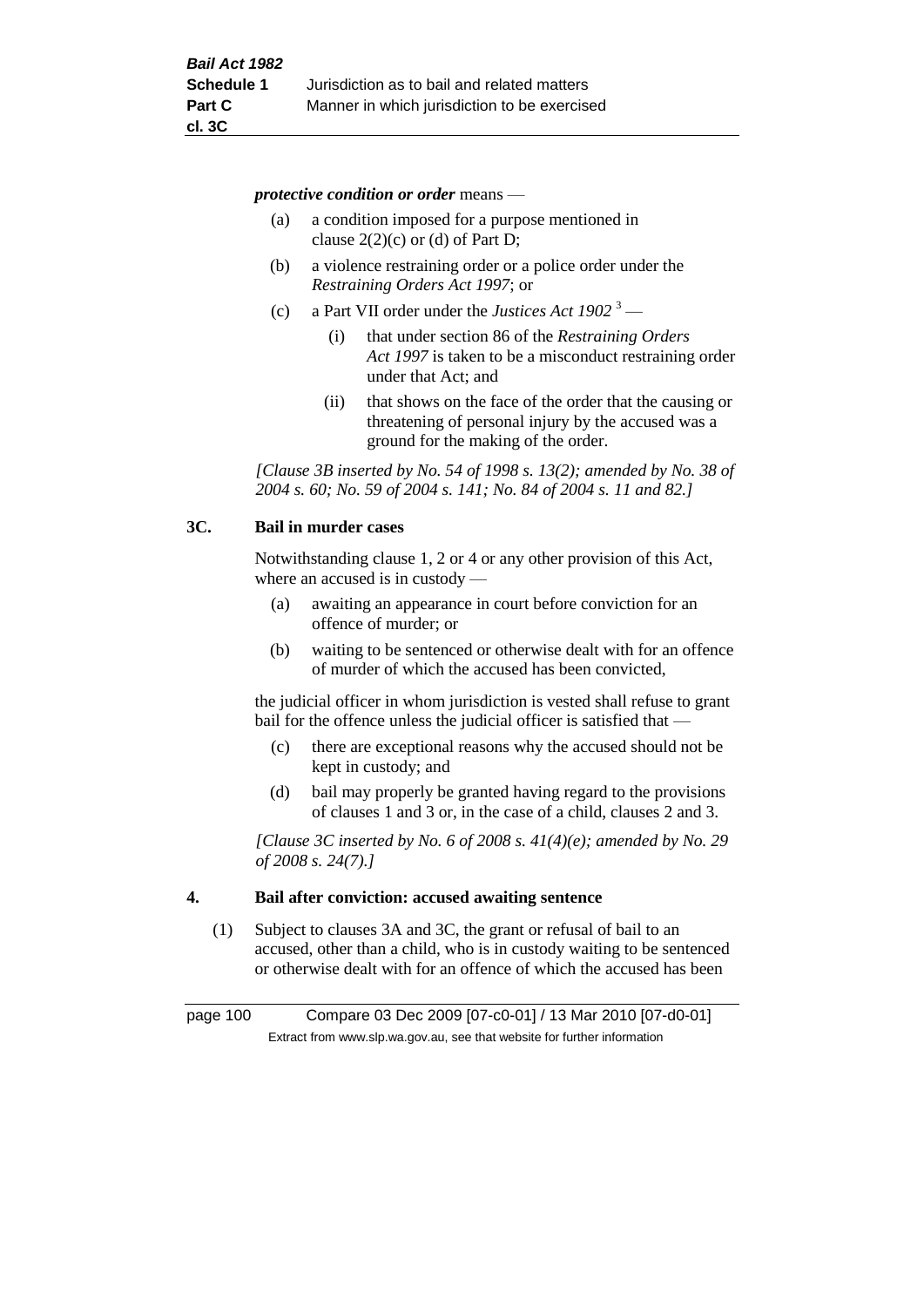**cl. 4A**

convicted shall be at the discretion of the judicial officer in whom jurisdiction is vested, and that discretion shall be exercised having regard to the questions set out in clause 1 as well as to any others which the judicial officer considers relevant.

(2) A child accused who is in custody waiting to be sentenced or otherwise dealt with for an offence of which the child accused has been convicted has the same right to be granted bail as a child accused referred to in clause 2(2), and the provisions of clause 2 apply accordingly.

*[Clause 4 inserted by No. 6 of 2008 s. 41(4)(f).]*

#### **4A. Bail after conviction: accused awaiting disposal of appeal**

In deciding whether or not to grant bail to an accused who is in custody waiting for the disposal of appeal proceedings, the judicial officer shall consider whether there are exceptional reasons why the accused should not be kept in custody, and shall only grant bail to the accused if satisfied that —

- (a) exceptional reasons exist; and
- (b) it is proper to do so having regard to the provisions of clauses 1 and 3 or, in the case of a child, clauses 2 and 3.

*[Clause 4A inserted by No. 6 of 2008 s. 41(4)(f).]*

#### **5. Exception for bail for an appeal under the** *Criminal Appeals Act 2004* **Part 2**

Clause 4A does not apply to the bail of a person who is awaiting the disposal of appeal proceedings under Part 2 of the *Criminal Appeals Act 2004*; such a person shall be deemed for the purposes of this Part to be awaiting an appearance in court before conviction for an offence.

*[Clause 5 inserted by No. 33 of 1989 s. 18; amended by No. 59 of 2004 s. 141; No. 84 of 2004 s. 11; No. 6 of 2008 s. 41(4)(g).]*

Compare 03 Dec 2009 [07-c0-01] / 13 Mar 2010 [07-d0-01] page 101 Extract from www.slp.wa.gov.au, see that website for further information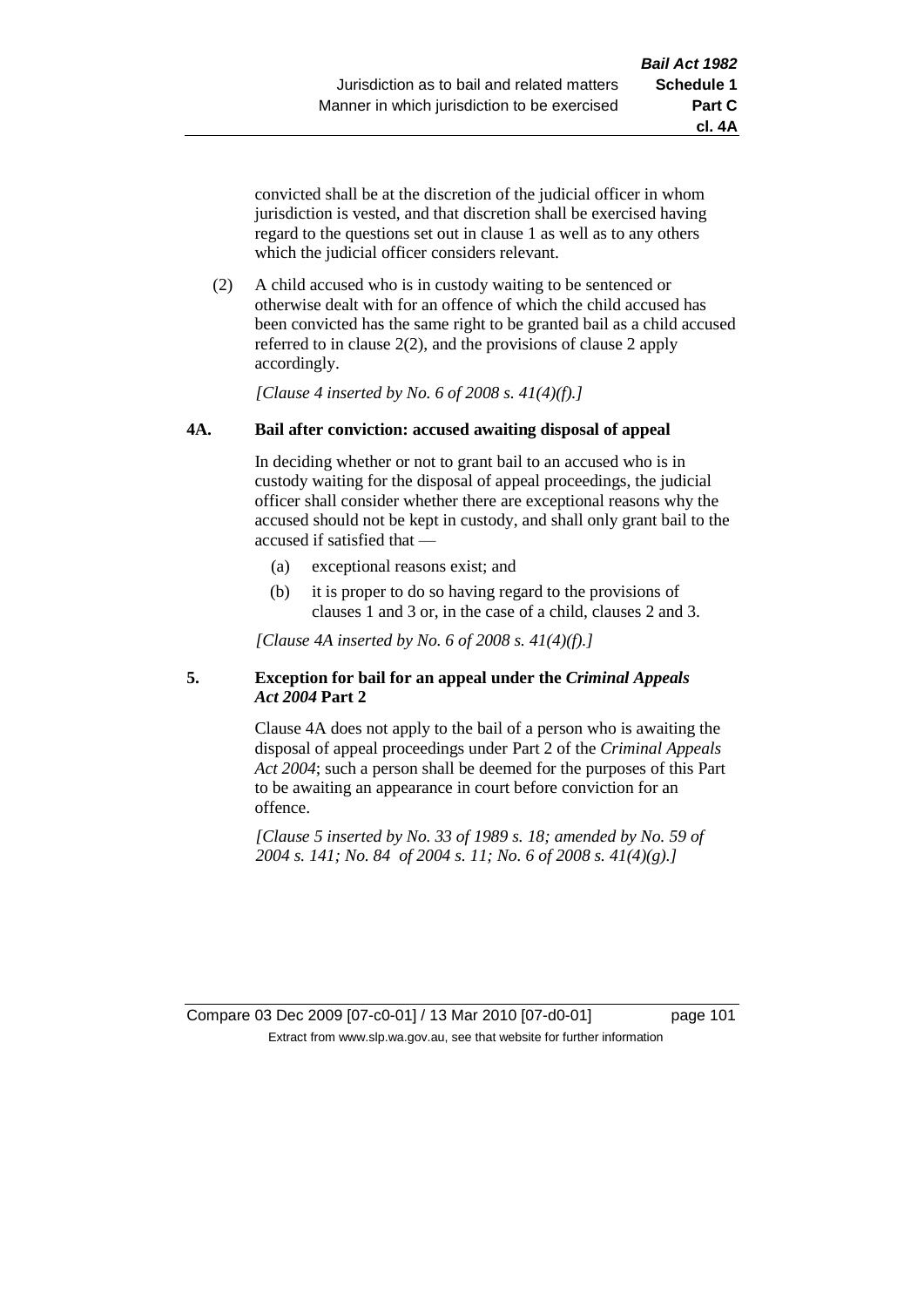#### **6. Bail of people on community orders etc.**

For the purpose of determining whether clause 4 applies, a person in custody —

- (a) under section 50, 79, 84E, 128, 129 or 132 of the *Sentencing Act 1995* in connection with a possible breach of a conditional release order, a sentence of suspended imprisonment or conditional suspended imprisonment or a community order imposed under that Act; or
- (b) under section 43 of the *Young Offenders Act 1994* in respect of an alleged breach of a youth community based order, an intensive youth supervision order or a conditional release order made under that Act,

is to be taken as not having been convicted of the offence for which the sentence was imposed.

*[Clause 6 inserted by No. 78 of 1995 s. 8; amended by No. 27 of 2004 s. 13(3).]*

*[Heading deleted by No. 6 of 2008 s. 41(4)(h).]*

## **7. Bail for initial appearance to be for not more than 30 days**

In fixing the terms of bail of an accused for his initial appearance in court for an offence, a justice or an authorised officer shall require him to make the appearance within the period of 30 days commencing on and including the day on which the accused was arrested for the offence.

*[Clause 7 amended by No. 84 of 2004 s. 82; No. 6 of 2008 s. 41(4)(i).]*

#### **8. Bail on adjournment in court of summary jurisdiction to be for not more than 30 days except by consent**

In fixing the terms of bail of an accused for an appearance in court after an adjournment of proceedings for an offence, a judicial officer sitting as a court of summary jurisdiction shall require him to make the appearance within the period of 30 days commencing on and including the day on which the proceedings are adjourned, unless the accused consents to appear on a later day.

page 102 Compare 03 Dec 2009 [07-c0-01] / 13 Mar 2010 [07-d0-01] Extract from www.slp.wa.gov.au, see that website for further information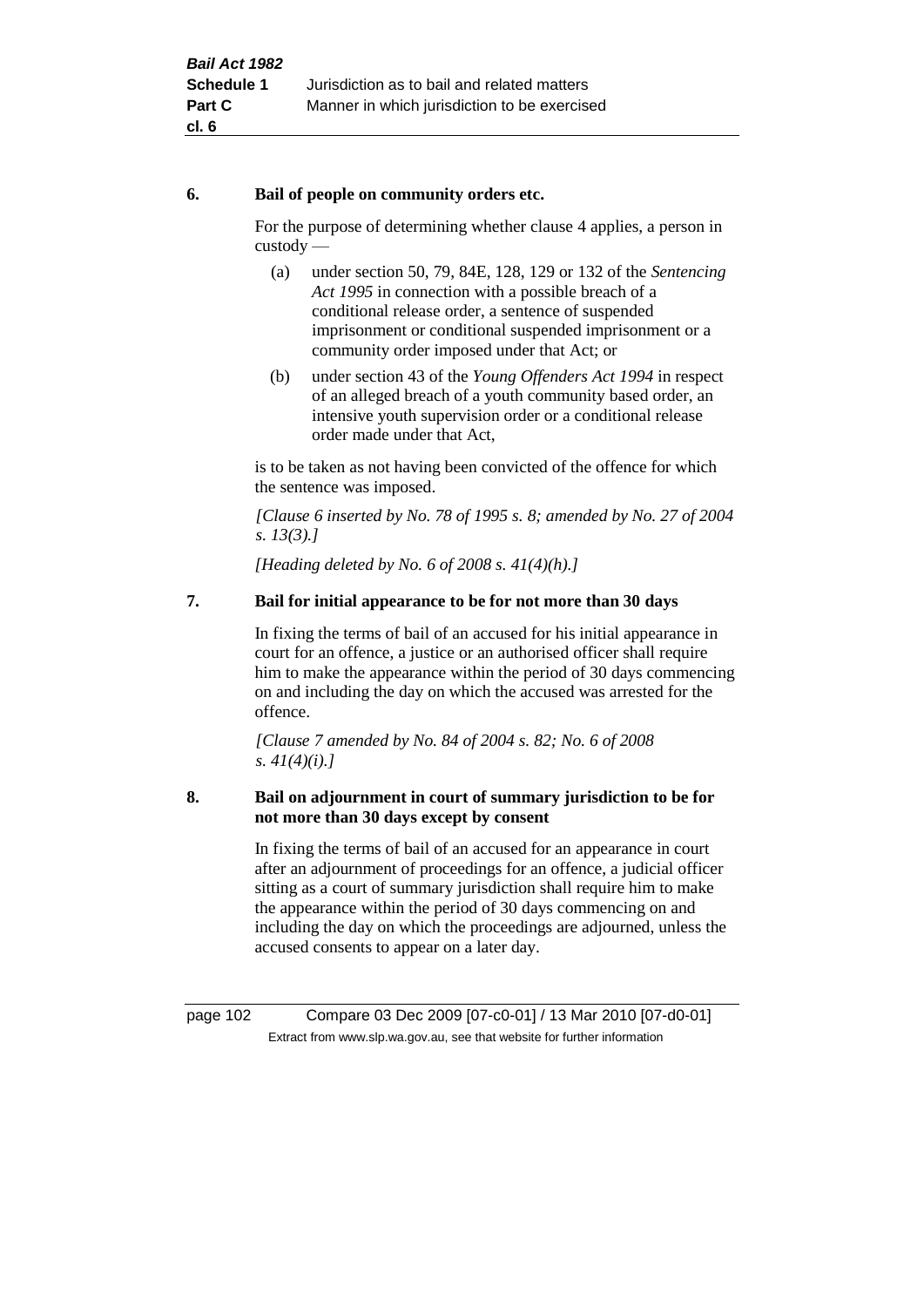*[Clause 8 amended by No. 49 of 1988 s. 90(c); No. 59 of 2004 s. 141; No. 84 of 2004 s. 82.]*

## **9. Provision as to calculation of time**

The periods specified in clauses 7 and 8 shall be calculated to include any Sunday or public holiday.

## **Part D — Conditions which may be imposed on a grant of bail**

#### **1. Conditions as to forfeiture and giving security may be imposed on the accused and sureties**

- (1) A judicial officer or authorised officer, on a grant of bail, may impose conditions under this clause if he considers that it is desirable to do so to ensure the performance of the accused's bail undertaking.
- (2) If a judicial officer or authorised officer considers that it is desirable as mentioned in subclause (1), he may in addition to releasing the accused on his bail undertaking impose any one or more of the following conditions —
	- (a) that the accused in his bail undertaking agree to forfeit a specified amount of money if he fails to comply with any requirement of his bail undertaking mentioned in section  $28(2)(a)$  or (b);
	- (b) that a surety or a specified number of sureties enter into a surety undertaking or surety undertakings whereby he or they agree to forfeit a specified amount or specified amounts of money if the accused fails to comply with any requirement of his bail undertaking mentioned in section 28(2)(a) or (b);
	- (c) that any of them the accused and the surety or sureties give security of a specified value, including the deposit of a specified amount of cash, for the performance of their respective obligations;
	- (d) that any of them the accused and the surety or sureties deposit with a specified officer any specified passbook or document relating to the title to, or ownership of, any account or other asset offered as security for the performance of their respective obligations; or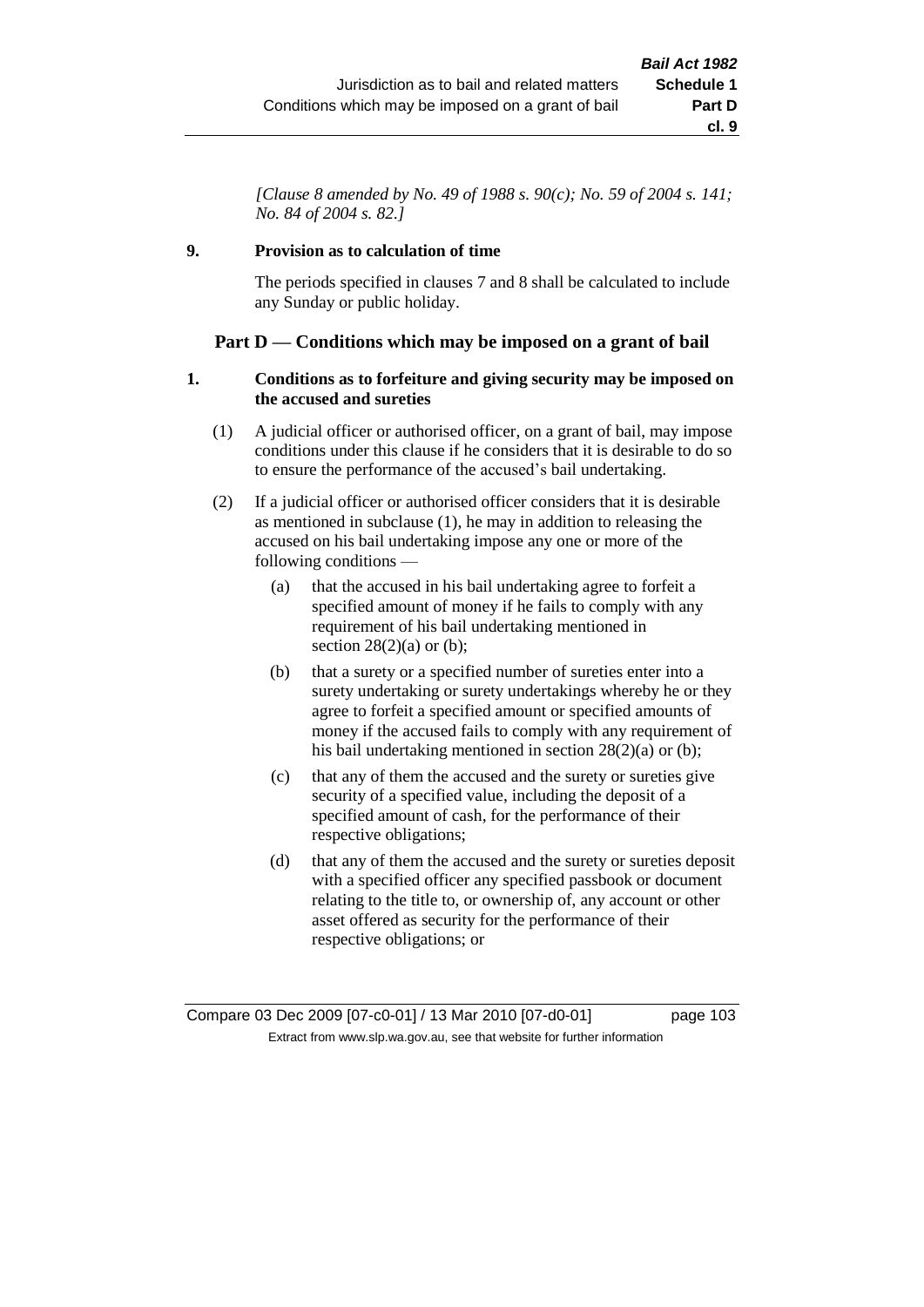- (e) that any of them the accused and the surety or sureties, at his or their own expense or otherwise, enter into such mortgage, charge, assignment or other transaction, or take such other step, as may be required, including completion of the necessary documents, to render any security effective and enforceable by the State.
- (3) The nature and sufficiency of any security, and the documentation therefor, required under subclause (2) shall be determined by the judicial officer or authorised officer who imposed the condition or, if no determination is so made —
	- (a) by the person before whom the bail undertaking is entered into, where the security is to be given by the accused; and
	- (b) where the security is to be given by a surety, by any person authorised under section 36 to approve the surety or before whom the surety undertaking is entered into.
- (4) When a bail undertaking ceases to have effect as provided in section 34(a) to (d), or upon an accused being acquitted of a charge under section  $51(1)$  or (2) or discharged from further proceedings therefor, each of them the accused, or where section 34(b) applies his personal representative, and any surety is entitled to have returned to him any security given under subclause (2).
- (5) When a surety undertaking ceases to have effect as provided in section  $47(a)$  to (f), a surety is entitled to have returned to him any security given under subclause (2).

*[Clause 1 amended by No. 65 of 2003 s. 121(3); No. 84 of 2004 s. 82; No. 6 of 2008 s. 18(3).]*

## **2. Other conditions which may be imposed**

- (1) A judicial officer or authorised officer, on a grant of bail, may impose conditions —
	- (a) to be complied with before the accused is released on bail or while the accused is on bail;
	- (b) as to the accused's conduct while on bail; or
	- (c) as to where the accused shall reside while on bail,

page 104 Compare 03 Dec 2009 [07-c0-01] / 13 Mar 2010 [07-d0-01] Extract from www.slp.wa.gov.au, see that website for further information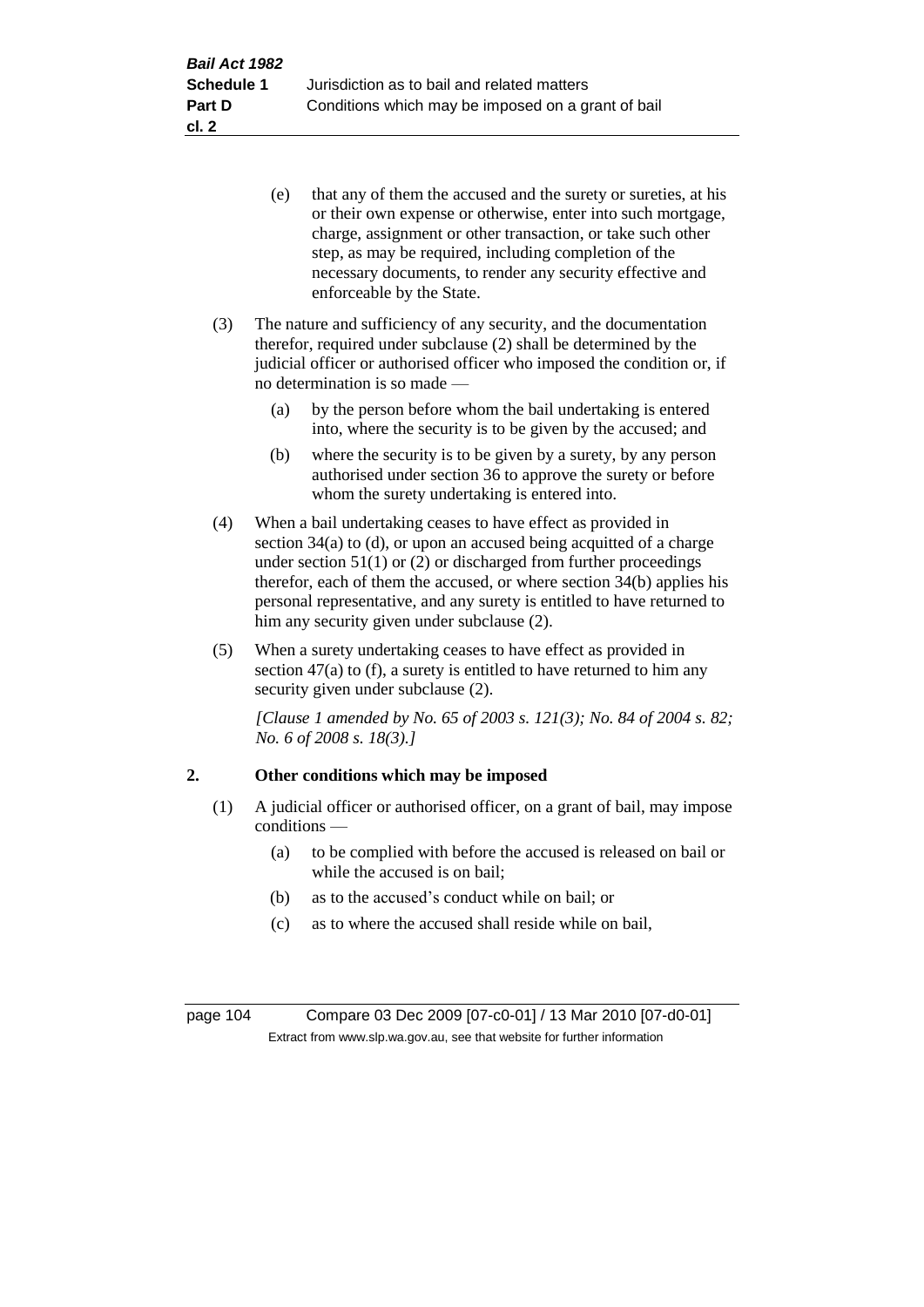if he considers that it is desirable for any purpose mentioned in subclause (2), (2b), (3) or (4).

- (1a) Without limiting subclause (1), a judicial officer or authorised officer shall, on a grant of bail to a child accused, consider whether it is desirable for any purpose mentioned in subclause (2) to impose a condition as to —
	- (a) any period in each day during which the child is to remain at a particular place;
	- (b) any person with whom the child is not to associate or communicate;
	- (c) any place that the child is not to frequent;
	- (d) the attendance by the child at a school or other educational institution; or
	- (e) any other matter,

and the judicial officer or authorised officer may impose any such condition.

- (2) Any condition may be imposed under subclause (1) or (1a) to ensure that an accused —
	- (a) appears in court in accordance with his bail undertaking;
	- (b) does not while on bail commit an offence;
	- (c) does not endanger the safety, welfare or property of any person;
	- (d) does not interfere with witnesses or otherwise obstruct the course of justice, whether in relation to himself or any other person; or
	- (e) as regards the period when the accused is on trial, does not prejudice the proper conduct of the trial.
- (2a) Before imposing a condition on a grant of bail for a purpose mentioned in subclause  $(2)(c)$  or  $(d)$  a judicial officer or authorised officer is to consider whether that purpose would be better served, or could be better assisted, by a restraining order made under the *Restraining Orders Act 1997* and whether, in the case of a judicial officer, to exercise the power in section 63 of that Act or, in the case of an authorised officer, to make a telephone application under that Act.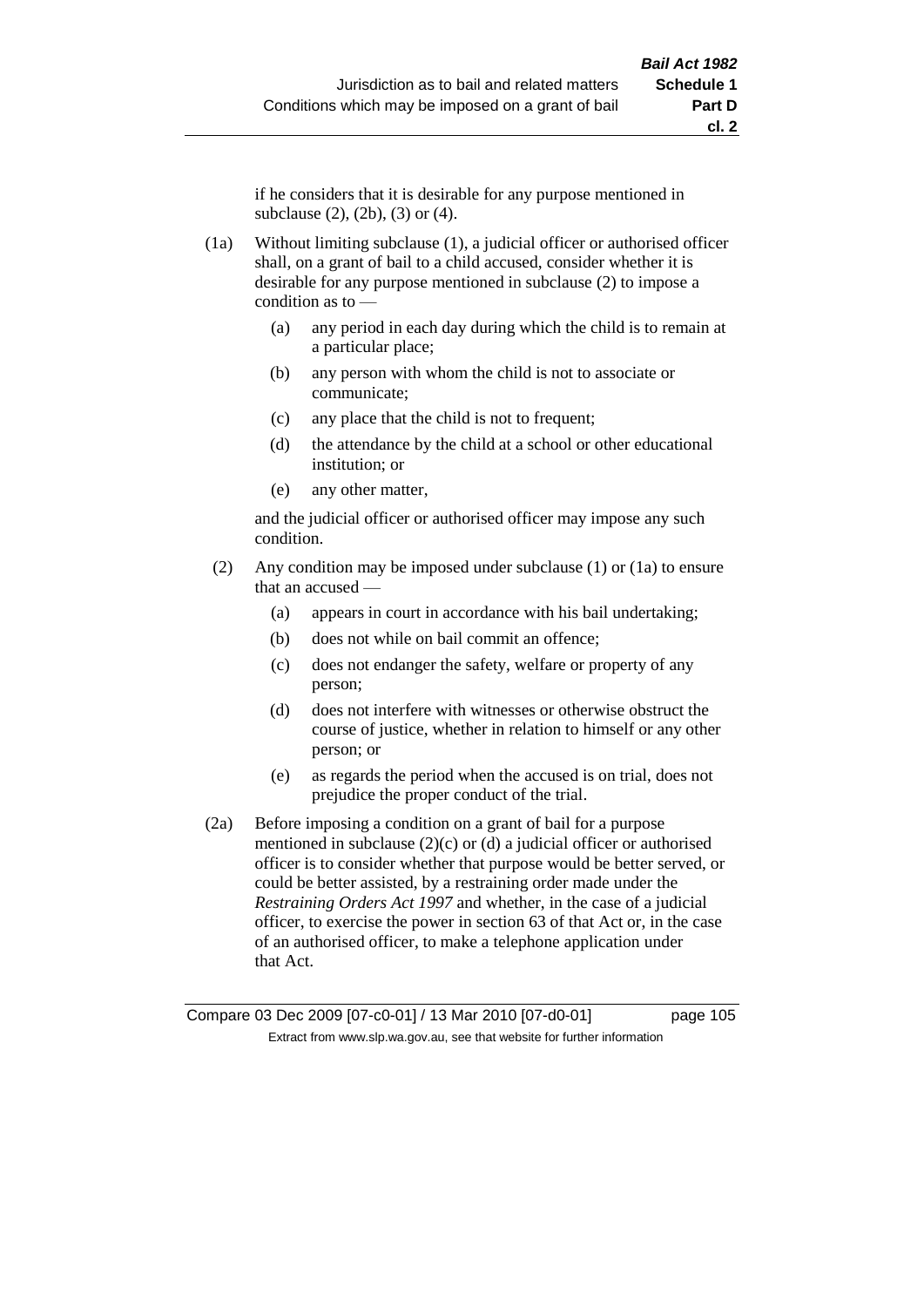- (2b) Where a judicial officer is of the opinion that the accused should while on bail —
	- (a) be counselled for a behavioural problem; or
	- (b) attend a course or programme that may assist with such a problem,

the judicial officer may under subclause (1) impose a condition for that purpose that requires the accused to —

- (c) attend a prescribed person to be counselled; or
- (d) attend a prescribed course or programme,

that is specified by the judicial officer in the condition.

- (3) Where a judicial officer who grants bail to an accused is of the opinion that the accused's physical condition ought to be examined the officer may, under subclause (1), impose any condition which the officer considers desirable for the purpose of ensuring that the accused is examined by a medical practitioner.
- (3a) Where a judicial officer who grants bail to an accused is of the opinion that the accused's mental condition ought to be examined the officer may, under subclause (1), impose any condition which the officer considers desirable for the purpose of ensuring that the accused's mental condition is examined including a condition —
	- (a) that the accused be examined by a medical practitioner or an authorised mental health practitioner (as defined in the *Mental Health Act 1996*) for the purpose of deciding whether to make a referral under section 29 of that Act;
	- (b) that the accused be admitted to an authorised hospital (as defined in the *Mental Health Act 1996*);
	- (c) that the accused be examined by a psychiatrist.
- (4) Where a judicial officer is of the opinion that an accused is suffering from alcohol or drug abuse and is in need of care or treatment either on that account, or to enable him to be prepared for his trial, the judicial officer may, under subclause (1), impose any condition which he considers desirable for the purpose of ensuring that the accused receives such care or treatment, including that he lives in, or from time to time attends at, a specified institution or place in order to receive such care or treatment.

page 106 Compare 03 Dec 2009 [07-c0-01] / 13 Mar 2010 [07-d0-01] Extract from www.slp.wa.gov.au, see that website for further information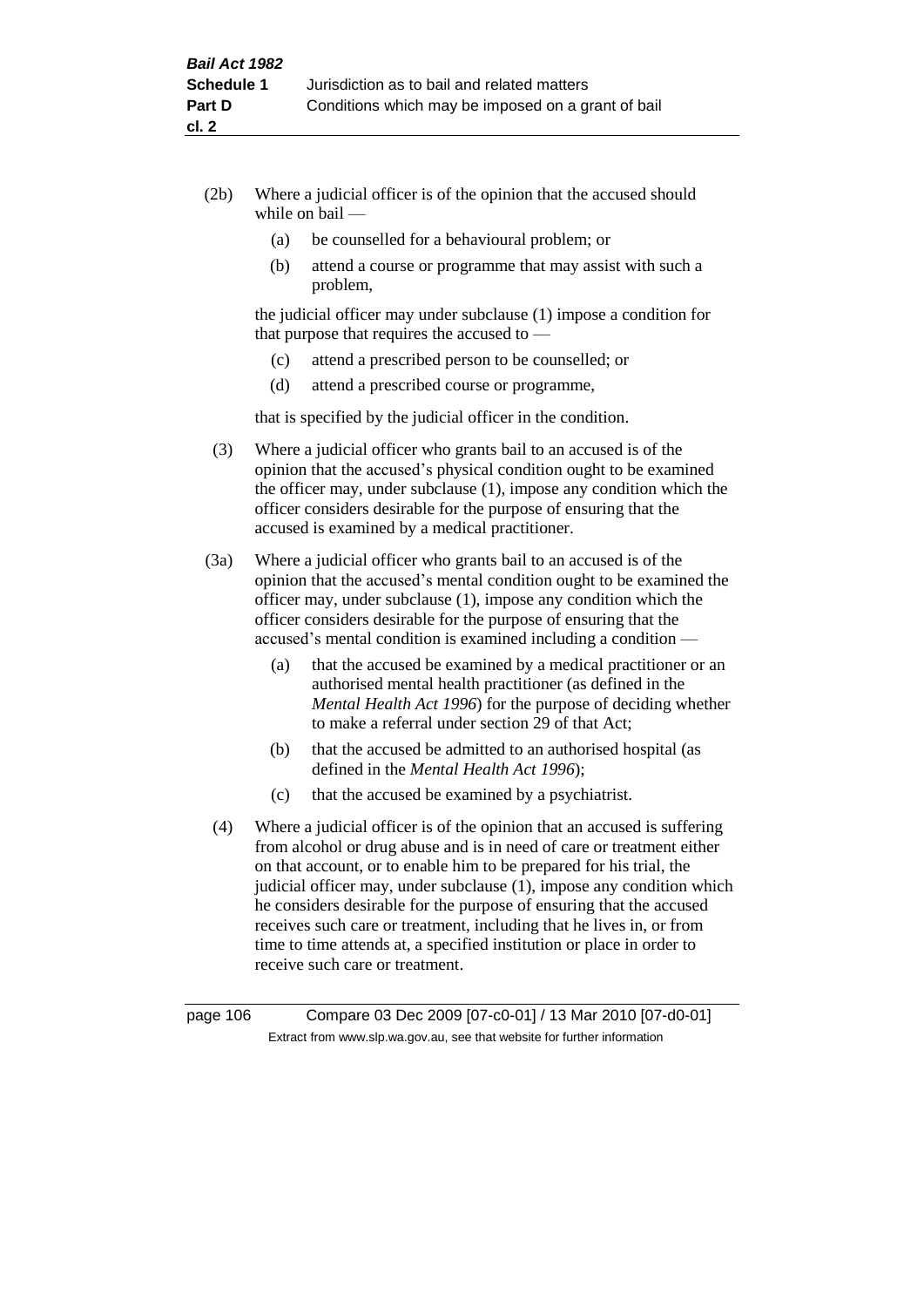- (5) Where a judicial officer imposes a condition for a purpose mentioned in subclause (2b), (3), (3a) or (4), the judicial officer shall cause to be sent to the person who is to counsel or examine the accused, or the place at which the accused is to attend, a statement of the reasons for imposing the condition.
- (6) Where a condition is imposed under this clause that an accused shall reside in premises established for the accommodation of persons to whom bail has been granted, that condition shall be deemed to include a further condition that the accused shall comply with such rules as are for the time being laid down for the maintenance of the good order of those premises, whether such rules are made under section 67 or by the authority responsible for the good order of the premises.
- (7) In this clause —

*medical practitioner* has the meaning given to that term in the *Medical Practitioners Act 2008* section 4; and

*psychiatrist* has the same meaning as it has in the *Mental Health Act 1996*.

*[Clause 2 amended by No. 45 of 1993 s. 10(3); No. 69 of 1996 s. 3; No. 54 of 1998 s. 12; No. 84 of 2004 s. 82; No. 22 of 2008 Sch. 3 cl. 4.]*

*[Clause 2. Modifications to be applied in order to give effect to Cross-border Justice Act 2008: clause altered 1 Nov 2009. See endnote 1M.]*

## **3. Home detention condition may be imposed**

- (1) A judicial officer may, subject to this clause, impose a home detention condition as a condition on a grant of bail.
- (2) A home detention condition shall not be imposed unless the accused is over the age of 17 years and the judicial officer is satisfied —
	- (a) after considering a report from a community corrections officer about the accused and his circumstances, that the accused is suitable to be subject to a home detention condition;

**cl. 3**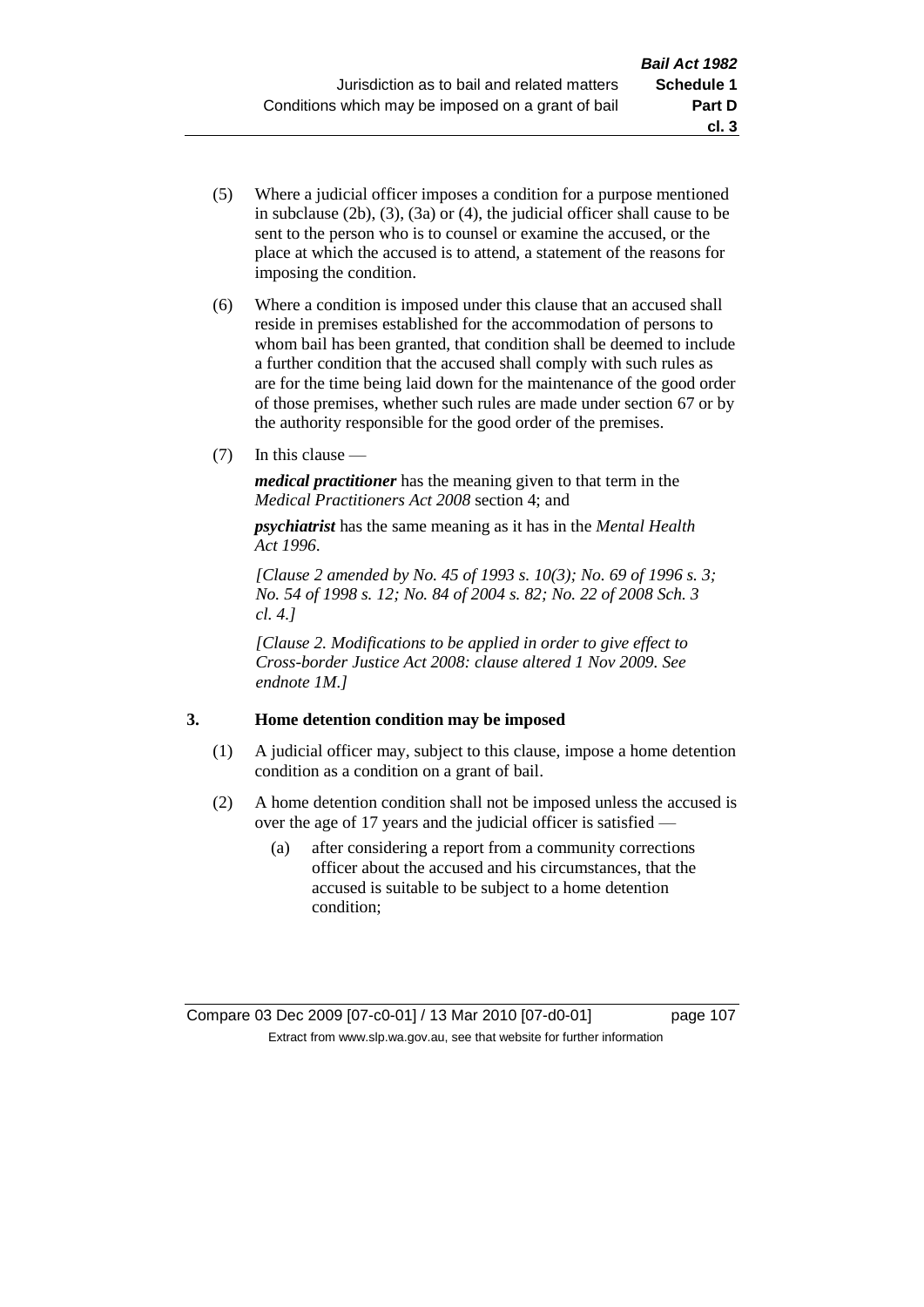- (b) that the place where it is proposed the accused will remain while subject to the home detention condition is a suitable place; and
- (c) that unless a home detention condition is imposed, the accused will not be released on bail.
- (3) A home detention condition is a condition that while the accused is on bail the accused shall —
	- (a) remain at and not leave the place specified in the bail record form and in the bail undertaking (or in a notice under section 50E) until the time specified, or deemed by section 31(3) to be specified, in the bail undertaking except —
		- (i) to work in gainful employment approved by a community corrections officer;
		- (ii) with the approval of a community corrections officer, to seek gainful employment;
		- (iii) to obtain urgent medical or dental treatment for the accused;
		- (iv) for the purpose of averting or minimizing a serious risk of death or injury to the accused or to another person;
		- (v) to obey an order issued under a written law (such as a summons) requiring the accused's presence elsewhere;
		- (vi) for a purpose approved of by a community corrections officer; or
		- (vii) on the direction of a community corrections officer;
	- (b) not leave the State;
	- (c) comply with every reasonable direction of a community corrections officer;
	- (d) comply with such of the conditions specified in the list provided under section 24A(4) as may be specified in a notice given under section 50E(b); and
	- (e) when requested to do so, produce a copy of his bail undertaking and any notice by the CEO (corrections) under

page 108 Compare 03 Dec 2009 [07-c0-01] / 13 Mar 2010 [07-d0-01] Extract from www.slp.wa.gov.au, see that website for further information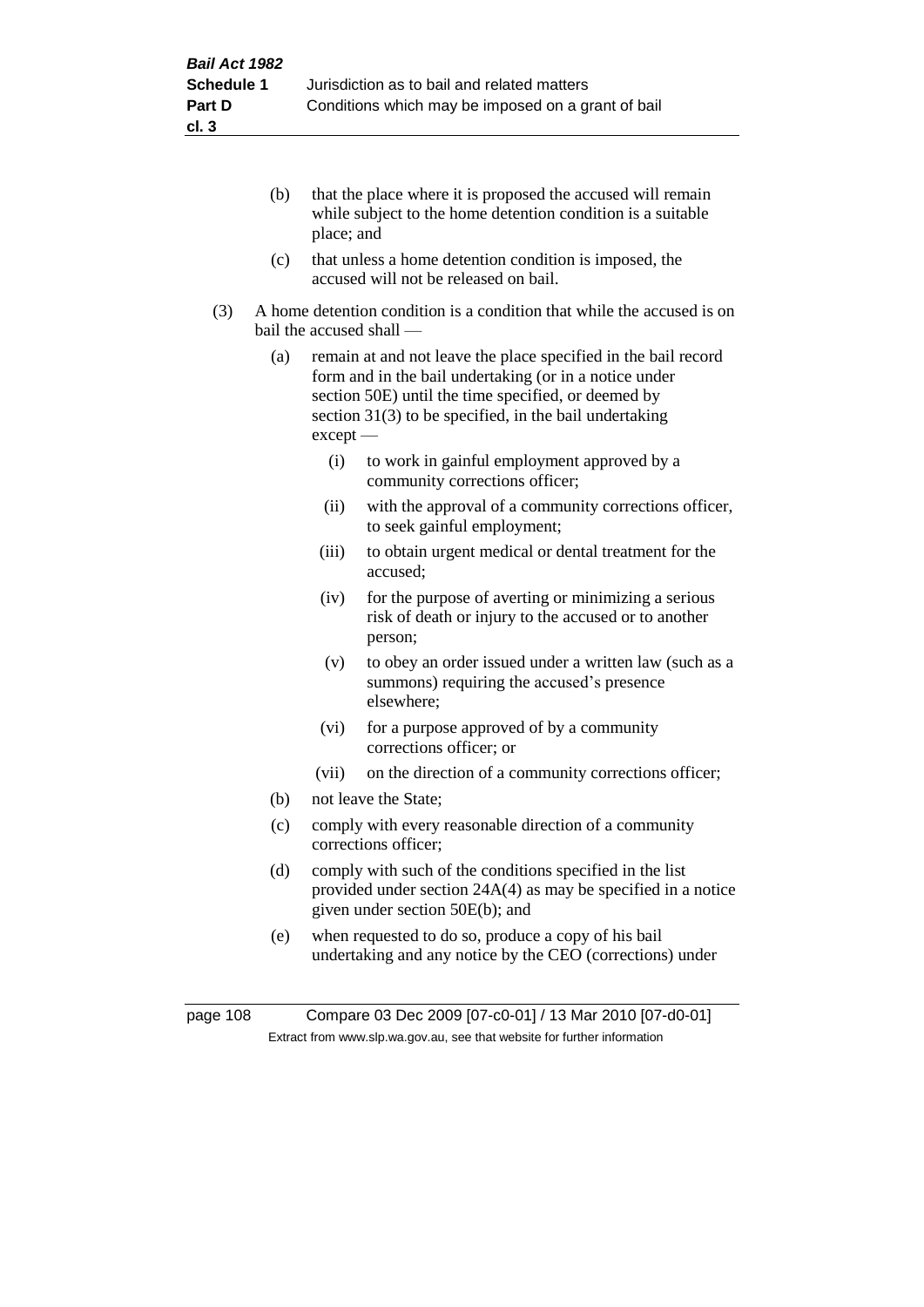section 50E for inspection by a community corrections officer or a member of the Police Force.

*[Clause 3 inserted by No. 61 of 1990 s. 15; amended by No. 31 of 1993 s. 9; No. 84 of 2004 s. 82; No. 65 of 2006 s. 53.]*

*[Clause 3. Modifications to be applied in order to give effect to Cross-border Justice Act 2008: clause altered 1 Nov 2009. See endnote 1M.]*

Compare 03 Dec 2009 [07-c0-01] / 13 Mar 2010 [07-d0-01] page 109 Extract from www.slp.wa.gov.au, see that website for further information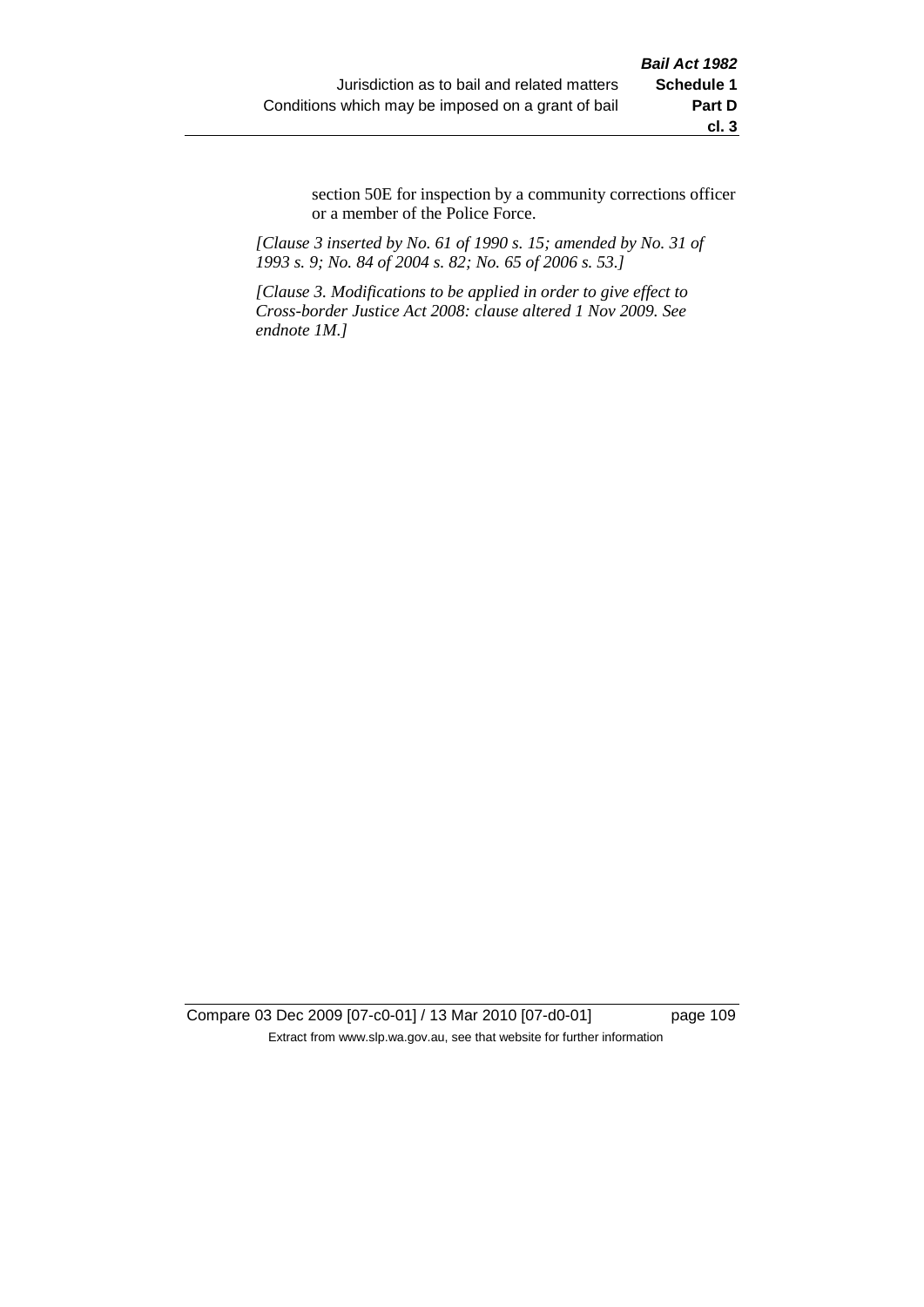**cl. 1**

# **Schedule 2 — Serious offences**

 $[s. 3(1)]$ 

*[Heading inserted by No. 6 of 2008 s. 42(1).]*

|    | <b>Enactment</b>         | <b>Description of offence</b>                                                    |
|----|--------------------------|----------------------------------------------------------------------------------|
| 1. | <b>The Criminal Code</b> |                                                                                  |
|    | s. 279                   | Murder                                                                           |
|    | s. 280                   | Manslaughter                                                                     |
|    | s. 283                   | Attempt to murder                                                                |
|    | s. 281                   | Unlawful assault causing death                                                   |
|    | s. 292                   | Disabling in order to commit<br>indictable offence                               |
|    | s. 294                   | Acts intended to cause grievous<br>bodily harm or to resist or prevent<br>arrest |
|    | s. 297                   | Grievous bodily harm                                                             |
|    | s. 301                   | Wounding and similar acts                                                        |
|    | s. $304(2)$              | Acts or omissions, with intent to<br>harm, causing bodily harm or<br>danger      |
|    | s. 317                   | Assault occasioning bodily harm                                                  |
|    | s. $317A(a)$             | Assault with intent to commit or<br>facilitate a crime                           |
|    | s. $317A(b)$             | Assault with intent to do grievous<br>bodily harm                                |
|    | s. 318                   | Serious assaults                                                                 |
|    | s. 323                   | Indecent assault                                                                 |
|    | s. 324                   | Aggravated indecent assault                                                      |
|    | s. 325                   | Sexual penetration without consent                                               |
|    |                          |                                                                                  |

page 110 Compare 03 Dec 2009 [07-c0-01] / 13 Mar 2010 [07-d0-01] Extract from www.slp.wa.gov.au, see that website for further information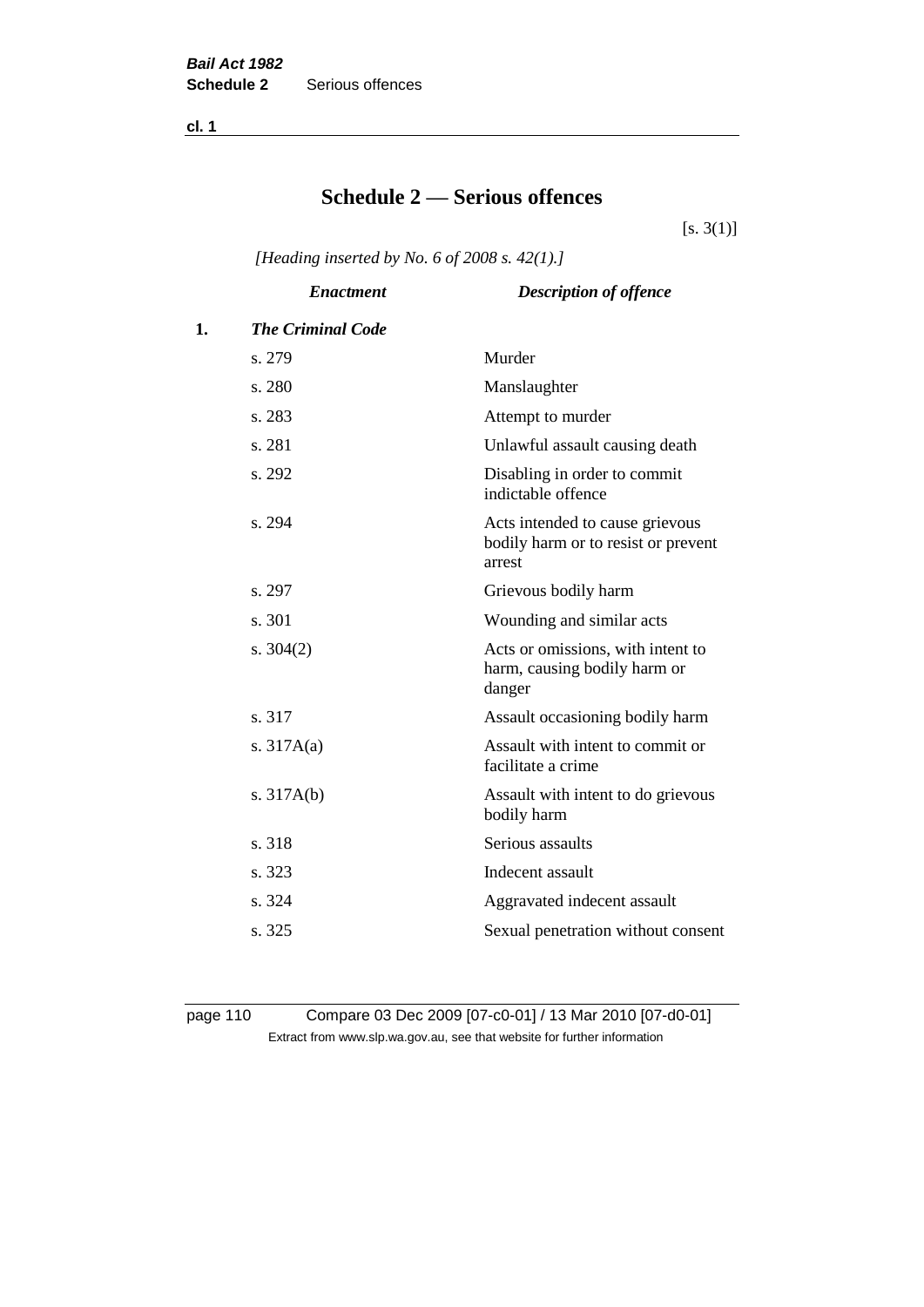|     | <b>Enactment</b>                | <b>Description of offence</b>                                                                                                                      |
|-----|---------------------------------|----------------------------------------------------------------------------------------------------------------------------------------------------|
|     | s. 326                          | Aggravated sexual penetration<br>without consent                                                                                                   |
|     | s. 331B                         | Sexual servitude                                                                                                                                   |
|     | s. 331C                         | Conducting business involving<br>sexual servitude                                                                                                  |
|     | s. 331D                         | Deceptive recruiting for<br>commercial sexual services                                                                                             |
|     | s. 332                          | Kidnapping                                                                                                                                         |
|     | s. 333                          | Deprivation of liberty                                                                                                                             |
|     | s. 338E                         | <b>Stalking</b>                                                                                                                                    |
|     | s. 378                          | Stealing a motor vehicle                                                                                                                           |
|     | s. 392                          | Robbery                                                                                                                                            |
|     | s. 393                          | Assault with intent to rob                                                                                                                         |
|     | s.401                           | <b>Burglary</b>                                                                                                                                    |
|     | s. 444                          | Criminal damage, if the property is<br>destroyed or damaged by fire                                                                                |
| 2.  | <b>Bush Fires Act 1954</b>      |                                                                                                                                                    |
|     | s. 32                           | Wilfully lighting a fire or causing a<br>fire to be lit under such<br>circumstances as to be likely to<br>injure or damage a person or<br>property |
| 2a. | <b>Misuse of Drugs Act 1981</b> |                                                                                                                                                    |
|     | s. $6(1)$                       | Offences concerned with<br>prohibited drugs generally                                                                                              |
|     | s. $7(1)$                       | Offences concerned with<br>prohibited plants generally                                                                                             |
|     | s. $33(1)(a)$                   | Attempting to commit an offence<br>under section $6(1)$ or $7(1)$                                                                                  |

Compare 03 Dec 2009 [07-c0-01] / 13 Mar 2010 [07-d0-01] page 111 Extract from www.slp.wa.gov.au, see that website for further information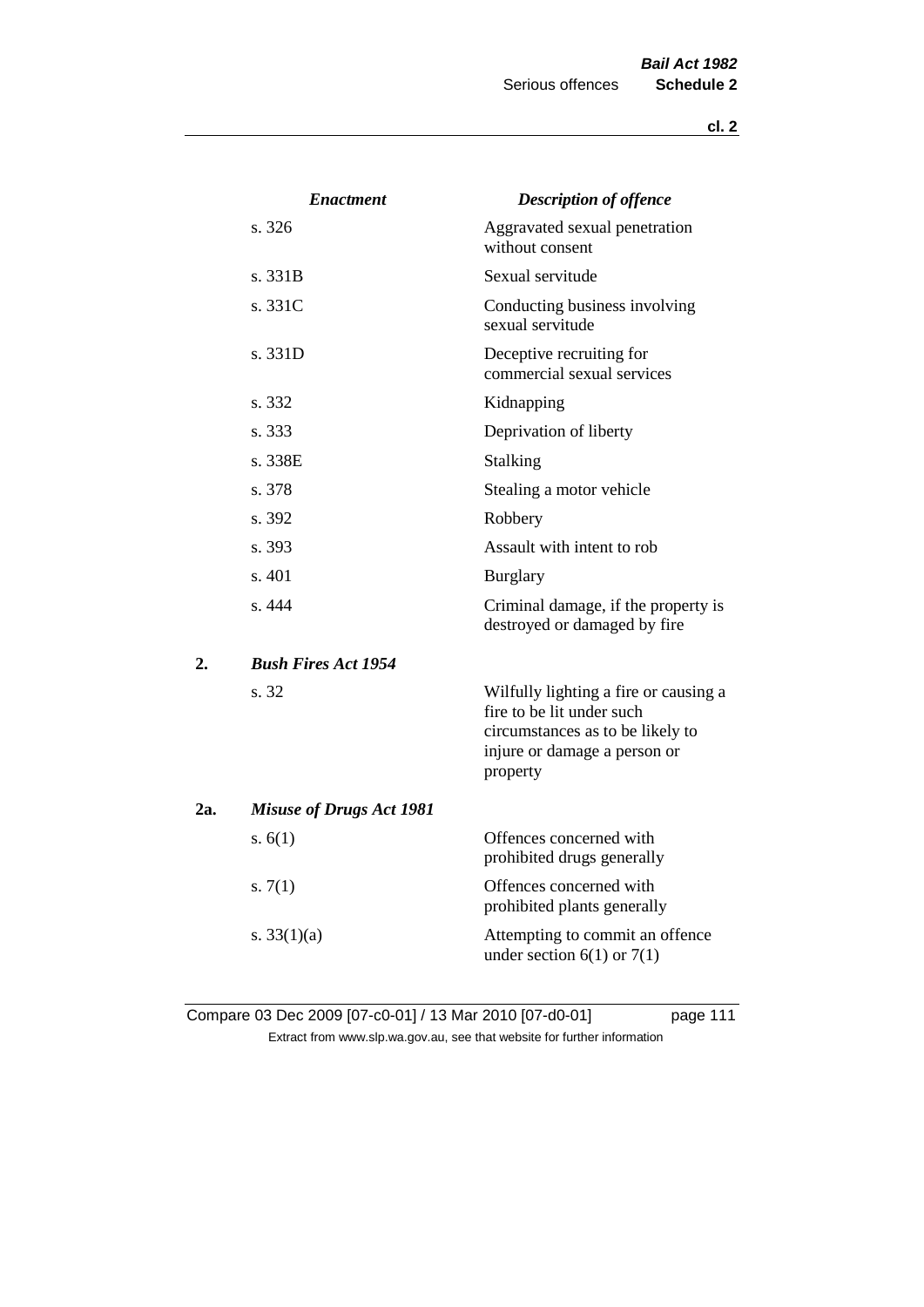**cl. 2b**

|     | <b>Enactment</b>                                                                                                                          | <b>Description of offence</b>                                            |                                                                                                                                                                |  |  |
|-----|-------------------------------------------------------------------------------------------------------------------------------------------|--------------------------------------------------------------------------|----------------------------------------------------------------------------------------------------------------------------------------------------------------|--|--|
|     | s. $33(2)(a)$                                                                                                                             |                                                                          | Conspiracy to commit an offence<br>under s. $6(1)$ or $7(1)$                                                                                                   |  |  |
| 2b. | <b>Restraining Orders Act 1997</b>                                                                                                        |                                                                          |                                                                                                                                                                |  |  |
|     | s. $61(1)$                                                                                                                                | order                                                                    | Breach of a violence restraining                                                                                                                               |  |  |
|     | s. $61(2a)$                                                                                                                               |                                                                          | Breach of a police order                                                                                                                                       |  |  |
|     | s. $86(2)$                                                                                                                                | Breach of a Part VII order under<br>the Justices Act 1902 <sup>3</sup> — |                                                                                                                                                                |  |  |
|     |                                                                                                                                           | (a)                                                                      | that under section 86 of the<br><b>Restraining Orders Act 1997</b><br>is taken to be a misconduct<br>restraining order under that<br>Act; and                  |  |  |
|     |                                                                                                                                           | (b)                                                                      | that shows on the face of the<br>order that the causing or<br>threatening of personal<br>injury by the accused was a<br>ground for the making of the<br>order. |  |  |
| 3.  | <b>Road Traffic Act 1974</b>                                                                                                              |                                                                          |                                                                                                                                                                |  |  |
|     | s. 59                                                                                                                                     |                                                                          | Dangerous driving causing death,<br>injury, etc.                                                                                                               |  |  |
|     | s. 59A                                                                                                                                    |                                                                          | Dangerous driving causing bodily<br>harm                                                                                                                       |  |  |
|     | [Schedule 2 inserted by No. 45 of 1993 s. 11; amended by No. 82 of<br>1994 s. 13; No. 38 of 1998 s. 4(2); No. 54 of 1998 s. 15; No. 23 of |                                                                          |                                                                                                                                                                |  |  |

*2001 s. 10(1); No. 4 of 2004 s. 24 and 26; No. 38 of 2004 s. 61; No. 62 of 2004 s. 9(1); No. 84 of 2004 s. 82; No. 6 of 2008 s. 42(2); No. 29 of 2008 s. 24(8).]* 

page 112 Compare 03 Dec 2009 [07-c0-01] / 13 Mar 2010 [07-d0-01] Extract from www.slp.wa.gov.au, see that website for further information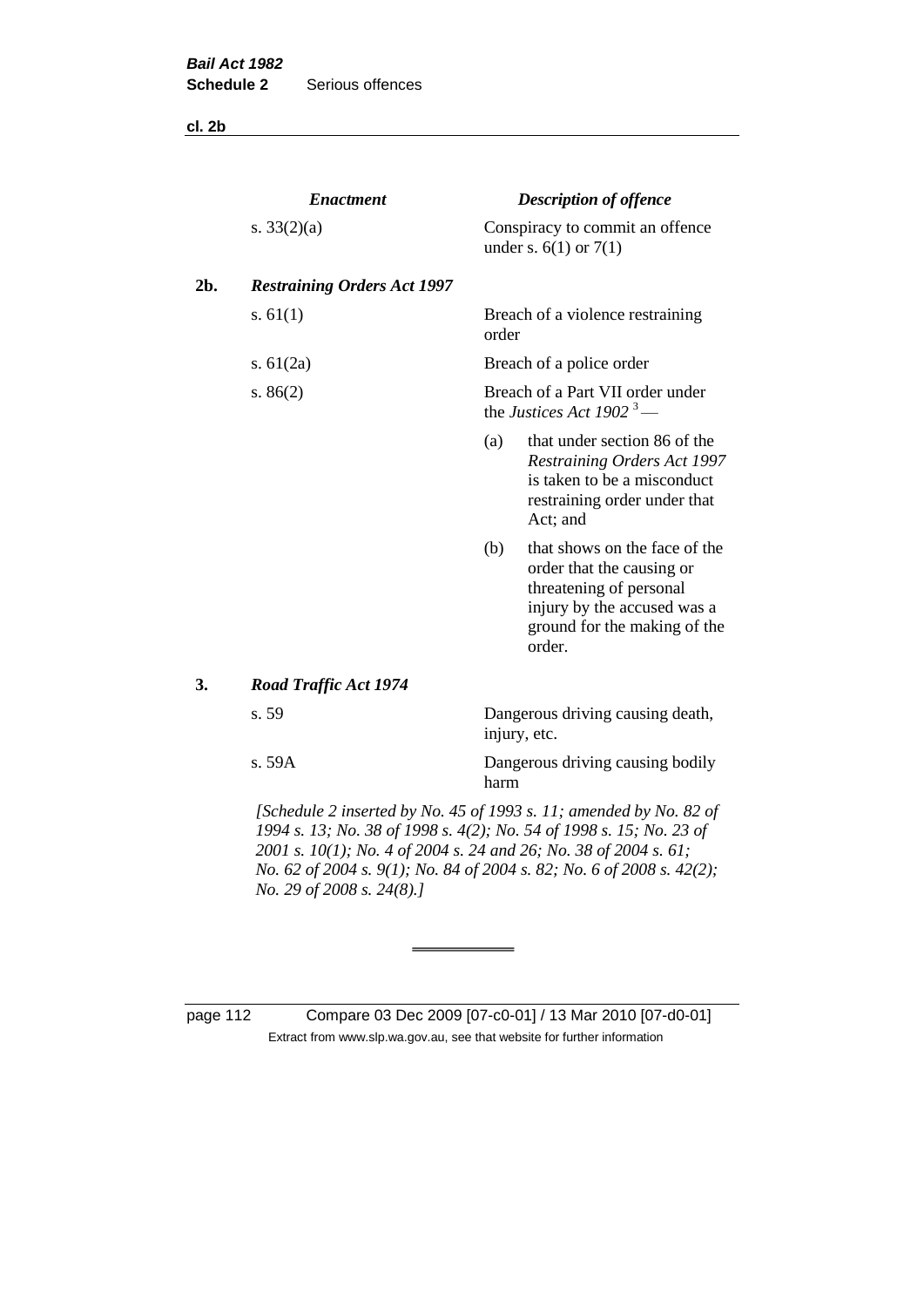## **Notes**

<sup>1</sup> This is a compilation of the *Bail Act 1982* and includes the amendments made by the other written laws referred to in the following table  $^{1M, 1a, 4}$ . The table also contains information about any reprint.

## **Compilation table**

| <b>Short title</b>                                                                                                                                          | <b>Number</b><br>and year | <b>Assent</b> | Commencement                                                                                              |
|-------------------------------------------------------------------------------------------------------------------------------------------------------------|---------------------------|---------------|-----------------------------------------------------------------------------------------------------------|
| Bail Act 1982                                                                                                                                               | 86 of 1982                |               | 18 Nov 1982 6 Feb 1989 (see s. 2 and<br><i>Gazette</i> 27 Jan 1989 p. 263)                                |
| <b>Acts Amendment</b><br>(Abolition of Capital)<br>Punishment) Act 1984<br>Pt. III                                                                          | 52 of 1984                | 5 Sep 1984    | 3 Oct 1984                                                                                                |
| <b>Bail Amendment</b><br>Act 1984 <sup>5</sup>                                                                                                              | 74 of 1984                |               | 29 Nov 1984 6 Feb 1989 (see s. 2 and<br><i>Gazette</i> 27 Jan 1989 p. 263)                                |
| <b>Bail Amendment</b><br>Act 1988                                                                                                                           | 15 of 1988                | 6 Sep 1988    | 6 Feb 1989 (see s. 2 and<br><i>Gazette</i> 27 Jan 1989 p. 263)                                            |
| Reprint of the Bail Act 1982 under the Reprints Act 1984 and s. 21 of the Bail<br><b>Amendment Act 1988</b> <sup>6</sup> (includes amendments listed above) |                           |               |                                                                                                           |
| Criminal Law<br>Amendment Act 1988<br>Pt. 4                                                                                                                 | 70 of 1988                |               | 15 Dec 1988 6 Feb 1989 (see s. 2(2)(b) and<br><i>Gazette</i> 27 Jan 1989 p. 263)                          |
| <b>Acts Amendment</b><br>$\sqrt{21} \cdot 11$ $\sqrt{21} \cdot \sqrt{21}$                                                                                   | 49 of 1988                |               | 22 Dec 1988 1 Dec 1989 (see s. 2 and<br>$C_{\rm{1}}$ $\sim$ $24 \, \rm{M}$ $\sim$ $1000 \, \rm{m}$ $1227$ |

| (Children's Court)<br>Act 1988 Pt. 13                                             |            |             | <i>Gazette</i> 24 Nov 1989 p. 4327)                                         |
|-----------------------------------------------------------------------------------|------------|-------------|-----------------------------------------------------------------------------|
| <b>Justices Amendment</b><br>Act 1989 s. 18                                       | 33 of 1989 |             | 22 Dec 1989 1 Jun 1991 (see s. 2 and<br><i>Gazette</i> 17 May 1991 p. 2455) |
| <b>Community Corrections</b><br><b>Legislation Amendment</b><br>Act 1990 Pt. 2    | 61 of 1990 | 17 Dec 1990 | 3 Apr 1991 (see s. 2 and<br>Gazette 22 Mar 1991 p. 1209)                    |
| Child Welfare<br>Amendment Act<br>$(No. 2)$ 1990 s. 15                            | 83 of 1990 | 22 Dec 1990 | 1 Aug 1991 (see s. 2 and<br>Gazette 1 Aug 1991 p. 3983)                     |
| Children's Court of<br>Western Australia<br>Amendment Act<br>$(No. 2)$ 1991 s. 21 | 15 of 1991 | 21 Jun 1991 | 9 Aug 1991 (see s. 2(2) and<br>Gazette 9 Aug 1991 p. 4101)                  |

**Reprint of the** *Bail Act 1982* **as at 17 Oct 1991** (includes amendments listed above)

Compare 03 Dec 2009 [07-c0-01] / 13 Mar 2010 [07-d0-01] page 113 Extract from www.slp.wa.gov.au, see that website for further information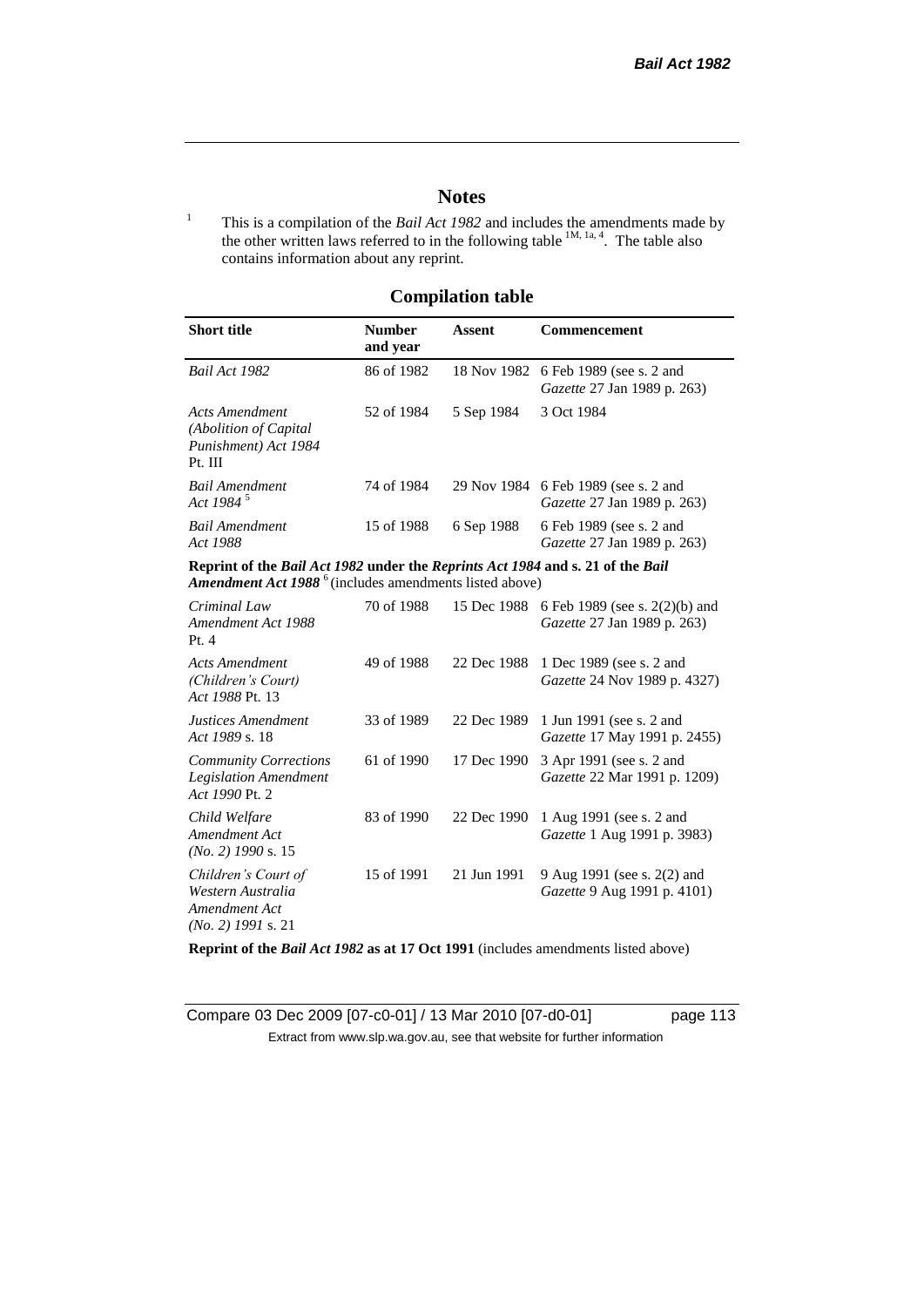| <b>Short title</b>                                                                         | <b>Number</b><br>and year | <b>Assent</b> | <b>Commencement</b>                                                                                                                                                        |
|--------------------------------------------------------------------------------------------|---------------------------|---------------|----------------------------------------------------------------------------------------------------------------------------------------------------------------------------|
| <b>Acts Amendment (Sexual</b><br>Offences) Act 1992 Pt. 3                                  | 14 of 1992                | 17 Jun 1992   | 1 Aug 1992 (see s. 2 and<br>Gazette 28 Jul 1992 p. 3671)                                                                                                                   |
| <b>Acts Amendment</b><br>(Ministry of Justice)<br>Act 1993 Pt. 3 <sup>7</sup>              | 31 of 1993                | 15 Dec 1993   | 1 Jul 1993 (see s. 2)                                                                                                                                                      |
| Criminal Procedure<br>Amendment Act 1993<br>P <sub>t. 2</sub> $8$                          | 45 of 1993                | 20 Dec 1993   | Act other than s. 7-9 and<br>$10(2)(b)$ : 17 Jan 1994 (see<br>s. $2(1)$ ;<br>s. 7-9 and $10(2)(b)$ : 4 Mar 1994<br>(see s. $2(2)$ and <i>Gazette</i><br>4 Mar 1994 p. 915) |
| Criminal Law<br>Amendment Act 1994<br>s. $13(1)$ and $(2)$                                 | 82 of 1994                | 23 Dec 1994   | 20 Jan 1995 (see s. 2(2))                                                                                                                                                  |
| Acts Amendment (Fines,<br>Penalties and<br><b>Infringement Notices</b> )<br>Act 1994 Pt. 3 | 92 of 1994                | 23 Dec 1994   | 1 Jan 1995 (see s. 2(1) and<br>Gazette 30 Dec 1994 p. 7211)                                                                                                                |
| Sentencing<br>(Consequential<br>Provisions) Act 1995 Pt. 5                                 | 78 of 1995                | 16 Jan 1996   | 4 Nov 1996 (see s. 2 and<br>Gazette 25 Oct 1996 p. 5632)                                                                                                                   |
| Coroners Act 1996 s. 61                                                                    | 2 of 1996                 |               | 24 May 1996 7 Apr 1997 (see s. 2 and<br>Gazette 18 Mar 1997 p. 1529)                                                                                                       |
| <b>Mental Health</b><br>(Consequential)<br>Provisions) Act 1996 Pt. 2                      | 69 of 1996                | 13 Nov 1996   | 13 Nov 1997 (see s. 2)                                                                                                                                                     |

**Reprint of the** *Bail Act 1982* **as at 13 Mar 1997** (includes amendments listed above except those in the *Coroners Act 1996* and the *Mental Health (Consequential Provisions) Act 1996*) (corrections in *Gazette* 25 Jul 1997 p. 3909 and 14 Nov 1997 p. 6426)

*Statutes (Repeals and Minor Amendments) Act 1997* s. 21 57 of 1997 15 Dec 1997 15 Dec 1997 (see s. 2(1)) *Criminal Law Amendment Act (No. 1) 1998* s. 4(2) 38 of 1998 25 Sep 1998 23 Oct 1998

page 114 Compare 03 Dec 2009 [07-c0-01] / 13 Mar 2010 [07-d0-01] Extract from www.slp.wa.gov.au, see that website for further information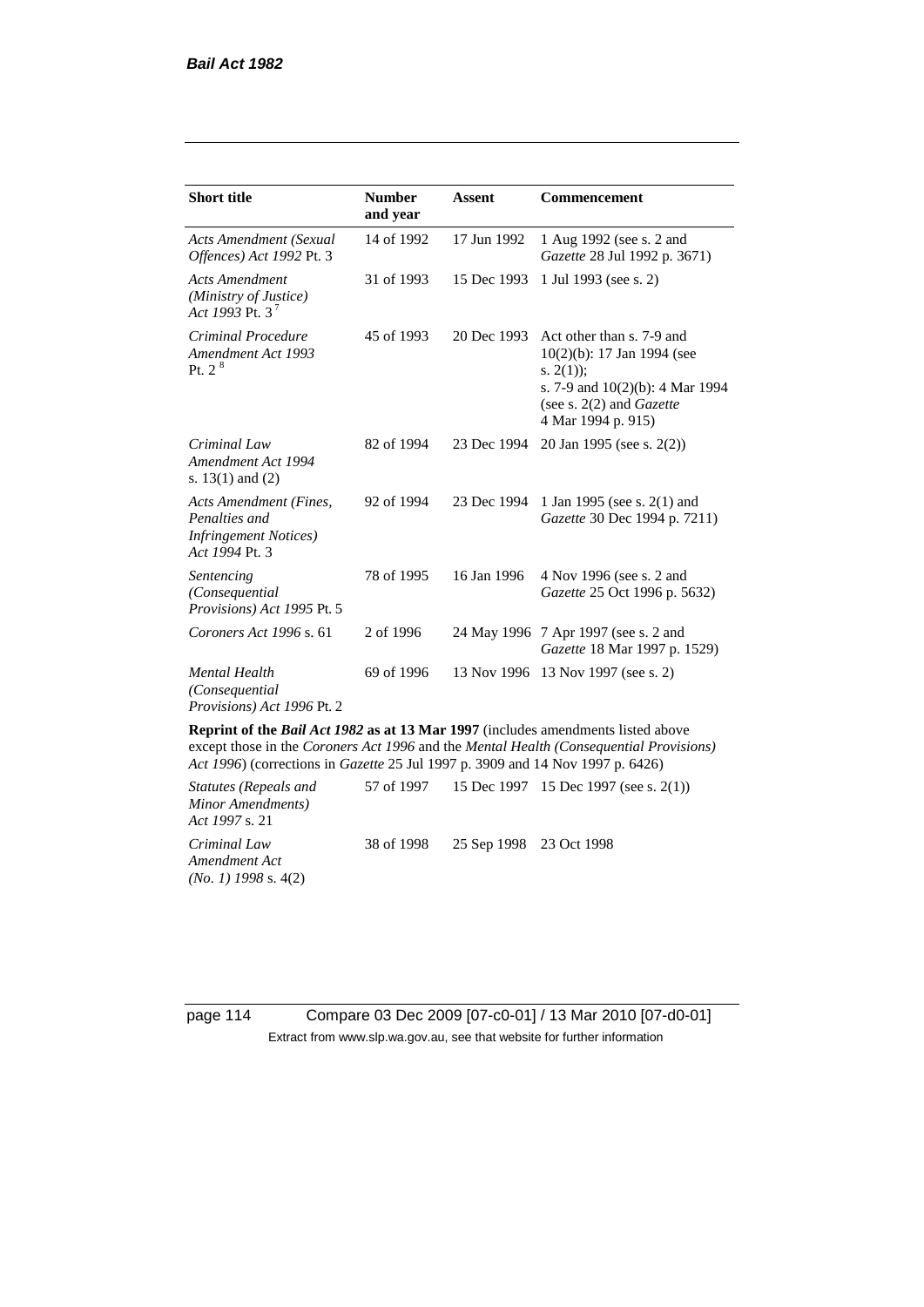| <b>Short title</b>                                                                                                                                 | <b>Number</b><br>and year | Assent      | <b>Commencement</b>                                                                                                                                                                                                                                                                                                                                     |
|----------------------------------------------------------------------------------------------------------------------------------------------------|---------------------------|-------------|---------------------------------------------------------------------------------------------------------------------------------------------------------------------------------------------------------------------------------------------------------------------------------------------------------------------------------------------------------|
| <b>Bail Amendment</b><br>Act 1998 $9^9$                                                                                                            | 54 of 1998                | 11 Jan 1999 | s. 1 and 2: 11 Jan 1999;<br>Pt. 4 and 7: 15 May 1999<br>(see s. 2 and <i>Gazette</i> )<br>11 May 1999 p. 1905);<br>Pt. 2, 3 and 5 (other than s. 12):<br>8 Mar 2000 (see s. 2 and<br>Gazette 7 Mar 2000 p. 1039);<br>s. 12: 1 Sep 2000 (see s. 2 and<br>Gazette 29 Aug 2000 p. 4985);<br>Pt. 6: 4 Dec 2000 (see s. 2 and<br>Gazette 4 Dec 2000 p. 6799) |
| Reprint of the Bail Act 1982 as at 27 Aug 1999 (includes amendments listed above<br>except those in the Bail Amendment Act 1998 Pt. 2, 3, 5 and 6) |                           |             |                                                                                                                                                                                                                                                                                                                                                         |
| Court Security and<br><b>Custodial Services</b><br>(Consequential<br>Provisions) Act 1999 Pt. 3                                                    | 47 of 1999                | 8 Dec 1999  | 18 Dec 1999 (see s. 2 and<br>Gazette 17 Dec 1999 p. 6175-6)                                                                                                                                                                                                                                                                                             |
| Criminal Law Amendment<br>Act 2001 s. $10(1)$                                                                                                      | 23 of 2001                | 26 Nov 2001 | 24 Dec 2001                                                                                                                                                                                                                                                                                                                                             |
| Criminal Investigation<br>(Identifying People)<br>Act 2002 s. 96                                                                                   | 6 of 2002                 | 4 Jun 2002  | 20 Nov 2002 (see s. 2 and<br>Gazette 19 Nov 2002 p. 5505)                                                                                                                                                                                                                                                                                               |
| Criminal Law (Procedure)<br>Amendment Act 2002 Pt. 4<br>Div. 1                                                                                     | 27 of 2002                | 25 Sep 2002 | 27 Sep 2002 (see s. 2 and<br>Gazette 27 Sep 2002 p. 4875)                                                                                                                                                                                                                                                                                               |
| Sentencing Legislation<br>Amendment and Repeal<br>Act 2003 s. 29(3) and 37                                                                         | 50 of 2003                | 9 Jul 2003  | s. 29(3): 31 Aug 2003 (see s. 2)<br>and Gazette 29 Aug 2003<br>p. 3833);<br>s. 37: 15 May 2004 (see s. 2 and<br>Gazette 14 May 2004 p. 1445)                                                                                                                                                                                                            |
| Acts Amendment and<br>Repeal (Courts and Legal<br>Practice) Act 2003 s. 88<br>and 121 <sup>10</sup>                                                | 65 of 2003                | 4 Dec 2003  | 1 Jan 2004 (see s. 2 and Gazette<br>30 Dec 2003 p. 5722)                                                                                                                                                                                                                                                                                                |
| Statutes (Repeals and<br>Minor Amendments)<br>Act 2003 s. 29                                                                                       | 74 of 2003                | 15 Dec 2003 | 15 Dec 2003 (see s. 2)                                                                                                                                                                                                                                                                                                                                  |
| Criminal Code Amendment<br>Act 2004 s. 24, 26 and 58                                                                                               | 4 of 2004                 | 23 Apr 2004 | 21 May 2004 (see s. 2)                                                                                                                                                                                                                                                                                                                                  |

Compare 03 Dec 2009 [07-c0-01] / 13 Mar 2010 [07-d0-01] page 115 Extract from www.slp.wa.gov.au, see that website for further information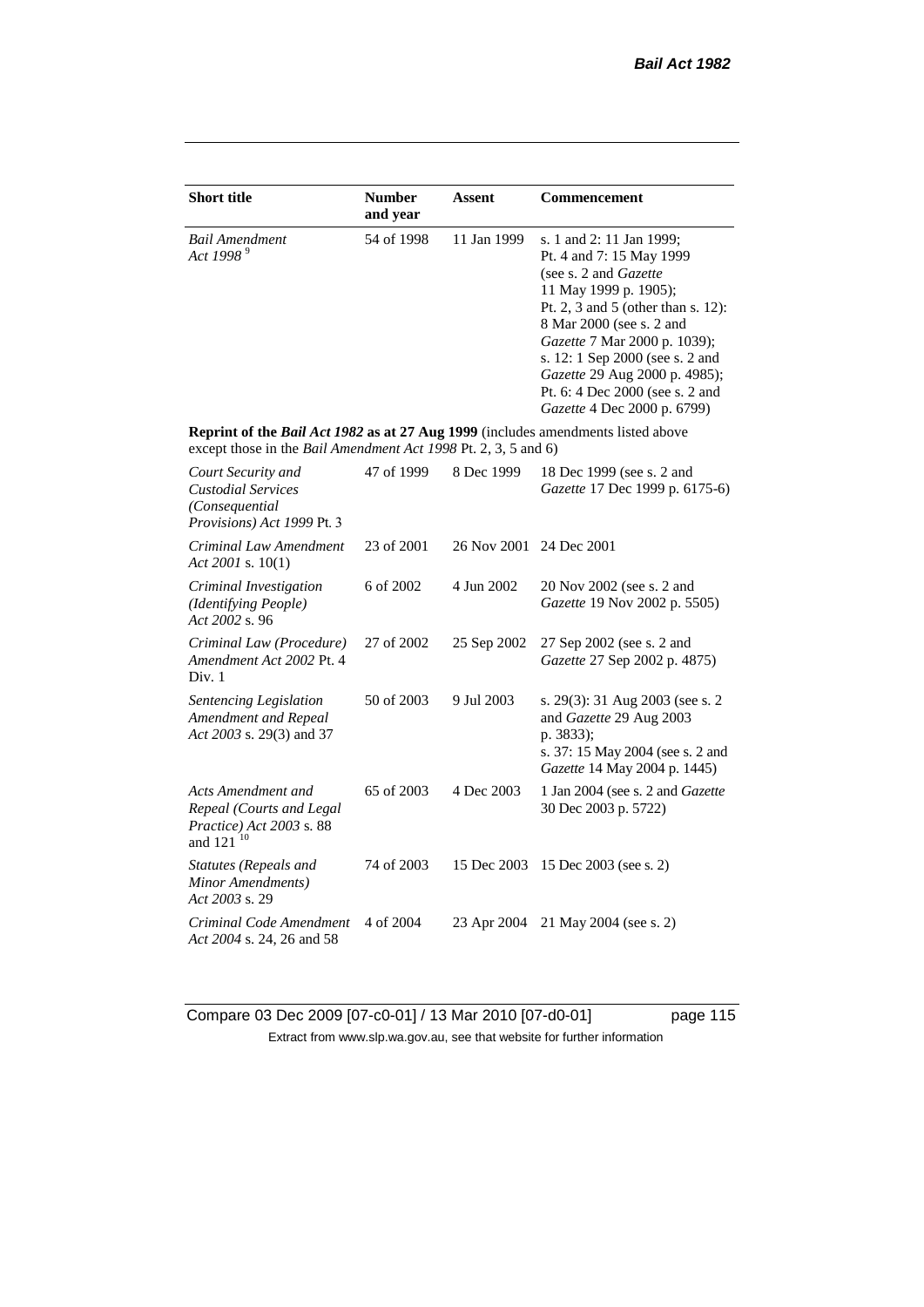| <b>Short title</b>                                                                                                                                                                                                                                                                                                                                                                                                                                     | <b>Number</b><br>and year | Assent      | <b>Commencement</b>                                                                                                                                                                                                                                      |  |
|--------------------------------------------------------------------------------------------------------------------------------------------------------------------------------------------------------------------------------------------------------------------------------------------------------------------------------------------------------------------------------------------------------------------------------------------------------|---------------------------|-------------|----------------------------------------------------------------------------------------------------------------------------------------------------------------------------------------------------------------------------------------------------------|--|
| Sentencing Legislation<br>Amendment Act 2004 s. 13                                                                                                                                                                                                                                                                                                                                                                                                     | 27 of 2004                | 14 Oct 2004 | 31 May 2006 (see s. 2 and<br>Gazette 30 May 2006 p. 1965)                                                                                                                                                                                                |  |
| Children and Community<br>Services Act 2004 s. 251                                                                                                                                                                                                                                                                                                                                                                                                     | 34 of 2004                | 20 Oct 2004 | 1 Mar 2006 (see s. 2 and<br>Gazette 14 Feb 2006 p. 695)                                                                                                                                                                                                  |  |
| <b>Acts Amendment (Family</b><br>and Domestic Violence)<br>Act 2004 Pt. 3                                                                                                                                                                                                                                                                                                                                                                              | 38 of 2004                | 9 Nov 2004  | 1 Dec 2004 (see s. 2 and<br>Gazette 26 Nov 2004 p. 5309)                                                                                                                                                                                                 |  |
| Acts Amendment (Court of<br>Appeal) Act 2004 s. 28                                                                                                                                                                                                                                                                                                                                                                                                     | 45 of 2004                | 9 Nov 2004  | s. $28(1)$ , (2) and (4) (other than<br>the amendment to s. $7A(1)$ :<br>1 Feb 2005 (see. s. 2 and<br>Gazette 14 Jan 2005 p. 163);<br>s. $28(3)$ and $(4)$ (the<br>amendment to s. $7A(1)$ :<br>2 May 2005 (see. s. 2 and<br>Gazette 14 Jan 2005 p. 163) |  |
| <b>Courts Legislation</b><br>Amendment and Repeal<br>Act 2004 s. 141 <sup>11</sup>                                                                                                                                                                                                                                                                                                                                                                     | 59 of 2004                | 23 Nov 2004 | 1 May 2005 (see s. 2 and<br>Gazette 31 Dec 2004 p. 7128)                                                                                                                                                                                                 |  |
| Misuse of Drugs<br>Amendment Act 2004 s. 9(1)                                                                                                                                                                                                                                                                                                                                                                                                          | 62 of 2004                | 24 Nov 2004 | 1 Jan 2005 (see s. 2 and <i>Gazette</i><br>10 Dec 2004 p. 5965)                                                                                                                                                                                          |  |
| Criminal Procedure and<br>Appeals (Consequential and<br>Other Provisions) Act 2004<br>Pt. 3 and s. 82 and 83                                                                                                                                                                                                                                                                                                                                           | 84 of 2004                | 16 Dec 2004 | 2 May 2005 (see s. 2 and<br>Gazette 31 Dec 2004 p. 7129<br>(correction in Gazette<br>7 Jan 2005 p. 53))                                                                                                                                                  |  |
| <b>Reprint 5: The Bail Act 1982 as at 1 Apr 2005</b> (includes amendments listed above except<br>those in the Sentencing Legislation Amendment Act 2004, the Acts Amendment (Court of<br>Appeal) Act 2004 s. 28(3) and (4) (the amendment to s. 7A(1)), the Children and<br>Community Services Act 2004, the Courts Legislation Amendment and Repeal Act 2004<br>and the Criminal Procedure and Appeals (Consequential and Other Provisions) Act 2004) |                           |             |                                                                                                                                                                                                                                                          |  |
| Planning and Development<br>(Consequential and<br><b>Transitional Provisions)</b><br>Act 2005 s. 15                                                                                                                                                                                                                                                                                                                                                    | 38 of 2005                | 12 Dec 2005 | 9 Apr 2006 (see s. 2 and<br>Gazette 21 Mar 2006 p. 1078)                                                                                                                                                                                                 |  |

*Criminal Investigation (Consequential Provisions) Act 2006* Pt. 2 59 of 2006 16 Nov 2006 1 Jul 2007 (see s. 2 and *Gazette* 22 Jun 2007 p. 2838) *Prisons and Sentencing Legislation Amendment Act 2006* Pt. 5 65 of 2006 8 Dec 2006 4 Apr 2007 (see s. 2 and *Gazette* 3 Apr 2007 p. 1491)

**Reprint 6: The** *Bail Act 1982* **as at 14 Sep 2007** (includes amendments listed above)

page 116 Compare 03 Dec 2009 [07-c0-01] / 13 Mar 2010 [07-d0-01] Extract from www.slp.wa.gov.au, see that website for further information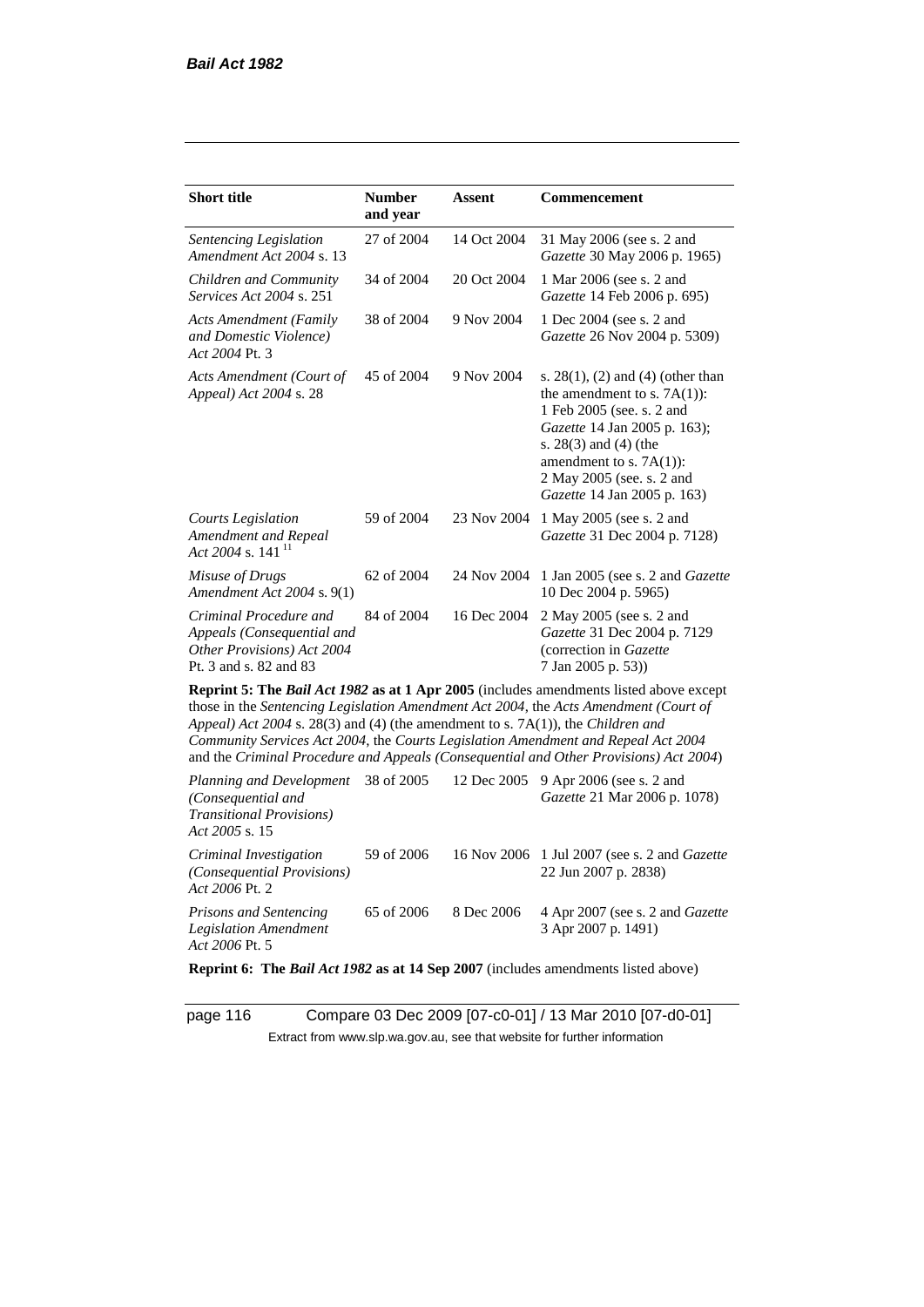| <b>Short title</b>                                                                             | <b>Number</b><br>and year | Assent      | <b>Commencement</b>                                                    |
|------------------------------------------------------------------------------------------------|---------------------------|-------------|------------------------------------------------------------------------|
| Criminal Law and Evidence 2 of 2008<br>Amendment Act 2008 s. 56                                |                           | 12 Mar 2008 | 27 Apr 2008 (see s. 2 and<br><i>Gazette</i> 24 Apr 2008 p. 1559)       |
| <b>Bail Amendment Act 2008</b><br>Pt. $2^{12}$                                                 | 6 of 2008                 | 31 Mar 2008 | 1 Mar 2009 (see s. 2(b) and<br><i>Gazette</i> 27 Feb 2009 p. 511)      |
| <i>Medical Practitioners</i><br>Act 2008 Sch. 3 cl. 4                                          | 22 of 2008                | 27 May 2008 | 1 Dec 2008 (see s. 2 and <i>Gazette</i><br>25 Nov 2008 p. 4989)        |
| Criminal Law Amendment<br><i>(Homicide)</i> Act 2008 s. 24                                     | 29 of 2008                | 27 Jun 2008 | 1 Aug $2008$ (see s. $2(d)$ and<br><i>Gazette</i> 22 Jul 2008 p. 3353) |
| <b>Reprint 7:</b> The <i>Bail Act 1982</i> as at 6 Mar 2009 (includes amendments listed above) |                           |             |                                                                        |
| <b>Police Amendment</b><br>Act 2009 s. 12                                                      | 42 of 2009                | 3 Dec 2009  | 13 Mar 2010 (see s. 2(b) and<br><i>Gazette</i> 12 Mar 2010 p. 941)     |

<sup>1M</sup> Under the *Cross-border Justice Act 2008* section 14, in order to give effect to that Act, this Act must be applied with the modifications prescribed by the *Crossborder Justice Regulations 2009* Part 3 Division 3 as if this Act had been altered in that way. If a modification is to replace or insert a numbered provision, the new provision is identified by the superscript 1M appearing after the provision number. If a modification is to replace or insert a definition, the new definition is identified by the superscript 1M appearing after the defined term.

<sup>1a</sup> On the date as at which this compilation was prepared, provisions referred to in the following table had not come into operation and were therefore not included in this compilation. For the text of the provisions see the endnotes referred to in the table.

| <b>Short title</b>                                                                                                    | <b>Number</b><br>and year | Assent                 | <b>Commencement</b>                     |
|-----------------------------------------------------------------------------------------------------------------------|---------------------------|------------------------|-----------------------------------------|
| <b>Machinery of Government</b><br>(Miscellaneous<br><i>Amendments</i> ) <i>Act</i> 2006<br>Pt. 3 Div. 1 <sup>13</sup> | 28 of 2006                |                        | 26 Jun 2006 To be proclaimed (see s. 2) |
| Police Amendment<br>$A_{ct}$ 2000 $\approx 12^{15}$                                                                   | 12.652000                 | $3 - \text{Dec } 2009$ | To be proclaimed (see s. 2(b))          |

### **Provisions that have not come into operation**

<sup>2</sup> Repealed by the *Sentencing Legislation Amendment and Repeal Act 2003*.

<sup>3</sup> The short title of the *Justices Act 1902* was changed to the *Criminal Procedure (Summary) Act 1902* by the *Courts Legislation Amendment and Repeal Act 2004* 

Compare 03 Dec 2009 [07-c0-01] / 13 Mar 2010 [07-d0-01] page 117 Extract from www.slp.wa.gov.au, see that website for further information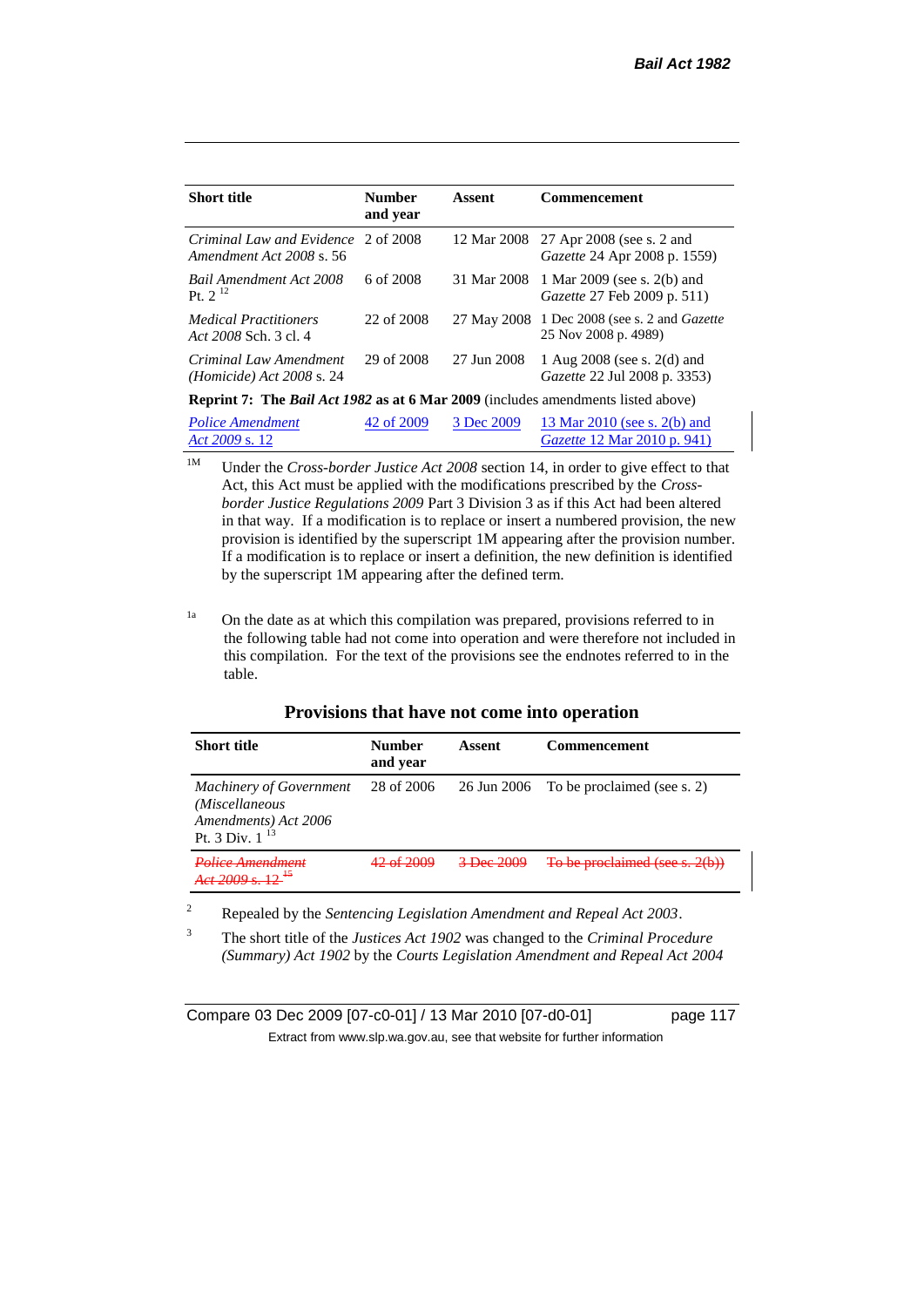s. 25. The Act was then repealed by the *Criminal Procedure and Appeal (Consequential and Other Provisions) Act 2004.*

- <sup>4</sup> The amendment in the *Sentencing Legislation Amendment and Repeal Act 1999* s. 26 had not come into operation when it was repealed by the *Sentencing Legislation Amendment and Repeal Act 2003* s. 31.
- <sup>5</sup> The *Bail Amendment Act 1984* s. 10 and 11 were repealed by the *Bail Amendment Act 1988* s. 20.
- <sup>6</sup> The *Bail Act 1982* was not in operation at the time when the reprint was compiled, but the reprinting was authorised by the *Bail Amendment Act 1988* s. 21.
- <sup>7</sup> The *Acts Amendment (Ministry of Justice) Act 1993* Pt. 19 is a transitional provision that is of no further effect.
- <sup>8</sup> The *Criminal Procedure Amendment Act 1993* s. 13 is a transitional provision that is of no further effect.
- <sup>9</sup> The *Bail Amendment Act 1998* s. 6(2) is a transitional provision that is of no further effect.
- <sup>10</sup> The *Acts Amendment and Repeal (Courts and Legal Practice) Act 2003* s. 97 reads as follows:
- <u>،</u>

#### **97. References to Crown Solicitor**

If in a written law or other document or instrument there is a reference to the Crown Solicitor that reference may, where the context so requires, be read as if it had been amended to be a reference to the State Solicitor.

".

- <sup>11</sup> The amendment in the *Courts Legislation Amendment and Repeal Act 2004* s. 141 (amending Sch. 1 Pt. A cl. 4) is not included because the clause it sought to amend had been amended by the *Acts Amendment (Court of Appeal) Act 2004* s. 28(4) before the amendment purported to come into operation.
- <sup>12</sup> The *Bail Amendment Act 2008* s. 6(2), 9(4)-(11), 10(2), 11(3), 15(5)-(8), 16(2), 18(4)-(5), 21(3), 22(2), 23(4), 24(6)-(7), 27(2)-(3), 28(6), 30(4)-(5), 31(2)-(3), 32(3)-(4), 33(6), 40(2), 41(5)-(9), 42(3) and 44 read as follows:
- .<br>44

#### **6. Section 4A inserted and transitional provision**

(2) The *Bail Act 1982* section 4A as inserted by subsection (1) applies to appearances in court referred to in subsection  $(1)(a)$  of that section that occur after the commencement of this section.

page 118 Compare 03 Dec 2009 [07-c0-01] / 13 Mar 2010 [07-d0-01] Extract from www.slp.wa.gov.au, see that website for further information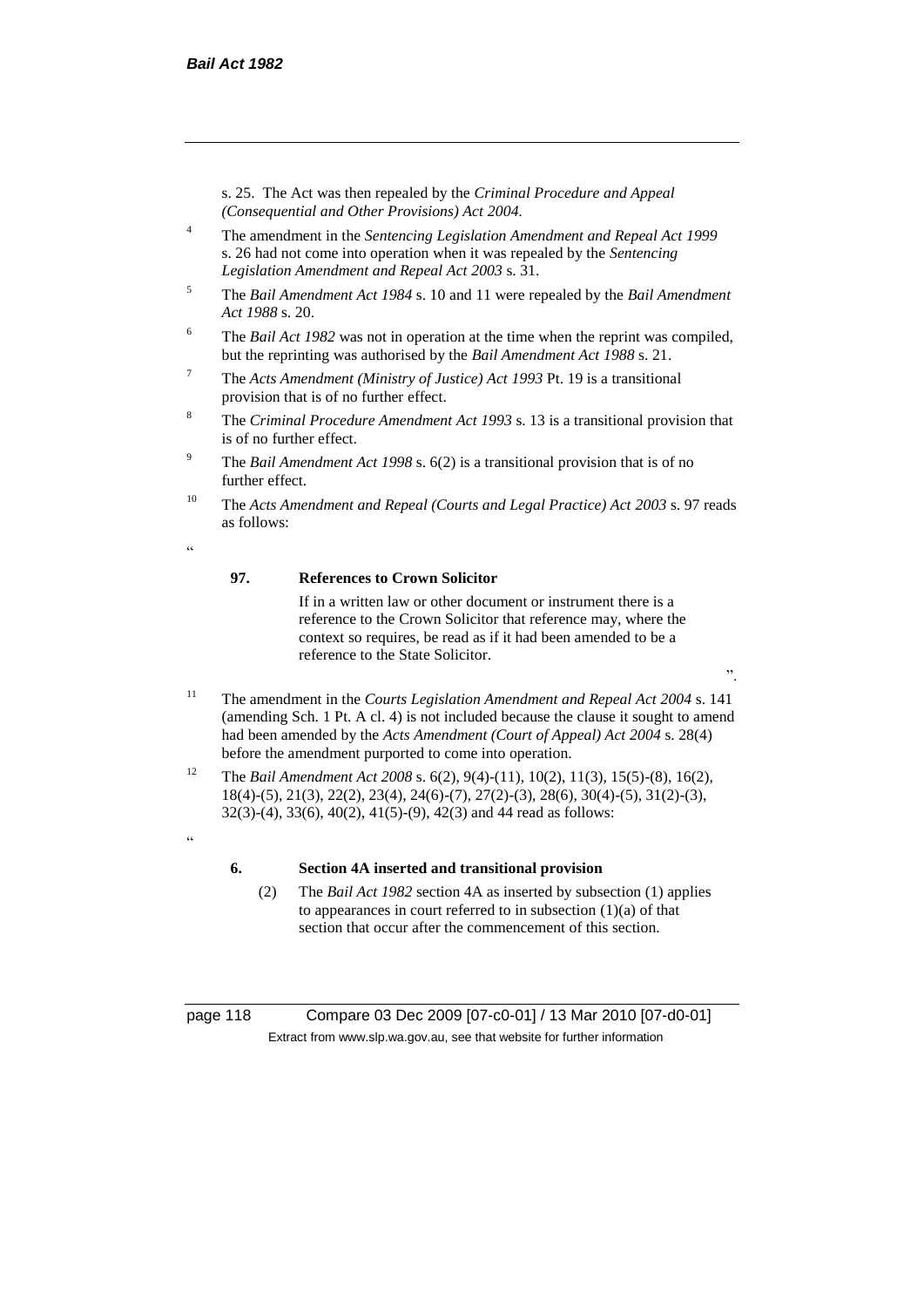#### **9. Section 7A replaced by sections 7A to 7F, related amendments to sections 8 and 21 and transitional provisions**

- (4) The *Bail Act 1982* section 7A as inserted by subsection (1) applies in relation to appearances in court coming within the *Bail Act 1982* section 7(1) that occur after the commencement of this section.
- (5) The *Bail Act 1982* section 7B(3) as inserted by subsection (1) applies so as to enable an accused who is detained in custody after the commencement of this section to make an application allowed for by that subsection.
- (6) The *Bail Act 1982* section 7B(4) as inserted by subsection (1) applies in relation to appearances in court coming within that subsection that occur after the commencement of this section.
- (7) The *Bail Act 1982* section 7B(5) as inserted by subsection (1) applies in relation to an accused who is in custody on the commencement of this section as if the reference in section  $7B(5)(a)$  to an application under subsection (3) included a reference to an application under the *Bail Act 1982* as in force immediately before the commencement of this section.
- (8) The *Bail Act 1982* section 7C(2) as inserted by subsection (1) applies in relation to appearances in court coming within that subsection that occur after the commencement of this section.
- (9) The *Bail Act 1982* section 7D as inserted by subsection (1) applies to any subsequent consideration of bail referred to in section 7D(1) that occurs after the commencement of this section.
- (10) The *Bail Act 1982* section 7E as inserted by subsection (1) applies to any trial as defined in section 7E(2), or part of a trial, that takes place after the commencement of this section.
- (11) The *Bail Act 1982* section 7F(2) as inserted by subsection (1) applies in relation to a pending application for bail under the *Bail Act 1982* section 7A(1), as in force immediately before the commencement of this section, as if it were an application for bail under the *Bail Act 1982* section 7F(1) as inserted by subsection  $(1)$ .

## **10. Section 9 amended and transitional provision**

(2) The *Bail Act 1982* section 9(1)(b) as amended by subsection (1) applies to any consideration of a case for bail that occurs after the commencement of this section.

Compare 03 Dec 2009 [07-c0-01] / 13 Mar 2010 [07-d0-01] page 119 Extract from www.slp.wa.gov.au, see that website for further information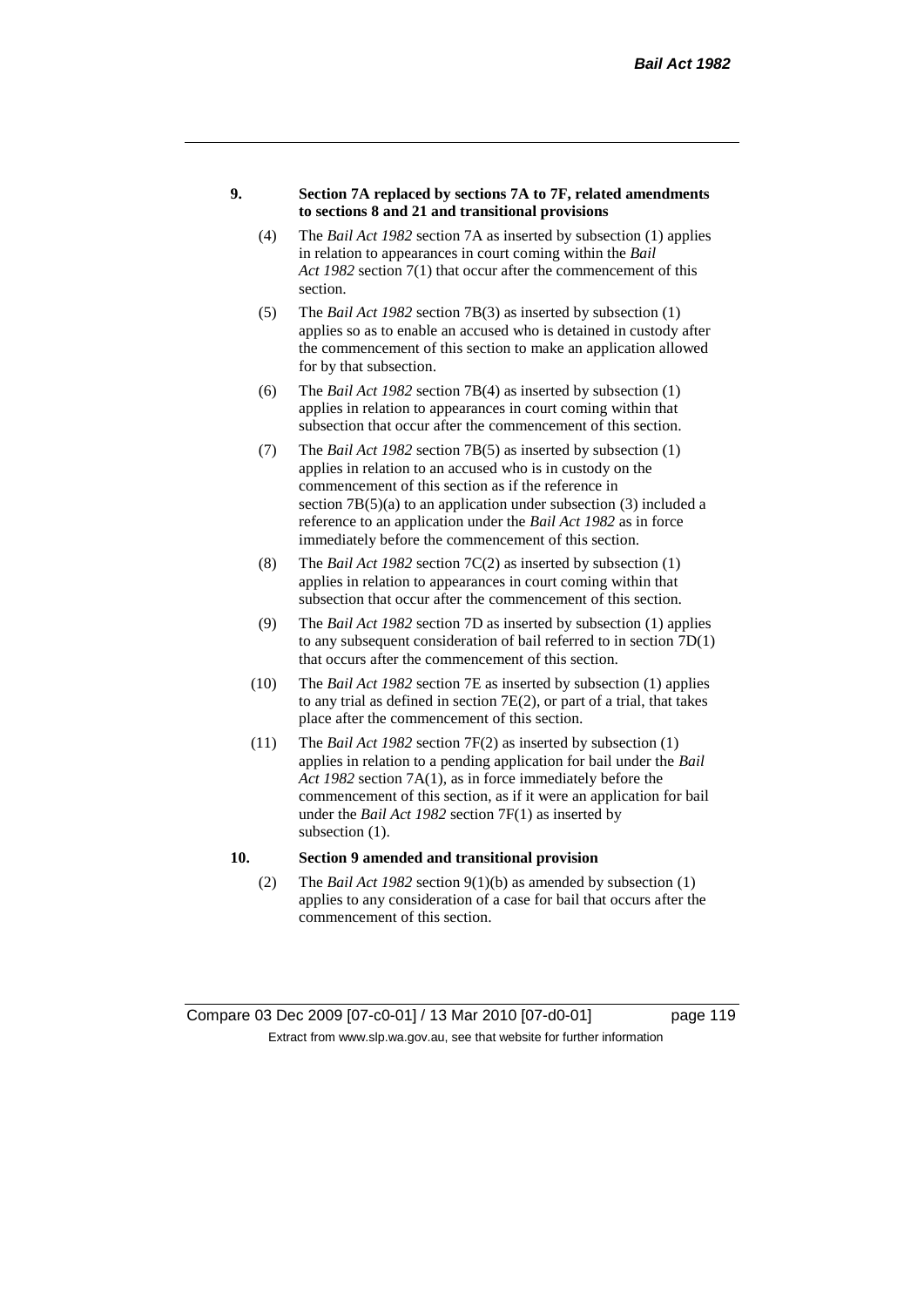### **11. Section 11 amended and transitional provision**

(3) A certificate under the *Bail Act 1982* section 11(2) as in force immediately before the commencement of this section that has not been fully acted upon is to be treated after that commencement as a certificate under the *Bail Act 1982* section 11(3) as inserted by subsection  $(2)$ .

#### **15. Section 14 amended and transitional provisions**

- (5) The *Bail Act 1982* section 14(4)(a)(i) as inserted by subsection (4) applies in respect of a child charged with an offence on or after the commencement.
- (6) The *Bail Act 1982* section 14(4)(a)(ii) as inserted by subsection (4) applies in respect of an accused committed to the District Court on or after the commencement for trial or sentence.
- (7) The *Bail Act 1982* section 14(4)(b) as inserted by subsection (4) applies in respect of any power referred to in the *Bail Act 1982* section 14(1) that is exercised, or could be exercised, on or after the commencement by any other judicial officer as defined in that paragraph.
- (8) In subsections (5), (6) and (7) *commencement* means the commencement of subsection (4).

#### **16. Sections 15A and 15B inserted and transitional provision**

(2) The *Bail Act 1982* sections 15A and 15B as inserted by subsection (1) apply to a bail decision, as defined in section 15A(1), made after the commencement of this section by a judge referred to in section 15A(2).

#### **18. Section 28 amended, related amendments to sections 35, 49, 51 and 58 and Schedule 1 and transitional provisions**

- (4) A bail undertaking that has effect under the *Bail Act 1982* immediately before the commencement of this section continues to have effect, on and after that commencement, as if it were a bail undertaking described in the *Bail Act 1982* section 28(2) as amended by subsection (1).
- (5) A surety undertaking that has effect under the *Bail Act 1982* immediately before the commencement of this section continues to have effect, on and after that commencement, as if it were a surety undertaking within the meaning of the *Bail Act 1982* section 35(1) as amended by subsection (3).

page 120 Compare 03 Dec 2009 [07-c0-01] / 13 Mar 2010 [07-d0-01] Extract from www.slp.wa.gov.au, see that website for further information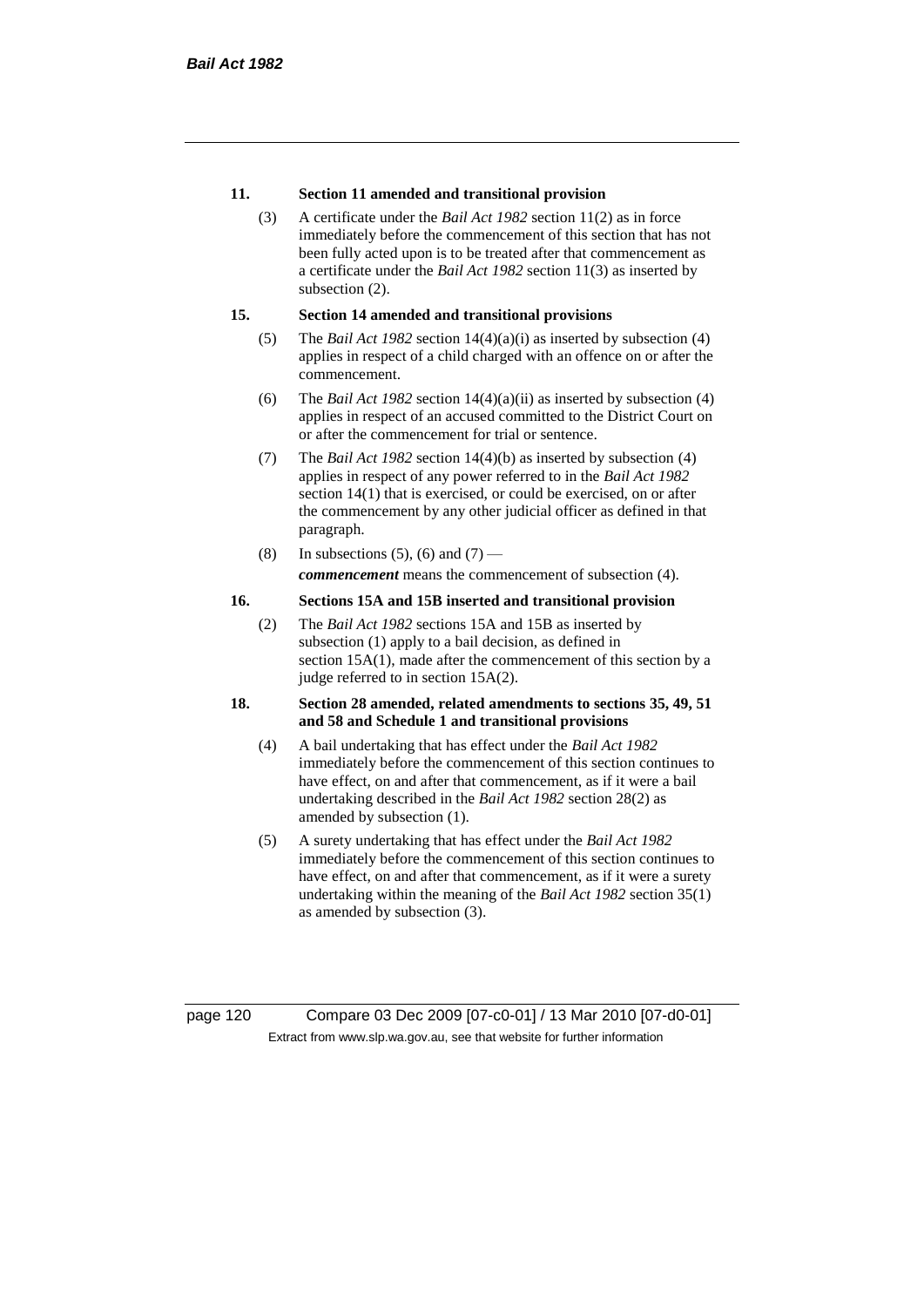#### **21. Section 31 amended and transitional provision**

(3) The *Bail Act 1982* section 31 as amended by this section applies in relation to any adjournment or committal to which it refers that occurs after the commencement of this section.

### **22. Section 31A inserted and transitional provision**

(2) The *Bail Act 1982* section 31A as inserted by subsection (1) applies to any trial as defined in section 31A(1), or part of a trial, that takes place after the commencement of this section.

#### **23. Section 32 amended and transitional provision**

(4) The *Bail Act 1982* section 32 as amended by this section applies in relation to oral notifications given, and written notices given or sent, after the commencement of this section.

### **24. Section 36 replaced, related amendments to sections 3, 37, 39, 40, 41 and 42 and transitional provisions**

- (6) The *Bail Act 1982* section 36(1) as inserted by subsection (1) applies to any decision as to whether a person should be approved as a surety that has to be made after the commencement of this section.
- (7) The *Bail Act 1982* section 36(2) as inserted by subsection (1) applies to any grant of bail that occurs after the commencement of this section.

#### **27. Section 44 replaced and transitional provisions**

- (2) The *Bail Act 1982* section 44 as inserted by subsection (1) applies to a surety undertaking whether entered into before or after the commencement of this section.
- (3) For the purposes of subsection (2), if a surety undertaking entered into before the commencement of this section contains a provision of the kind referred to in the *Bail Act 1982* section 44(2) as in force before that commencement, the provision is to be taken to be a provision of the kind referred to in the *Bail Act 1982*  section 44(5) as inserted by subsection (1).

### **28. Section 45 amended and transitional provision**

(6) The *Bail Act 1982* section 45 as amended by subsection (1) applies to notices given for the purposes of the *Bail Act 1982* section 44(5) after the commencement of this section.

Compare 03 Dec 2009 [07-c0-01] / 13 Mar 2010 [07-d0-01] page 121 Extract from www.slp.wa.gov.au, see that website for further information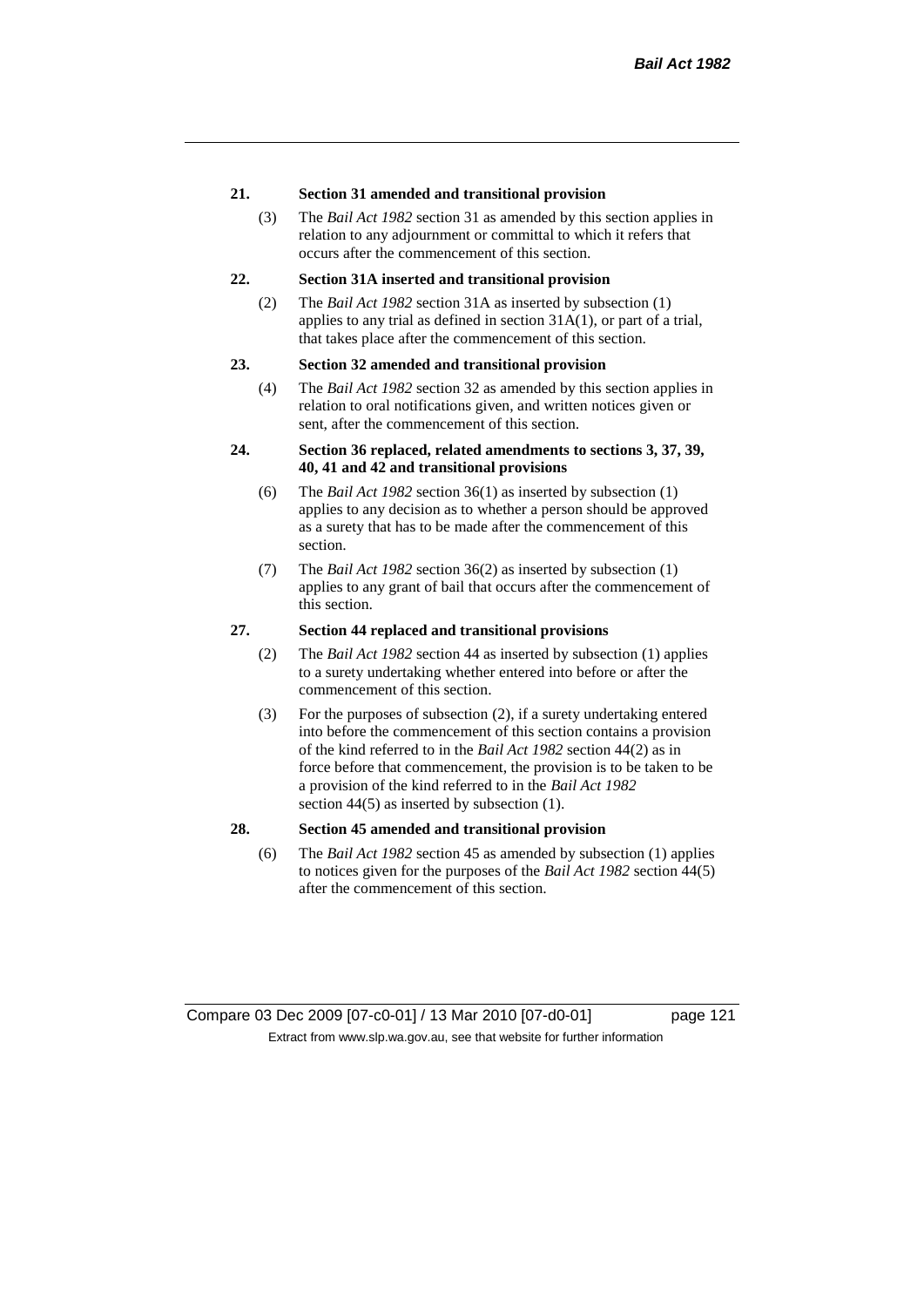#### **30. Section 49 amended, related amendment to section 67 and transitional provisions**

- (4) Subject to subsection (5), the *Bail Act 1982* section 49 as amended by this section applies in relation to a failure by an accused to comply with any requirement of the accused's bail undertaking irrespective of when the failure occurred.
- (5) Any proceedings under the *Bail Act 1982* section 49 in progress immediately before the commencement of this section may be continued after that commencement as if this section had not come into operation.

#### **31. Section 51A inserted and transitional provisions**

- (2) Subject to subsection (3), the *Bail Act 1982* section 51A as inserted by this section applies for the purpose of prosecuting an offence described in subsection (1) of that section irrespective of when the offence occurred.
- (3) Any prosecution for an offence referred to in subsection (2) in progress immediately before the commencement of this section may be continued after that commencement as if this section had not come into operation.

## **32. Section 52 amended and transitional provisions**

- (3) Subject to subsection (4), the *Bail Act 1982* section 52 as amended by this section applies for the purpose of prosecuting an offence described in subsection (1) of that section irrespective of when the offence occurred.
- (4) Any prosecution for an offence referred to in subsection (3) in progress immediately before the commencement of this section may be continued after that commencement as if this section had not come into operation.

### **33. Section 54 amended, related amendment to section 46 and transitional provision**

- (6) Despite the amendments made by subsections (1) to (4), the *Bail Act 1982* section 54 as in force immediately before the
	- commencement of this section continues to apply in relation to
		- (a) an accused arrested under subsection  $(2)(a)$  of that section; and
		- (b) an application made under subsection (2)(b) of that section,

before that commencement.

page 122 Compare 03 Dec 2009 [07-c0-01] / 13 Mar 2010 [07-d0-01] Extract from www.slp.wa.gov.au, see that website for further information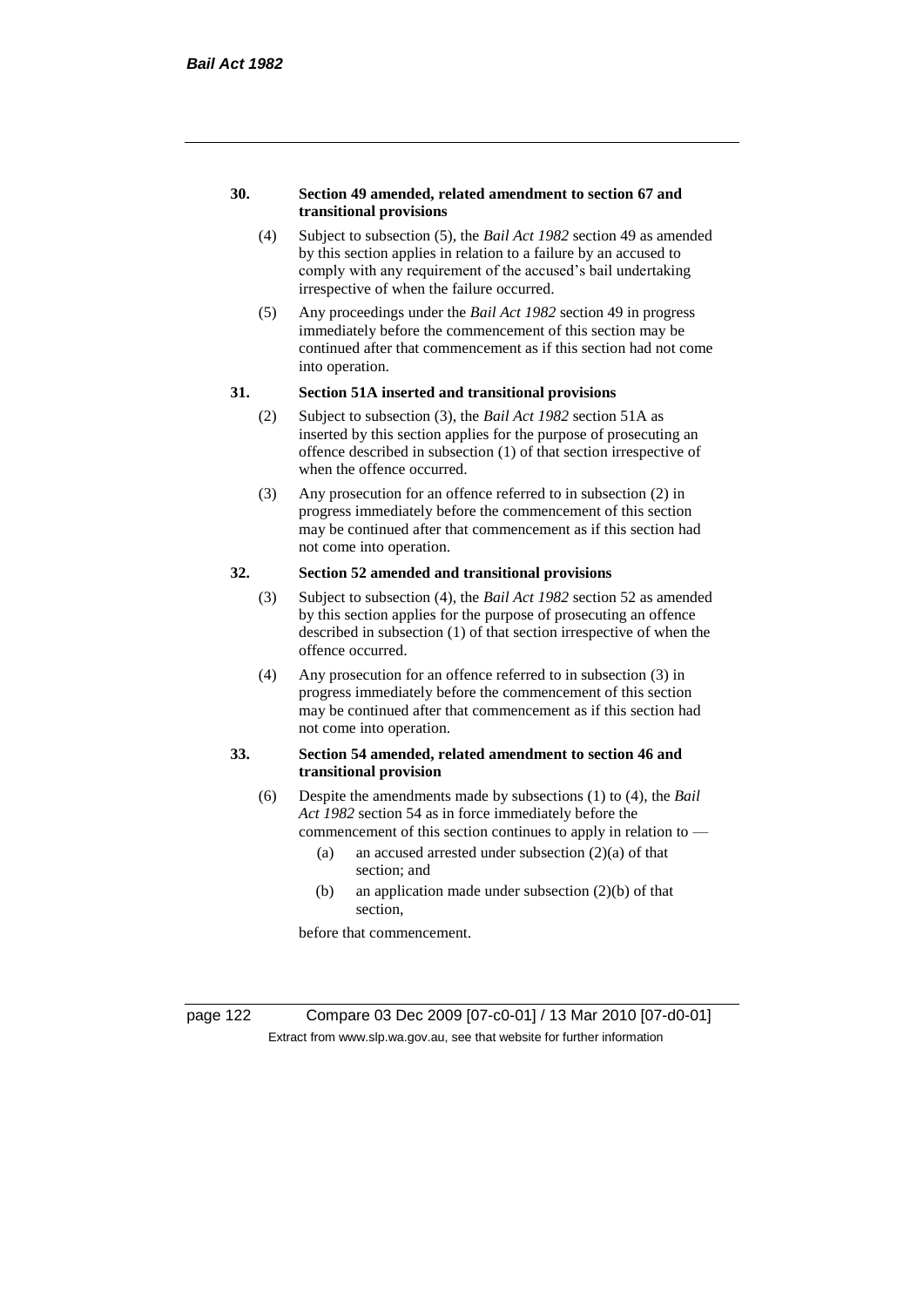#### **40. Section 66B inserted and transitional provision**

(2) The *Bail Act 1982* section 66B as inserted by subsection (1) applies in relation to any bail proceedings, as defined in section 66B, conducted after the commencement of this section irrespective of when those proceedings were initiated.

#### **41. Schedule 1 amended and transitional provisions**

- (5) The *Bail Act 1982* Schedule 1 Part B clause 1A as inserted by subsection  $(3)(b)$  applies in respect of —
	- (a) a grant or refusal of bail; or
	- (b) a dispensation from the requirement for bail,

coming within that clause that occurs after the commencement of subsection (3)(b).

- (6) The *Bail Act 1982* Schedule 1 Part B clause 3 as inserted by subsection (3)(e) applies in relation to a refusal of bail for an initial appearance that occurs after the commencement of subsection (3)(e).
- (7) The *Bail Act 1982* Schedule 1 Part C clause 3C as inserted by subsection (4)(e) applies to any consideration of a case for bail that occurs after the commencement of subsection (4)(e).
- (8) The *Bail Act 1982* Schedule 1 Part C clauses 4 and 4A as inserted by subsection (4)(f) apply to any consideration of a case for bail that occurs after the commencement of subsection (4)(f).
- (9) The *Bail Act 1982* Schedule 1 Part C clause 7 as amended by subsection (4)(i) applies to any grant of bail that occurs after the commencement of subsection (4)(i).

#### **42. Schedule 2 amended and transitional provision**

- (3) A reference in  $-$ 
	- (a) the *Bail Act 1982* section 16A; or
	- (b) the *Bail Act 1982* Schedule 1 Part C clause 3A or 3B,

to a serious offence includes a reference to an offence against *The Criminal Code* section 283 committed, or alleged to have been committed, before the commencement of this section.

### **44. Transitional regulations**

(1) If this Part does not provide sufficiently for a matter or issue of a transitional nature that arises as a result of the amendments made to the *Bail Act 1982* by this Part, the Governor may make regulations (the *transitional regulations*) prescribing all matters that are required, necessary or convenient to be prescribed for providing for the matter or issue.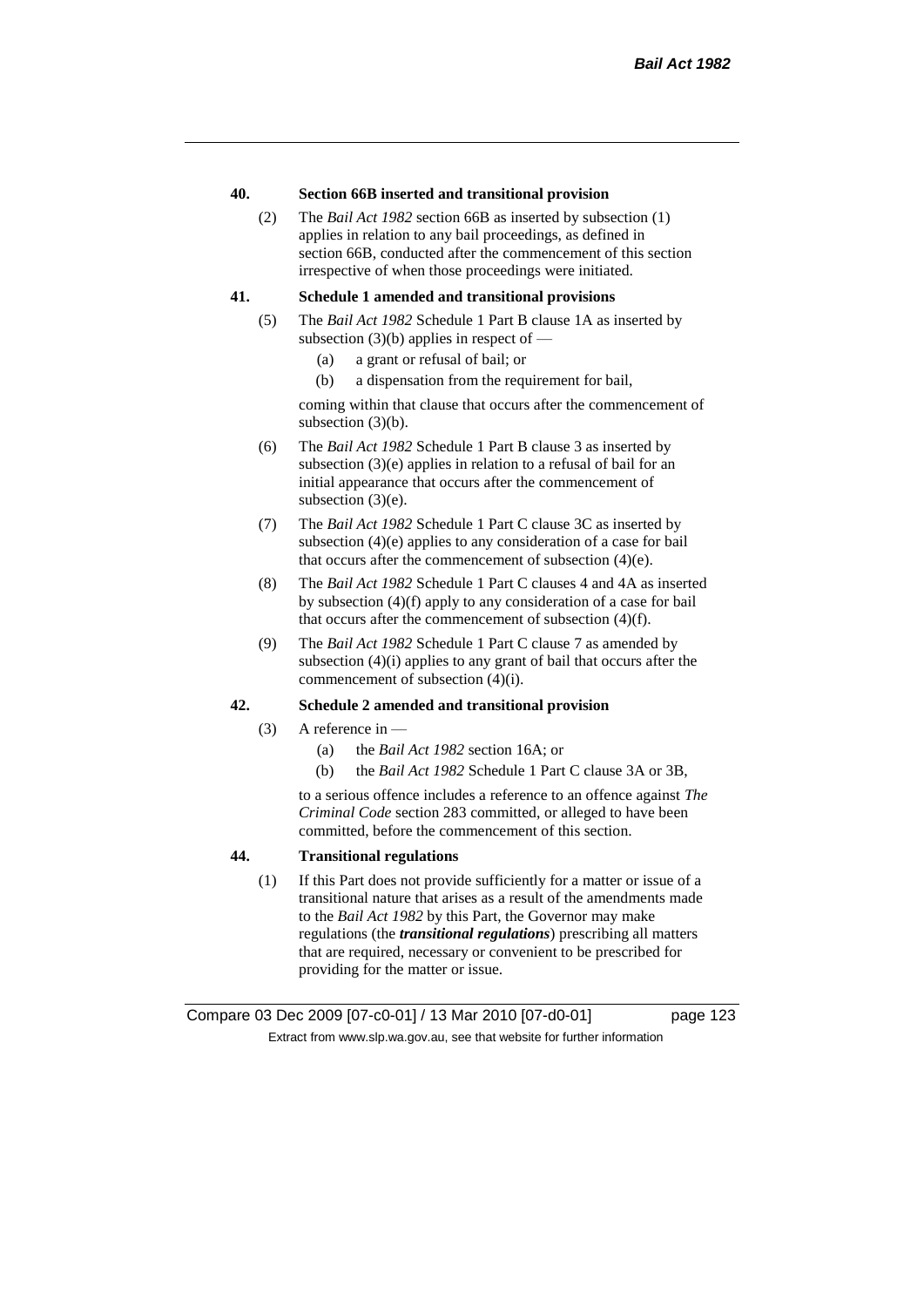- (2) The transitional regulations may provide that specified provisions of the *Bail Act 1982* or this Part —
	- (a) do not apply; or
	- (b) apply with specified modifications,

to or in relation to any matter.

- (3) If the transitional regulations provide that a specified state of affairs is to be taken to have existed, or not to have existed, on and from a day that is earlier than the day on which the transitional regulations are published in the *Gazette* but not earlier than the commencement of this section, the transitional regulations have effect according to their terms.
- (4) In subsections (2) and  $(3)$  *specified* means specified or described in the transitional regulations.
- (5) If the transitional regulations contain a provision referred to in subsection (3), the provision does not operate so as  $-$ 
	- (a) to affect in a manner prejudicial to any person (other than the State or an authority of the State), the rights of that person existing before the day of publication of those regulations; or
	- (b) to impose liabilities on any person (other than the State or an authority of the State) in respect of anything done or omitted to be done before the day of publication of those regulations.

".

<sup>13</sup> On the date as at which this reprint was prepared, the *Machinery of Government (Miscellaneous Amendments) Act 2006* Pt. 3 Div. 1 had not come into operation. It reads as follows:

.<br>.

## **Part 3 — Attorney General, and Justice**

## **Division 1 —** *Bail Act 1982*

- **30. The Act amended**
	- The amendments in this Division are to the *Bail Act 1982*.

## **31. Section 3 amended**

- (1) Section 3(1) is amended as follows:
	- (a) by inserting the following definitions in the appropriate alphabetical positions —

page 124 Compare 03 Dec 2009 [07-c0-01] / 13 Mar 2010 [07-d0-01] Extract from www.slp.wa.gov.au, see that website for further information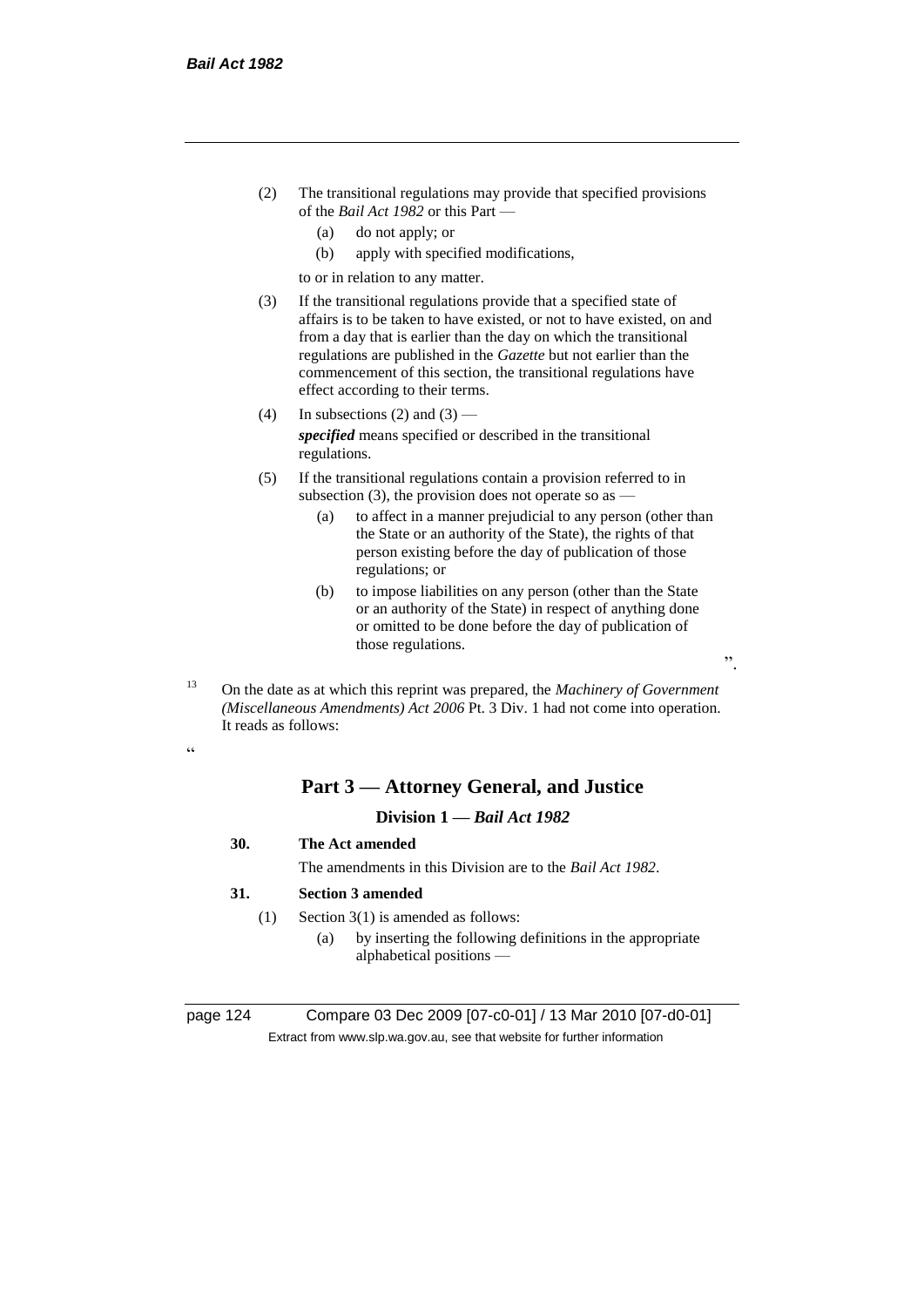$, ,$ 

*CEO* means the chief executive officer of the Department; *Department* means the department of the Public Service principally assisting in the administration of this Act;

- (b) in the definition of "authorised community services officer" in paragraph (a) by deleting "(Justice)" in both places where it occurs <sup>14</sup>;
- (c) by deleting the definition of "CEO (Justice)"  $14$ .
- (2) Section 3(5) is amended by deleting "department of which he is the chief executive officer" and inserting instead -

" Department ".

## **32. Section 66A amended** <sup>14</sup>

"

Section 66A(2) is amended by deleting "department of which the CEO (Justice) is the chief executive officer" and inserting instead —

" Department ".

## **33. Various references to CEO (Justice) changed to CEO** <sup>14</sup>

Each provision listed in the Table to this section is amended by deleting "CEO (Justice)" in each place where it occurs and inserting instead —

 $CEO$  ".

#### **Table**

| s. $3(5)$                      | s. 50E                                                                 |
|--------------------------------|------------------------------------------------------------------------|
| s. $24A(4)$                    | s. $50F(1)$ , (3), (4) and (5)                                         |
| s. 27A                         | s. 50H                                                                 |
| s. $50A$                       | s. 50J                                                                 |
| s. $50C(4)(a)$ and (b)         | s. $50L(1)$                                                            |
| s. $50D(1)(a)$                 | Sch. 1 Part D cl. $3(3)(e)$                                            |
| Note:<br>deleting "(Justice)". | The headings to sections 27A, 50A, 50E, 50F and 50J will be altered by |

<sup>14</sup> The amendments to the *Bail Act 1982* in the *Machinery of Government (Miscellaneous Amendments) Act 2006* Pt. 3 Div. 1 cl. 31(1)(b) and (c), cl. 32 and 33 would conflict with amendments by the *Prisons and Sentencing Legislation Amendment Act 2006* Pt. 5.

<sup>15</sup> On the date as at which this compilation was prepared, the *Police Amendment Act 2009* s. 12 had not come into operation. It reads as follows:

Compare 03 Dec 2009 [07-c0-01] / 13 Mar 2010 [07-d0-01] page 125 Extract from www.slp.wa.gov.au, see that website for further information

".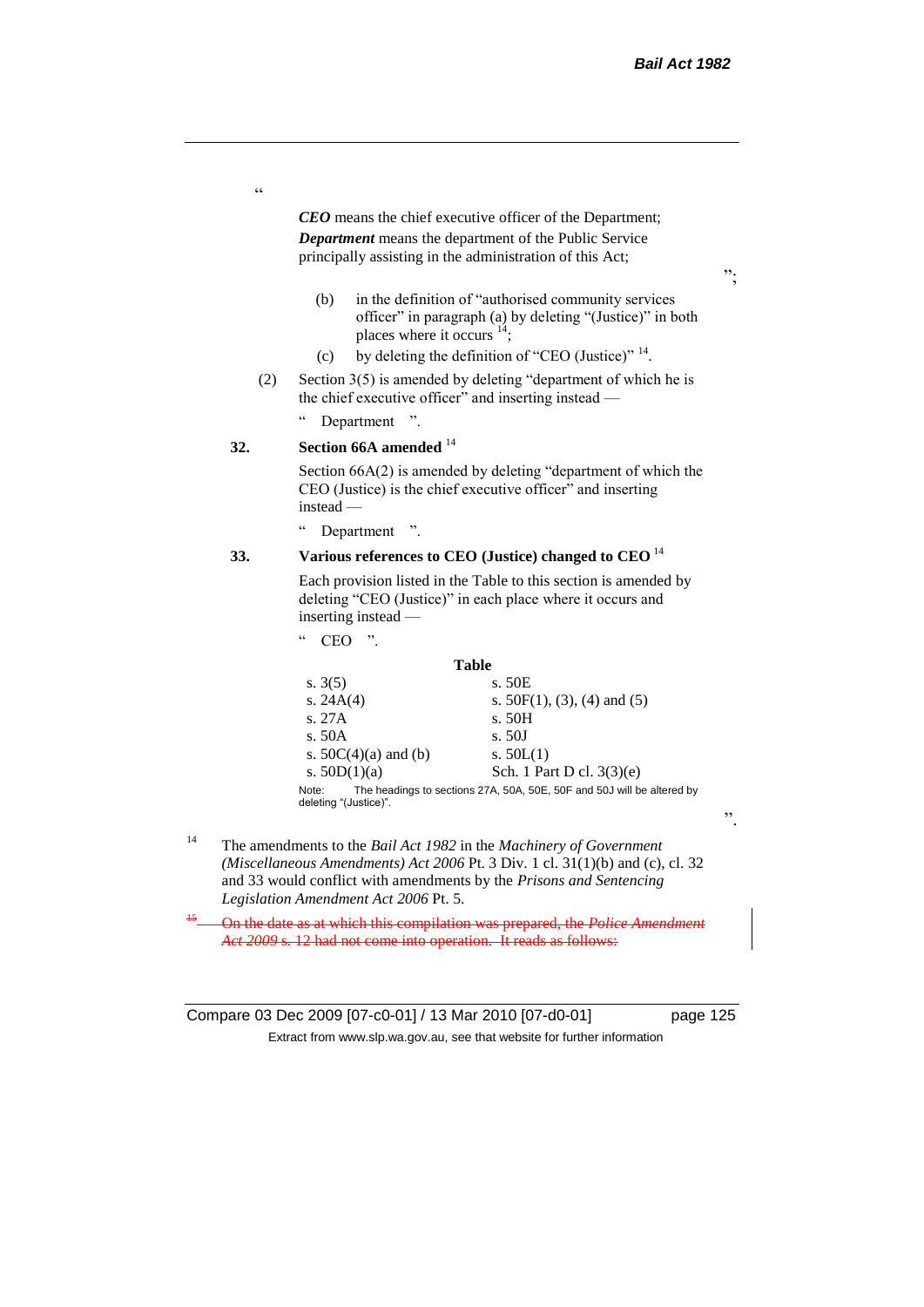

page 126 Compare 03 Dec 2009 [07-c0-01] / 13 Mar 2010 [07-d0-01] Extract from www.slp.wa.gov.au, see that website for further information